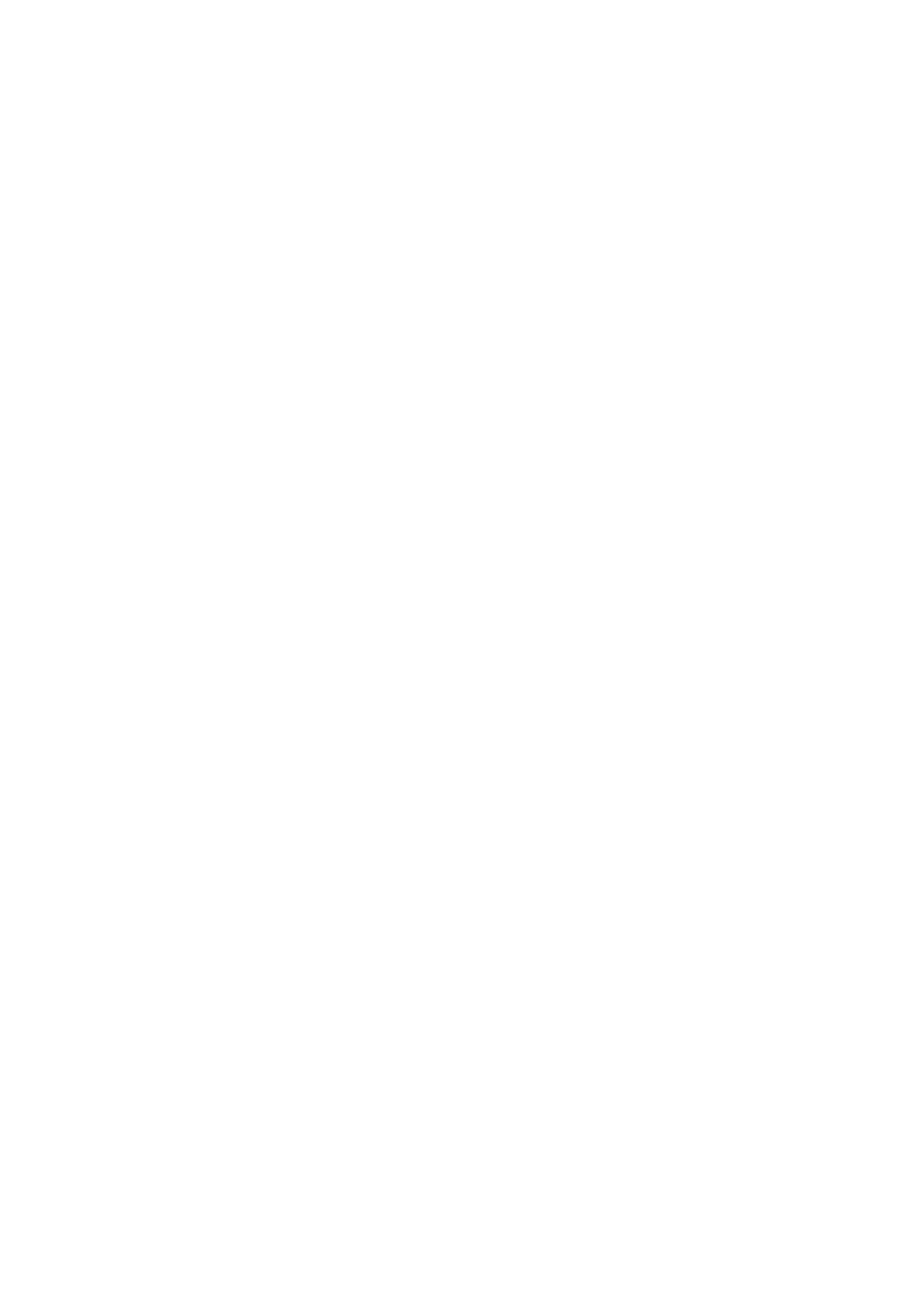# **Contents**

|          | List of Figures |       |                                                                                       | $\mathbf{v}$   |
|----------|-----------------|-------|---------------------------------------------------------------------------------------|----------------|
| 1        | <b>Outline</b>  |       |                                                                                       | 1              |
| $\bf{2}$ |                 |       | The Two-Dimensional Bin Packing Problem                                               | 3              |
|          | $2.1\,$         |       |                                                                                       | 3              |
|          | 2.2             |       |                                                                                       | $\overline{4}$ |
|          | 2.3             |       |                                                                                       | 4              |
|          | 2.4             |       |                                                                                       | $\,6\,$        |
|          | 2.5             |       |                                                                                       | $\overline{7}$ |
|          |                 | 2.5.1 | One-dimensional bin packing problem                                                   | $\overline{7}$ |
|          |                 | 2.5.2 | Two-dimensional bin packing problem $\ldots \ldots \ldots \ldots \ldots$              | $\overline{7}$ |
|          |                 | 2.5.3 |                                                                                       | 9              |
|          | 2.6             |       | The asymptotic and the absolute worst-case performance ratios $\dots$ .               | 11             |
|          | 2.7             |       |                                                                                       | 11             |
|          |                 | 2.7.1 | Strip packing $\ldots \ldots \ldots \ldots \ldots \ldots \ldots \ldots \ldots \ldots$ | 12             |
|          |                 | 2.7.2 |                                                                                       | $15\,$         |
|          |                 | 2.7.3 | Bin packing: One-phase level heuristics                                               | 17             |
|          |                 | 2.7.4 | Bin packing: One-phase non-level heuristics                                           | 18             |
|          |                 | 2.7.5 |                                                                                       | $19\,$         |
|          |                 | 2.7.6 |                                                                                       | 23             |
|          | 2.8             |       |                                                                                       | 24             |
|          | 2.9             |       |                                                                                       | 28             |
| 3        |                 |       | Two-Dimensional Bin Packing: the 2BP O G case                                         | 31             |
|          | 3.1             |       |                                                                                       | 31             |
|          |                 | 3.1.1 |                                                                                       | 32             |
|          |                 | 3.1.2 |                                                                                       | 33             |
|          |                 | 3.1.3 |                                                                                       | 34             |
|          |                 | 3.1.4 |                                                                                       | 37             |
|          | $3.2\,$         |       |                                                                                       | 38             |
|          |                 | 3.2.1 |                                                                                       | 38             |
|          | 3.3             |       |                                                                                       | 41             |
|          |                 | 3.3.1 |                                                                                       | 41             |
|          | 3.4             |       |                                                                                       | 48             |
|          |                 | 3.4.1 |                                                                                       | 48             |
|          |                 | 3.4.2 |                                                                                       | 49             |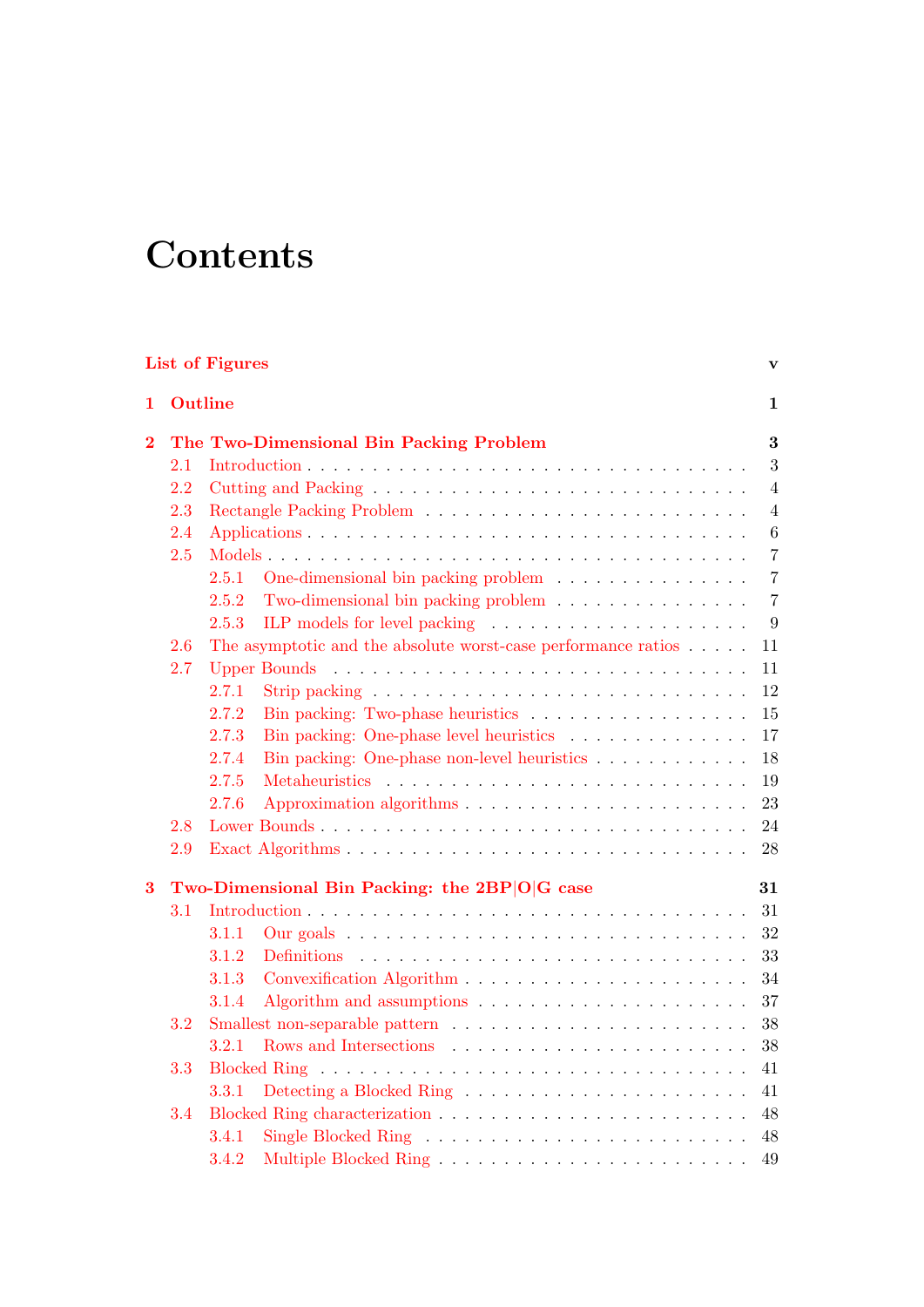| $3.5^{\circ}$ |       |                                                                                           |    |
|---------------|-------|-------------------------------------------------------------------------------------------|----|
|               | 3.5.1 |                                                                                           |    |
|               | 3.5.2 |                                                                                           |    |
|               |       | 4 Partial enumeration algorithms for 2BP O G                                              | 59 |
| 4.1           |       |                                                                                           |    |
| 4.2           |       |                                                                                           |    |
|               | 4.2.1 |                                                                                           |    |
|               | 4.2.2 | Selection rule $\ldots \ldots \ldots \ldots \ldots \ldots \ldots \ldots \ldots \ldots 62$ |    |
|               | 4.2.3 |                                                                                           |    |
|               |       |                                                                                           |    |
|               |       |                                                                                           |    |
|               | 4.3.2 |                                                                                           |    |
| 4.4           |       |                                                                                           |    |
|               |       |                                                                                           |    |
|               |       |                                                                                           |    |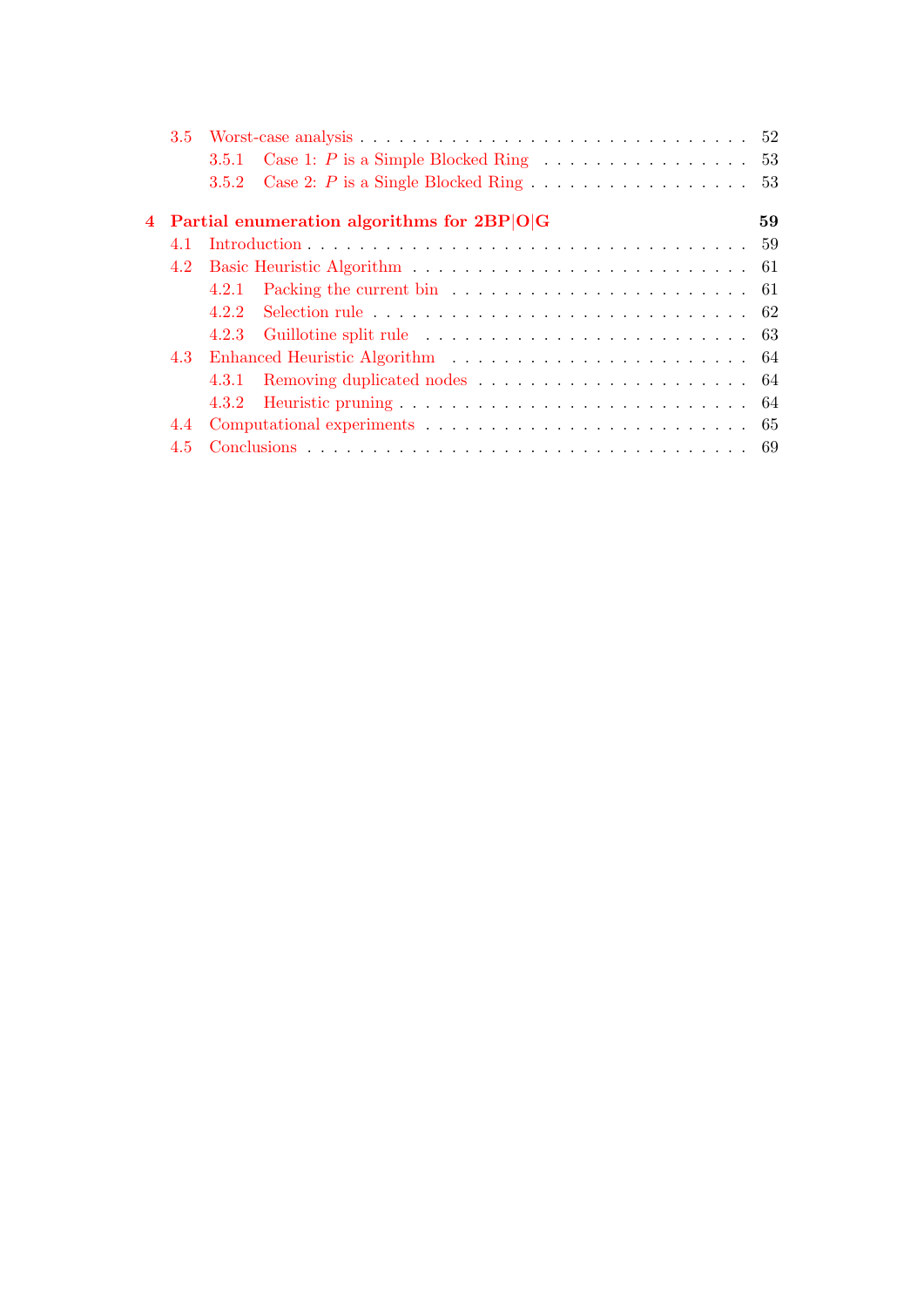# <span id="page-4-0"></span>List of Figures

| 2.1  |                                                                                                  | 9      |
|------|--------------------------------------------------------------------------------------------------|--------|
| 2.2  | Three classical strategies for the level packing.                                                | 13     |
| 2.3  |                                                                                                  | $15\,$ |
| 2.4  |                                                                                                  | 16     |
| 2.5  |                                                                                                  | 17     |
| 2.6  |                                                                                                  | $18\,$ |
| 2.7  |                                                                                                  | 18     |
| 2.8  |                                                                                                  | 19     |
| 2.9  |                                                                                                  | 19     |
| 2.10 |                                                                                                  | 20     |
|      | 2.11 Worst-case of the area bound                                                                | 25     |
|      | 2.12 (a) items in $I_1$ , $I_2$ and $I_3$ ; (b) relaxed instance with reduced items.             | 26     |
|      |                                                                                                  |        |
| 3.1  | Example of guillotine pattern. $\dots \dots \dots \dots \dots \dots \dots \dots \dots \dots$     | 33     |
| 3.2  | The convexification algorithm. $\ldots \ldots \ldots \ldots \ldots \ldots \ldots \ldots$         | 34     |
| 3.3  | Convexification algorithm: step $2, \ldots, \ldots, \ldots, \ldots, \ldots, \ldots$              | 34     |
| 3.4  |                                                                                                  | 35     |
| 3.5  |                                                                                                  | 35     |
| 3.6  | Convexification Algorithm on a separable pattern that produces a non-                            |        |
|      |                                                                                                  | $36\,$ |
| 3.7  |                                                                                                  | 37     |
| 3.8  |                                                                                                  | 37     |
| 3.9  | The packing algorithm. $\ldots \ldots \ldots \ldots \ldots \ldots \ldots \ldots \ldots$          | 38     |
|      |                                                                                                  | 39     |
|      | 3.11 Pattern with 5 items, $x = 3$ and $y = 1, \ldots, \ldots, \ldots, \ldots, \ldots$           | 40     |
|      | 3.12 Patterns with 5 items: $x_h = 4, x_v = 0$ e $y = 0, x_h = 3, x_v = 1$ e $y = 0$ .           | 40     |
|      |                                                                                                  | 40     |
|      | 3.14 Two examples where we apply the algorithm to detect Blocked Ring                            | 42     |
|      | 3.15 Step 1: Items interested by the selected vertical rows $(ex.1). \ldots \ldots$              | 42     |
|      | 3.16 Step 1: Items interested by the selected vertical rows $(ex.2)$                             | 43     |
|      | 3.17 Step 1: Items interested by the selected horizontal rows (ex.1). $\dots$ .                  | 43     |
|      | 3.18 Step 1: Items interested by the selected horizontal rows (ex.2). $\ldots$ . 43              |        |
|      |                                                                                                  | 43     |
|      |                                                                                                  | 44     |
|      | 3.21 Step 3: Items after Convexification Algorithm execution $(ex.1)$ .                          | 44     |
|      | 3.22 Step 3: Items after Convexification Algorithm execution $(ex.2)$ .                          | 44     |
|      | 3.23 Edge-to-edge cut on a non-separable rows pattern.                                           | 45     |
|      | 3.24 How to place row $C. \ldots \ldots \ldots \ldots \ldots \ldots \ldots \ldots \ldots \ldots$ | 46     |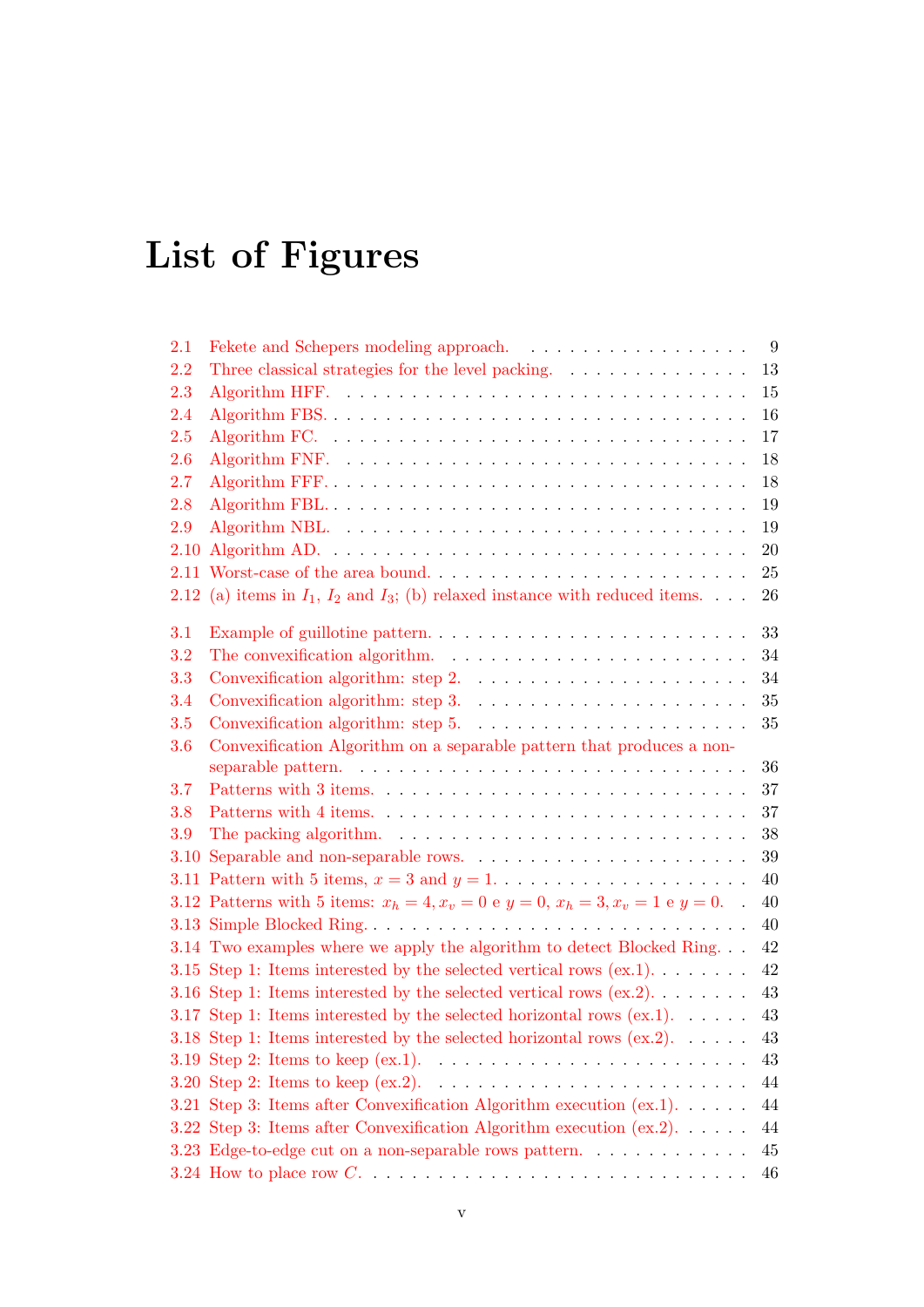|     | 3.26 How to place row D (case 2). $\dots \dots \dots \dots \dots \dots \dots \dots \dots \dots \dots \dots$ |  |
|-----|-------------------------------------------------------------------------------------------------------------|--|
|     |                                                                                                             |  |
|     |                                                                                                             |  |
|     |                                                                                                             |  |
|     |                                                                                                             |  |
|     | 3.31 Non guillotinable pattern. $\ldots \ldots \ldots \ldots \ldots \ldots \ldots \ldots \ldots 52$         |  |
|     | 3.32 Worst-case for problem P1 when P is a Single Blocked Ring. $\ldots$ 54                                 |  |
|     |                                                                                                             |  |
|     |                                                                                                             |  |
| 4.2 | Algorithm to pack a single bin. $\ldots \ldots \ldots \ldots \ldots \ldots \ldots \ldots 62$                |  |
|     | 4.3 Example of horizontal (left) and vertical (right) guillotine cut 63                                     |  |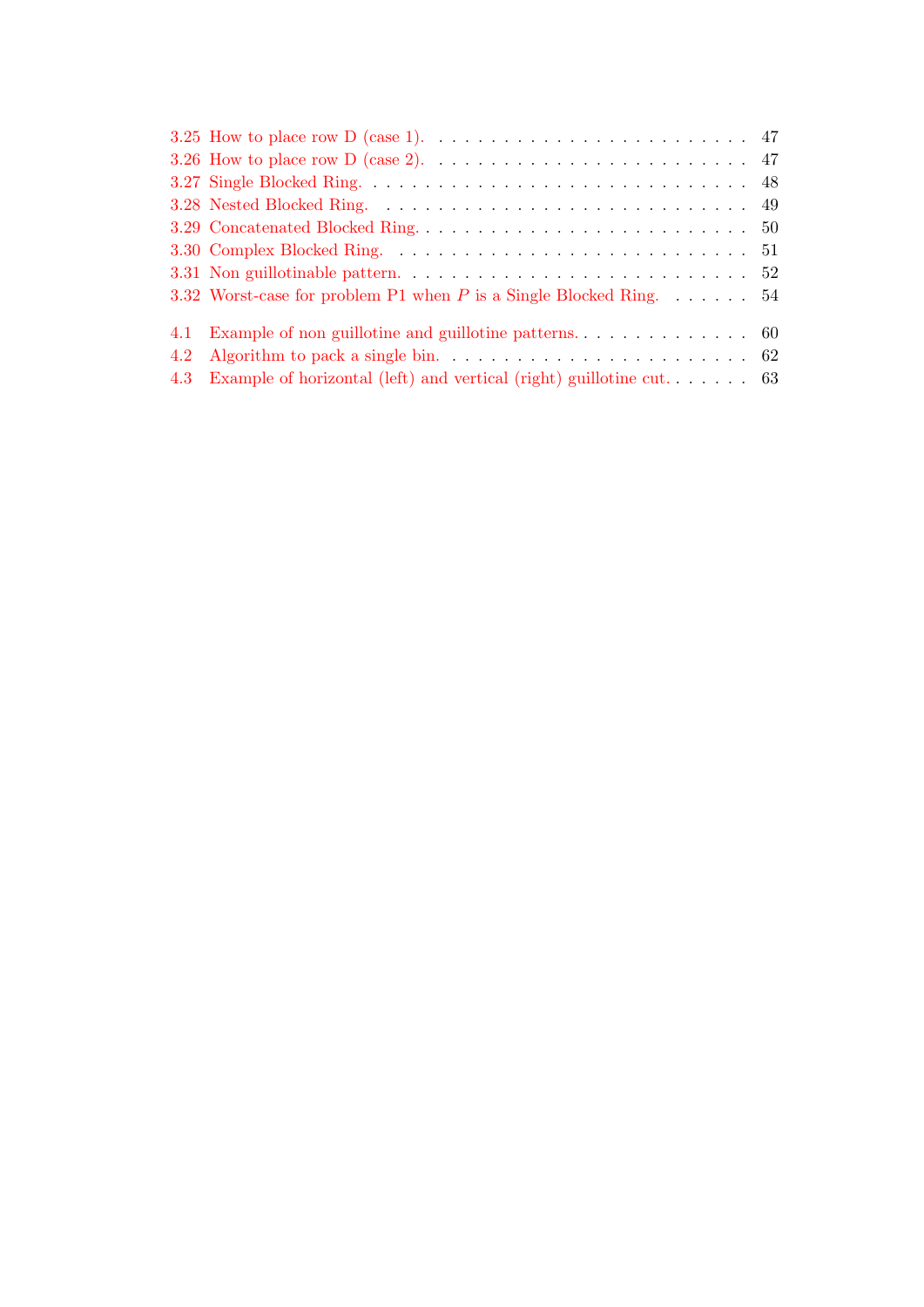# List of Tables

| 4.1 Results on 2BP instances from the literature for the basic algorithm. 67 |  |
|------------------------------------------------------------------------------|--|
| 4.2 Results on 2BP instances from the literature for the enhanced algorithm  |  |
|                                                                              |  |
| 4.3 Comparison between guillotine and non-guillotine heuristics. Time limit  |  |
|                                                                              |  |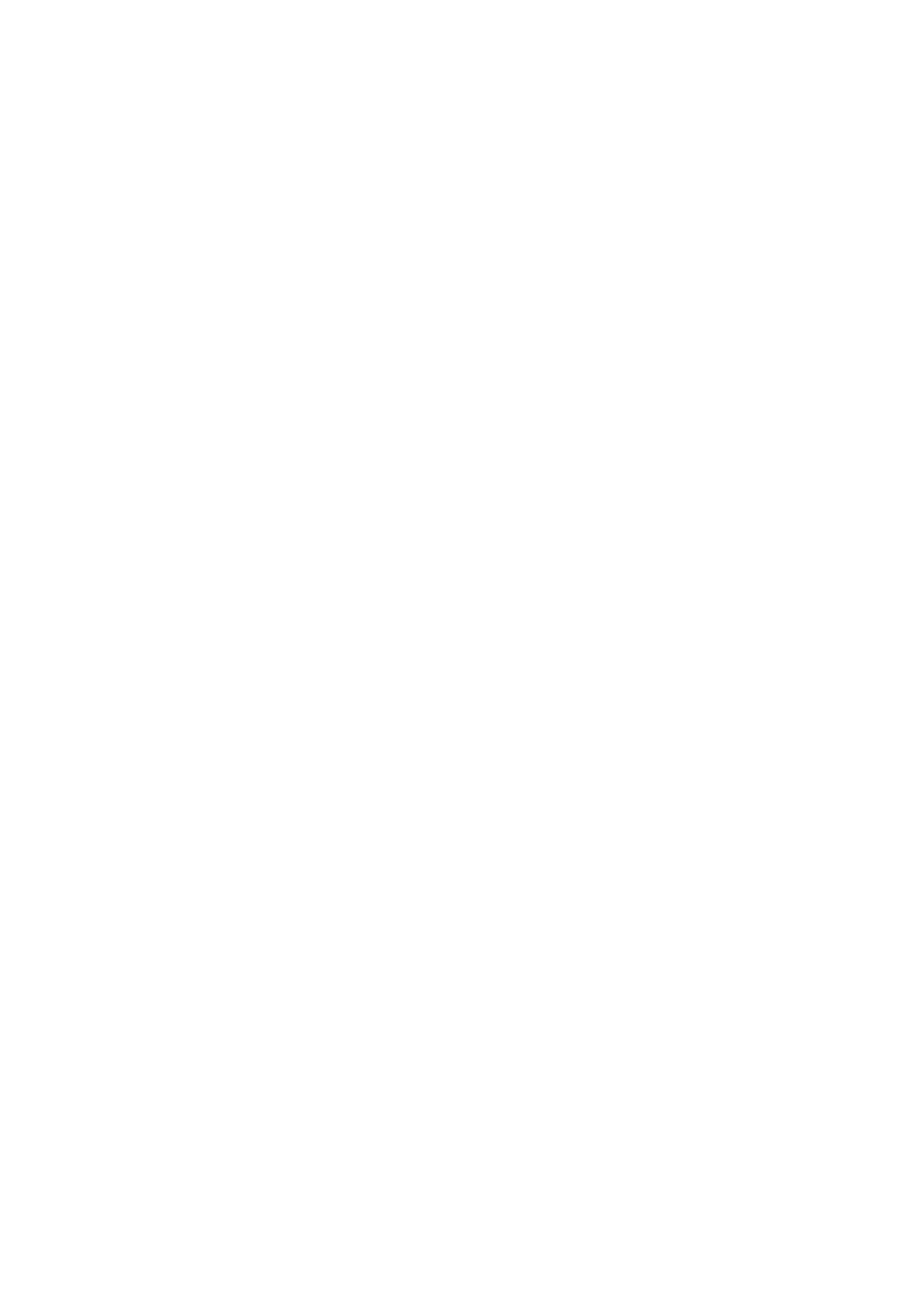# Keywords

- Cutting and Packing
- Bin Packing Problem
- $\bullet$   $\;$  Guillotine Restrictions
- Worst-Case Performance Ratios
- Blocked Ring
- Heuristic Algorithms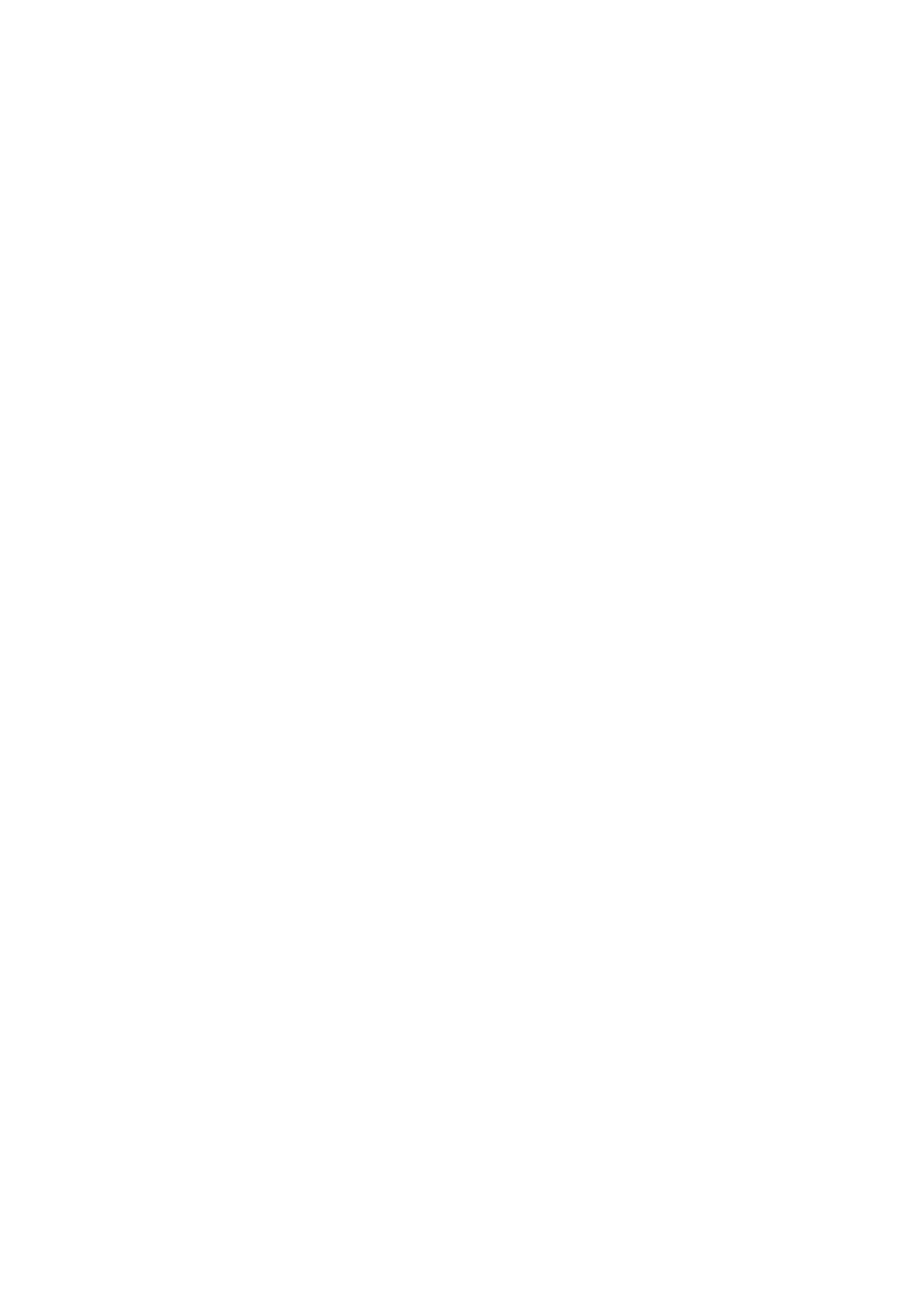A chi mi ha incoraggiato, consigliato, supportato. Ad Alberto.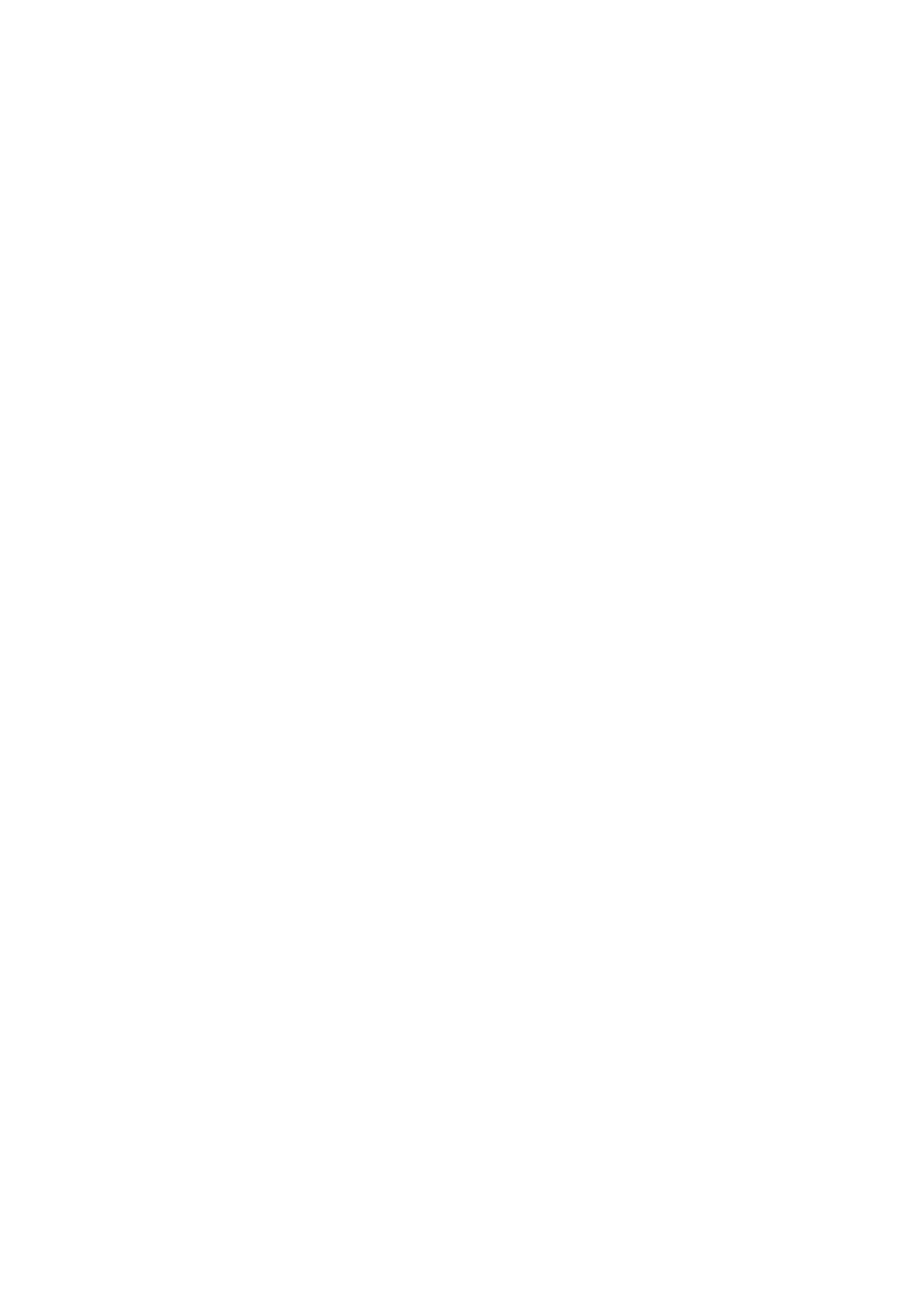# Acknowledgements

I want to deeply thank my thesis advisors, Professor Andrea Lodi, for his thoughtful guidance and warm encouragement and Dr. Michele Monaci who supported and advised my research with precious contributions.

Lastly, I want to express my gratitude to Professor Alberto Caprara, a brilliant scientist, for his lasting belief in me.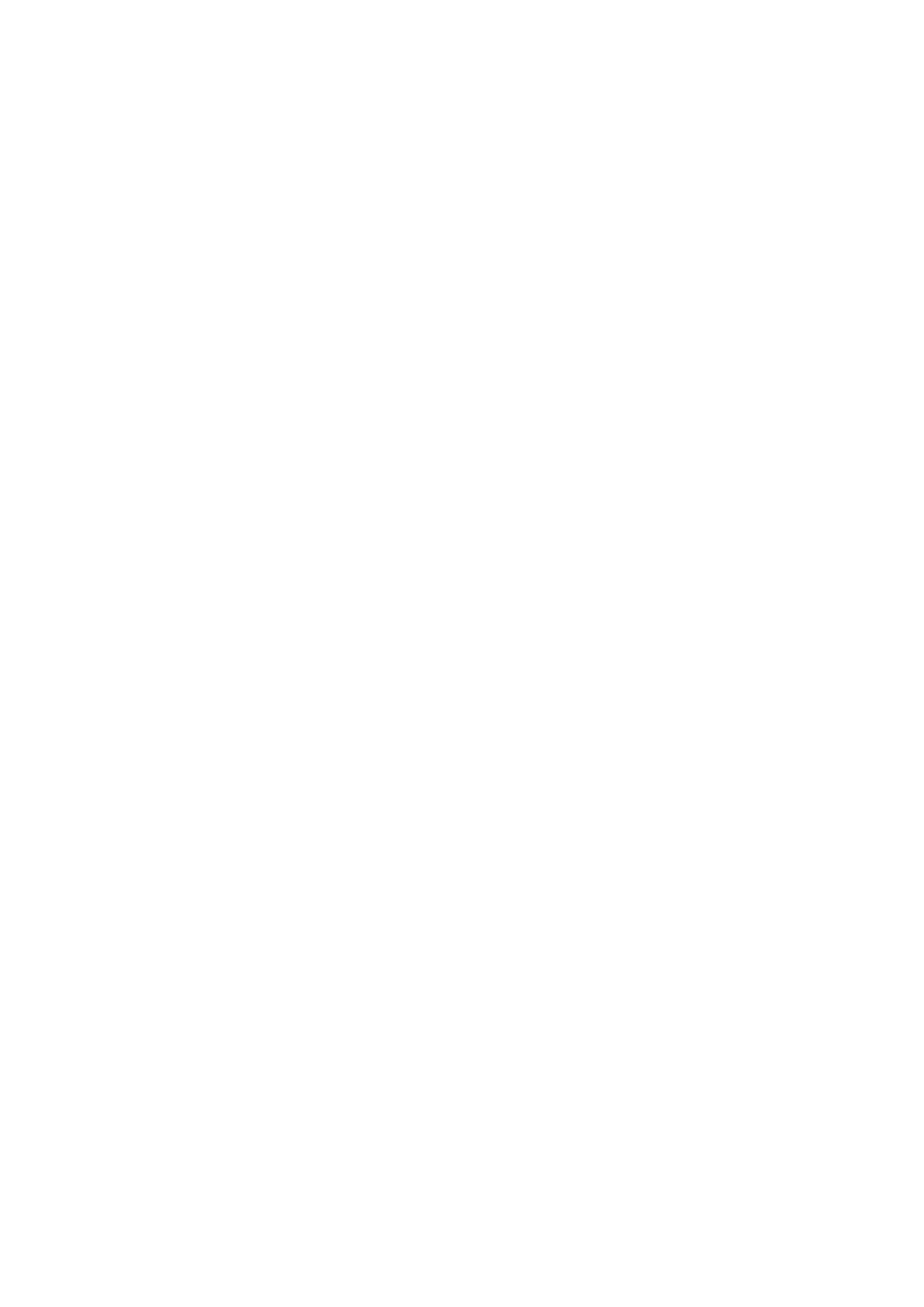# <span id="page-14-0"></span>Chapter 1

# Outline

The Two-Dimensional Bin Packing Problem (2BP) is the problem of packing, without overlapping, a given set of small rectangles, called items, into the minimum number of identical large rectangles, called bins, with the edges of the items parallel to those of the bins.

The great interest of 2BP is mainly due to the large number of real-world applications in which it arises: from industry to computer system and networking, and depending on these applications, 2BP can be found in the literature with the addition of different practical requirements (orientation, levels, guillotine cuts...) which originate many interesting variants.

In particular in this thesis, according to the three-field notation proposed in Lodi, Martello, Vigo [\[53\]](#page-87-0), we will denote by 2BP|O|G the Two-Dimensional Bin Packing Problem with Guillotine Restriction, i.e. where it is imposed that items are obtained through a sequence of edge-to-edge cuts parallel to the edges of the bin and cannot be rotated. Similarly, the problem in which guillotine constraint is not imposed and items are oriented, no rotation allowed, will be denoted as 2BP|O|F.

In Chapter 2 we present recent advances obtained for the two-dimensional bin packing problem. In Chapter 3 a mathematical characterization of non-guillotine patterns is provided and the relation between the 2BP|O|G solution value and the 2BP|O|F is being studied from a worst-case perspective.

Finally in Chapter 4 we present a new heuristic algorithm, for the 2BP|O|G, based on partial enumeration, and computationally evaluate its performance on a large set of instances from the literature.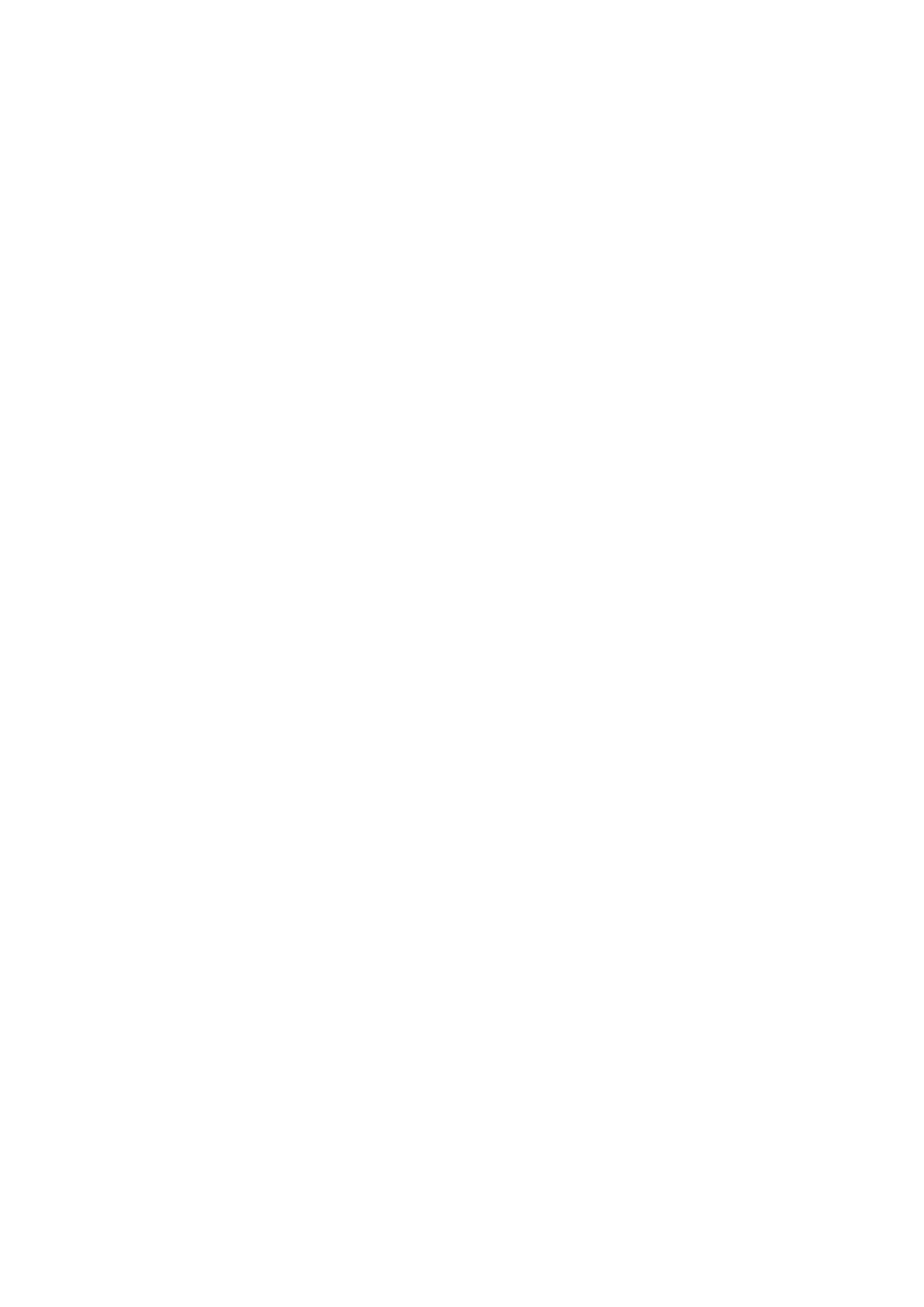## <span id="page-16-0"></span>Chapter 2

# The Two-Dimensional Bin Packing Problem

### <span id="page-16-1"></span>2.1. Introduction

In the two-dimensional bin packing problem  $(2BP)$  we are given a set of n rectangular items  $j \in J = \{1, \ldots, n\}$ , each having width  $w_j$  and height  $h_j$ , and an unlimited number of finite identical rectangular objects called bins, having width  $W$  and height  $H$ . The problem is to allocate all the items, without overlapping, to the minimum number of bins. It is the two-dimensional extension of the classic one-dimensional bin packing problem (1BP), and is one of the most studied problem in the so called Cutting  $\mathcal B$ Packing category.

In this chapter we survey recent advances obtained for the two-dimensional bin packing problem. We start by reviewing main rectangular packing problems and their applications in Sections [2.3,](#page-17-1) [2.4,](#page-19-0) then we will present the classical mathematical models in Section [2.5](#page-20-0) which have relevant implications on the topic of the present chapter, and discuss more recent results. We will proceed with the definition of the asymptotic and the absolute worst-case performance ratios in Section [2.6](#page-24-0) and upper bounds in Section [2.7,](#page-24-1) including metaheuristics and approximation algorithms. Finally the last two sections are dedicated to lower bounds in Section [2.8](#page-37-0) and exact algorithms in Section [2.9.](#page-41-0)

The structure of this chapter is based on: Lodi, Martello and Vigo [\[55\]](#page-88-0) and Lodi, Martello and Monaci [\[50\]](#page-87-1).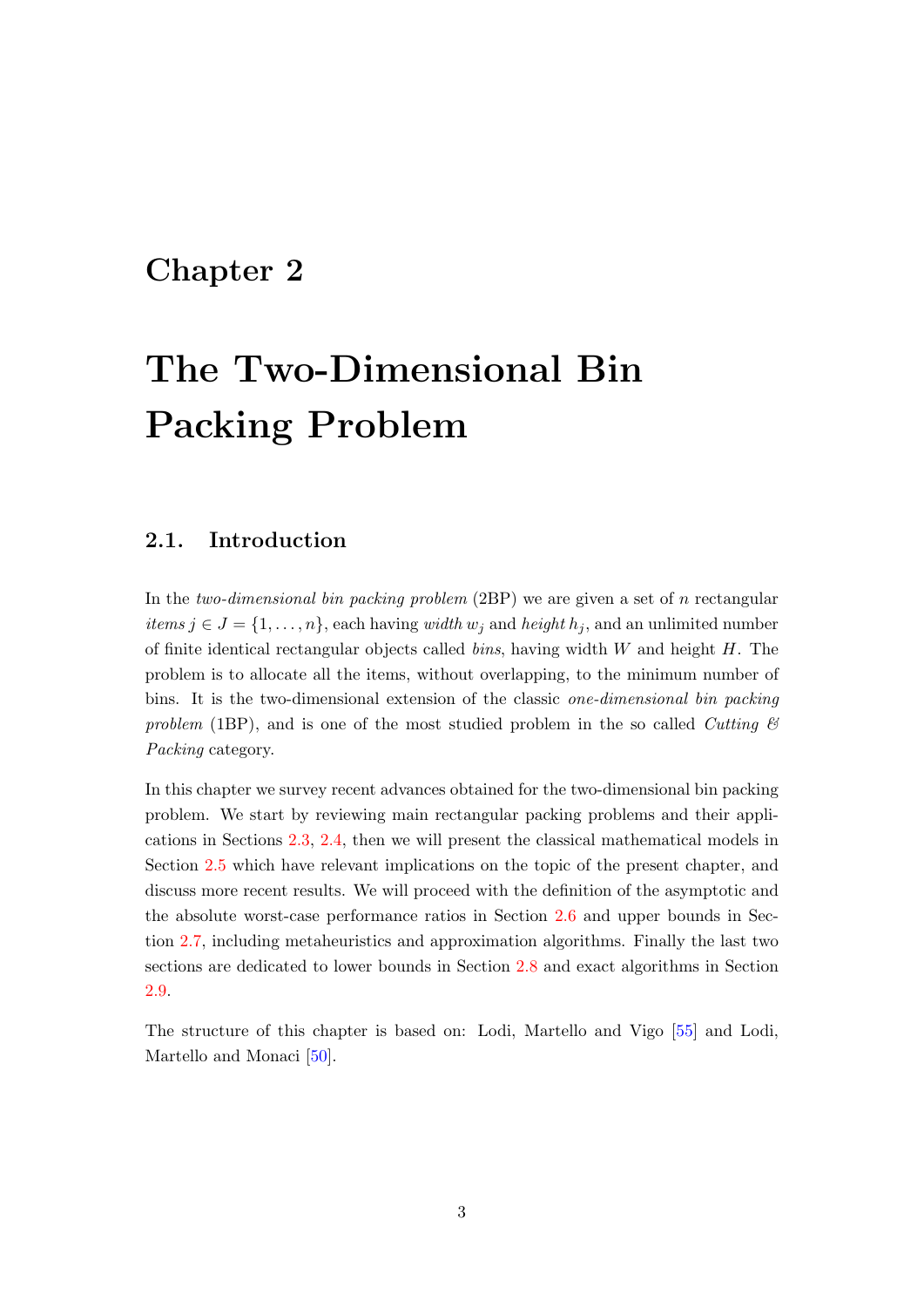### <span id="page-17-0"></span>2.2. Cutting and Packing

Cutting and packing problems consist of placing a given set of (small) items into one or more (larger) objects without overlap in order to maximize or minimize a given objective function. These are combinatorial optimization problems with many important industrial applications, especially in cutting (e.g., wood, glass, steel, leather and paper industries) and packing (e.g., transportation, telecommunication and warehousing). Cutting and packing problems can be classified using different criteria:

- Dimension: most problems are defined over one, two or three dimensions. In this chapter we mainly consider two-dimensional problems.
- Shape: it refers to items and objects shape. When the shapes of items to be packed are polygons or arbitrary shapes the problem is called irregular packing. We instead focus on *rectangle packing* where both items and objects are rectangles.

### <span id="page-17-1"></span>2.3. Rectangle Packing Problem

In the two-dimensional rectangle packing problem we are given a set of  $n$  rectangular items  $j \in J = \{1, \ldots, n\}$ , each having width  $w_j$  and height  $h_j$ , and one or many rectangular objects. We are required to place the items orthogonally without any overlap (an edge of the item is parallel to an edge of the object) so as to minimize (or maximize) a given objective function. The rectangle packing problem can be characterized by two important constraints:

- Orientation: each items has a given fixed orientation, i.e. rotation by 90◦ is not allowed. This is the case of newspaper paging or when the items are decorated or corrugated.
- Guillotine cut: items must be obtained through a sequence of edge-to-edge cuts parallel to the edge of the large rectangular object. Guillotine cut is usually imposed by technical limitations of the automated cutting machines or the material.

We introduce six types of rectangular packing problems that have been actively studied. For simplicity, we define the problem assuming that each item has a fixed orientation and the guillotine cut constraint is not imposed unless otherwise stated.

The first two problems are characterized by one large rectangular object, which may grow in one or two dimensions, where all the items are to placed disjointly.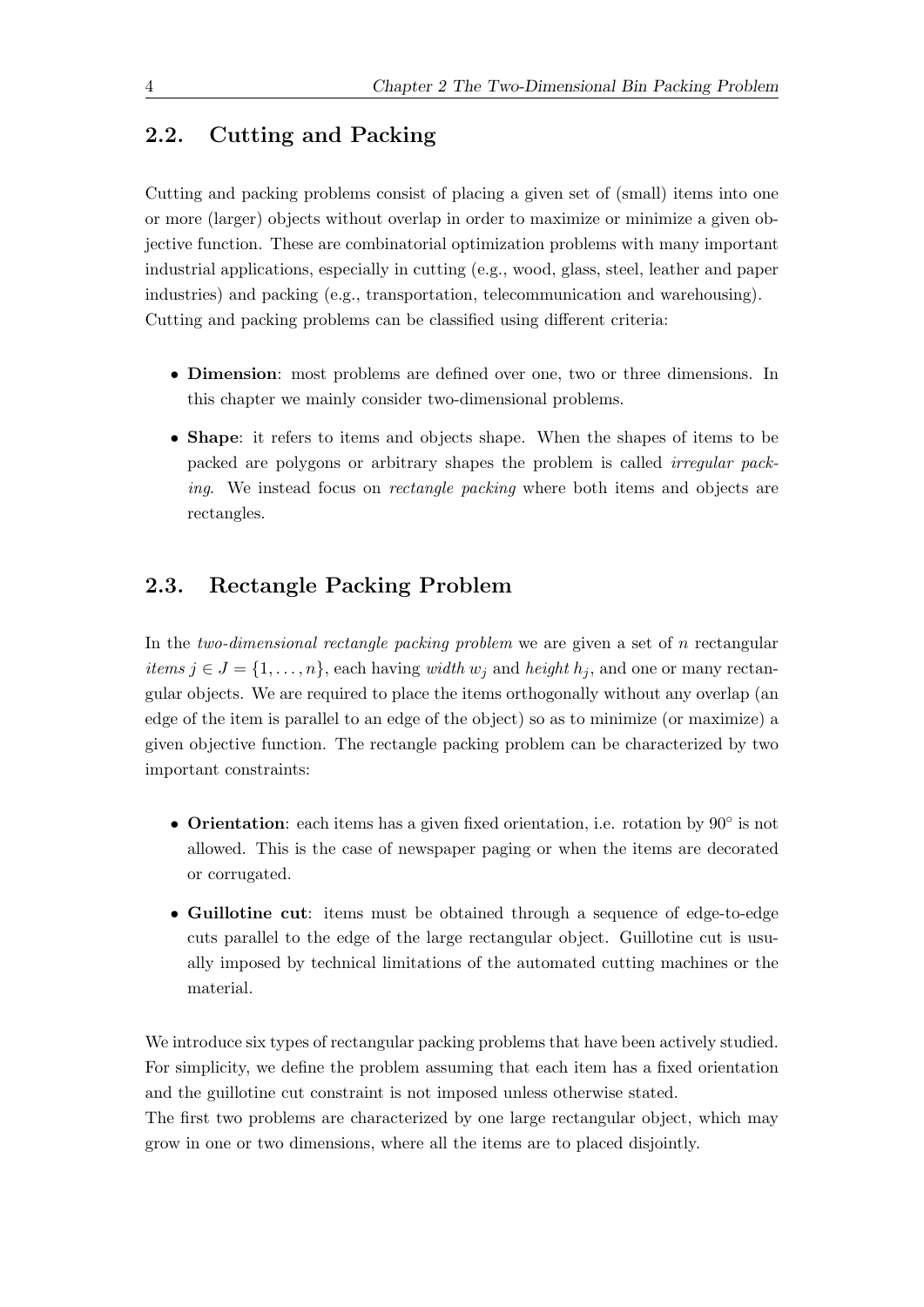**Strip packing problem (2SP)**: we are given a set of n rectangular *items*  $j \in J =$  $\{1,\ldots,n\}$ , each having *width*  $w_j$  and *height*  $h_j$ , and one large object called *strip* whose width  $W$  is fixed and height  $H$  is variable. The object is to minimize the height  $H$  of the strip such that all the items can be packed into the strip.

Area minimization problem  $(2AP)$ : we are given a set of n rectangular *items*  $j \in J = \{1, \ldots, n\}$ , each having *width*  $w_j$  and *height*  $h_j$ , and one large rectangular object, where both its width  $W$  and height  $H$  are variables. The object is to minimize the area WH of the object such that all the items can be packed into the object.

The next two problems have one or many fixed size objects.

**Two-dimensional bin packing problem (2BP)**: we are given a set of n rectangular *items*  $j \in J = \{1, \ldots, n\}$ , each having *width*  $w_j$  and *height*  $h_j$ , and an unlimited number of finite identical rectangular objects called bins, having width  $W$  and height  $H$ . The problem is to allocate all the items to the minimum number of bins.

The special case where  $w_j = W$   $(j = 1, ..., n)$  is the famous one-dimensional bin packing problem (1BP): partition n elements, each having an associated size  $h_j$ , into the minimum number of subsets so that the sum of the sizes in each subset does not exceed a given capacity  $H$ . Since 1BP is known to be strongly NP-hard, the same holds for 2BP.

The requirements of orientation and guillotine cut, already mentioned, generate the following class (see Lodi, Martello, Vigo [\[53\]](#page-87-0)) of 2BP problems:

**2BP|O|G:** the items are oriented  $(O)$ , and guillotine cut  $(G)$  is required;

**2BP|R|G:** the items may be rotated by  $90^\circ$  (R) and guillotine cut is required;

**2BP|O|F:** the items are oriented and cutting is free  $(F)$ ;

**2BP|R|F:** the items may be rotated by  $90°$  and cutting is free.

**Two-dimensional knapsack problem (2KP)**: we are given a set of n rectangular items  $j \in J = \{1, \ldots, n\}$ , each having width  $w_j$ , height  $h_j$ , and profit  $p_j$  and a rectangular knapscak with width W and height H. The objective is to find a subset  $J' \subseteq J$ of items with the maximum total value  $\sum_{j\in J'} p_j$  such that all the items  $j \in J'$  can be packed into the knapsack.

The last two problems are useful for modeling situations related to industrial applications, such as mass production manufacturing, many small items of an identical shape or relatively few classes of shapes are packed into the objects.

Two-dimensional cutting stock problem  $(2\text{CP})$ : we are given a set of n rectangular items  $j \in J = \{1, \ldots, n\}$ , each having width  $w_j$ , height  $h_j$ , and demand  $d_j$  and an unlimited number of finite identical rectangular objects called bins, having width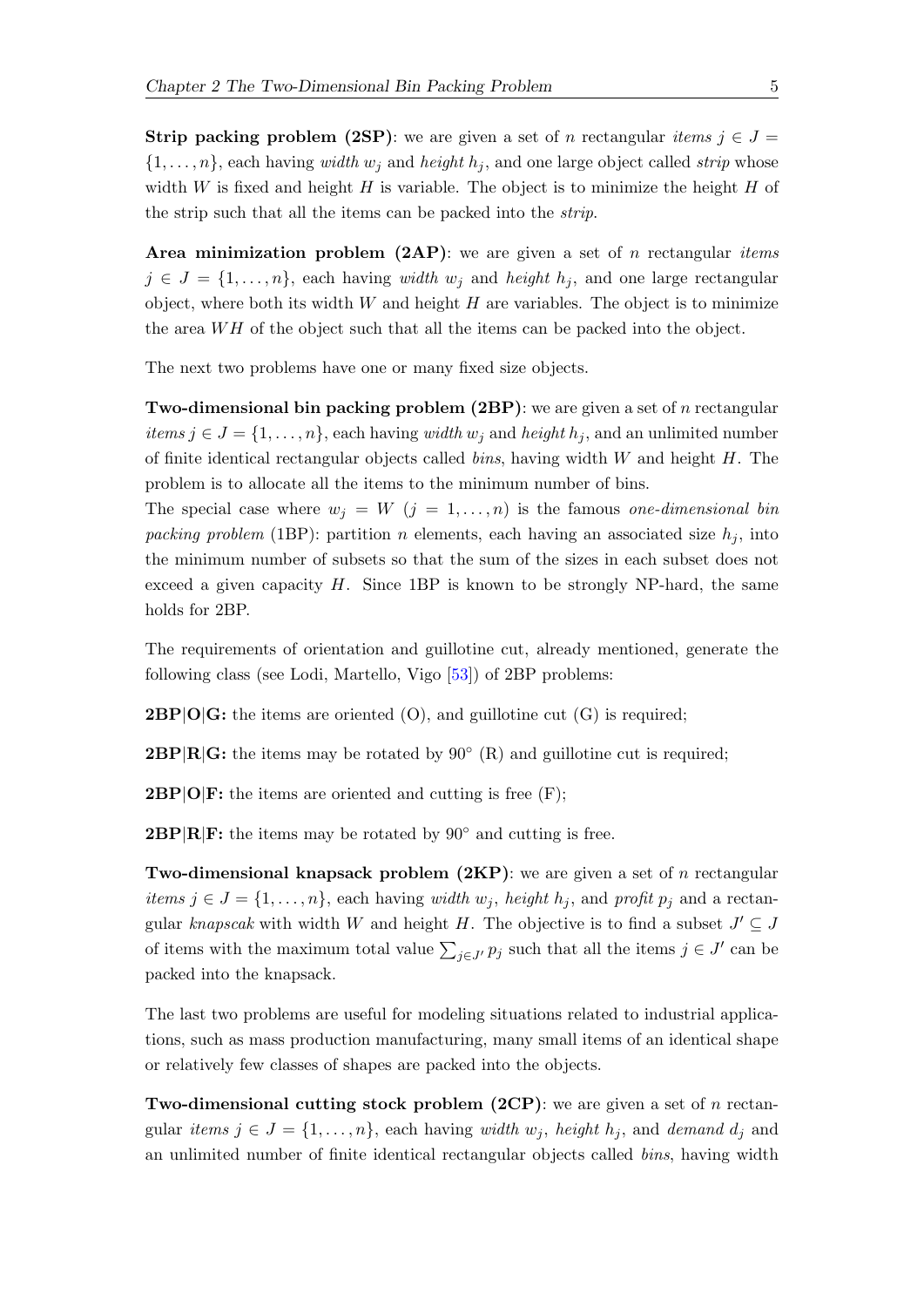$W$  and height  $H$ . The problem is to allocate all the items to the minimum number of bins (i.e., for each j, we place  $d_i$  copies of item j into the bins).

Pallet loading problem (2PLP): we are given sufficiently large number of *items* with identical size  $(w, h)$ , and one large rectangular object with size  $(W, H)$ . The objective is to place the maximum number of items into the object, where each item can be rotated by 90◦ .

The complexity of the PLP is open, i.e. this problem isn't known to be in class NP, because of the compact input description, whereas the other problems we defined are known to be NP-hard.

Without loss of generality, we will assume that all input data are positive integers, and that  $w_j \leq W$  and  $h_j \leq H$   $(j = 1, \ldots, n)$ .

## <span id="page-19-0"></span>2.4. Applications

Classical bin packing has a large number of applications [\[35\]](#page-86-0), from industry (cutting material such us cables, lumber or paper) to computer systems (memory allocation in paged computer systems) and networking (packet routing in communication networks). Effectively, bin packing appears as a sub-problem in various other settings. Most importantly, in manufacturing settings rectangular pieces need to be cut out of some sheet of raw material, while minimizing the waste. Obviously, cutting problems and packing problems correspond to each other. Restrictions to orthogonal packing and packing with restricted or even without rotations make sense in this setting as well if we cut items out of patterned fabric and have to retain the alignment of the pattern. These cutting stock problems occur as bin packing and strip packing problems. Scheduling independent tasks on a group of processors, each requiring a certain number of contiguous processors or memory allocation during a certain length of time, can also be modeled as a strip packing problem [\[47\]](#page-87-2). In this application the width of the strip represents the total number of processors or memory available, and the height represents the maximal completion time. Thinking of (semi-)manually operated machines instead of processors we might have periodic breaks, as they would occur when working in shifts, making this a two-dimensional bin packing problem. Further applications can also be found in VLSI-design (minimum rectangle placement problem [\[63\]](#page-88-1)) and in the advertisement placement problem [\[29\]](#page-86-1). In this problem, we have to place all given rectangular ads on a minimal number of pages or web-pages.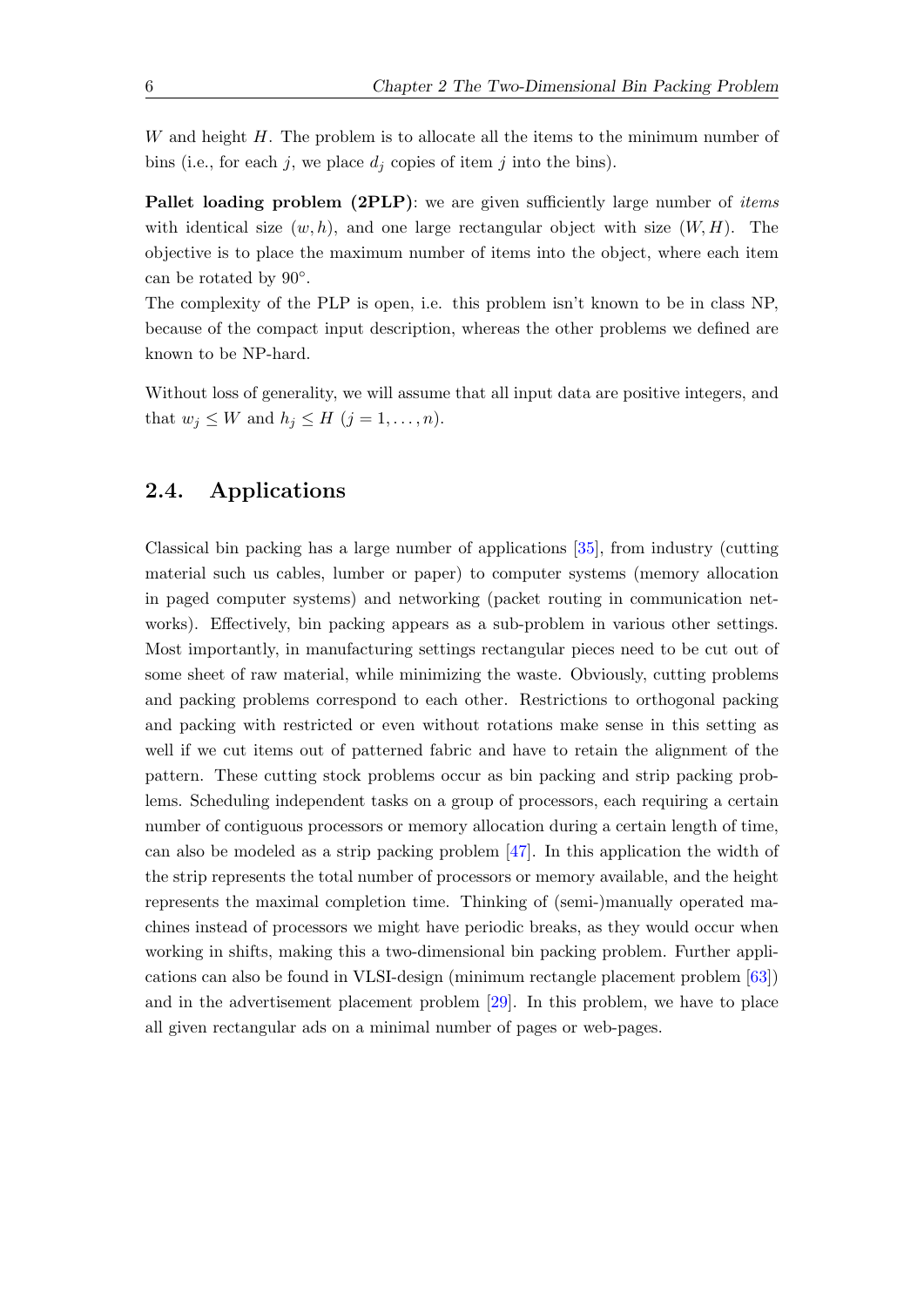### <span id="page-20-0"></span>2.5. Models

#### <span id="page-20-1"></span>2.5.1 One-dimensional bin packing problem

The 1BP can be described as follows. Given *n* items each having an associated size  $h_j$ and  $n$  bins, with capacity  $H$ , a possible mathematical formulation of the problem is

$$
(1BP) \tmin \t\sum_{i=1}^{n} y_i \t\t(2.1)
$$

subject to 
$$
\sum_{j=1}^{n} h_j x_{ij} \leq Hy_i \qquad (i = 1, ..., n)
$$
 (2.2)

$$
\sum_{i=1}^{n} x_{ij} = 1 \qquad (j = 1, ..., n) \qquad (2.3)
$$

$$
i=1
$$
  
\n $y_i \in \{0, 1\}$  \t\t\t $(i = 1, ..., n)$  \t\t\t(2.4)

$$
x_{ij} \in \{0, 1\} \qquad (i = 1, \dots, n)(j = 1, \dots, n) \quad (2.5)
$$

where

$$
y_i = \begin{cases} 1 & \text{if bin } i \text{ is used} \\ 0 & \text{otherwise} \end{cases}
$$
 (2.6)

$$
x_{ij} = \begin{cases} 1 & \text{if item } j \text{ is assigned to bin } i \\ 0 & \text{otherwise} \end{cases}
$$
 (2.7)

We will suppose, as is usual, that  $h_j$  are positive integers. Hence, without loss of generality, we will also assume that H is a positive integer and  $h_j \leq H$ ,  $j = \{1, \ldots, n\}$ . If an item violates the last assumption, then the instance is trivially infeasible.

#### <span id="page-20-2"></span>2.5.2 Two-dimensional bin packing problem

The first attempt to model two-dimensional packing problems was made by Gilmore and Gomory [\[32\]](#page-86-2), through an extension of their approach to 1BP (see [\[30\]](#page-86-3),[\[31\]](#page-86-4)) . They proposed a column generation approach (see L¨ubbecke and Desrosiers [\[58\]](#page-88-2) for a recent survey) based on the enumeration of all subsets of items (*patterns*) that can be packed into a single bin. Let  $A_j$  be a binary column vector of n elements  $a_{ij}$   $(i = 1, \ldots, n)$ taking the value 1 if item  $i$  belongs to the  $j$ -th pattern, and the value 0 otherwise. The set of all feasible patterns is then represented by the matrix A, composed by all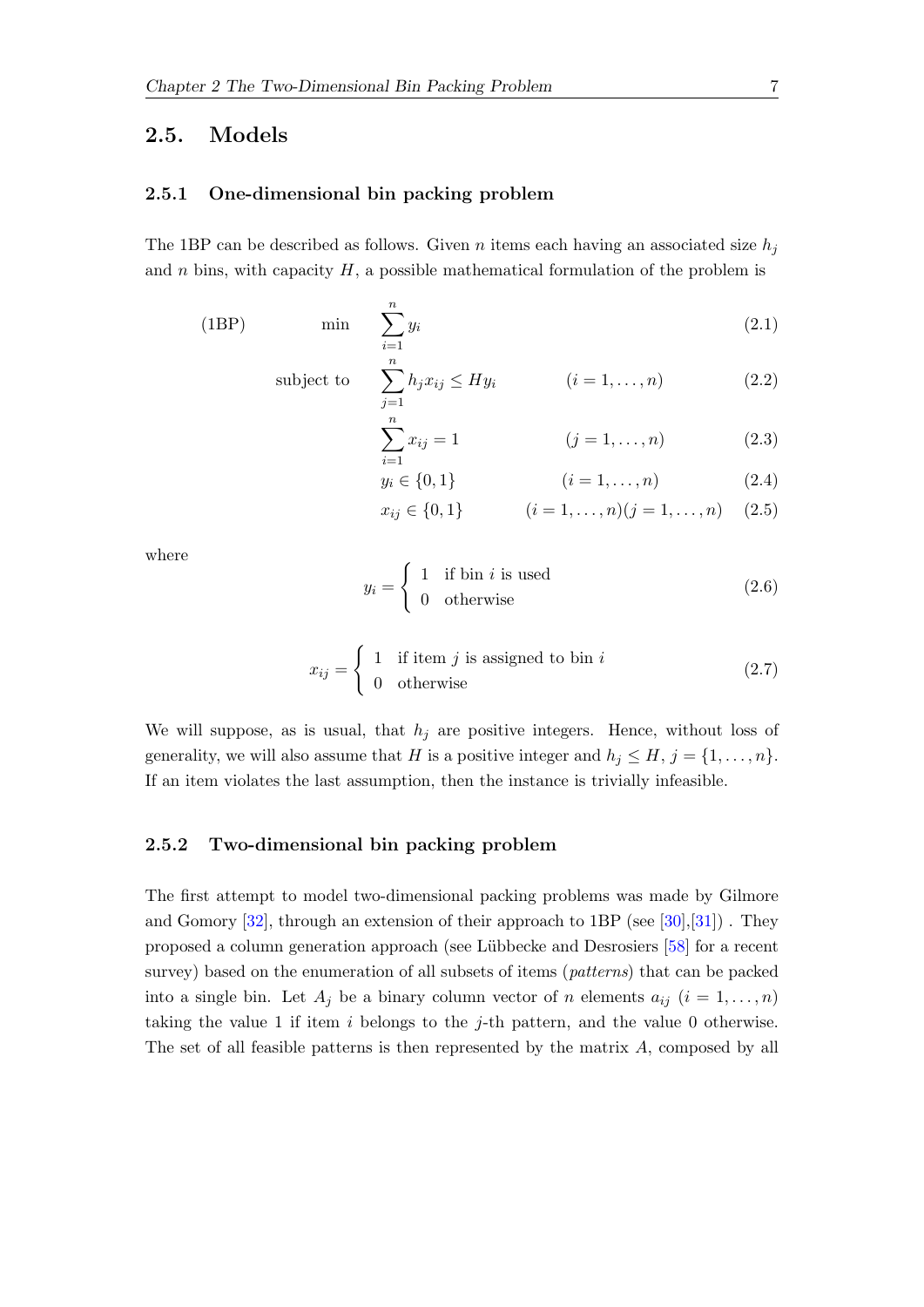possible  $A_j$  columns  $(j = 1, ..., M)$ , and the corresponding mathematical model is

<span id="page-21-0"></span>
$$
(2BP - GG) \qquad \min \qquad \sum_{j=1}^{M} x_j \tag{2.8}
$$

subject to 
$$
\sum_{j=1}^{M} a_{ij} x_j \ge 1
$$
  $(i = 1, ..., n)$  (2.9)

$$
x_j \in \{0, 1\} \qquad (j = 1, \dots, M) \quad (2.10)
$$

where  $x_j$  takes the value 1 if pattern j belongs to the solution, and the value 0 otherwise. Observe that  $(2.8)$ – $(2.10)$  is a valid model for 1BP as well, the only difference being that the  $A_j$ 's are all columns satisfying  $\sum_{i=1}^n a_{ij}h_i \leq H$ .

Due to the immense number of columns that can appear in  $A$ , the only way for handling the model is to dynamically generate columns when needed. While for 1BP Gilmore and Gomory [\[30,](#page-86-3) [31\]](#page-86-4) gave a dynamic programming approach to generate columns by solving, as a slave problem, an associated 0-1 knapsack problem (see Martello and Toth [\[71\]](#page-89-0)), for 2BP they observed the inherent difficulty of the two-dimensional associated problem. Hence, they switched to the more tractable case where the items have to be packed in rows forming levels (see Section [2.5.3\)](#page-22-0), for which the slave problem was solved through a two-stage dynamic programming algorithm.

Beasley [\[4\]](#page-84-0) considered a two-dimensional cutting problem in which a profit is associated with each item, and the objective is to pack a maximum profit subset of items into a single bin (two-dimensional knapsack problem). He gave an ILP formulation based on the discrete representation of the geometrical space and the use of coordinates at which items may be allocated, namely

$$
x_{ipq} = \begin{cases} 1 & \text{if item } i \text{ is placed with its bottom left hand corner at } (p, q) \\ 0 & \text{otherwise} \end{cases}
$$
 (2.11)

for  $i = 1, \ldots, n, p = 0, \ldots, W - w_i$  and  $q = 0, \ldots, H - h_i$ . A similar model, in which p and q coordinates are handled through distinct decision variables, has been introduced by Hadjiconstantinou and Christofides [\[34\]](#page-86-5). Both models are used to provide upper bounds through Lagrangian relaxation and subgradient optimization.

A completely different modeling approach has been proposed by Fekete and Schepers [\[24\]](#page-85-0), through a graph-theoretical characterization of the packing of a set of items into a single bin. Let  $G_w = (V, E_w)$  (resp.  $G_h = (V, E_h)$ ) be an interval graph having a vertex  $v_i$  associated with each item i in the packing and an edge between two vertices  $(v_i, v_j)$  if and only if the projections of items i and j on the horizontal (resp. vertical) axis overlap (see Figure [2.1\)](#page-22-1). It is proved in  $[24]$  that, if the packing is feasible then

(a) for each stable set S of  $G_w$  (resp.  $G_h$ ),  $\sum_{v_i \in S} w_i \leq W$  (resp.  $\sum_{v_i \in S} h_i \leq H$ );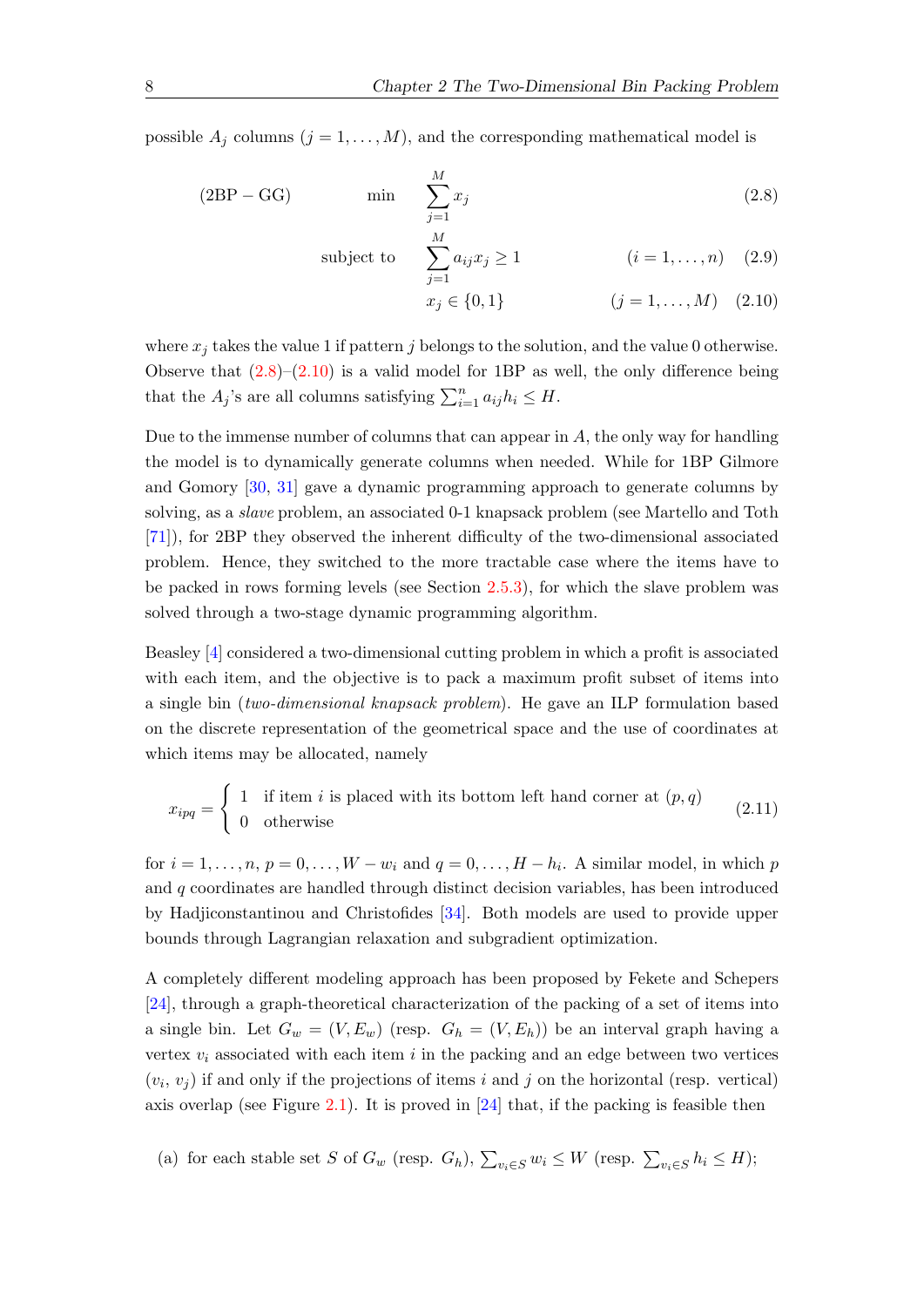(b)  $E_w \cap E_h = \emptyset$ .

<span id="page-22-1"></span>This characterization easily extends to packings in higher dimensions.



FIGURE 2.1: Fekete and Schepers modeling approach.

### <span id="page-22-0"></span>2.5.3 ILP models for level packing

ILP models involving a polynomial number of variables and constraints have been obtained by Lodi, Martello and Vigo [\[56\]](#page-88-3) for the special case where the items have to be packed "by levels".

As will be seen in the next section, most of the approximation algorithms for 2BP and 2SP pack the items in rows forming levels. The first level is the bottom of the bin, and items are packed with their base on it. The next level is determined by the horizontal line drawn on the top of the tallest item packed on the level below, and so on. Note that we do not require that all items in a level have the same height. Let us denote by 2LBP problem 2BP restricted to this kind of packing.

We assume in the following, without loss of generality, that only normalized packings are considered, i.e., packings such that:

- (i) in each level, the leftmost item is the tallest one;
- (ii) the items are sorted and re-numbered by non-increasing  $h_j$  values.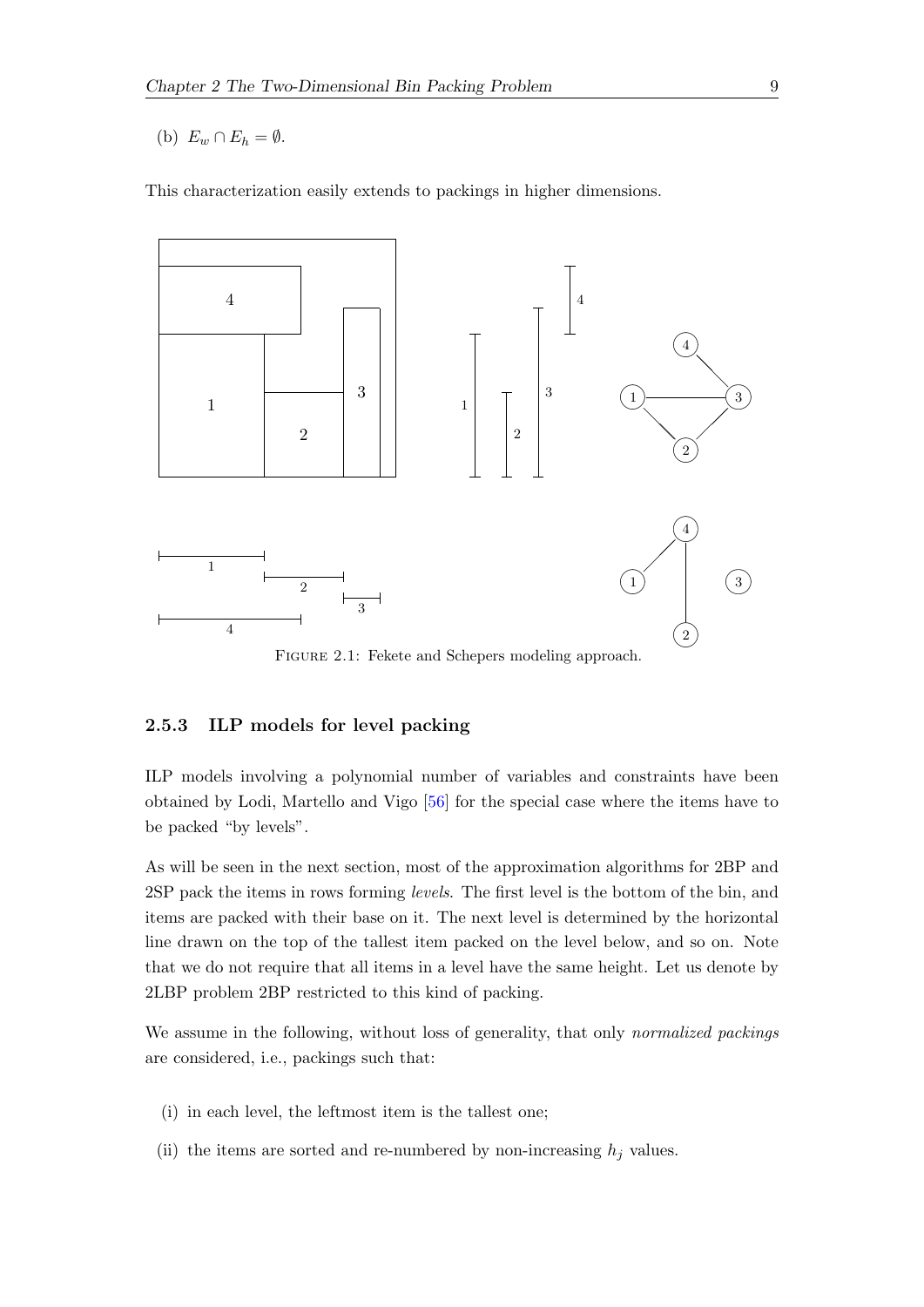We will say that the leftmost item in a level (resp. the bottom level in a bin) *initializes* the level (resp. the bin).

Problem 2LBP can be efficiently modeled by assuming that there are n potential levels (the *i*-th one associated with item *i* initializing it), and *n* potential bins (the *k*-th one associated with potential level k initializing it). Hence let  $y_i, i \in J$  (resp.  $q_k, k \in J$ ) be a binary variable taking the value 1 if item i initializes level i (resp. level k initializes bin  $k$ ), and the value 0 otherwise. The problem can thus be modeled as

<span id="page-23-0"></span>
$$
(2LBP) \tmin \t\sum_{k=1}^{n} q_k \t(2.12)
$$

 $\overline{j}$ 

subject to 
$$
\sum_{i=1}^{j-1} x_{ij} + y_j = 1
$$
   
  $(j = 1,...,n)$  (2.13)

$$
\sum_{i=1}^{n} w_j x_{ij} \le (W - w_i) y_i \qquad (i = 1, \dots, n-1) \tag{2.14}
$$

$$
\sum_{k=1}^{i-1} z_{ki} + q_i = y_i \qquad (i = 1, ..., n) \qquad (2.15)
$$

$$
\sum_{i=k+1}^{n} h_i z_{ki} \le (H - h_k) q_k \qquad (k = 1, \dots, n-1) (2.16)
$$

$$
y_i, x_{ij}, q_k, z_{ki} \in \{0, 1\} \qquad \forall \ i, j, k \qquad (2.17)
$$

where  $x_{ij}$ ,  $i \in J \setminus \{n\}$  and  $j > i$  (resp.  $z_{ki}$ ,  $k \in J \setminus \{n\}$  and  $i > k$ ) takes the value 1 if item j is packed in level i (resp. level i is allocated to bin  $k$ ), and the value 0 otherwise. Restrictions  $j > i$  and  $i > k$  easily follow from assumptions (i)–(ii) above. Equations [\(2.13\)](#page-23-0) and [\(2.15\)](#page-23-0) impose, respectively, that each item is packed exactly once, and that each used level is allocated to exactly one bin. Equations  $(2.14)$  and  $(2.16)$  impose, respectively the width constraint to each used level and the height constraint to each used bin.

Computational experiments have shown that the above model is quite useful in practice. Its direct use with a commercial ILP solver produces very good solutions (and, in many cases, the optimal solution) to realistic sized instances within short CPU times. In addition, several variants of the problem can be easily handled by modifying some of the constraints, or by adding linear constraints to the models.

The set covering model [\(2.8\)](#page-21-0)-[\(2.10\)](#page-21-0) can be adapted to 2LBP, and to the level version of 2SP (see, e.g., Bettinelli, Ceselli and Righini [\[6\]](#page-84-1)). In this case, each column corresponds to a set of items which can be inserted into a shelf, and the associated pricing problem turns out to be a simple variant of the knapsack problem.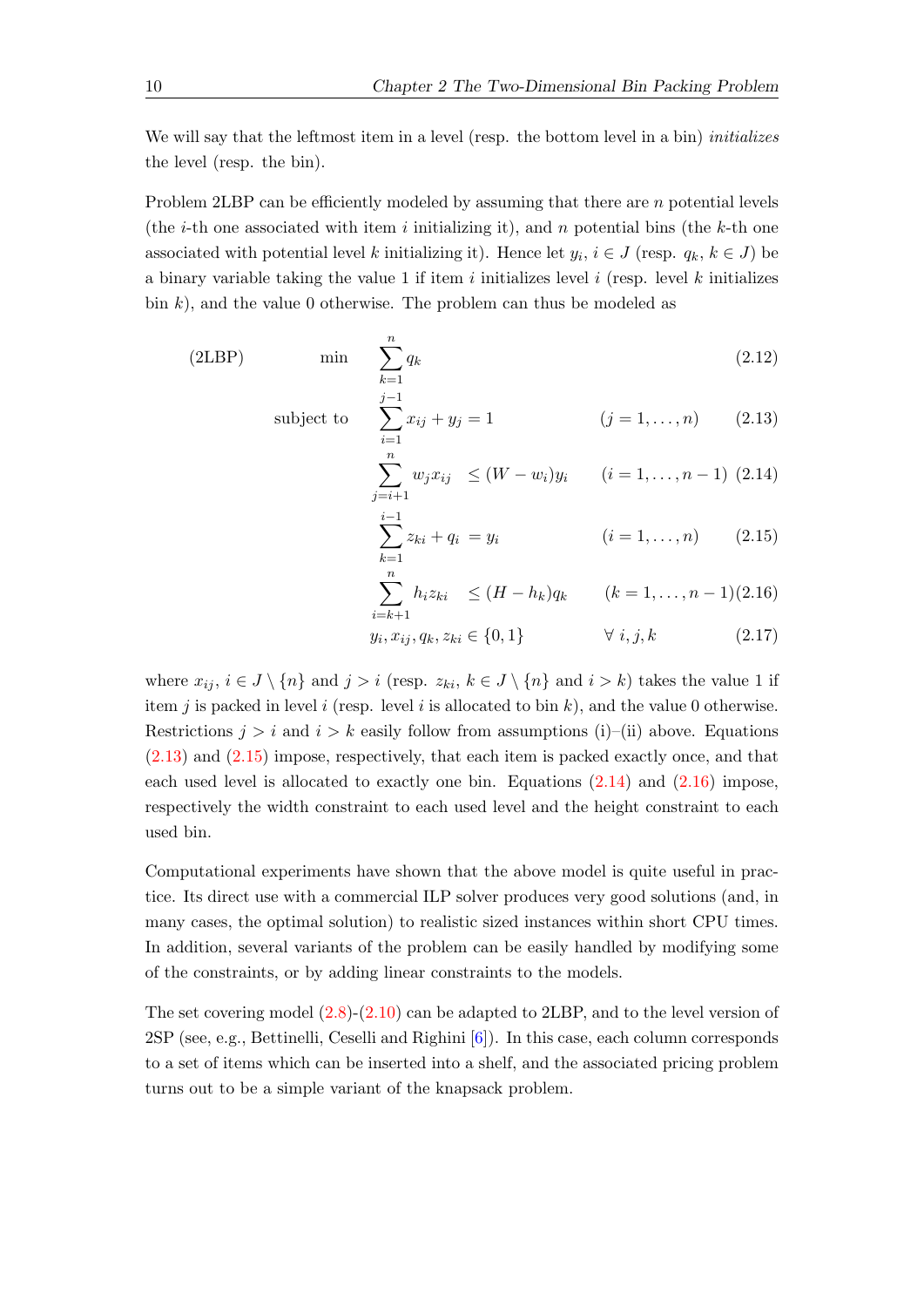## <span id="page-24-0"></span>2.6. The asymptotic and the absolute worst-case performance ratios

Due to the difficult of solving packing problems to optimality, heuristic algorithms are of interest to solve these problems. The performance of an algorithm can be measured by the worst-case and the average-case performance as in Simchi-Levi, Chen and Bramel [\[19\]](#page-85-1). Worst case analysis shows how poor a heuristic algorithm can be when it builds the worst solution compare to the best possible one. The deviation from the worst-case solution to the optimal solution represents the performance of the heuristic. However, a heuristic that builds a poor worst-case solution may not generate a poor solution in general. Consequently, the average-case analysis, which is the probabilistic analysis, is an alternative method to determinate the performance of the heuristic methods. For example, when the distribution of the size of items is known, there are two ways to determinate the average-case performance. First, the analytical method which is quite often very difficult, second the empirical tests which run on several instances and replications.

For what concern the worst-case ratio we have two types. Several denominations and definitions can be found in literature for the asymptotic and the absolute worst-case ratio. They both measure the gap between the solution value found by an algorithm and the optimum in the worst-case.

Formally, given a *minimization* problem  $\Pi$ , an instance  $I \in \Pi$  of the problem, and an algorithm  $A$ , the value of the solution yielded by the algorithm is  $A(I)$  and the optimum is  $OPT(I)$ . The asymptotic worst-case performance ratio is the smallest positive  $\mathcal{R}^{\infty}$  such that the following relation holds for any instance of the problem:

$$
\mathcal{A}(I) \le \mathcal{R}^{\infty} \cdot OPT(I) + \mathcal{O}(1), \quad \forall I \in \Pi
$$
\n(2.18)

The absolute worst-case performance ratio is the smallest positive  $\rho$  such that the following relation holds *for any instance* of the problem:

$$
\mathcal{A}(I) \le \rho \cdot OPT(I), \quad \forall I \in \Pi \tag{2.19}
$$

### <span id="page-24-1"></span>2.7. Upper Bounds

Heuristics algorithms for the two-dimensional bin packing are divided in off-line and on-line algorithms. In the on-line version the items are given to the on-line algorithm one by one from a list, and the next items is given as soon as the current items is irrevocably placed. While in the off-line version it is assumed that the algorithm has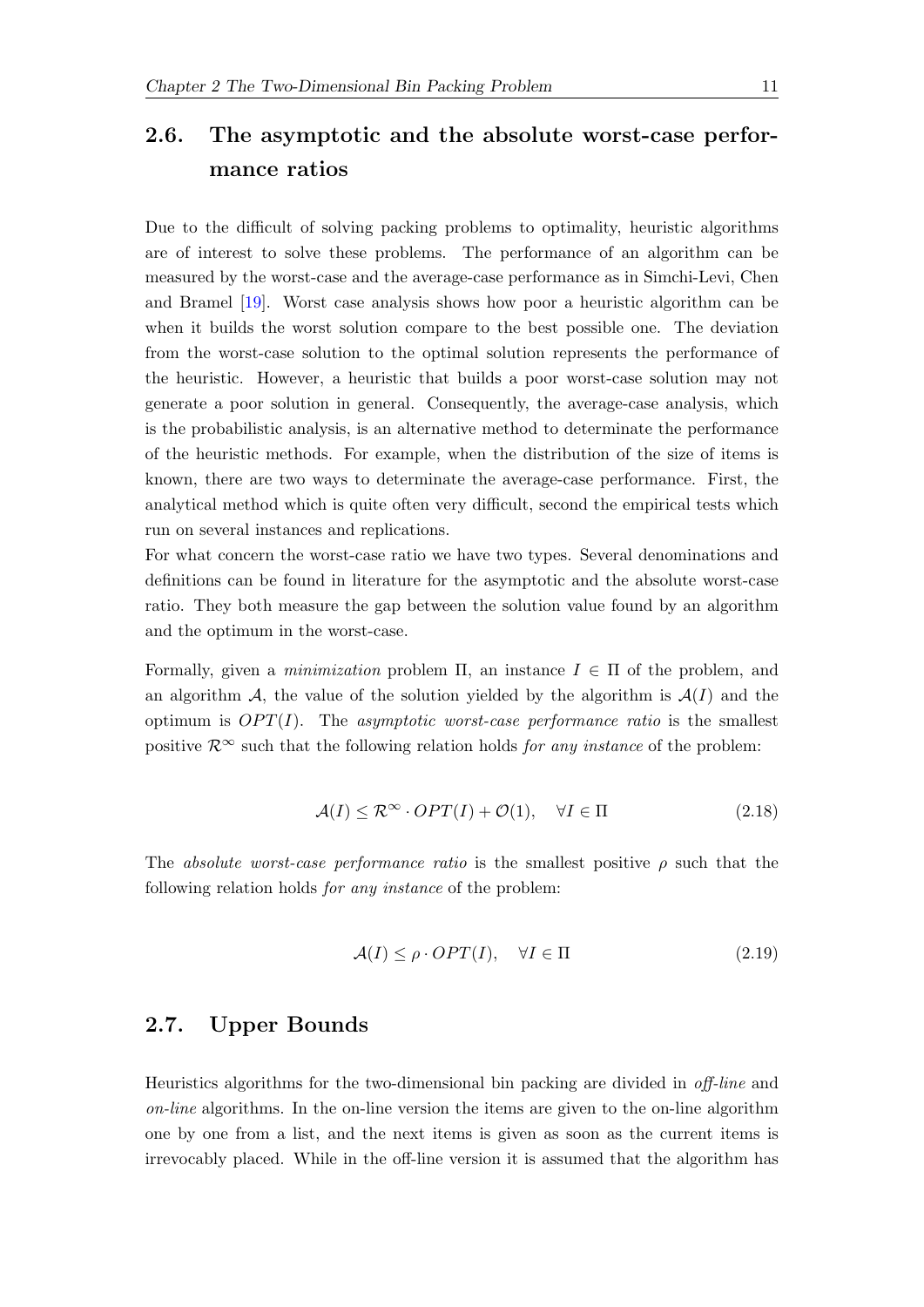full knowledge of the whole input.

The most popular on-line algorithms are the *next fit, first fit* and *best fit* strategies, which are extended from the algorithms for the one-dimensional packing problem. Since we will present the strategies of the off-line algorithms which are based on *next* fit, first fit and best fit strategies we don't go through them. For a detailed survey on on-line algorithms refer to Csirik and Woeginger [\[18\]](#page-85-2).

Most of the off-line heuristic algorithms from the literature are of greedy type, and can be classified in two families:

- one-phase algorithms directly pack the items into the finite bins;
- two-phase algorithms start by packing the items into a single strip of width W. In the second phase, the strip solution is used to construct a packing into finite  $W \times H$  bins.

In addition, most of the approaches are *level algorithms*. Before describing one and two-phase algorithms, we need to briefly introduce algorithms for packing the items into a strip.

### <span id="page-25-0"></span>2.7.1 Strip packing

In the two-dimensional strip packing problem one is required to pack all the items into a strip of minimum height. Three classical strategies, based on level packing, have been derived from famous algorithms for the one-dimensional case. In each case, the items are initially sorted by non-increasing height and packed in the corresponding sequence. Let  $j$  denote the current item, and  $s$  the last created level:

- Next-Fit Decreasing Height (NFDH) strategy: item j is packed left justified on level s, if it fits. Otherwise, a new level  $(s := s + 1)$  is created, and j is packed left justified into it;
- First-Fit Decreasing Height (FFDH) strategy: item j is packed left justified on the first level where it fits, if any. If no level can accommodate  $j$ , a new level is initialized as in NFDH;
- Best-Fit Decreasing Height (BFDH) strategy: item  $j$  is packed left justified on that level, among those where it fits, for which the unused horizontal space is a minimum. If no level can accommodate  $j$ , a new level is initialized as in NFDH.

As we will see, the three strategies above are also used as a first step in the two-phase algorithms for two-dimensional bin packing.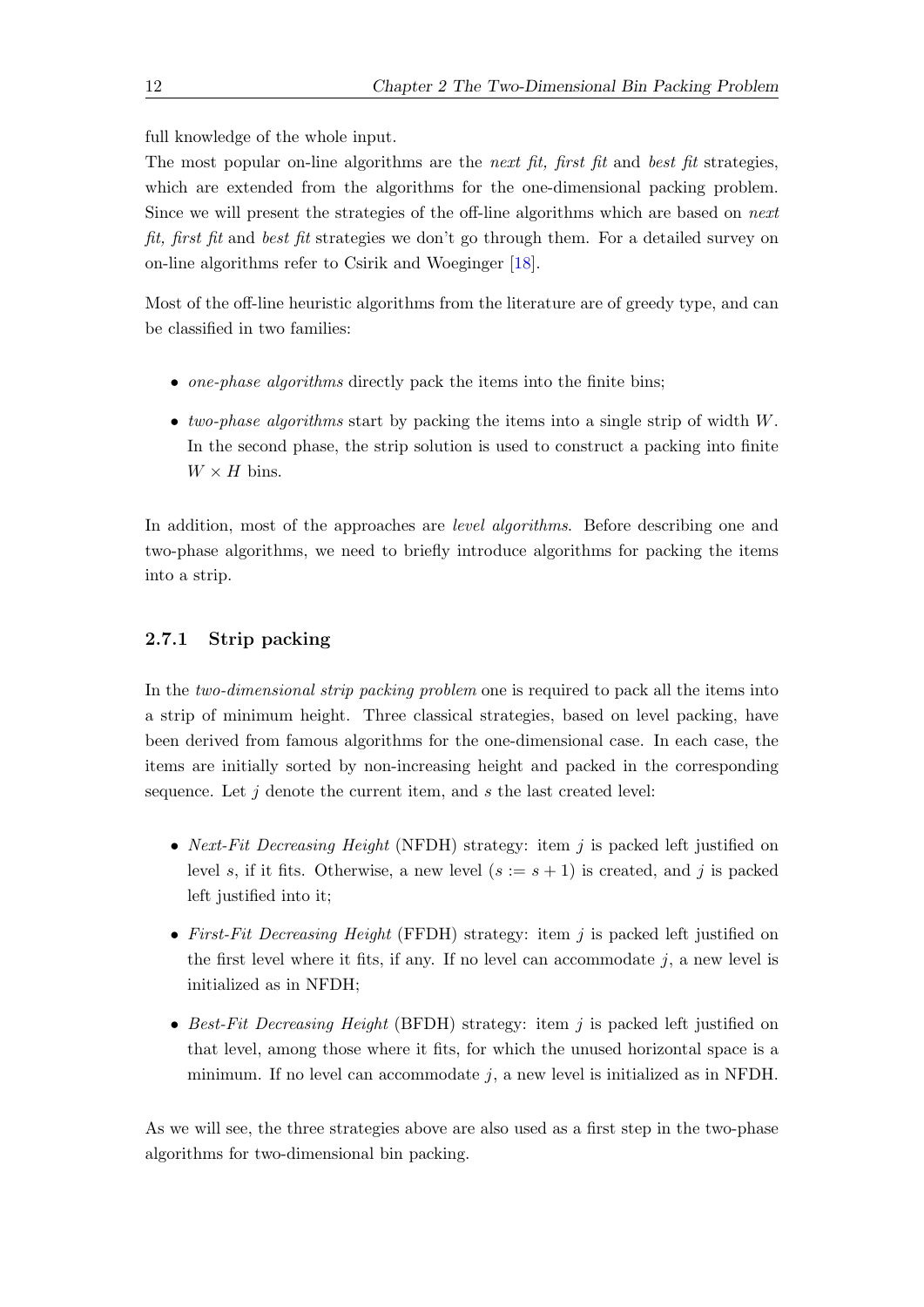<span id="page-26-0"></span>

FIGURE 2.2: Three classical strategies for the level packing.

Coffman, Garey, Johnson and Tarjan [\[17\]](#page-85-3) analyzed NFDH and FFDH and determined their asymptotic worst-case behavior. They proved that, if the heights are normalized so that  $\max_j \{h_j\} = 1$ , then

<span id="page-26-1"></span>
$$
NFDH(I) \le 2 \cdot OPT(I) + 1 \tag{2.20}
$$

and

<span id="page-26-2"></span>
$$
FFDH(I) \le \frac{17}{10} \cdot OPT(I) + 1 \tag{2.21}
$$

Both bounds are tight (meaning that the multiplicative constants are as small as possible) and, if the  $h_j$ 's are not normalized, only the additive term is affected. Observe the similarity of  $(2.20)$  and  $(2.21)$  with famous results on the one-dimensional counterparts of NFDH and FFDH (algorithms Next-Fit and First-Fit, respectively, see Johnson, Demers, Ullman, Garey and Graham [\[41\]](#page-87-3)).

Any algorithm requiring item sorting is obviously  $\Omega(n \log n)$ . Both NFDH and FFDH can be implemented so as to require  $O(n \log n)$  time, by using the appropriate data structures adopted for the one-dimensional case (see Johnson [\[40\]](#page-87-4)).

In addition we briefly explain other well-known algorithms for strip packing.

• Split Fit (SF) algorithm  $[17]$ : heights and widths of all items to be packed are scaled so that the strip has unit width. The largest integer  $m \geq 1$  is then determined for which all items in J have width less than or equal to  $1/m$ . The list is divided into two sub-lists  $L_{wide}$  and  $L_{narrow}$ , both ordered according to nonincreasing height such that  $L_{wide}$  contains all items whose widths are greater than  $1/(m+1)$  and  $L_{narrow}$  contains all items whose widths are at most  $1/(m+1)$ . The items in the list  $L_{wide}$  are packed using the FFDH algorithm and all the items placed on a particular level are referred to collectively as a block. The blocks of this packing are then rearranged such that blocks of total width greater than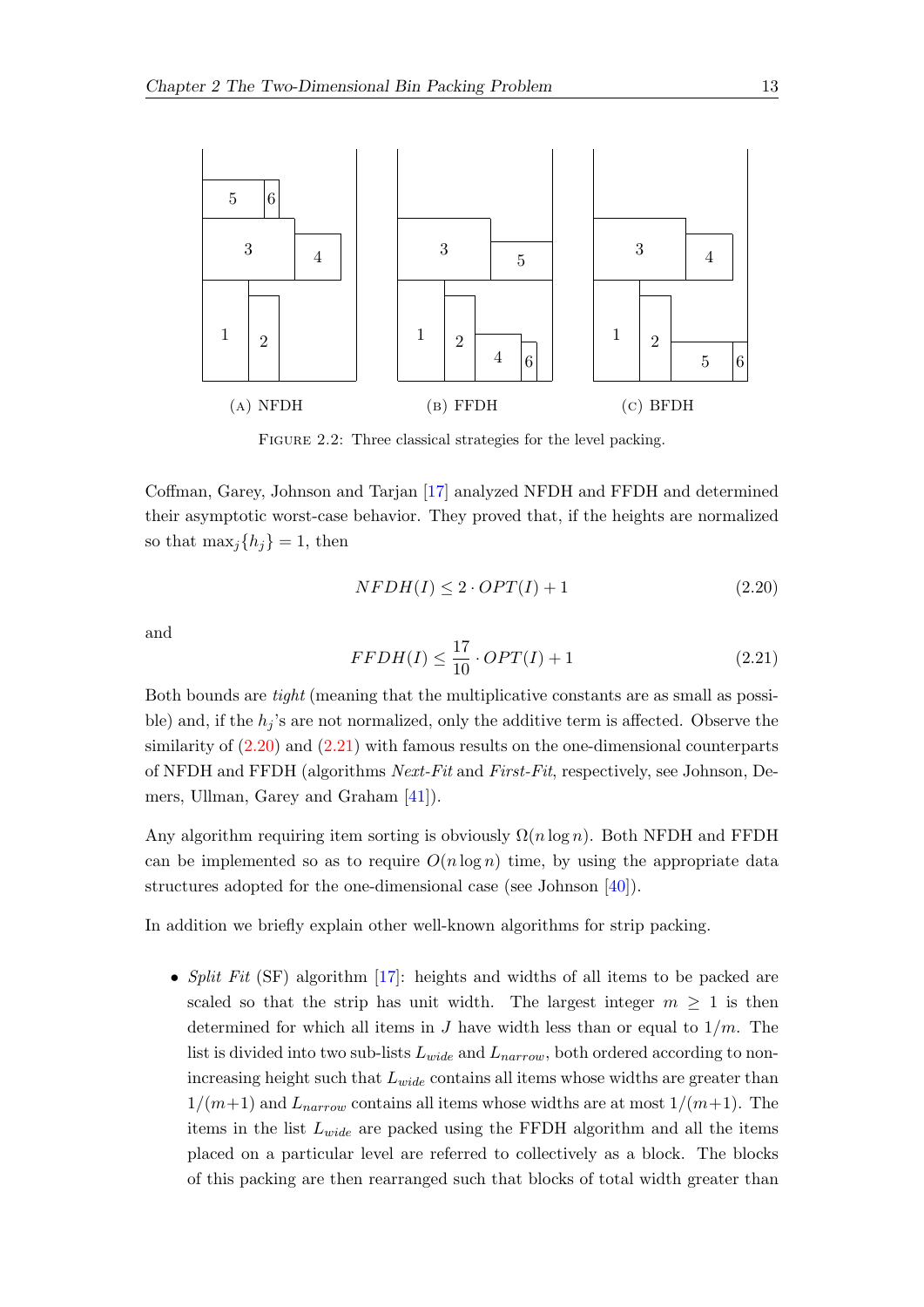$(m+1)/(m+2)$  are at the bottom of the packing, followed by blocks of total width at most  $\frac{m+1}{m+2}$ . This process of shifting the blocks creates a rectangular region R of width  $1/(m+2)$  to the right of the latter blocks. The items in  $L_{narrow}$ are then packed, again using the FFDH algorithm, with the packing starting in the region R. If an item does not fit into  $R$ , then the packing continues above the packing of  $L_{wide}$ . It is proved that  $SF(I) \leq (3/2) \cdot OPT(I) + 2$ ; the asymptotic bound of 3/2 is tight.

- Reverse-fit (RF) algorithm [\[67\]](#page-88-4): it normalizes the width of the strip and the items so that the strip is of unit width. RF first stacks all items of width greater than 1/2. Remaining items are sorted in non-increasing height and are packed above the height  $H_0$  reached by those greater than 1/2. Then RF repeats the following process. It packs items from left to right with their bottom along the line of height  $H_0$  until there is no more space. Then packs items from right to left and from top to bottom (called reverse-level) until the total width is at least  $1/2$ . Then the reverse-level is dropped down until, at least, one of them touches some item below. The drop down is repeated. It is proved that  $RF(I) \leq 2 \cdot OPT(I)$ .
- Steinberg's algorithm [\[70\]](#page-89-1): it estimates an upper bound of the height H required to pack all the items such that it is proved that the input items can be packed into a rectangle of width  $W$  and height  $H$ . It then defines seven procedures with seven conditions, each to divide a problem into two smaller ones and solves them recursively. It has been showed that any tractable problem satisfies one of the seven conditions. It is proved that Steinberg's algorithm $(I) \leq 2 \cdot OPT(I)$
- Sleator's algorithm  $[68]$ : it normalizes the width of the strip and the items so that the strip is of unit width. it consists of four steps: (1) all items of width greater than 1/2 are packed on top of one another in the bottom of the strip. Suppose  $h_0$  is the height of the resulting packing all subsequent packing will occur above  $h_0$ . (2) Remaining items are ordered by non-increasing height. A level of items are packed (in non-increasing height order) from left to right along the line of height  $h_0$ . (3) A vertical line is then drawn in the middle to cut the strip into two equal halves (note this line may cut an item that is packed partially in the right half). Two horizontal line segments are drawn of length one half, one across the left half (called the left baseline) and one across the right half (called the right baseline) as low as possible such that the two lines do not cross any item. (4) The left or right baseline which is of a lower height is choosen and a level of items into the corresponding half of the strip is packed until the next item is too wide. A new baseline is formed and Step (4) is repeated on the lower baseline until all items are packed. It is proved that Sleator's algorithm has an asymptotic tight bound equal to 5/2.
- Bottom-Left (BL) algorithm: it sorts the items by non-increasing width, and packs the the current item in the lowest possible position, left justified.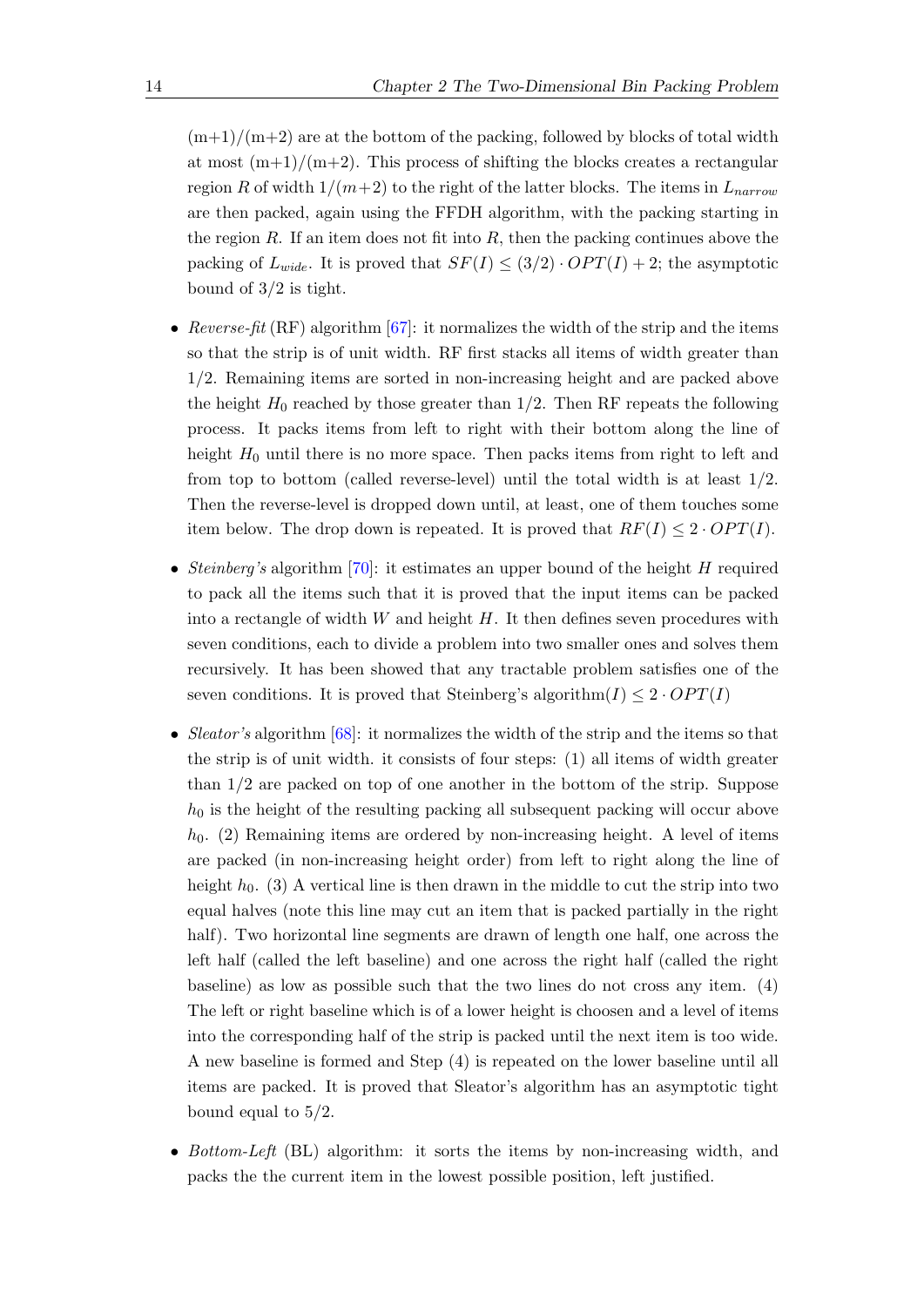Baker, Coffman and Rivest [\[1\]](#page-84-2) analyzed the worst-case performance of the BL algorithm and proved that: (i) if no item ordering is used, BL may be arbitrarily bad; (ii) if the items are ordered by non-increasing width then  $BL(I) \leq 3$ .  $OPT(I)$ , and the bound is tight.

#### <span id="page-28-0"></span>2.7.2 Bin packing: Two-phase heuristics

A two-phase algorithm for the finite bin packing problem, called Hybrid First-Fit (HFF), was proposed by Chung, Garey and Johnson [\[16\]](#page-85-4). In the first phase, a strip packing is obtained through the FFDH strategy. Let  $H_1, H_2, \ldots$  be the heights of the resulting levels, and observe that  $H_1 \geq H_2 \geq \ldots$ . A finite bin packing solution is then obtained by heuristically solving a one-dimensional bin packing problem (with item sizes  $H_i$  and bin capacity H) through the First-Fit Decreasing algorithm: initialize bin 1 to pack level 1, and, for increasing  $i = 2, \ldots$ , pack the current level i into the lowest indexed bin where it fits, if any; if no bin can accommodate  $i$ , initialize a new bin. An example is shown in Figure [2.3.](#page-28-1) Chung, Garey and Johnson [\[16\]](#page-85-4) proved that, if the heights are normalized to one, then

$$
HFF(I) \le \frac{17}{8} \cdot OPT(I) + 5 \tag{2.22}
$$

<span id="page-28-1"></span>The bound is not proved to be tight: the worst example gives  $HFF(I) = \frac{91}{45} \cdot (OPT(I) -$ 1). Both phases can be implemented so as to require  $O(n \log n)$  time.



Figure 2.3: Algorithm HFF.

Berkey and Wang [\[5\]](#page-84-3) proposed and experimentally evaluated a two-phase algorithm, called Finite Best-Strip (FBS), which is a variation of HFF. The first phase is performed by using the BFDH strategy. In the second phase, the one-dimensional bin packing problem is solved through the Best-Fit Decreasing algorithm: pack the current level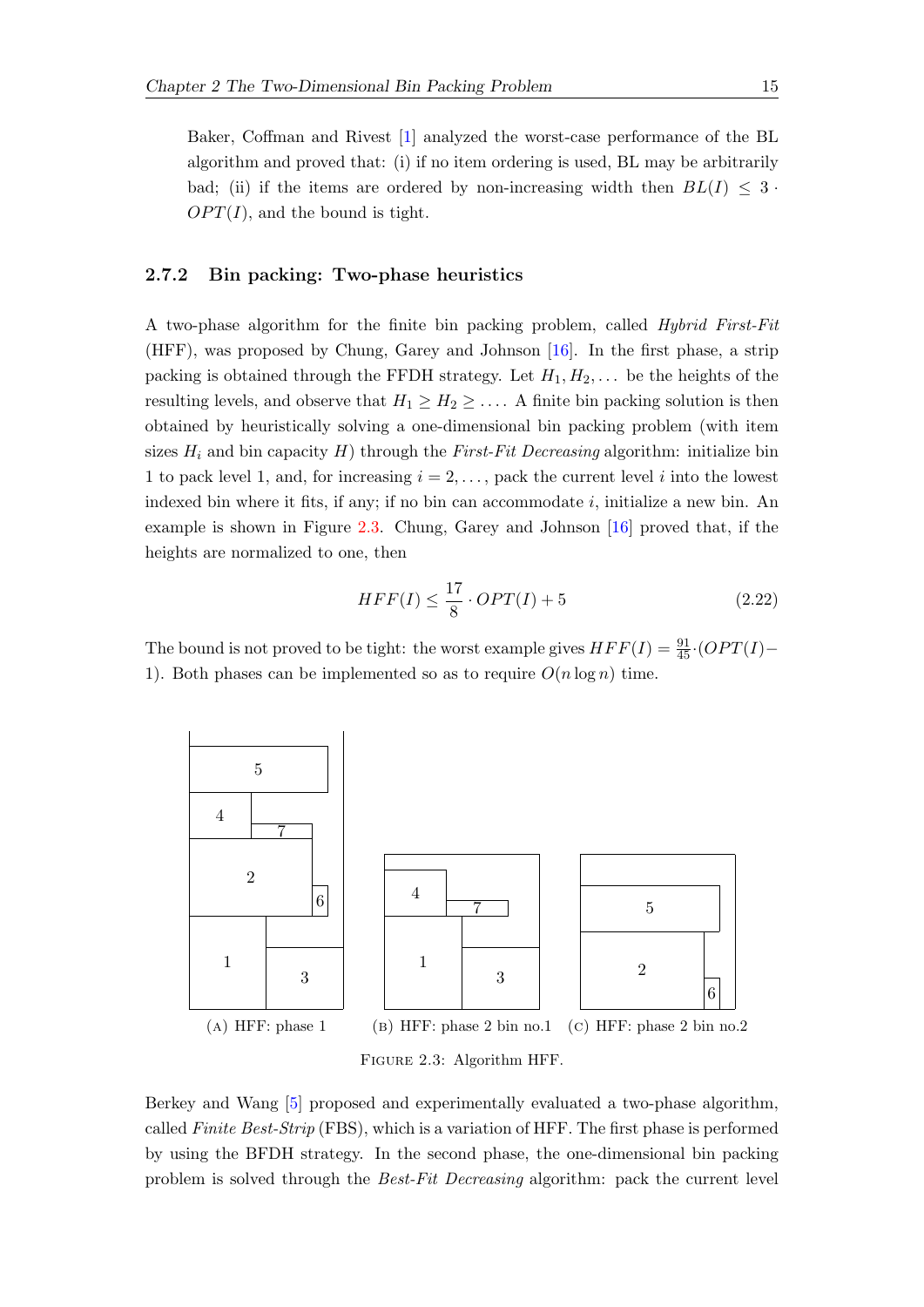in that bin, among those where it fits (if any), for which the unused vertical space is a minimum, or by initializing a new bin. An example is shown in Figure [2.4.](#page-29-0) (For the sake of uniformity, Hybrid Best-Fit would be a more appropriate name for this algorithm.)

<span id="page-29-0"></span>

Let us consider now another variation of HFF, in which the NFDH strategy is adopted in the first phase, and the one-dimensional bin packing problem is solved through the Next-Fit Decreasing algorithm: pack the current level in the current bin if it fits, or initialize a new (current) bin otherwise. Due to the next-fit policy, this algorithm is equivalent to a one-phase algorithm in which the current item is packed on the current level of the current bin, if possible; otherwise, a new (current) level is initialized either in the current bin (if enough vertical space is available), or in a new (current) bin. Frenk and Galambos [\[28\]](#page-86-6) analyzed the resulting algorithm, *Hybrid Next-Fit* (HNF), by characterizing its asymptotic worst-case performance as a function of  $\max_j \{w_j\}$  and  $\max_j\{h_j\}$ . By assuming that the heights and widths are normalized to one, the worst performance occurs for  $\max_j \{w_j\} > \frac{1}{2}$  $\frac{1}{2}$  and  $\max_j\{h_j\}\geq\frac{1}{2}$ , and gives:

$$
HNF(I) \le 3.382\cdots OPT(I) + 9\tag{2.23}
$$

where  $3.382...$  is an approximation for a tight but irrational bound. The three algorithms above can be implemented so as to require  $O(n \log n)$  time.

The next two algorithms have higher worst-case time complexities, although they are, in practice, very fast and effective.

Lodi, Martello and Vigo [\[54,](#page-88-5) [53\]](#page-87-0) presented an approach (*Floor-Ceiling*, FC) which extends the way items are packed on the levels. Denote the horizontal line defined by the top (resp. bottom) edge of the tallest item packed on a level as the ceiling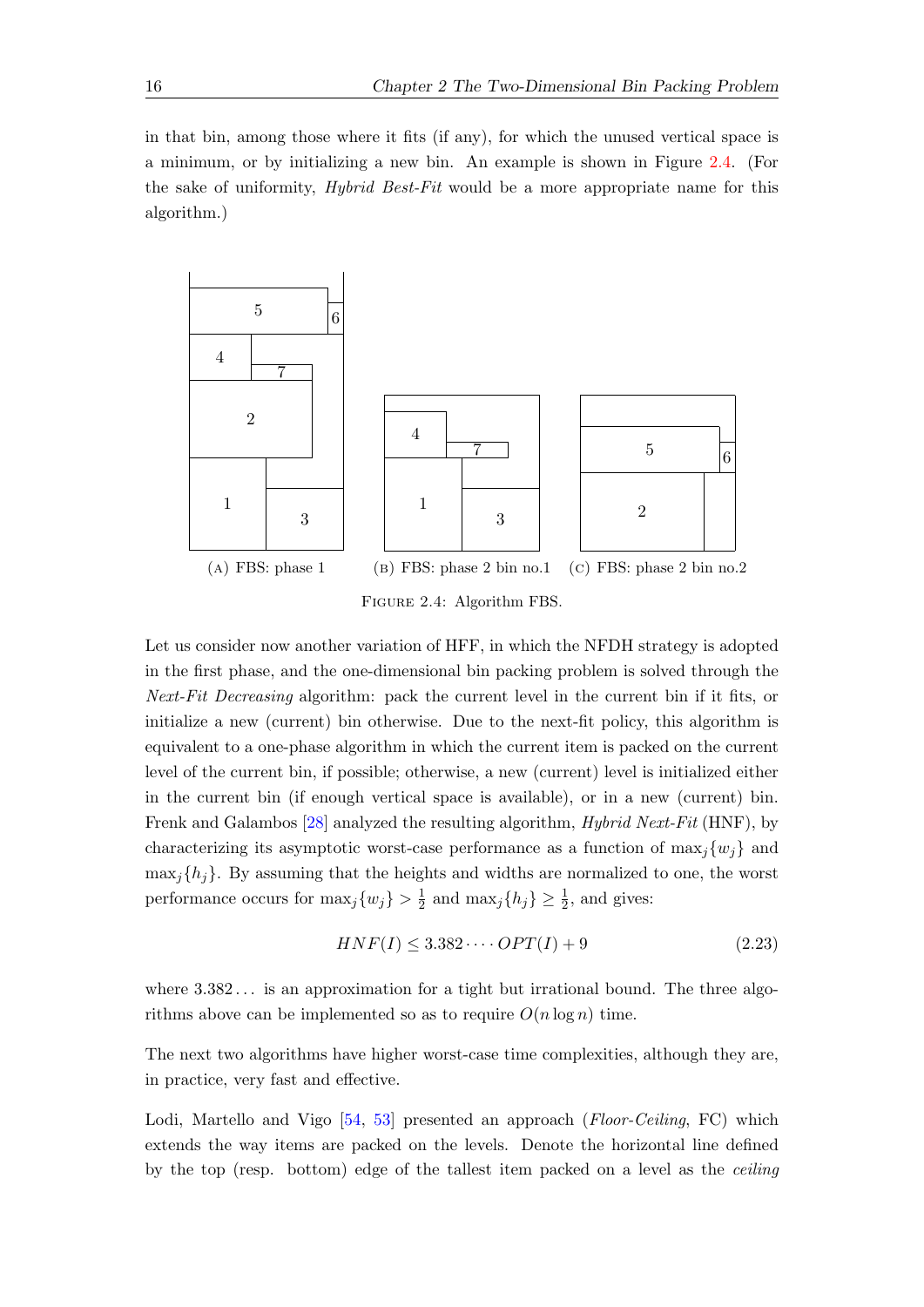<span id="page-30-1"></span>

Figure 2.5: Algorithm FC.

(resp. floor) of the level. The previous algorithms pack the items, from left to right, with their bottom edge on the level floor. Algorithm FC may, in addition, pack them, from right to left, with their top edge on the level ceiling. The first item packed on a ceiling can only be one which cannot be packed on the floor below. A possible floorceiling packing is shown in Figure [2.5.](#page-30-1) In the first phase, the current item is packed, in order of preference: (i) on a ceiling (provided that the requirement above is satisfied), according to a best-fit strategy; (ii) on a floor, according to a best-fit strategy; (iii) on the floor of a new level. In the second phase, the levels are packed into finite bins, either through the Best-Fit Decreasing algorithm or by using an exact algorithm for the one-dimensional bin packing problem, halted after a prefixed number of iterations. The implementation of the first phase given in [\[54\]](#page-88-5) requires  $O(n^3)$  time, while the complexity of the second one obviously depends on the selected algorithm.

Another level packing strategy based on the exact solution of induced subproblems is adopted in the Knapsack Packing (KP) algorithm proposed by Lodi, Martello and Vigo [\[53\]](#page-87-0). The first phase of the algorithm packs one level at a time as follows. The first (tallest) unpacked item, say  $j^*$ , initializes the level, which is then completed by solving an associated knapsack problem instance over all the unpacked items, where: (i) the knapsack capacity is  $W - w_{j^*}$ ; (ii) the weight of an item j is  $w_j$ ; (iii) the profit of an item j is its area  $w_j h_j$ . Finite bins are finally obtained as in algorithm FC. Algorithm KP (as well as algorithm FC above) may require the solution of NP-hard subproblems, producing a non-polynomial time complexity. In practice, however, the execution of the codes for the NP-hard problems is always halted after a prefixed (small) number of iterations, and in almost all cases, the optimal solution is obtained before the limit is reached (see the computational experiments in [\[53\]](#page-87-0)).

### <span id="page-30-0"></span>2.7.3 Bin packing: One-phase level heuristics

Two one-phase algorithms were presented and experimentally evaluated by Berkey and Wang  $[5]$ .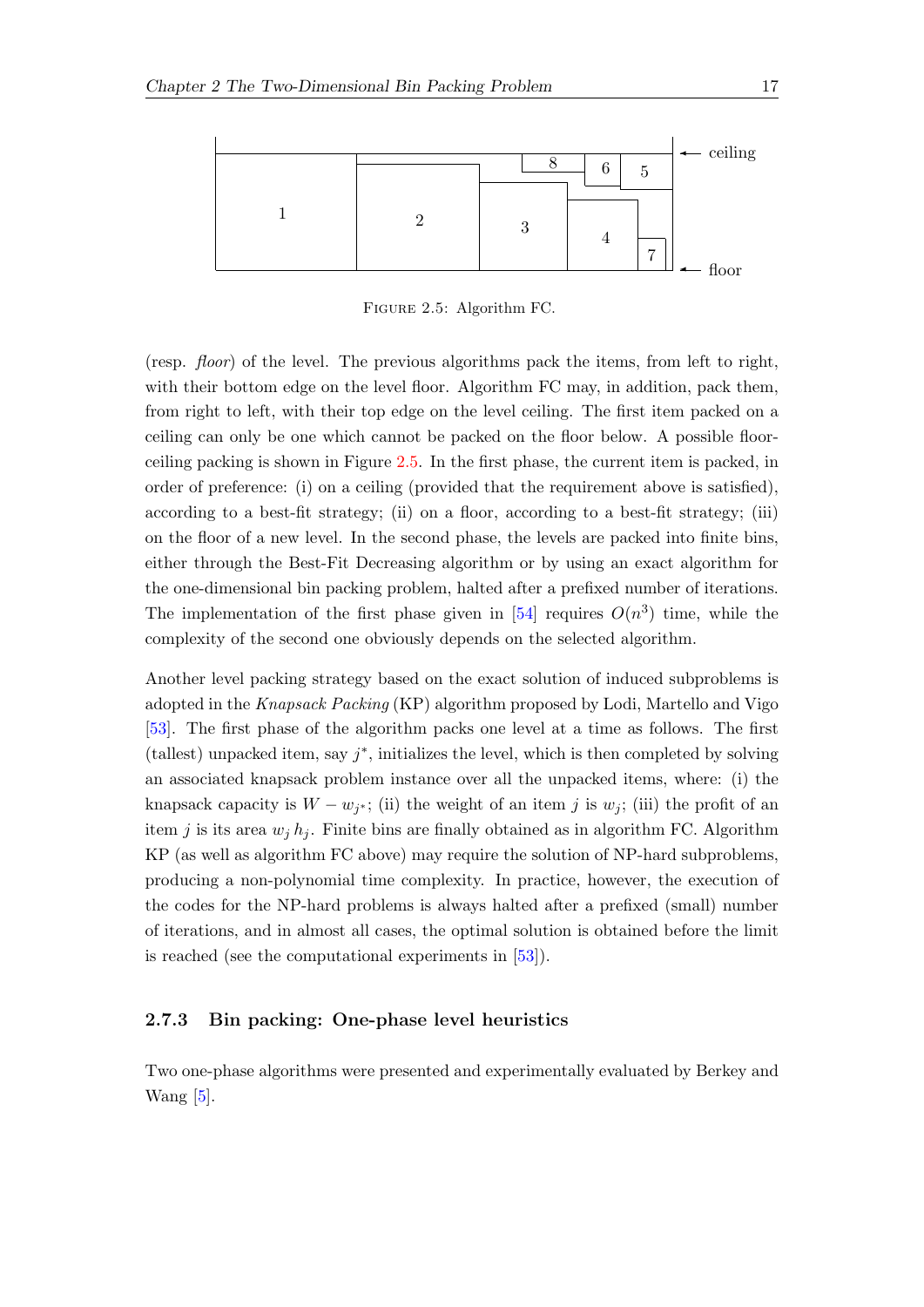Algorithm Finite Next-Fit (FNF) directly packs the items into finite bins exactly in the way algorithm HNF of the previous section does. (Papers [\[5\]](#page-84-3) and [\[28\]](#page-86-6) appeared in the same year.) An example is shown in Figure [2.6.](#page-31-1)

<span id="page-31-1"></span>

Figure 2.6: Algorithm FNF.

<span id="page-31-2"></span>Algorithm Finite First-Fit (FFF) adopts instead the FFDH strategy. The current item is packed on the lowest level of the first bin where it fits; if no level can accommodate it, a new level is created either in the first suitable bin, or by initializing a new bin (if no bin has enough vertical space available). An example is shown in Figure [2.7.](#page-31-2)



Figure 2.7: Algorithm FFF.

Both algorithms can be implemented so as to require  $O(n \log n)$  time.

### <span id="page-31-0"></span>2.7.4 Bin packing: One-phase non-level heuristics

We finally consider algorithms which do not pack the items by levels. All the algorithms discussed in the following are one-phase.

The main non-level strategy is known as Bottom-Left (BL), and consists in packing the current item in the lowest possible position, left justified.

Berkey and Wang [\[5\]](#page-84-3) proposed the BL approach for the finite bin case. Their Finite Bottom-Left (FBL) algorithm initially sorts the items by non-increasing width. The current item is then packed in the lowest position of any initialized bin, left justified; if no bin can allocate it, a new one is initialized. An example is shown in Figure [2.8.](#page-32-1)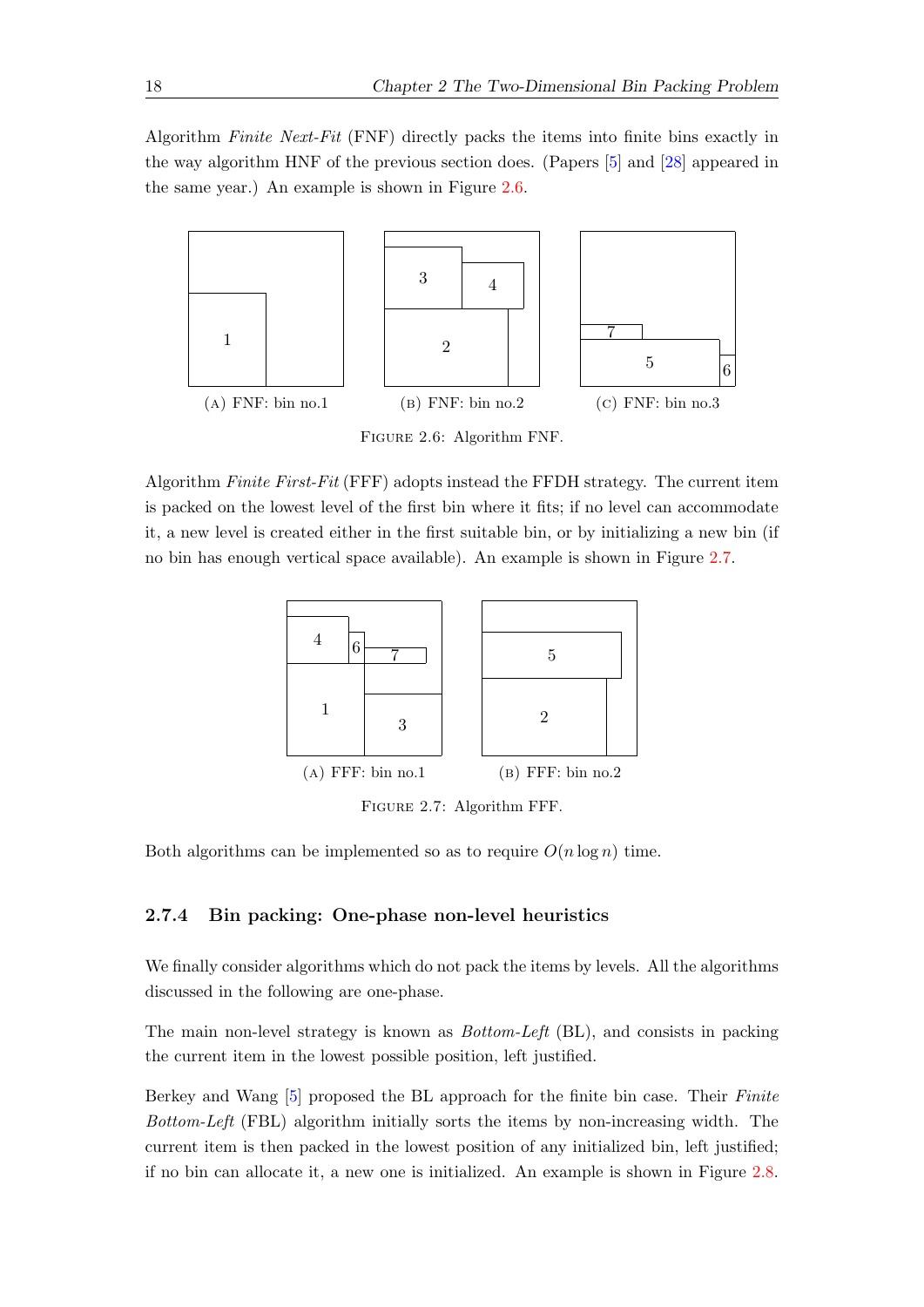<span id="page-32-1"></span>The computer implementation of algorithm BL was studied by Chazelle [\[14\]](#page-85-5), who gave a method for producing a packing in  $O(n^2)$  time. The same approach was adopted by Berkey and Wang [\[5\]](#page-84-3).



Figure 2.8: Algorithm FBL.

<span id="page-32-2"></span>Berkey and Wang [\[5\]](#page-84-3) also proposed the Next Bottom-left (NBL) algorithm which is similar to FBL but, in this case, the generation of a new bin for packing mean that all the free spaces from the previous bin are discarded. Thus only one bin is active at a time. An example is shown in Figure [2.9.](#page-32-2)



Figure 2.9: Algorithm NBL.

Lodi, Martello and Vigo [\[53\]](#page-87-0) proposed a different non-level approach, called *Alternate* Directions (AD). The method is illustrated in Figure [2.10.](#page-33-0) The algorithm initializes  $L$ bins (L being a lower bound on the optimal solution value, see Section [2.8\)](#page-37-0) by packing on their bottoms a subset of the items, following a best-fit decreasing policy (items 1, 2, 3, 7 and 9 in Figure [2.10,](#page-33-0) where it is assumed that  $L = 2$ ). The remaining items are packed, one bin at a time, into bands, alternatively from left to right and from right to left. As soon as no item can be packed in either direction in the current bin, the next initialized bin or a new empty bin (the third one in Figure [2.10,](#page-33-0) when item 11 is considered) becomes the current one. The algorithm has  $O(n^3)$  time complexity.

#### <span id="page-32-0"></span>2.7.5 Metaheuristics

Heuristic approaches are particularly useful for problems with a high complexity, for which deterministic methods like the branch and bound approach are often unable to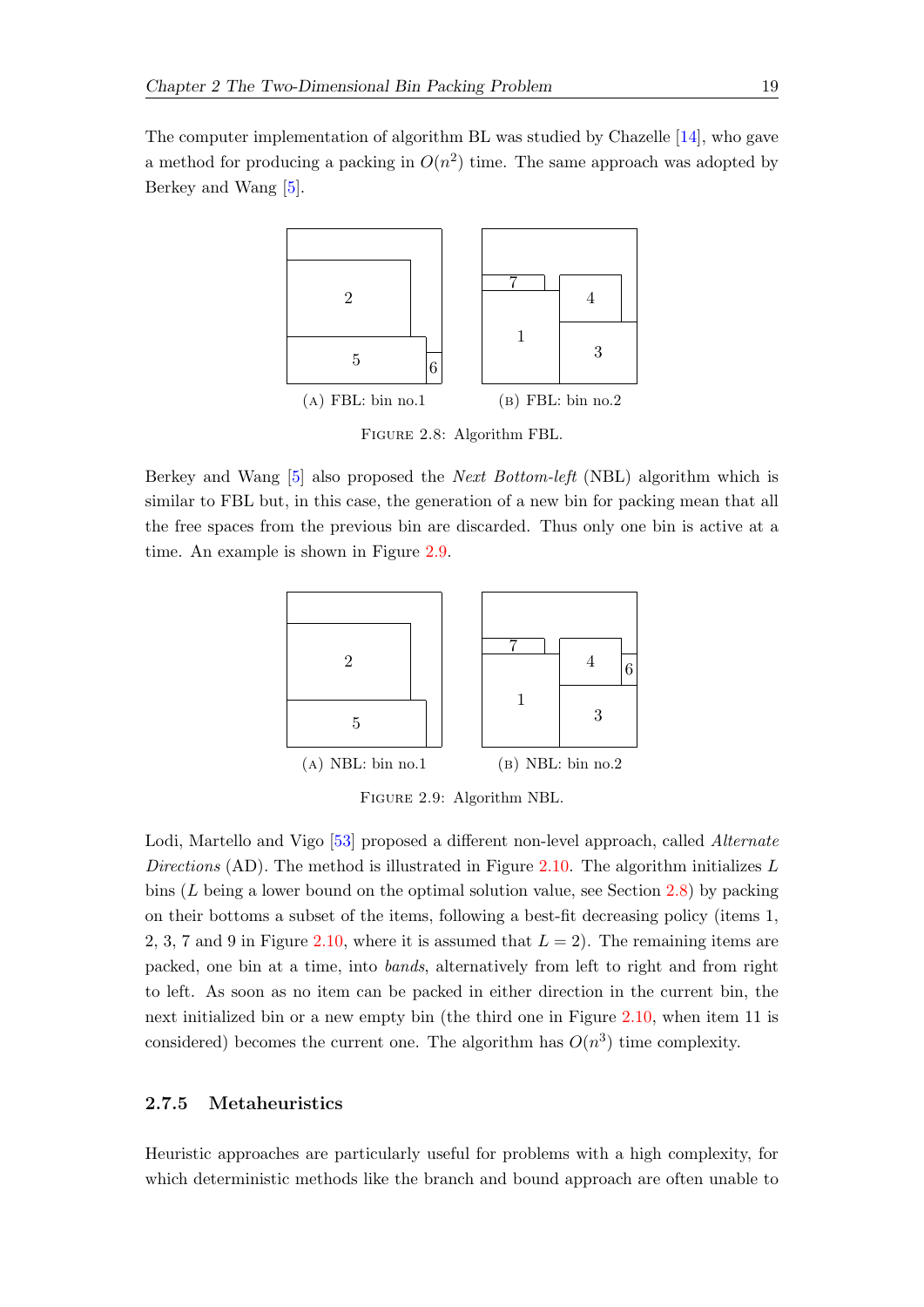<span id="page-33-0"></span>

Figure 2.10: Algorithm AD.

find the solution within a reasonable amount of time. Although heuristics are fast in generating a solution packing plan, the quality of the solution is highly dependent on the input sequence of items.

Meta-heuristic approaches are frequently used for the approximate solution of hard combinatorial optimization problems. Meta-heuristics such as evolutionary algorithms (genetic algorithms are the most popular type), simulated annealing and tabu search which are probabilistic in nature have also been applied to solve bin packing problems. Before presenting specific algorithms we briefly recall the main meta-heuristic techniques.

#### Genetic algorithm (GA)

One of the optimization and global search methods is based on Darwin's theory of evolution and simulated natural selection (see Goldberg [\[33\]](#page-86-7)). GA was developed further by Holland in the 1970s. It is applied effectively to solve various combinatorial optimization problems and worked with probabilistic rules (see Holland [\[38\]](#page-86-8)).

GA searches new and better solutions to a problem by improving current population. This is obtained by extracting the most desirable characteristics from a generation and combining them to form the next generation. The population comprises a set of chromosomes. Each chromosome in the population is a possible solution and the quality of each possible solution is measured by fitness function.

First, GA generates initial population and then calculates the fitness value with fitness function for each chromosome of the population. Fitness function is specifically generated for each problem. Then optimization criterion is checked. If optimization criteria are met, this solution can be considered as the best solution. Otherwise, new population is regenerated using GA operators (selection, crossover, and mutation).

• Selection: it selects a proportion of the existing population to breed a new generation. Individual chromosomes are selected through a fitness-based process, where fitter chromosomes (as measured by the fitness function) are typically more likely to be selected.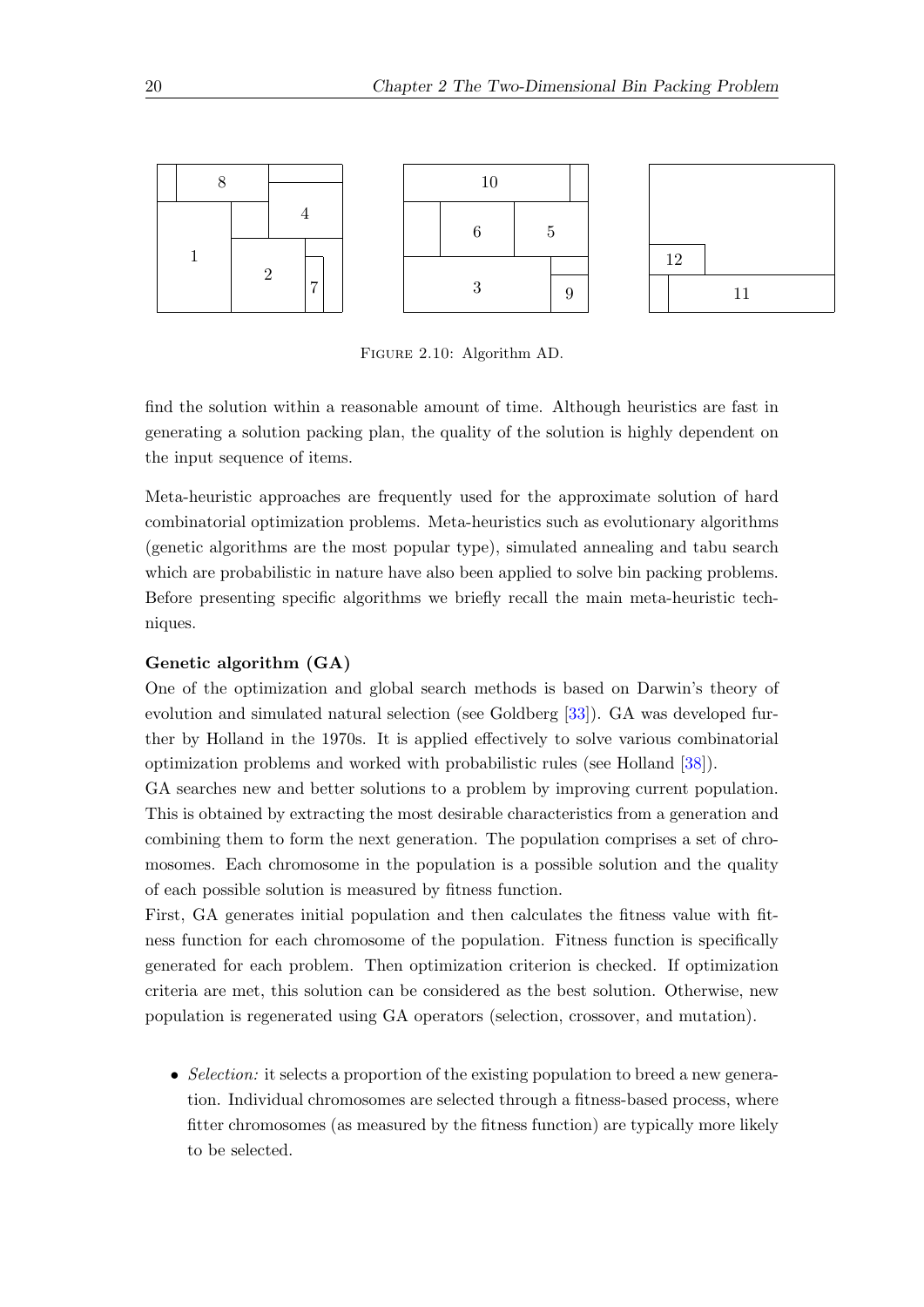- Crossover: it exchanges information between chromosomes and creates new solutions.
- *Mutation:* it is used to prevent reproduction of similar type chromosomes in population.

The process is to continue through number of generations until convergence on optimal or near-optimal solutions.

#### Simulated Annealing (SA)

SA firstly developed by Kirkpatrick (see [\[44\]](#page-87-5)) is based on the analogy between the process of finding a possible best solution of a combinatorial optimization problem and the annealing process of a solid to its minimum energy state in statistical physics.

The searching process starts with one initial random solution. A neighborhood of this solution is generated using any neighborhood move rule and then the cost between neighborhood solution and current solution can be found with [2.24.](#page-34-0)

<span id="page-34-0"></span>
$$
\Delta C = C_i - C_{i-1} \tag{2.24}
$$

where  $\Delta C$  represents change amount between costs of the two solutions.  $C_i$  and  $C_{i-1}$ represents neighborhood solution and current solution, respectively. If the cost decreases, the current solution is replaced by the generated neighborhood solution. Otherwise the current solution is replaced by the generated neighborhood solution by a specific possibility calculated in [2.25](#page-34-1) or a new neighborhood solution is regenerated and steps are repeated until this step. After new solution is accepted, inner loop is checked. If the inner loop criterion is met, the value of temperature is decreased using by predefined a cooling schedule. Otherwise a new neighborhood solution is regenerated and steps are repeated until this step. The searching is repeated until the termination criteria are met or no further improvement can be found in the neighborhood of the current solution. The termination criterion (outer loop) is predetermined.

<span id="page-34-1"></span>
$$
e^{-\Delta C/T} > R \tag{2.25}
$$

where  $T$  temperature is a positive control parameter.  $R$  is a uniform random number between 0 and 1.

#### Tabu Search (TS)

Tabu search uses a local or neighborhood search procedure to iteratively move from one potential solution x to an improved solution  $x'$  in the neighborhood of x, until some stopping criterion has been satisfied. Local search procedures often become stuck in poor-scoring areas or areas where scores plateau. In order to avoid these pitfalls and explore regions of the search space that would be left unexplored by other local search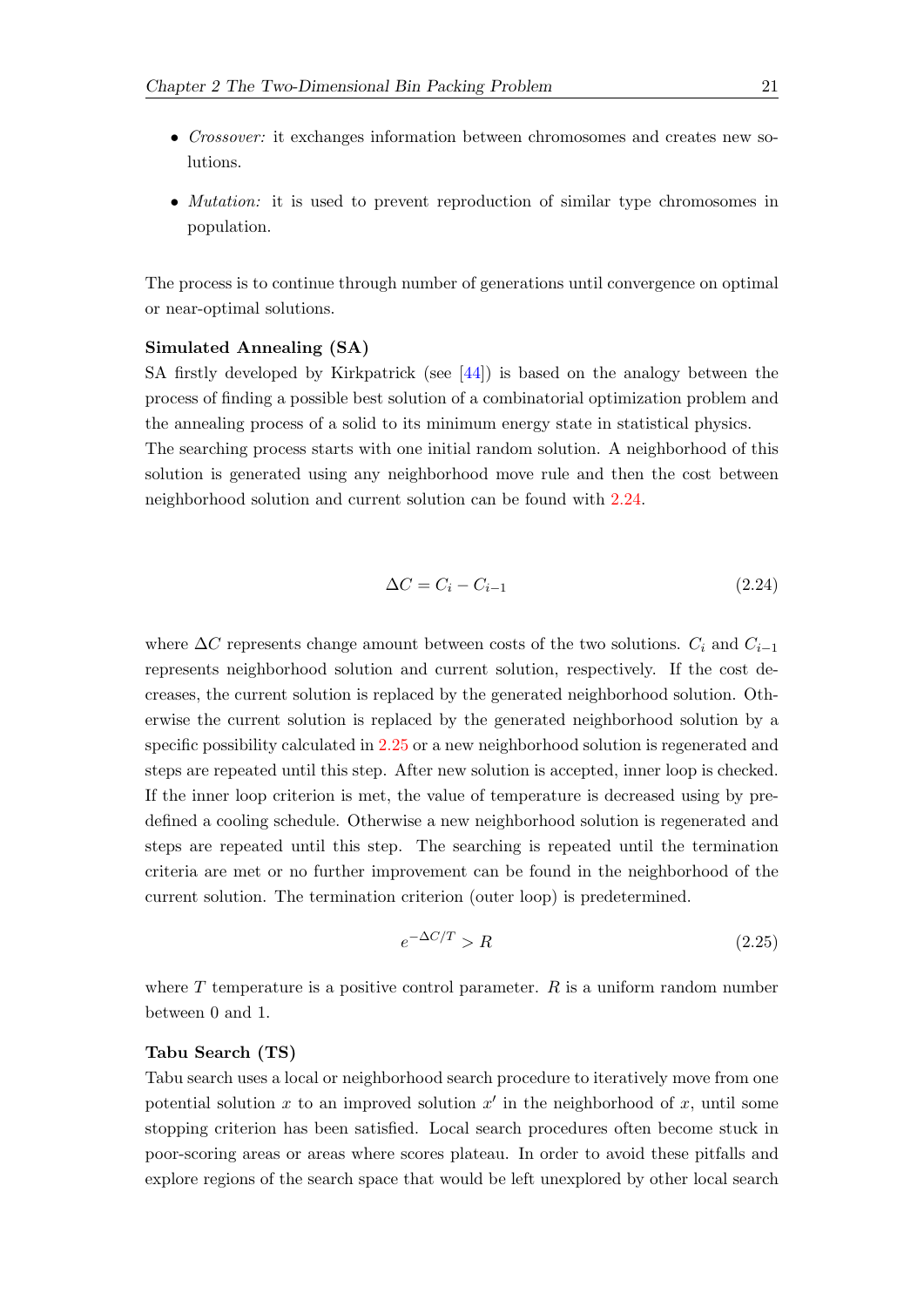procedures, tabu search carefully explores the neighborhood of each solution as the search progresses. The solutions admitted to the new neighborhood,  $N^*(x)$ , are determined through the use of memory structures. Using these memory structures, the search progresses by iteratively moving from the current solution  $x$  to an improved solution  $x'$  in  $N^*(x)$ .

These memory structures form what is known as the tabu list, a set of rules and banned solutions used to filter which solutions will be admitted to the neighborhood  $N^*(x)$  to be explored by the search. In its simplest form, a tabu list is a short-term set of the solutions that have been visited in the recent past.

Lodi, Martello and Vigo [\[54,](#page-88-5) [52,](#page-87-6) [53\]](#page-87-0) developed effective tabu search (TS) algorithms for 2BP and for variants of the problem involving the possibility of rotating the items by 90° or the additional constraint that the items may be obtained from the resulting patterns through guillotine cuts. We briefly describe here the unified tabu search framework given in [\[53\]](#page-87-0), whose main characteristic is the adoption of a search scheme and a neighborhood which are independent of the specific packing problem to be solved. The framework can thus be used for virtually any variant of 2BP, by simply changing the specific deterministic algorithm used for evaluating the moves within the neighborhood search.

Given a current solution, the moves modify it by changing the packing of a subset  $S$ of items, trying to empty a specified target bin selected among those that currently pack a small area and a relatively large number of items. Subset S is defined so as to include one item,  $j$ , from the target bin and the current contents of k other bins, and the new packing is obtained by executing an appropriate heuristic algorithm on S. If the move packs the items of S into k (or less) bins, i.e., item j has been removed from the target bin, a new item is selected, a new set  $S$  is defined accordingly, and a new move is performed. Otherwise  $S$  is changed by selecting a different set of  $k$  bins, or a different item  $j$  from the target bin.

The above framework above was suitably combined with a genetic algorithm by Iori, Martello and Monaci [\[39\]](#page-86-9) so as to get a hybrid algorithm for 2SP that can be easily adapted to other packing problems in two and more dimensions.

A different metaheuristic for 2BP has been proposed by Færø, Pisinger and Zachariasen [\[22\]](#page-85-6). Their guided local search algorithm starts from a feasible solution, and randomly removes some bins by assigning the corresponding items to the other bins. The new solution is generally infeasible, leading to an optimization problem in which one is required to minimize an objective function that measures the pairwise overlapping area. The associated neighborhood is explored through object shifts, until a feasible solution is found.

Boschetti and Mingozzi [\[7,](#page-84-4) [8\]](#page-84-5) proposed new lower bounds and an effective randomized multi-start heuristic for 2BP which: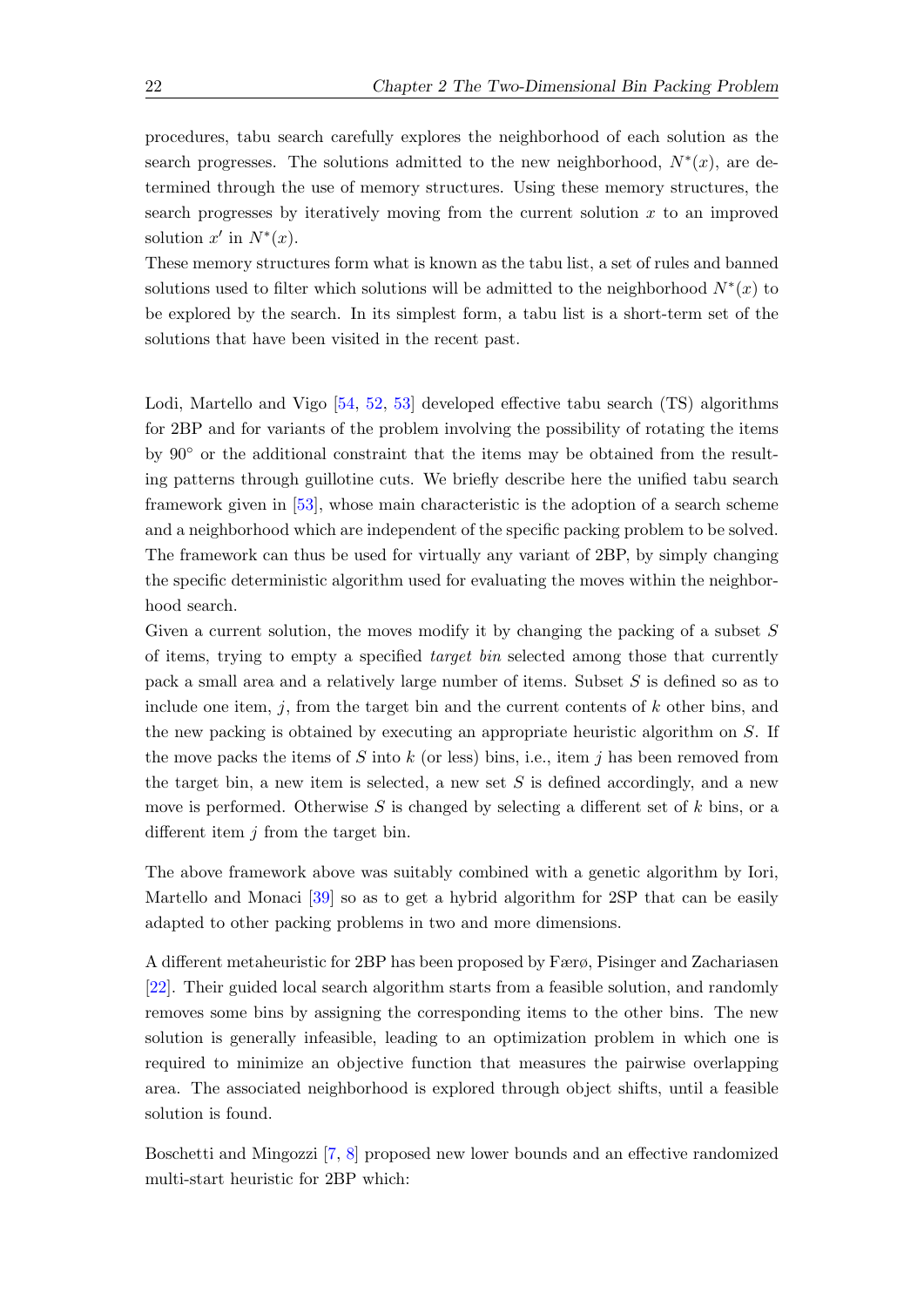- (i) assigns a score to each item;
- (ii) packs the items, one at a time, according to decreasing values of the corresponding scores;
- (iii) updates the scores by using a specified criterion, and
- (iv) iterates on (ii) and (iii) until an optimal solution is found or a maximum number of iterations has been performed.

The execution of the algorithm is repeated for a given set of different criteria used for the updating of the object scores.

Monaci and Toth [\[62\]](#page-88-0) proposed a 2-phase heuristic algorithm based on formulation  $(2.8)$ – $(2.10)$ . In the first phase (column generation), a large set of different feasible patterns is produced by using heuristic algorithms from the literature, while in the second phase (column optimization) a subset of patterns is selected by heuristically solving the associated set covering instance.

Sokea and Bingul [\[69\]](#page-89-0) propesed hybrid genetic algorithm and simulated annealing for two-dimensional non-guillotine rectangular packing problems. In their paper, GA and SA were used separately to obtain permutation for placing the small pieces. Improved BL algorithm was employed to place rectangular pieces. The solution approach in their study can be summarized below:

- GA and SA were used to find permutations with small trim loss.
- An improved BL algorithm was used to place rectangular pieces corresponding to a particular permutation.

These solution approaches, where GA and SA are combined with improved BL algorithm, are known as hybrid GA and hybrid SA.

The current literature on the bin packing problem mostly focuses on the minimization of wasted space. However in most bin packing problems, both minimization of wasted space and balance of the bins needs to be achieved. Liu, Tan, Huang, Goh, Ho [\[48\]](#page-87-0) formulated a multiobjective two-dimensional bin packing model (MOBPP-2D), with minimum wasted space and balancing of load as two objectives.

#### 2.7.6 Approximation algorithms

The long standing question on the approximability of 2BP and 2SP found an answer in recent years. A fully polynomial-time approximation scheme for 2SP was developed by Kenyon and Rémila [\[43\]](#page-87-1), which easily produces a  $2 + \varepsilon$  guarantee for 2BP.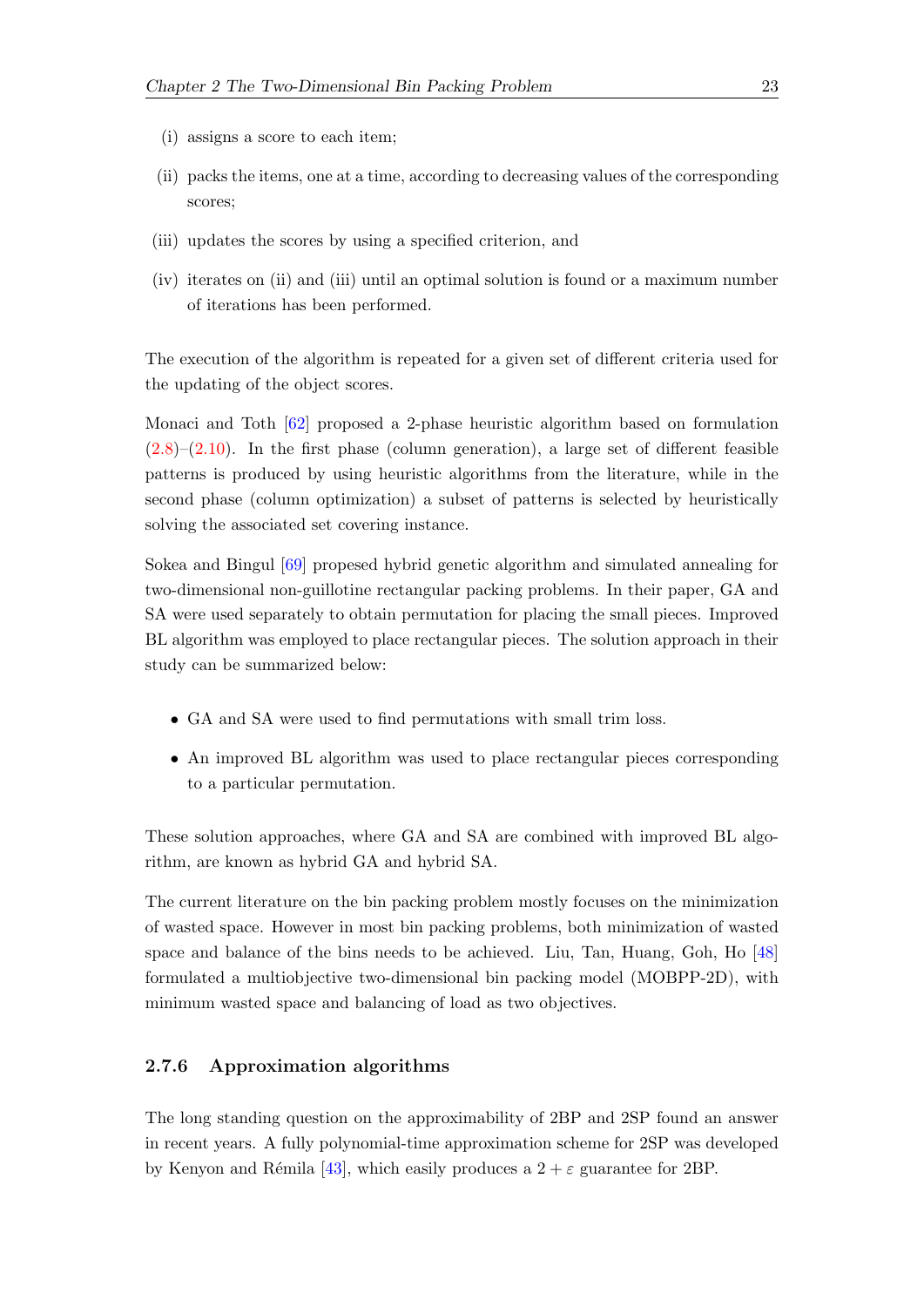Caprara, Lodi and Monaci [\[10\]](#page-84-0) gave an Asymptotic Fully Polynomial Time Approximation Scheme (AFPTAS) for 2BP with level restriction. Later, Caprara [\[9\]](#page-84-1) proposed an algorithm for the general 2BP with  $T_{\infty} + \varepsilon$  asymptotic worst-case guarantee, where  $T_{\infty} = 1.691...$  is the well-known guarantee of the harmonic algorithm for 1BP (see Lee and Lee [\[46\]](#page-87-2)). This result was further improved by Bansal, Caprara and Sviridenko [\[2\]](#page-84-2), who presented a general framework to improve previous approximation algorithms and obtained asymptotic approximation guarantees arbitrarily close to 1.525. . . for packing with or without rotations. This is currently the best known asymptotic result. Finally, concerning inapproximability, Bansal and Sviridenko [\[3\]](#page-84-3) proved that no APTAS may exist for 2BP (see also Bansal, Correa, Kenyon and Sviridenko [\[63\]](#page-88-1)).

All previous results concern asymptotic approximability, i.e., the approximation ratio gets only close to the stated values for instances involving a very large number of items. As to the absolute approximation ratio, we mention the paper by Zhang [\[74\]](#page-89-1), in which a 3-approximation algorithm for 2BP is given. A 2-approximation algorithm was obtained by van Stee [\[72\]](#page-89-2) for the special case where items and bins are squares, and by Harren and van Stee [\[37\]](#page-86-0) for the case in which rotation by 90◦ is allowed. Finally, Harren and van Stee [\[36\]](#page-86-1) improved their previous results by deriving an approximation algorithm for 2BP having an absolute approximation ratio equal to 2. This is the best possible polynomial time approximation for this problem, unless  $P = \mathcal{NP}$ 

## 2.8. Lower Bounds

Good lower bounds on the optimal solution value are important both in the implementation of exact enumerative approaches and in the empirical evaluation of approximate solutions. The simplest bound for 2BP is the Area Bound

$$
L_0 = \left\lceil \frac{\sum_{j=1}^n w_j h_j}{WH} \right\rceil
$$

computable in linear time. Martello and Vigo [\[61\]](#page-88-2) determined the absolute worst-case behavior of  $L_0$ :

$$
L_0(I) \ge \frac{1}{4} \cdot OPT(I)
$$

where  $L_0(I)$  and  $OPT(I)$  denote the value produced by  $L_0$  and the optimal solution value, respectively, for an instance  $I$  of problem  $P$ . The bound is tight, as shown by the example in Figure [2.11.](#page-38-0) The result holds even if rotation of the items (by any angle) is allowed.

A better lower bound can be obtained, in non-polynomial time, by solving the one dimensional bin packing instance defined by element sizes  $w_j h_j$   $(j = 1, \ldots, n)$  and capacity  $WH$ . Caprara and Monaci [\[11\]](#page-85-0) showed that the optimal solution of such 1BP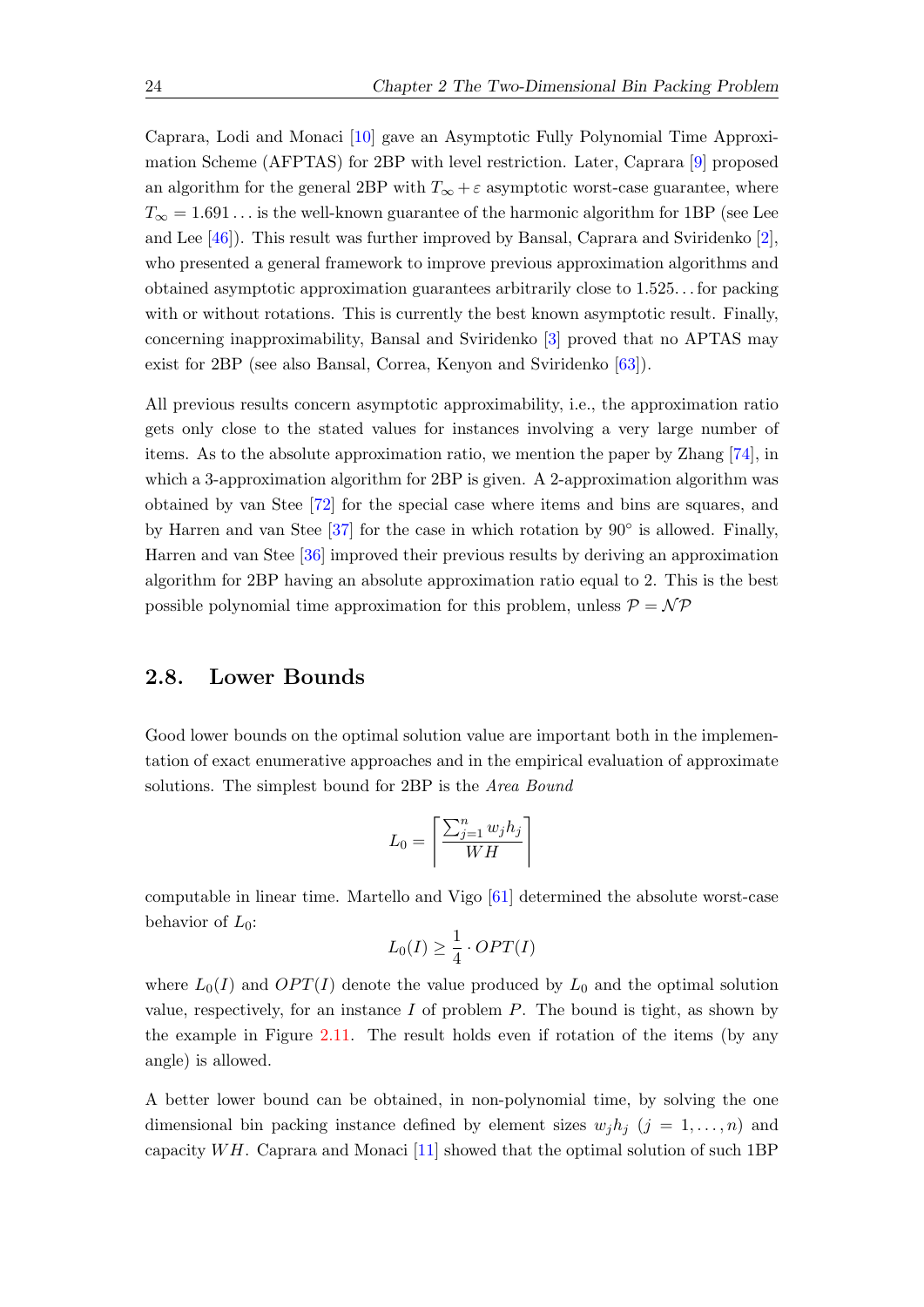<span id="page-38-0"></span>

Figure 2.11: Worst-case of the area bound.

instance yields a valid lower bound for 2BP, say  $L_1$  such that  $L_1(I) \geq \frac{1}{3}$  $\frac{1}{3} \cdot OPT(I)$  for each instance I of 2BP.

In many cases, the approximation provided by both bounds can be weak, or the required computing time can be too large for an effective use within an exact algorithm. A tighter bound was proposed by Martello and Vigo  $[61]$ . Given any integer value q,  $1 \leq q \leq \frac{1}{2}W$ , let

$$
K_1 = \{ j \in J : w_j > W - q \}
$$
\n(2.26)

$$
K_2 = \{ j \in J : W - q \ge w_j > \frac{1}{2}W \}
$$
 (2.27)

$$
K_3 = \{ j \in J : \frac{1}{2}W \ge w_j \ge q \}
$$
 (2.28)

and observe that no two items of  $K_1 \cup K_2$  may be packed side by side into a bin. Hence, a lower bound  $L_1^W$  for the sub-instance given by the items in  $K_1 \cup K_2$  can be obtained by using any lower bound for the 1BP instance defined by element sizes  $h_j$  $(j \in K_1 \cup K_2)$  and capacity H (see Martello and Toth [\[71\]](#page-89-3), Dell'Amico and Martello [\[20\]](#page-85-1)). A lower bound for the complete instance is then obtained by taking into account the items in  $K_3$ , since none of them may be packed besides an item of  $K_1$ :

$$
L_2^W(q) = L_1^W + \max\left\{0, \left\lceil \frac{\sum_{j \in K_2 \cup K_3} w_j h_j - (HL_1^W - \sum_{j \in K_1} h_j)W}{WH} \right\rceil \right\}
$$
(2.29)

A symmetric bound  $L_2^H(q)$  is clearly obtained by interchanging widths and heights. By observing that both bounds are valid for any  $q$ , we have an overall lower bound:

$$
L_2 = \max\left(\max_{1 \le q \le \frac{1}{2}W} \{L_2^W(q)\}, \max_{1 \le q \le \frac{1}{2}H} \{L_2^H(q)\}\right) \tag{2.30}
$$

It is shown in  $[61]$  that, for any instance of 2BP, the value produced by  $L_2$  is no less than that produced by  $L_0$ , and that  $L_2$  can be computed in  $O(n^2)$  time.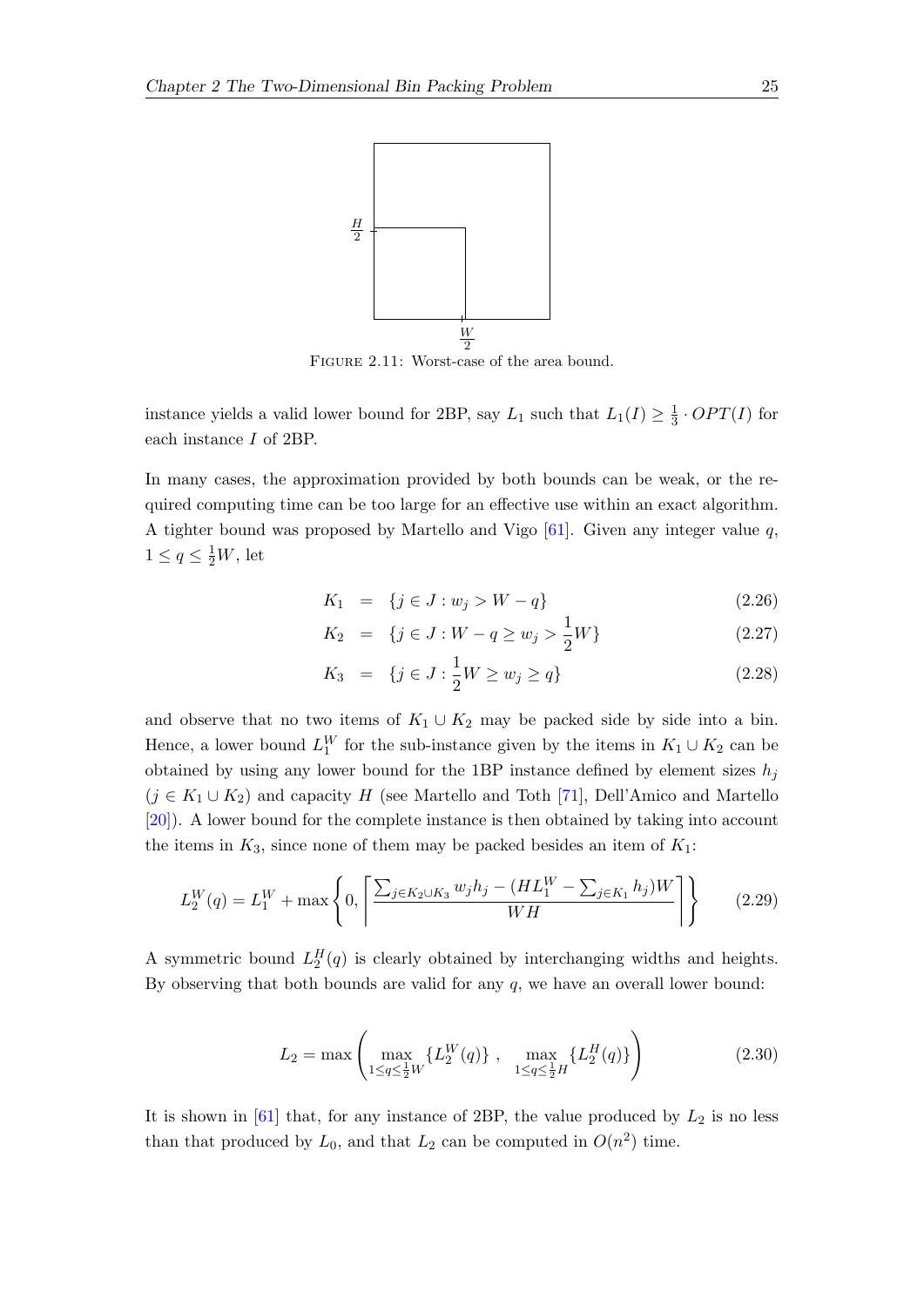Martello and Vigo [\[61\]](#page-88-2) also proposed a computationally more expensive lower bound, which in some cases improves on  $L_2$ . Given any pair of integers  $(p, q)$ , with  $1 \le p \le \frac{1}{2}H$ and  $1 \leq q \leq \frac{1}{2}W$ , define:

$$
I_1 = \{ j \in J : h_j > H - p \text{ and } w_j > W - q \}
$$
 (2.31)

$$
I_2 = \{ j \in J \setminus I_1 : h_j > \frac{1}{2}H \text{ and } w_j > \frac{1}{2}W \}
$$
 (2.32)

$$
I_3 = \{ j \in J : \frac{1}{2}H \ge h_j \ge p \text{ and } \frac{1}{2}W \ge w_j \ge q \}
$$
 (2.33)

(see Figure [2.12](#page-39-0) (a)), and observe that: (i)  $I_1 \cup I_2$  is independent of  $(p, q)$ ; (ii) no two items of  $I_1 \cup I_2$  may be packed into the same bin; (iii) no item of  $I_3$  fits into a bin containing an item of  $I_1$ . A valid lower bound can thus be computed by adding to  $|I_1 \cup I_2|$  the minimum number of bins needed for those items of  $I_3$  that cannot be packed into the bins used for the items of  $I_2$ . Such a bound can be determined by considering a relaxed instance where each item  $i \in I_3$  has the minimum size, i.e.,  $h_i = p$  and  $w_i = q$ . Given a bin containing an item j, the maximum number of  $p \times q$ items that can be packed into the bin is (see Figure  $2.12$  (b)):

$$
m(j, p, q) = \left\lfloor \frac{H}{p} \right\rfloor \left\lfloor \frac{W - w_j}{q} \right\rfloor + \left\lfloor \frac{W}{q} \right\rfloor \left\lfloor \frac{H - h_j}{p} \right\rfloor - \left\lfloor \frac{H - h_j}{p} \right\rfloor \left\lfloor \frac{W - w_j}{q} \right\rfloor \tag{2.34}
$$

<span id="page-39-0"></span>

(b)

FIGURE 2.12: (a) items in  $I_1$ ,  $I_2$  and  $I_3$ ; (b) relaxed instance with reduced items.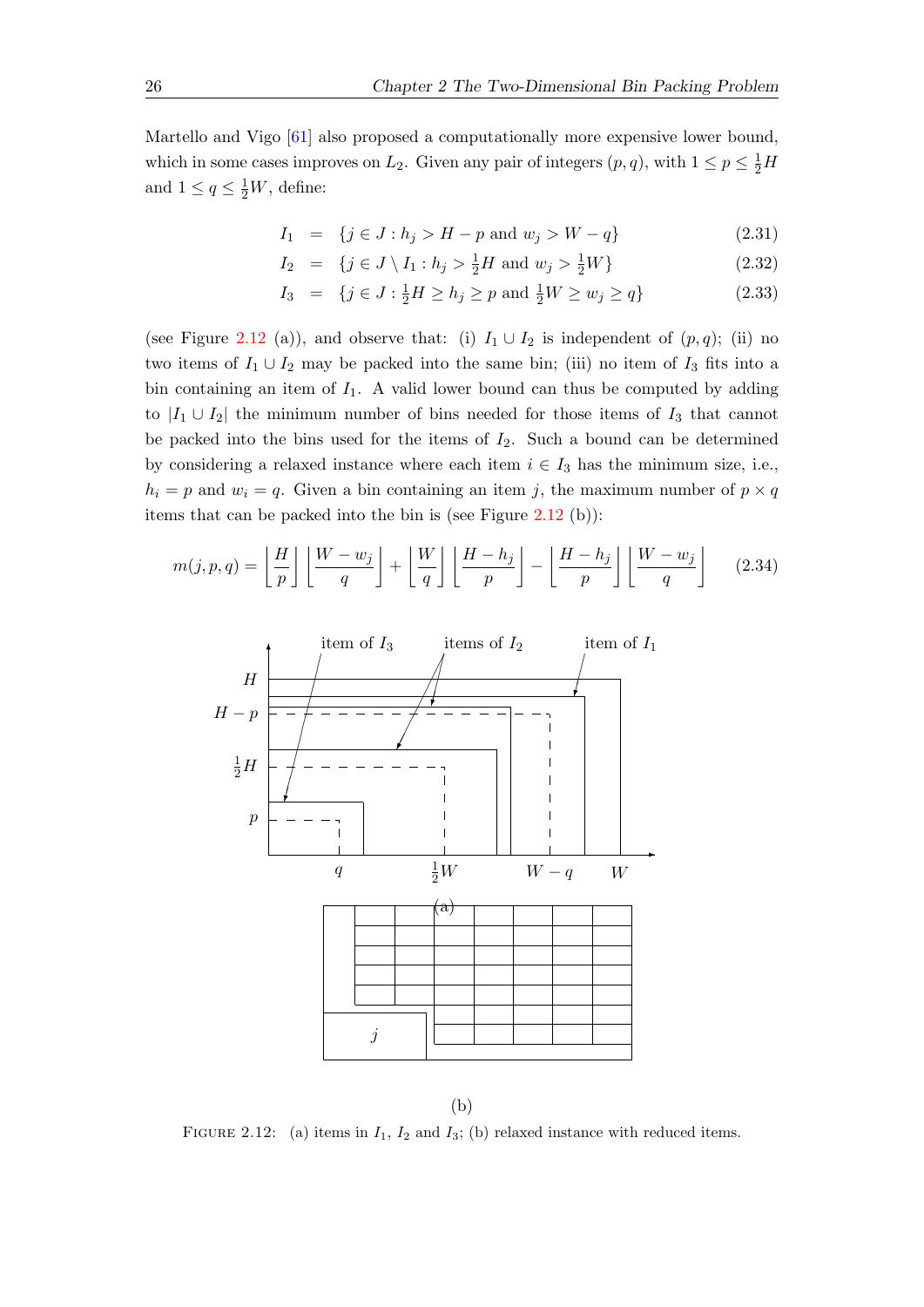Hence, for any pair  $(p, q)$  a valid lower bound is

$$
L_3(p,q) = |I_1 \cup I_2| + \max\left\{0, \left\lceil \frac{|I_3| - \sum_{j \in I_2} m(j, p, q)}{\left\lfloor \frac{H}{p} \right\rfloor \left\lfloor \frac{W}{q} \right\rfloor} \right\rceil\right\}
$$
(2.35)

so an overall bound is

$$
L_3 = \max_{1 \le p \le \frac{1}{2}H, \ 1 \le q \le \frac{1}{2}W} \{L_3(p, q)\}
$$
 (2.36)

Lower bound  $L_3$  can be computed in  $O(n^3)$  time. No dominance relation exists between  $L_2$  and  $L_3$ .

The bounds above were further improved by Boschetti and Mingozzi [\[7,](#page-84-4) [8\]](#page-84-5), who also proposed some lower bounds for the 2BP variant in which items can be rotated by  $90^{\circ}$ .

Fekete and Schepers [\[23,](#page-85-2) [25\]](#page-86-2) proposed a general bounding technique for bin and strip packing problems in one or more dimensions, based on dual feasible functions. A function  $u : [0,1] \to [0,1]$  is called dual feasible (see Lueker [\[59\]](#page-88-3)) if for any finite set S of nonnegative real numbers, we have the relation

$$
\sum_{x \in S} x \le 1 \Rightarrow \sum_{x \in S} u(x) \le 1 \tag{2.37}
$$

Consider any 1BP instance, and normalize it by setting  $h_j = h_j/H$   $(j = 1, ..., n)$  and  $H = 1$ . For any dual feasible function u, any lower bound for the transformed instance having item sizes  $u(h_1), \ldots, u(h_n)$  is then a valid lower bound for the original instance. In [\[23\]](#page-85-2) Fekete and Schepers introduced a class of dual feasible functions for 1BP, while in [\[25\]](#page-86-2) they extended the approach to the packing in two or more dimensions. For a d-dimensional bin packing problem, a set of d dual feasible functions  $\{u_1, \ldots, u_d\}$  is called a *conservative scale*. Thus, given any conservative scale  $\mathcal{C} = \{u_1, u_2\}$ , a valid lower bound for 2BP is given by

$$
L(\mathcal{C}) = \sum_{j=1}^{n} u_1(w_j) u_2(h_j)
$$
 (2.38)

where the  $h_j$  and  $w_j$  values are assumed to be normalized as shown above. Given a set  $V$  of conservative scales, a valid lower bound is

$$
L^b = \max_{\mathcal{C} \in \mathcal{V}} L(\mathcal{C}) \tag{2.39}
$$

The approach by Fekete and Schepers was further investigated by Caprara and Monaci [\[12\]](#page-85-3). The basic idea is that any pair of dual feasible functions, associated with item widths and heights, respectively, leads to a valid lower bound for a given 2BP instance. The problem of determining the pair of dual feasible functions leading to the best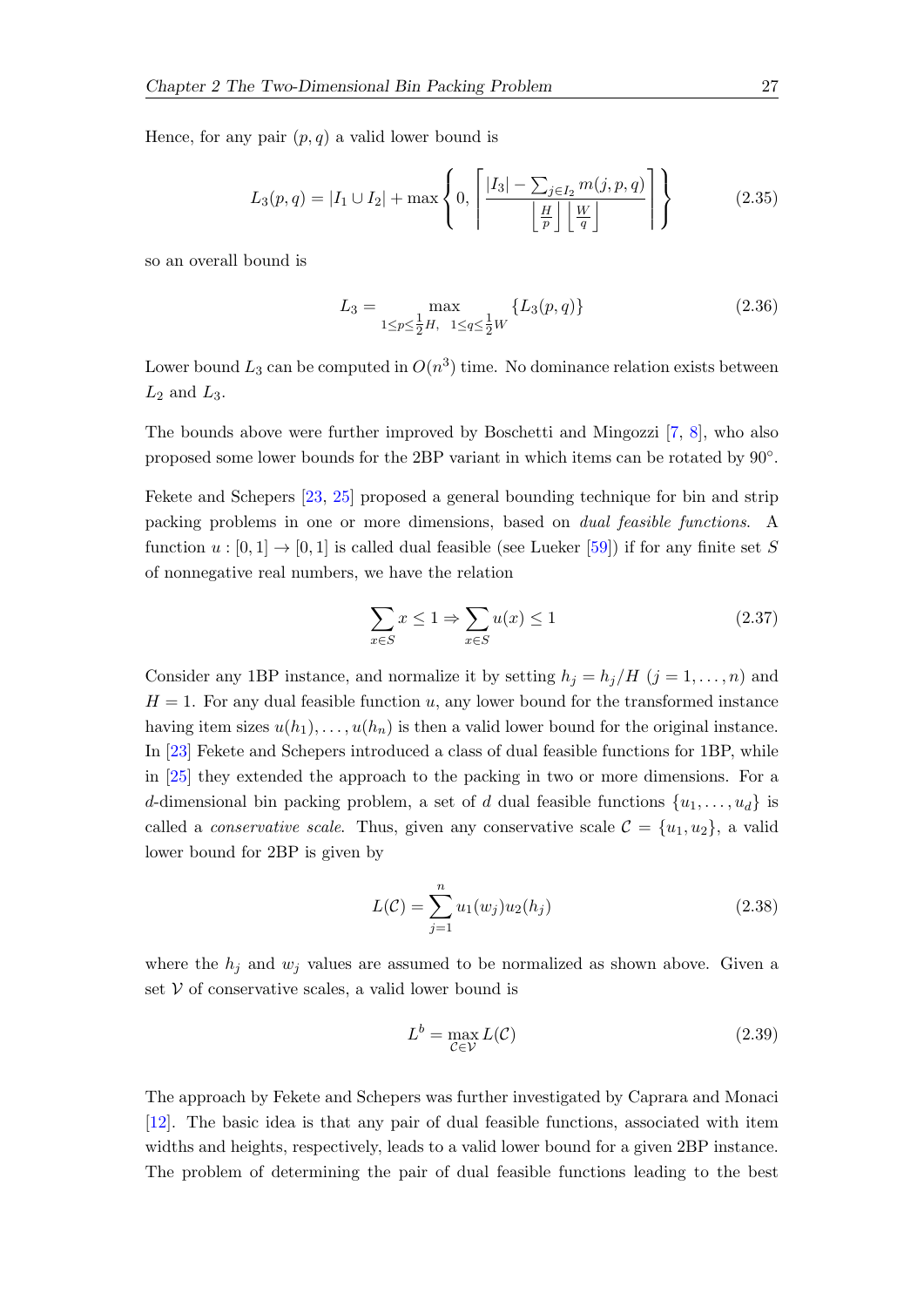(highest) lower bound was formulated as a disjoint bilinear program. Computational experiments in [\[12\]](#page-85-3) showed that for most instances of the literature the resulting lower bound value is equal to that obtained by the continuous relaxation of the set covering formulation  $(2.8)-(2.10)$  $(2.8)-(2.10)$  $(2.8)-(2.10)$ , while requiring computing times that are orders of magnitude smaller.

# 2.9. Exact Algorithms

An enumerative approach for the exact solution of 2BP was presented by Martello and Vigo [\[61\]](#page-88-2). The items are initially sorted in non-increasing order of their area. A reduction procedure tries to determine the optimal packing of some bins, thus reducing the size of the instance. A first incumbent solution, of value  $z^*$ , is then heuristically obtained.

The algorithm is based on a two-level branching scheme:

- *outer branch-decision tree*: at each decision node, an item is assigned to a bin without specifying its actual position;
- *inner branch-decision tree:* a feasible packing (if any) for the items currently assigned to a bin is determined, possibly through enumeration of all the possible patterns.

The outer branch-decision tree is searched in a depth-first way, making use of the lower bounds described in the previous section. Whenever it is possible to establish that no more unassigned items can be assigned to a given initialized bin, such a bin is *closed*: an initialized and not closed bin is called *active*. At level  $k$  ( $k = 1, \ldots, n$ ), item k is assigned, in turn, to all the active bins and, possibly, to a new one (if the total number of active and closed bins is less than  $z^* - 1$ ).

The feasibility of the assignment of an item to a bin is first heuristically checked. A lower bound  $L(I)$  is computed for the instance I defined by the items currently assigned to the bin: if  $L(I) > 1$ , a backtracking follows. Otherwise, heuristic algorithms are applied to  $I:$  if a feasible single-bin packing is found, the outer enumeration is resumed. If not, the inner branching scheme enumerates all the possible ways to pack  $I$  into a bin through the left-most downward strategy (see Hadjiconstantinou and Christofides [\[15\]](#page-85-4)): at each level, the next item is placed, in turn, into all positions where it has its left edge adjacent either to the right edge of another item or to the left edge of the bin, and its bottom edge adjacent either to the top edge of another item or to the bottom edge of the bin. As soon as a feasible packing is found for all the items of I, the outer enumeration is resumed. If no such packing exists, an outer backtracking is performed.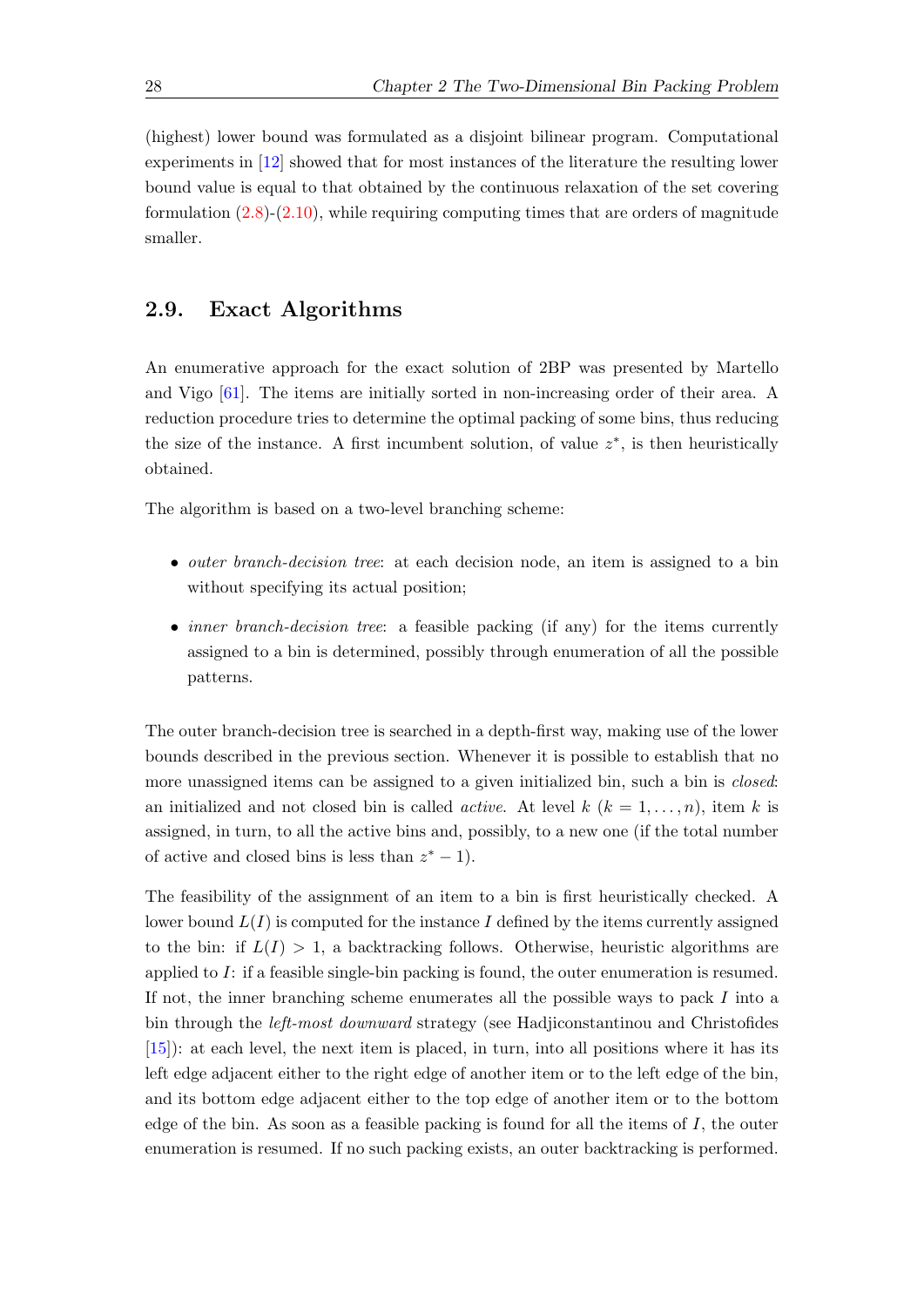Whenever the current assignment is feasible, the possibility of closing the bin is checked through lower bound computations.

Martello, Monaci and Vigo [\[60\]](#page-88-4) presented a branch-and-bound algorithm for the twodimensional strip packing problem, in which lower bounds are computed through a relaxation that replaces each  $w_j \times h_j$  item with  $h_j$  unit-height one dimensional items of width  $w_i$ , thus inducing an instance of 1BP.

Fekete, Schepers and van der Veen [\[26\]](#page-86-3) developed an enumerative approach to the exact solution of the problem of packing a set of items into a single bin. Such approach is based on the model presented in [\[24\]](#page-85-5) and discussed in Section [2.5,](#page-20-0) and could be used for alternative exact approaches to 2BP and 2SP. Specifically,

- (i) for 2BP, it could be used in place of the inner decision-tree of the two-level approach above;
- (ii) for 2SP, one could determine, through binary search, the minimum height  $\overline{H}$  such that all the items can be packed into a single bin of base W and height  $\overline{H}$ .

More recently, Pisinger and Sigurd [\[64\]](#page-88-5) implemented a branch-and-price algorithm for the exact solution of  $(2.8)$ – $(2.10)$ . As mentioned in Section [2.5,](#page-20-0) the slave problem in column generation requires to determine a suitable set of items to be packed into a single bin. This is solved in [\[64\]](#page-88-5) as a constraint-satisfaction problem, using forward propagation to prune dominated arrangements of rectangles.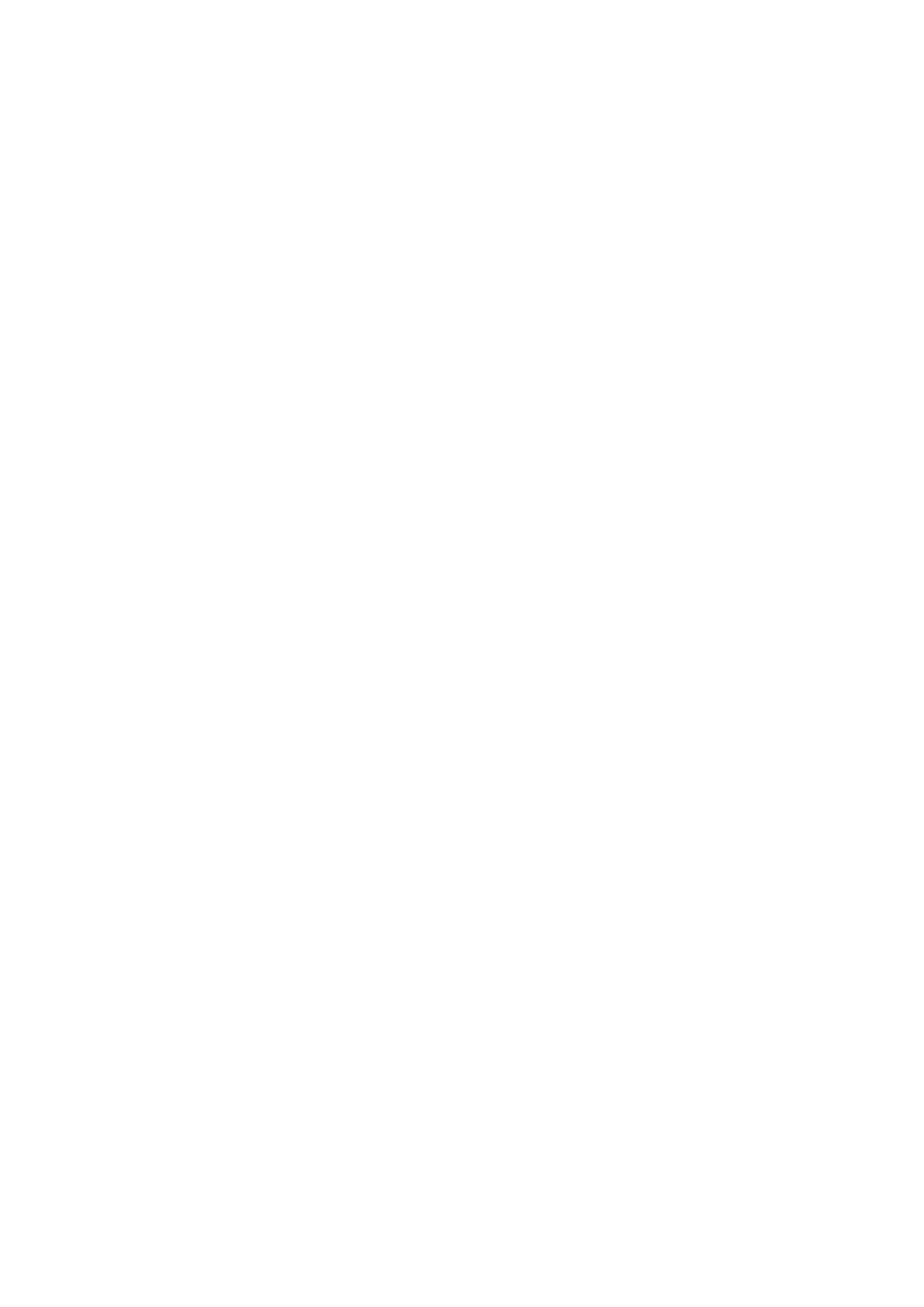# Chapter 3

# Two-Dimensional Bin Packing: the 2BP|O|G case

# <span id="page-44-1"></span>3.1. Introduction

In  $<sup>1</sup>$  $<sup>1</sup>$  $<sup>1</sup>$  the following we consider the problem of packing a set J of 2-dimensional items</sup> into the minimum number of identical 2-dimensional bins. We will denote by  $w_j$  and  $h_j$  the width and the height, respectively, of each item  $j \in J$ . Similarly, we will denote by  $W$  and  $H$  the width and the height of each bin. Without loss of generality, we will assume in the following that  $W = H = 1$ . We require that the items must be packed, without overlapping, with their edges parallel to the edges of the bin, and cannot be rotated. The resulting problem, as mentioned before, is denoted as 2BP|O|F.

In addition, we will consider the variant of the problem in which each item should be obtained by a sequence of edge-to-edge cuts, i.e., each bin should correspond to a quillotinable pattern. This variant of the problem, denoted as  $2BP|O|G$ , is motivated by technological constraints in many real-world applications, where automatic machines are used to cut items, but can lead to a lower usage of the bins.

<span id="page-44-0"></span><sup>1</sup>This chapter is based on: A. Lodi, M. Monaci, E. Pietrobuoni, "Two-Dimensional Bin Packing Problem with Guillotine Constraints". to be submitted for publication.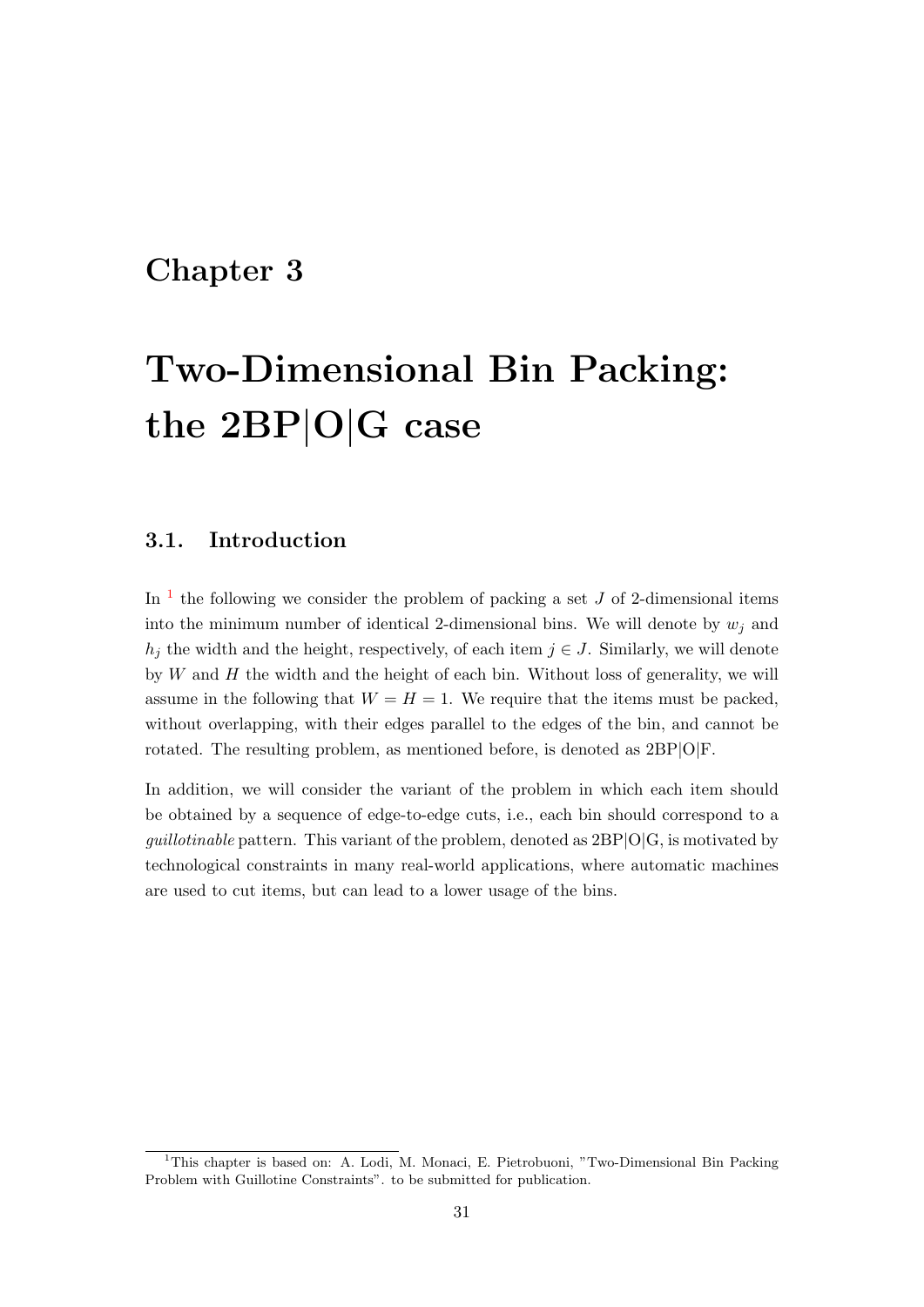#### 3.1.1 Our goals

The present chapter has three main contributions: the first one is

Problem P0: provide a (simple) mathematical characterization of non-guillotine patterns.

The solution of this problem is a classification of different patterns that correspond to non-guillotinable solutions, and their description by means of some mathematical tools. Given that, we consider two relevant problems concerning the relation between the solutions of 2BP|O|G with respect to the 2BP|O|F counterparts, namely

Problem P1: Given a non-guillotine pattern  $P$  that packs a given set of items into a unique bin, determine the minimum area  $MA(P)$  of the items that one has to remove in order to produce a guillotinable pattern. Formally,

$$
MA(P) = \sup \min \{ \sum_{j \in S} w_j h_j : P \setminus S \text{ is guillotinable} \} \tag{3.1}
$$

Problem P2: Given an instance N of the two problems (i.e., a set of items), let  $opt_{2BP|O|F}(N)$ and  $opt_{2BP|O|G}(N)$  denote, respectively, the optimal solution values of problems  $2BP|O|F$  and  $2BP|O|G$  for item set N. Determine the value of the asymptotic Price of Guillotinability defined as

$$
PoG = \lim_{z \to \infty} \sup \left\{ \frac{\text{opt}_{2BP|O|G}(N)}{\text{opt}_{2BP|O|F}(N)} : \text{opt}_{2BP|O|F}(N) \ge z \right\}.
$$
 (3.2)

Indeed, only a marginal deterioration of the 2BP|O|G solutions with respect to the 2BP|O|F counterparts, is experienced from an experimental point of view (see [\[57\]](#page-88-6)). In the present paper we provide a missing yet very important piece of information and evaluate, from a worst-case perspective, the solution worsening when guillotine constraints are imposed.

To be more precise, we will concentrate on a special case in which all items in pattern P are fixed, i.e., they cannot be moved from the position they have in a given  $2BP|O|F$ pattern. Even in this overconstrained settings, we are able to compute a tight value for the optimal solutions of P1 and P2 in a relevant special case, and we are able to provide a tight value for P1 and a quite tight lower and upper bounds for P2 in another special case.

In the next section we give some definitions that will be used throughout the paper. During our analysis we will consider one bin at a time. In Section [3.1.3](#page-47-0) we present an algorithm that we assume to be applied to the set of items that are packed in the current bin. After this operation is carried out, a removal algorithm will be applied in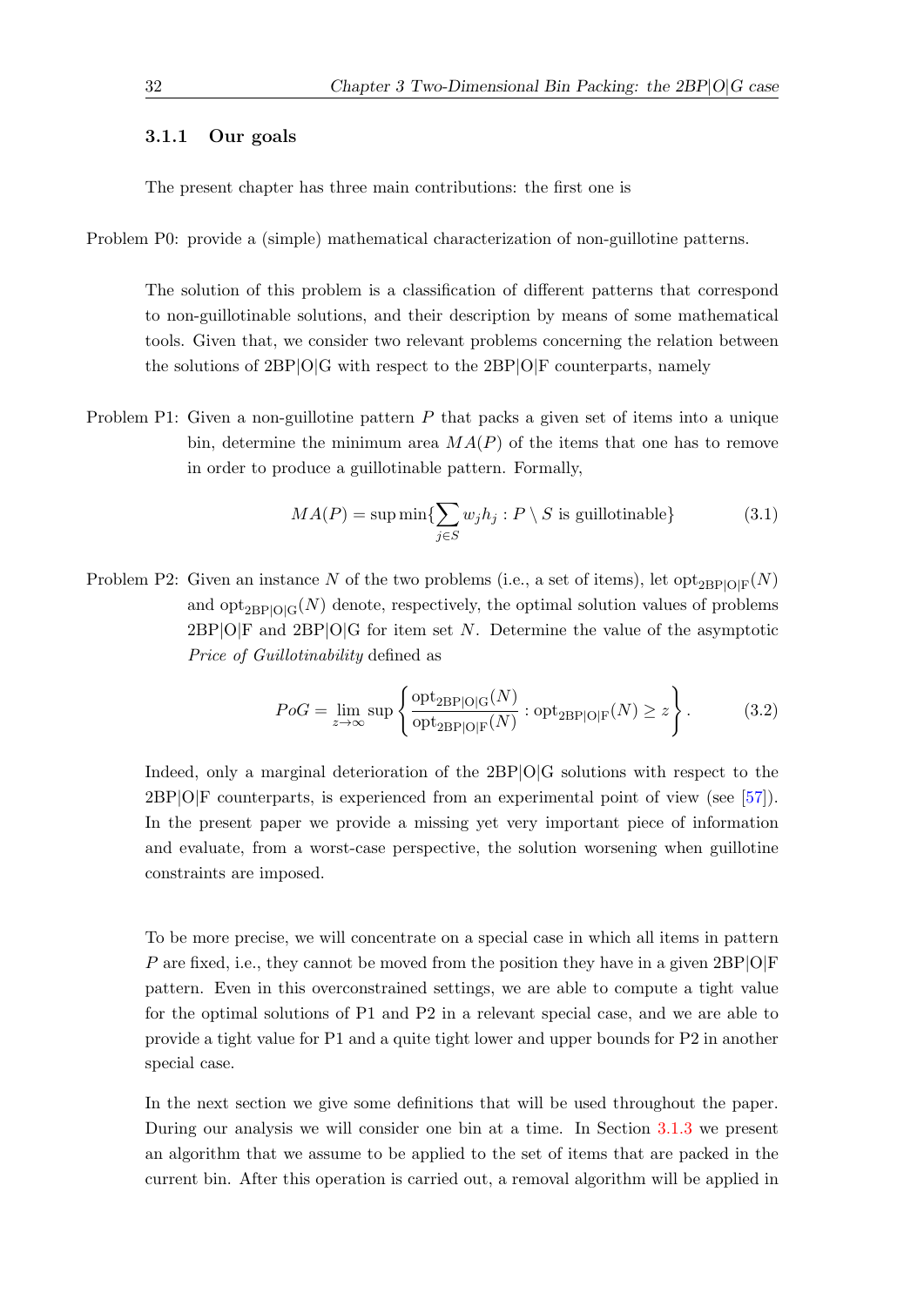order to enforce guillotinability; this is described in the Packing Algorithm of Section [3.1.4.](#page-50-0) Then we characterize the smallest non-separable pattern in Section [3.2](#page-51-0) and the Blocked Ring in Section [3.3.](#page-54-0) This will lead to a complete characterization of nonguillotinable patterns, as described in Section [3.4,](#page-61-0) and to an analysis of problems P1 and P2 in Section [3.5.](#page-65-0)

#### 3.1.2 Definitions

Recall that we consider one bin at a time. Let P denote the set of items that are packed in the current bin. In addition, let  $x_j$  and  $y_j$  be the coordinates at which the bottom-left corner of each item j is packed. With an abuse of notation, we will use  $P$ to denote also the packing pattern for the bin.

**Definition 1. (Guillotine cut)** A *guillotine cut* for a pattern  $P$  is an edge-to-edge cut that intersects no item in P.

<span id="page-46-0"></span>A guillotine cut can be either horizontal or vertical, depending on its orientation; see, e.g., the horizontal line AB and the vertical line CD in Figure [3.1.](#page-46-0) Each guillotine cut that does not coincide with one side of the bin divides a given pattern into two induced sub-patterns. We will concentrate on proper guillotine cuts only, i.e., guillotine cuts such that both sub-patterns include at least one item. Intuitively, we disregard guillotine cuts like line AB in Figure [3.1,](#page-46-0) that do no separate any item from other items.



FIGURE 3.1: Example of guillotine pattern.

**Definition 2.** (Separable pattern) A pattern  $P$  is said *separable* if there exists a proper guillotine cut for P.

A pattern P that contains no proper guillotine cut is said non-separable. A nonseparable pattern P is said minimal if removing any item  $u \in P$  yields a separable pattern.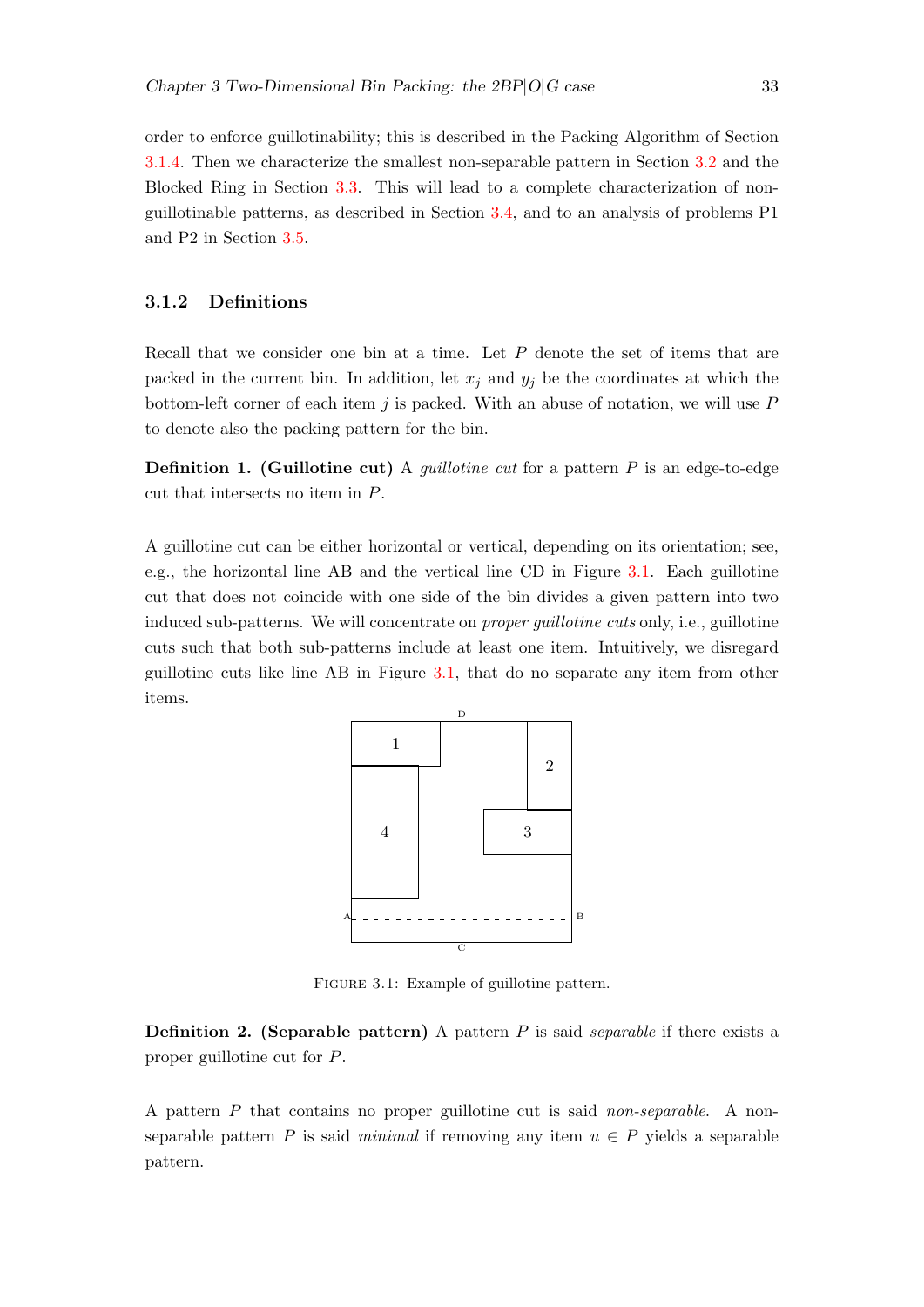**Definition 3. (Guillotinable pattern)** A pattern  $P$  is said *guillotinable*  $P$  if all induced sub-patterns  $P'$  with  $|P'| \geq 2$  are separable.

#### <span id="page-47-0"></span>3.1.3 Convexification Algorithm

We first introduce the following *Convexification Algorithm* that can be applied to any pattern  $P$ . The algorithm is illustrated in Figure [3.2](#page-47-1) and is composed of 3 major steps: each item is assigned a label (step 1), and items are considered according to this order, extending the current item until it touches some other item (step 2, see Figure [3.3\)](#page-47-2). Then, pairs of items that can be joined into a larger rectangular item (if any) are merged (steps 3 and 4, see Figure [3.4\)](#page-48-0). Finally, step 5 partitions each free area in the bin (if any) into some dummy items (see Figure [3.5\)](#page-48-1).

#### <span id="page-47-1"></span>Convexification Algorithm:

- 1. assign a label to each item;
- 2. extend each item horizontally and vertically until it touches some other item; repeat
- 3. merge pair of items that touch vertically, have the same height and are placed at the same y-coordinate;
- 4. merge pair of items that touch horizontally, have the same width and are placed at the same x-coordinate; until no more merge is possible;

5. possibly define one or more dummy items for each remaining free space in the pattern.

FIGURE 3.2: The convexification algorithm.

<span id="page-47-2"></span>



Figure 3.3: Convexification algorithm: step 2.

After the execution of the algorithm on a given pattern  $P$ , one can define a new pattern  $\overline{P}$  such that the total area in  $\overline{P}$  equals the area of the bin. Note that each item  $u \in P$  is associated with an item  $\overline{u} \in \overline{P}$ , while each  $\overline{u} \in \overline{P}$  may have been originated by joining different items from  $P$ .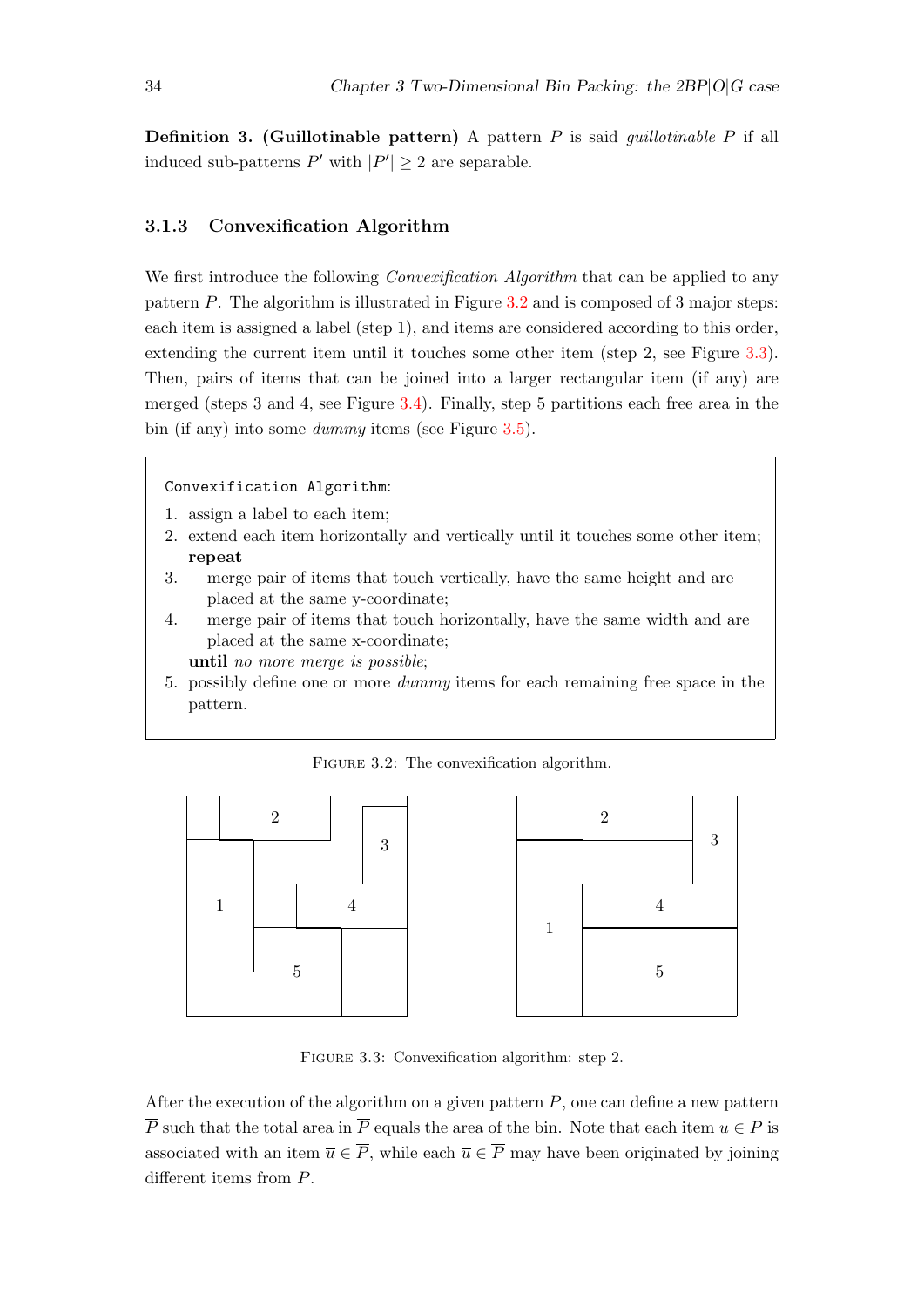<span id="page-48-0"></span>

| റ |   | 3 |  | 3 |  |  |
|---|---|---|--|---|--|--|
|   |   |   |  |   |  |  |
| 1 |   |   |  |   |  |  |
|   | 5 |   |  |   |  |  |

Figure 3.4: Convexification algorithm: step 3.

<span id="page-48-1"></span>

| $\overline{2}$ |  | 3 |  | 3 |   |  |
|----------------|--|---|--|---|---|--|
|                |  |   |  |   | 5 |  |
| 1              |  |   |  | 1 |   |  |

Figure 3.5: Convexification algorithm: step 5.

The following theorem states that the Convexification Algorithm cannot produce a separable pattern  $\overline{P}$  if the original pattern P is not separable.

<span id="page-48-3"></span>**Theorem 4.** Let P be a non-separable pattern and  $\overline{P}$  be the pattern produced by the execution of the Convexification Algorithm on P. Then,  $\overline{P}$  is non-separable.

*Proof.* Denote by  $(w_u, h_u)$  and  $(x_u, y_u)$  the dimensions and packing coordinates for each item  $u \in P$ , respectively. Similarly, let  $(\overline{w}_{\overline{u}}, h_{\overline{u}})$ , and  $(\overline{x}_{\overline{u}}, \overline{y}_{\overline{u}})$  represent the same figures for each item  $\overline{u} \in \overline{P}$ .

Consider an item  $\overline{u} \in \overline{P}$  and let u be any item in P originating  $\overline{u}$ . Since the Convexification Algorithm cannot reduce the sizes of the items, we have

<span id="page-48-2"></span>
$$
\overline{x}_{\overline{u}} \le x_u, \quad x_u + w_u \le \overline{x}_{\overline{u}} + \overline{w}_{\overline{u}}, \quad \overline{y}_{\overline{u}} \le y_u, \quad y_u + h_u \le \overline{y}_{\overline{u}} + h_{\overline{u}} \tag{3.3}
$$

By contraddiction, assume pattern  $\overline{P}$  is separable, i.e., there exist two items, say  $\overline{u}$  and  $\overline{v}$  that can be separated by a guillotine cut. Without loss of generality assume this cut is horizontal at a height  $\overline{y}$ , and that item  $\overline{u}$  is packed below item  $\overline{v}$ , i.e.,

$$
\overline{y}_{\overline{u}} + h_{\overline{u}} \le \overline{y} \quad \text{and} \quad \overline{y} \le \overline{y}_{\overline{v}} \tag{3.4}
$$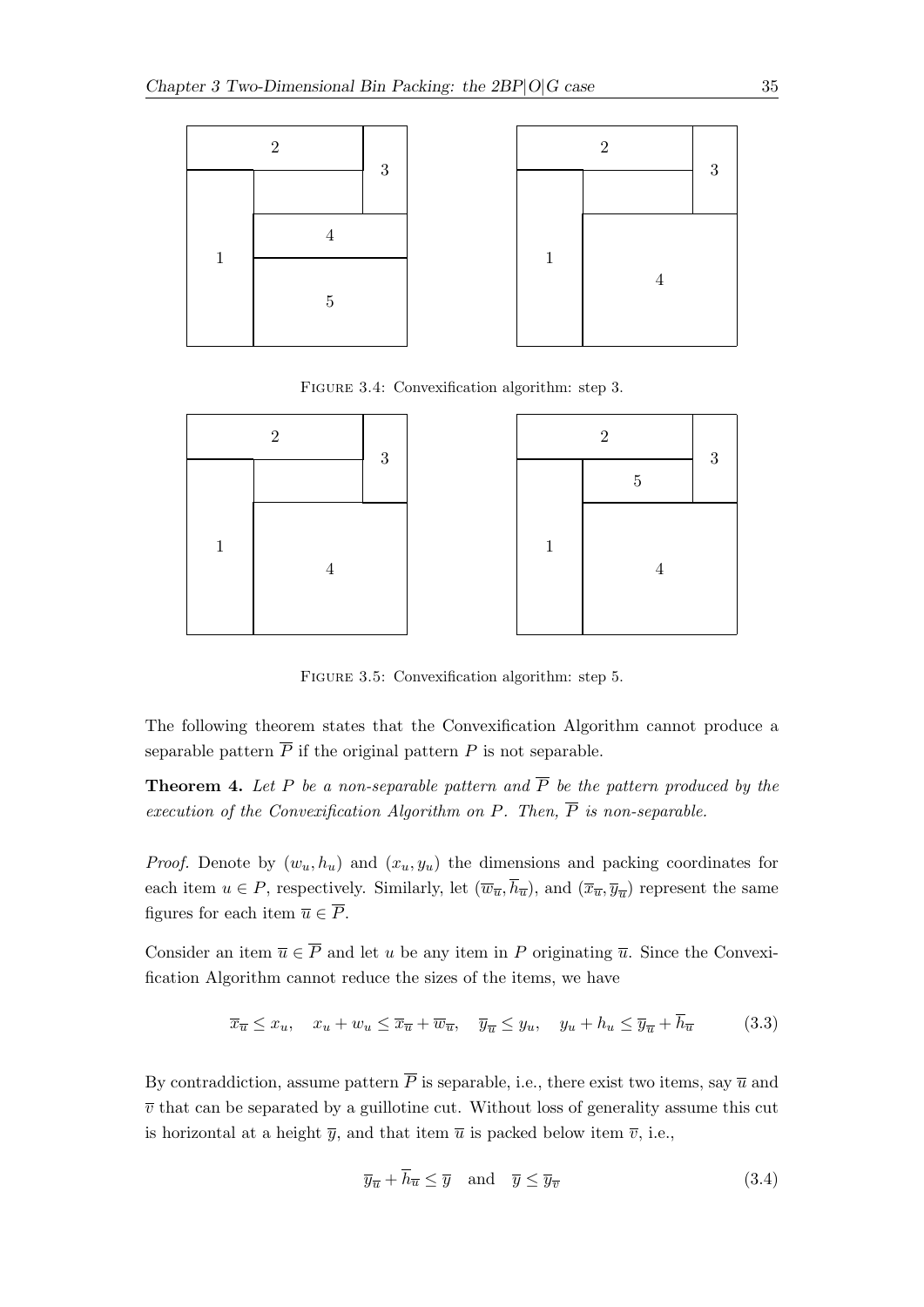Denote by u (resp. v) any of the items in P that originated  $\bar{u}$  (resp.  $\bar{v}$ ). By [\(3.3\)](#page-48-2) the horizontal cut  $\bar{y}$  separates u and v also in the original pattern P; however, as P is not separable, this cut intersects some other item k, i.e.,  $\exists k \in J$  such that

<span id="page-49-0"></span>
$$
y_k < \overline{y} < y_k + h_k \tag{3.5}
$$

Denoting by  $\overline{k} \in \overline{P}$  the item associated to k, and combining [\(3.3\)](#page-48-2) and [\(3.5\)](#page-49-0) we have

$$
\overline{y}_{\overline{k}} < \overline{y} < \overline{y}_{\overline{k}} + \overline{h}_{\overline{k}}
$$

which means that horizontal cut  $\overline{y}$  intersects item  $\overline{k}$ . Thus, pattern  $\overline{P}$  is non-separable.  $\Box$ 

Note that the application of the Convexification Algorithm on a separable pattern P may produce a pattern  $\overline{P}$  that is non-separable; see, e.g., the example depicted in Figure [3.6.](#page-49-1)

<span id="page-49-1"></span>

FIGURE 3.6: Convexification Algorithm on a separable pattern that produces a nonseparable pattern.

Property 1. The execution of the Convexification Algorithm on pattern P doesn't introduce non-guillotinability if rows of  $P$  are non-separable. See Definition [10.](#page-52-0)

**Theorem 5.** Let  $\overline{P}$  be a pattern produced by the Convexification Algorithm. Then either  $|P| = 1$  or  $|P| \ge 5$ .

*Proof.* Observe that the Convexification Algorithm produces a pattern  $\overline{P}$  that entirely fills the bin. It is clear that if  $\overline{P}$  includes two items, then these items will be merged into a unique item (see steps 3 and 4 of the algorithm). Similarly, all patterns with 3 items can be iteratively reduced to a single item: Figures [3.7](#page-50-1) and [3.8](#page-50-2) show all possible patterns with 3 and 4 items, respectievly, without taking into account possible rotations of the patterns by 90°.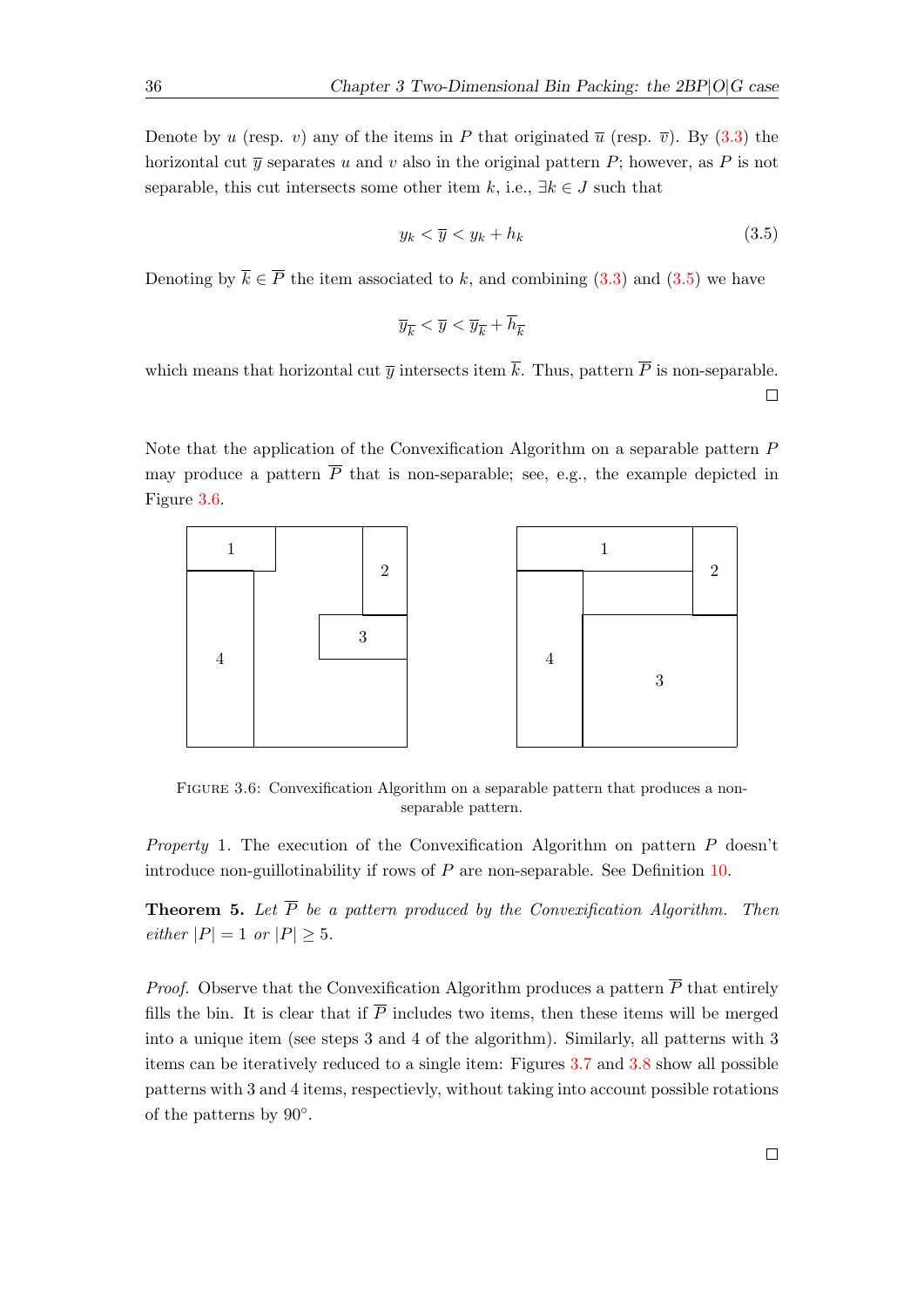<span id="page-50-1"></span>

| $\mathbf{1}$ | $\overline{2}$ | 3 | $\mathbf{1}$ | $\overline{2}$ |
|--------------|----------------|---|--------------|----------------|
|              |                |   |              | 3              |

FIGURE 3.7: Patterns with 3 items.

<span id="page-50-2"></span>

| $\mathbf{1}$ |  | $\overline{4}$ | 1 | $\overline{2}$ | 3 | $2^{\circ}$ | 3 |
|--------------|--|----------------|---|----------------|---|-------------|---|
|              |  |                |   |                | 4 |             |   |

FIGURE 3.8: Patterns with 4 items.

<span id="page-50-3"></span>**Corollary 6.** Let  $\overline{P}$  be a non-separable pattern produced by the Convexification Algorithm. Then  $|P| \geq 5$ .

#### <span id="page-50-0"></span>3.1.4 Algorithm and assumptions

Our algorithm takes in input a feasible solution for  $2BP|O|F$  and defines a feasible solution for 2BP|O|G, considering one bin at a time. For each such bin pattern, the algorithm executes the Convexification Algorithm of Section [3.1.3,](#page-47-0) thus producing a new pattern (say)  $\overline{P}$ . Then, the inner *Packing Algorithm*, described in Figure [3.9,](#page-51-1) is executed to produce a separable pattern. This is either the original pattern  $\overline{P}$  (in case it contains only one item or is separable ), or is obtained by  $\overline{P}$  by removing some items, as described at Step 9.

Before describing the way we derive from  $\overline{P}$  a separable pattern, we summarize some assumptions.

- 1. Pattern  $\overline{P}$  has been obtained using the Convexification Algorithm, as stated in Step 1. of the algorithm.
- 2. The total area of the items in  $\overline{P}$  is equal to the area of the bin, as the Convexification Algorithm may add some dummy items in Step 5 (see Figure [3.2\)](#page-47-1)
- 3. Pattern  $\overline{P}$  is non-separable, otherwise no action is required.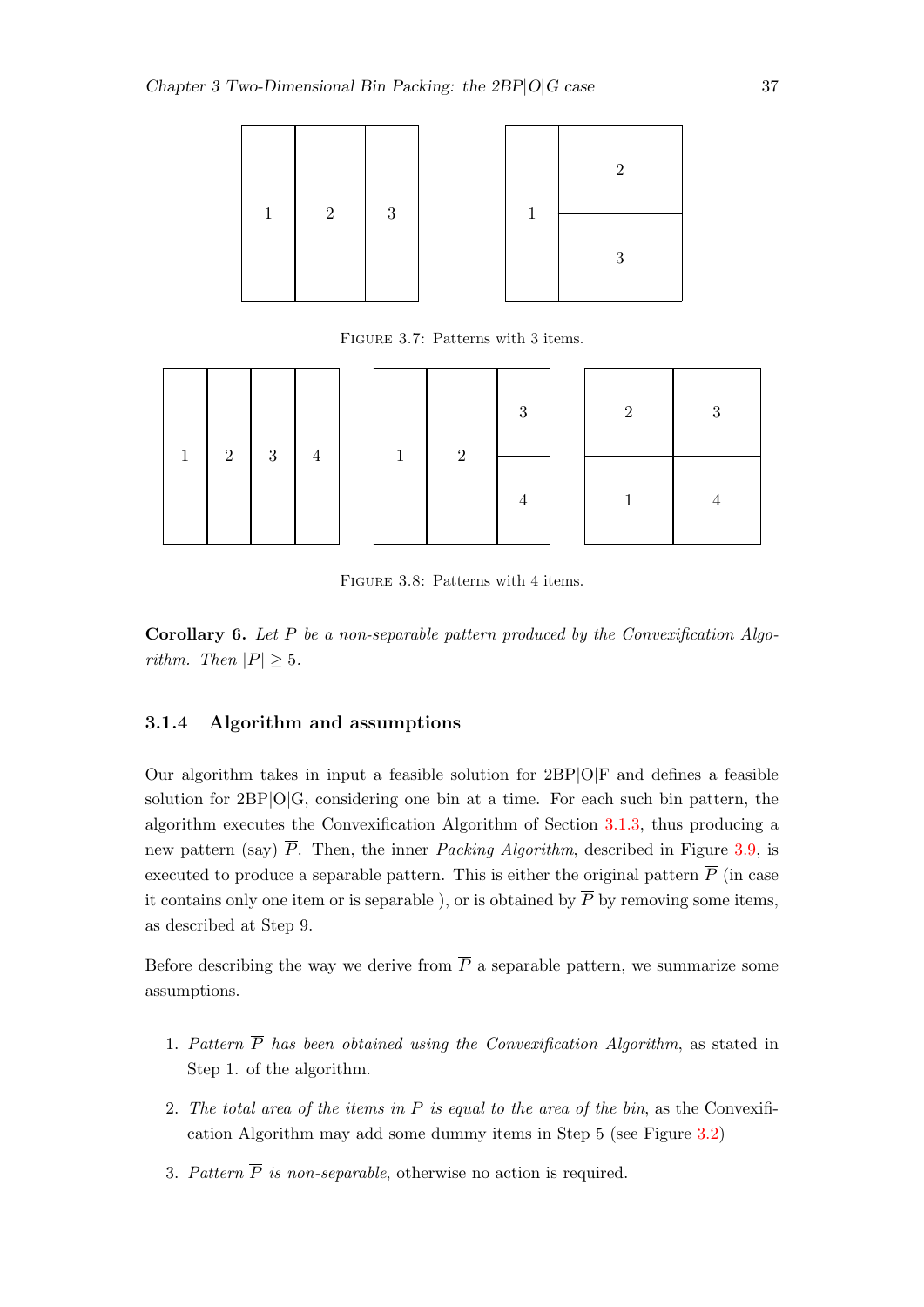<span id="page-51-1"></span>Packing Algorithm  $(P)$ : 1. if  $|\overline{P}| = 1$  then return  $\overline{P}$ ; 2. if  $\overline{P}$  is separable then 3. define two sub-patterns  $P_1$  and  $P_2$  using a proper guillotine cut; 4.  $\overline{P}_1$  = Packing Algorithm  $(P_1)$ ; 5.  $\overline{P}_2$  =Packing Algorithm  $(P_2)$ ; 6. return  $(\overline{P}_1 \cup \overline{P}_2);$ 7 else 8. remove some items from  $\overline{P}$  and define a separable pattern  $\overline{Q}$ ; 9. return  $Q$ ; 10.endif

FIGURE 3.9: The packing algorithm.

Finally, there is a further assumption that is implicit in the algorithm:

4. Given a separable pattern  $\overline{Q}$ , one can define a separable pattern for the associated item set Q.

Indeed, Theorem [4](#page-48-3) ensures that any set of items  $Q \subset P$ , that produces pattern  $\overline{Q}$ through the Convexification Algorithm, is separable. Thus, we assume that defining this set and the associated pattern is not a major issue.

# <span id="page-51-0"></span>3.2. Smallest non-separable pattern

In this section we study the structure of any minimum-size pattern that is nonseparable.

#### <span id="page-51-2"></span>3.2.1 Rows and Intersections

Definition 7. (Horizontal Row) An *horizontal row* is a chain of horizontal edges (not coincident with the edges of the bin) produced by sides of items consecutively packed side by side at the same height.

Definition 8. (Vertical Row) A vertical row is a chain of vertical edges (not coincident with the edges of the bin) produced by sides of items consecutively packed at the same width.

Definition 9. (Intersection) An intersection is the point obtained by one vertical row and one horizontal row crossing each other.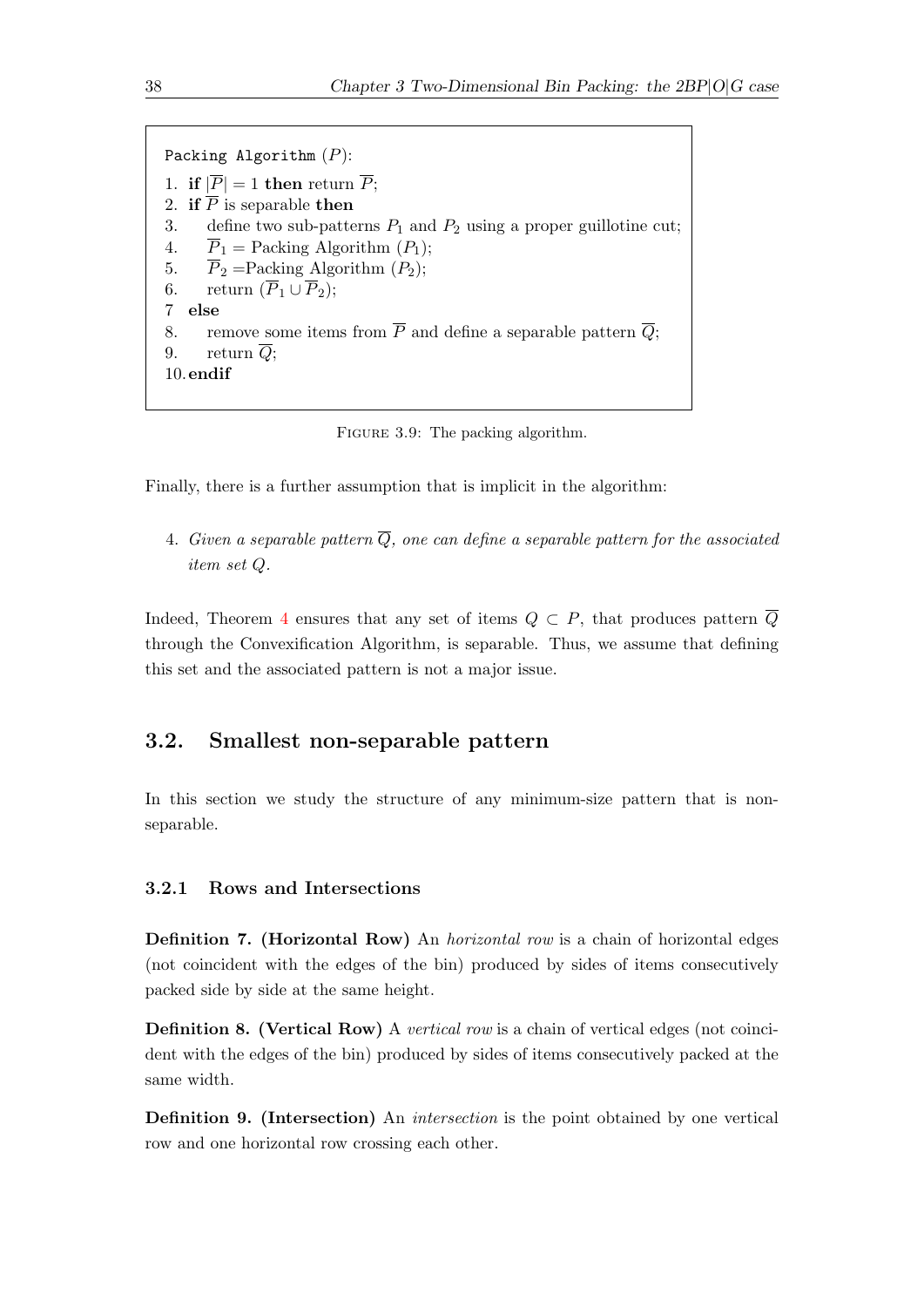<span id="page-52-0"></span>Definition 10. (Separable rows) Rows are separable if there exists an edge-to-edge cut that separates these rows without intersecting none of them, unless this cut is along an existing intersection.



FIGURE 3.10: Separable and non-separable rows.

In the following, we will denote by  $x$  and  $y$  the number of rows and intersections, respectively; in addition, we will denote by  $x_h$  and  $x_v$  the number of horizontal and vertical rows (with  $x = x_h + x_v$ ).

<span id="page-52-1"></span>**Lemma 11.** For any pattern P it is  $y \leq x^2/4$ .

*Proof.* Each intersection involves one horizontal and one vertical row, thus  $y \leq x_h x_v$ . To prove the statement it is enough to observe that the optimal value of the following problem

$$
\max\{y: y = x_h x_v; x_h + x_v = x, x_h, x_v \ge 0 \text{ integer}\}
$$

is attained for  $x_h = x_v = x/2$  (assuming x even) and has value  $y = x^2/4$ .  $\Box$ 

<span id="page-52-2"></span>**Lemma 12.** For any pattern P it is  $|P| = (x+1) + y$ .

*Proof.* Every increase of x of 1 unit that does not increase  $\gamma$  adds 1 item. Obviously every increase of  $x$  can create  $k$  new intersections and any intersection is associated with 4 items, 2 of them were already there, 1 is added either by the increase of  $x$  or by the previous intersection, and the fourth has to be a new item.  $\Box$ 

Assume P be a pattern obtained through the Convexification Algorithm. Corollary [6](#page-50-3) showed that any non-separable pattern P must have  $|P| \geq 5$ . We now go a step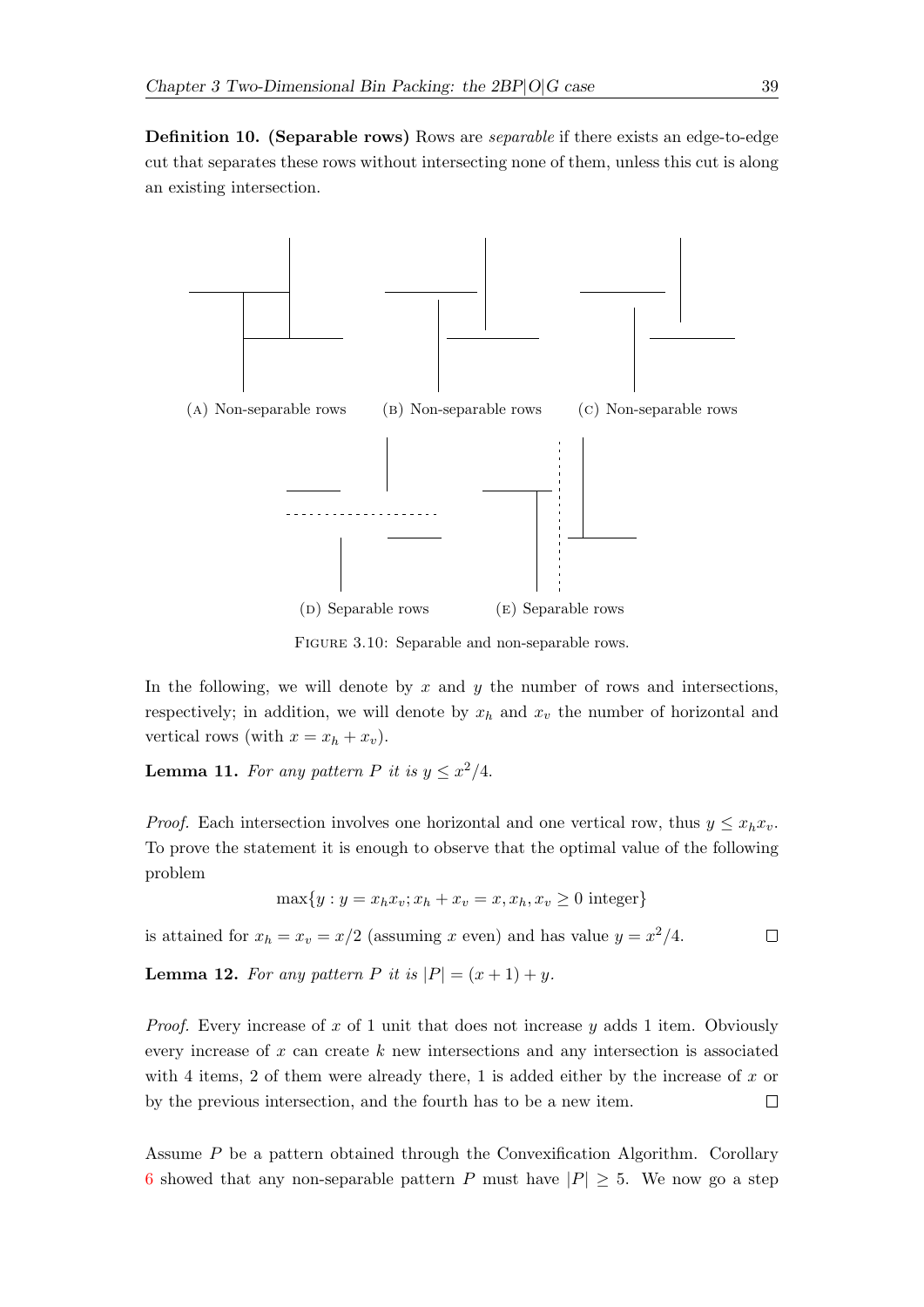further and show that the minimum size of a non-separable pattern is 5, and provide a characterization of such patterns.

<span id="page-53-3"></span>**Theorem 13.** Let  $P$  be a pattern generated by the Convexification Algorithm. If  $|P| = 5$  then P is non-separable.

<span id="page-53-0"></span>*Proof.* Due to Lemmata [11](#page-52-1) and [12,](#page-52-2)  $|P| = 5$  yields either  $x = 3$  and  $y = 1$  or  $x = 4$  and  $y = 0$ . The former is described in Figure [3.11](#page-53-0) and corresponds to a separable pattern that reduces to a single item. As to the latter, we may have (i)  $x_h = 4, x_v = 0$ , or (ii)  $x_h = 3, x_v = 1$  or (iii)  $x_v = x_h = 2$ , where the first two cases (depicted in Figure [3.12\)](#page-53-1) are separable patterns that reduce to a single item. Thus, the only remaining case is the pattern with  $x_h = x_h = 2$  and  $y = 0$ , depicted in Figure [3.13,](#page-53-2) that corresponds to a non-separable pattern.

| $\mathbf 1$ | $\boldsymbol{3}$ | $\bf 5$ |
|-------------|------------------|---------|
|             | $\sqrt{2}$       | $\,4\,$ |

FIGURE 3.11: Pattern with 5 items,  $x = 3$  and  $y = 1$ .

<span id="page-53-1"></span>

| .5            |   | 5 |  |
|---------------|---|---|--|
|               |   |   |  |
| 2             | 2 |   |  |
| $\mathcal{D}$ | 2 |   |  |
|               |   |   |  |

<span id="page-53-2"></span>FIGURE 3.12: Patterns with 5 items:  $x_h = 4, x_v = 0$  e  $y = 0, x_h = 3, x_v = 1$  e  $y = 0$ .

| $\overline{2}$ | $\sqrt{3}$ |                         |
|----------------|------------|-------------------------|
|                | $\bf 5$    |                         |
| $\mathbf{1}$   |            | $\overline{\mathbf{4}}$ |

Figure 3.13: Simple Blocked Ring.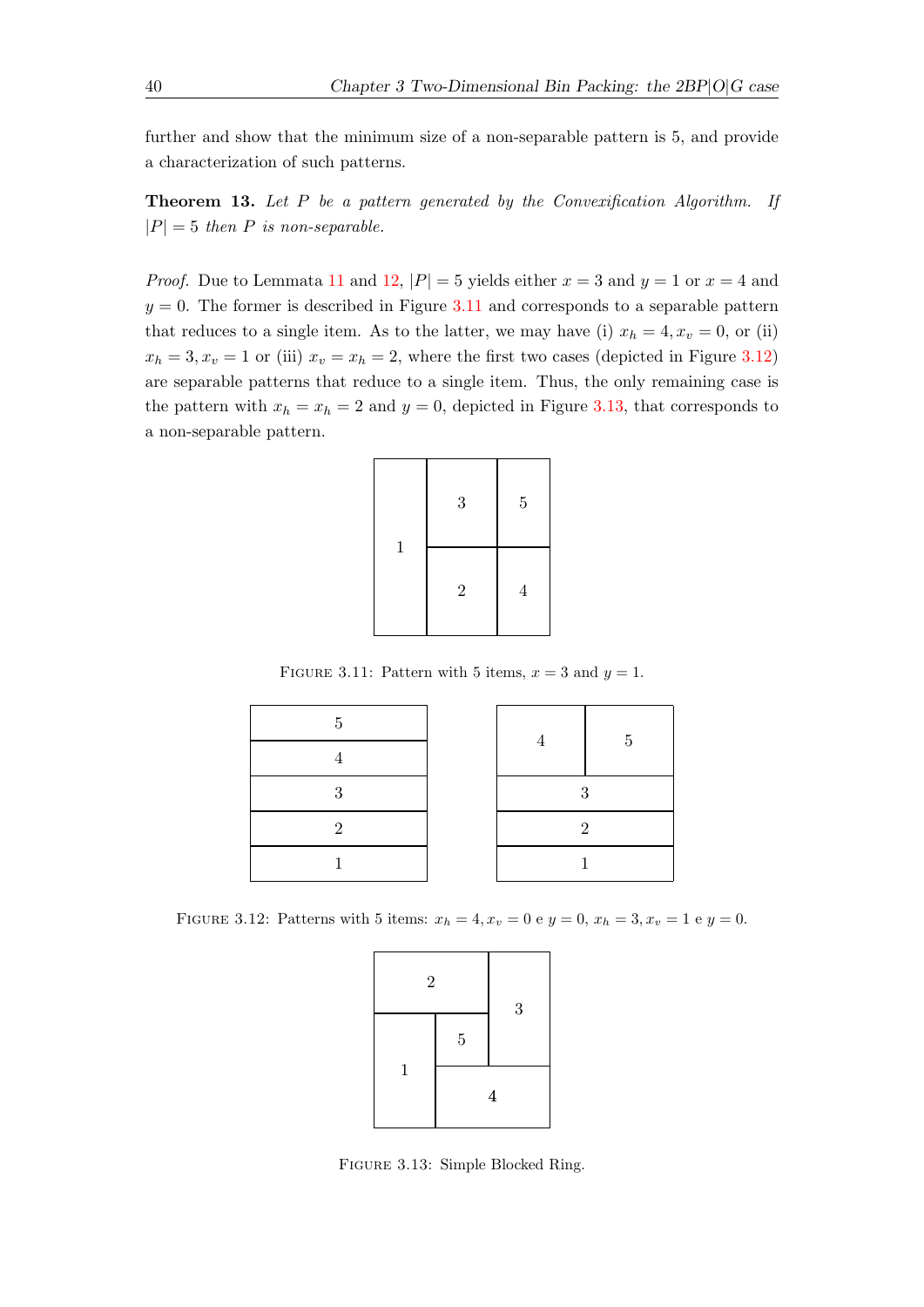Theorem [13](#page-53-3) above motivates the following definition.

**Definition 14. (Simple Blocked Ring)** A non-separable pattern  $P$  is a Simple Blocked Ring if  $|P| = 5$  with  $x_h = x_v = 2$  and  $y = 0$ .

From the discussion above, it is clear that a Simple Blocked Ring consists of 5 items, where there is one item (say, item 5) that is centrally placed and touches all the remaining items, without touching the edges of the bin. In addition, removing item 5 does not produce a separable pattern, whereas removing any of the other four items leads to a separable pattern. Thus, Simple Blocked Ring is a minimal structure that may originate non-separability in a given pattern  $P$  (assuming  $P$  has been generated by using the Convexification Algorithm of Section [3.1.3\)](#page-47-0). Thus removing any item from this configuration leads to either the same pattern (if item 5 is removed and the Convexification Algorithm is re-applied) or to a separable pattern (in case one of the other four items is removed).

# <span id="page-54-0"></span>3.3. Blocked Ring

**Definition 15. (Blocked Ring)** A non separable pattern P is a Blocked Ring (BR) if

- $|P| \geq 5$ , and
- there exists a combination of 2 horizontal and 2 vertical rows non-separable such that removing all the items not interested by these rows and applying the Convexification Algorithm yields a Simple Blocked Ring.

#### 3.3.1 Detecting a Blocked Ring

A naive algorithm to detect whether a pattern is a Blocked Ring or not is an  $O(n^4)$ enumeration of all quadruplet of items, checking if (i) they determine two horizontal and two vertical rows non-separable, and (ii) removing all the remaining items and applying the Convexification Algorithm yields a Simple Blocked Ring.

A more efficient algorithm for checking if a pattern is a Blocked Ring is as follows: Noting that the number of combinations to check is at most  $(x_h!)/[(x_h - 2)! \cdot 2!]$ .  $(x_v!)/[(x_v-2)! \cdot 2!]$ , i.e.,  $O(n^4)$ , consider one combination of  $x_h = x_v = 2$  rows nonseparable at a time. For each combination, apply the following steps:

 $\Box$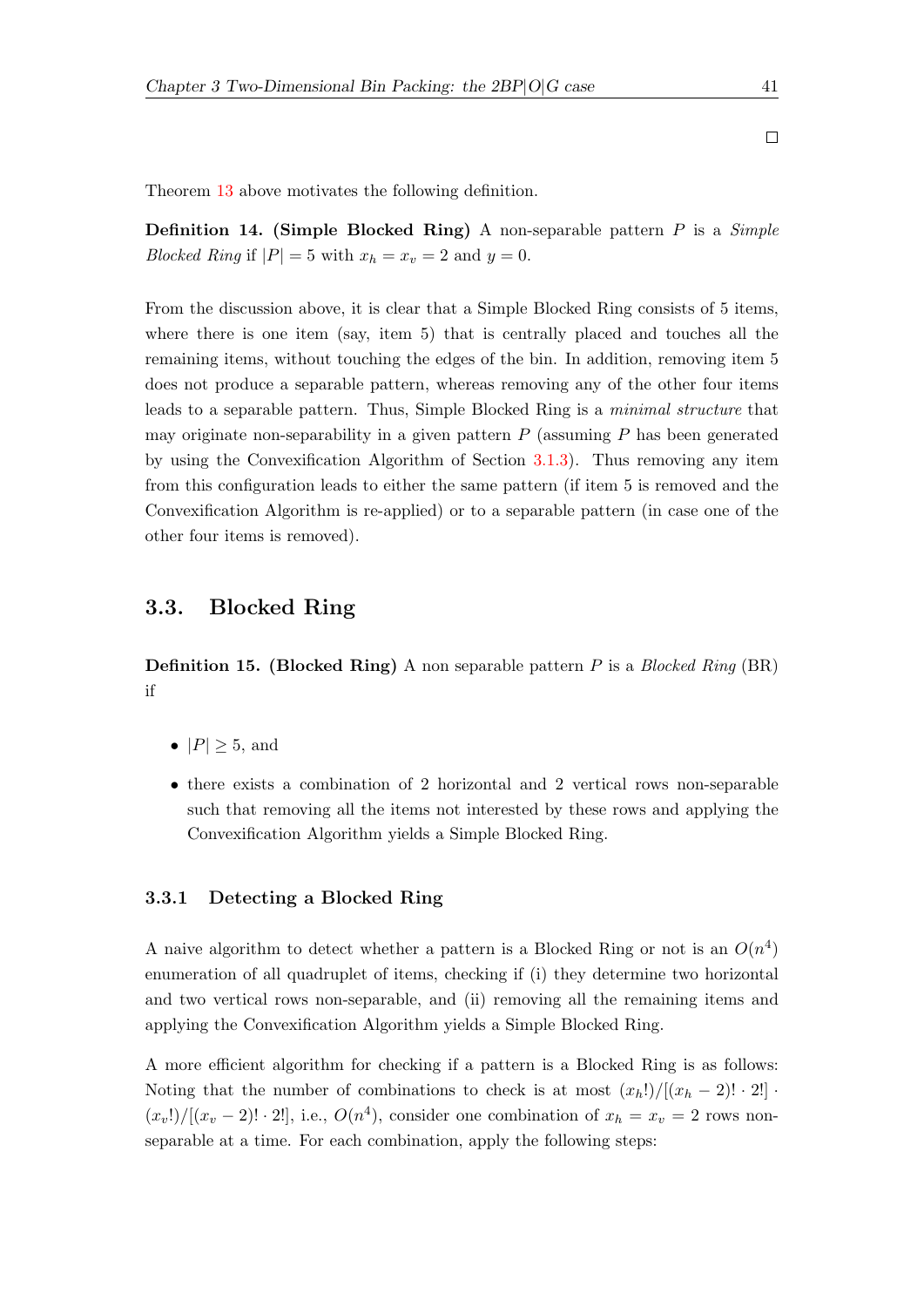1. Identify items interested by the selected rows. We define these items as follows. Starting from the left edge of the bin we move to the right. When we meet the first selected vertical row we select all the items placed to its left such that have an edge completely defined by this row. If we select more than one item we keep just the one who is intersected by the extension of one of the two selected horizontal rows. Then we keep moving to the right until we get the second vertical row, in this case we do the same but items must be placed to its right.

For horizontal rows we apply the same procedure, but in this case starting from the bottom of the bin. For the first horizontal row we keep item below it while for the second one item above it.

- 2. Remove from the bin all the items not interested by horizontal or vertical rows.
- 3. Apply the Convexification Algorithm.
- 4. If we obtain a Simple Blocked Ring the original pattern is a Blocked Ring.

<span id="page-55-0"></span>We show the steps to detect a Blocked Ring applied to two examples in Figure [3.14.](#page-55-0)



FIGURE 3.14: Two examples where we apply the algorithm to detect Blocked Ring.



FIGURE 3.15: Step 1: Items interested by the selected vertical rows (ex.1).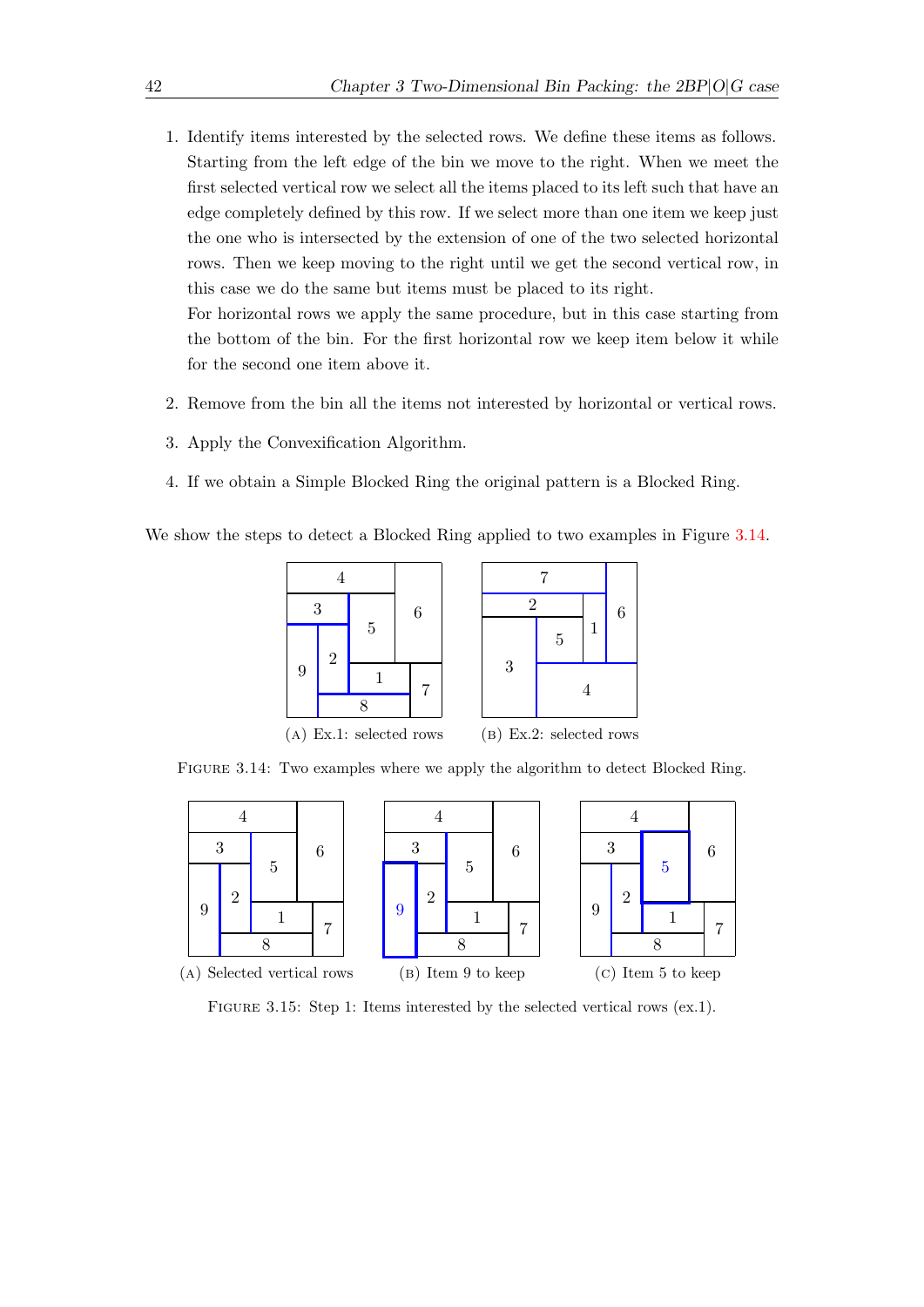

Figure 3.16: Step 1: Items interested by the selected vertical rows (ex.2).



Figure 3.17: Step 1: Items interested by the selected horizontal rows (ex.1).



(a) Selected horizontal rows

Figure 3.18: Step 1: Items interested by the selected horizontal rows (ex.2).



FIGURE 3.19: Step 2: Items to keep (ex.1).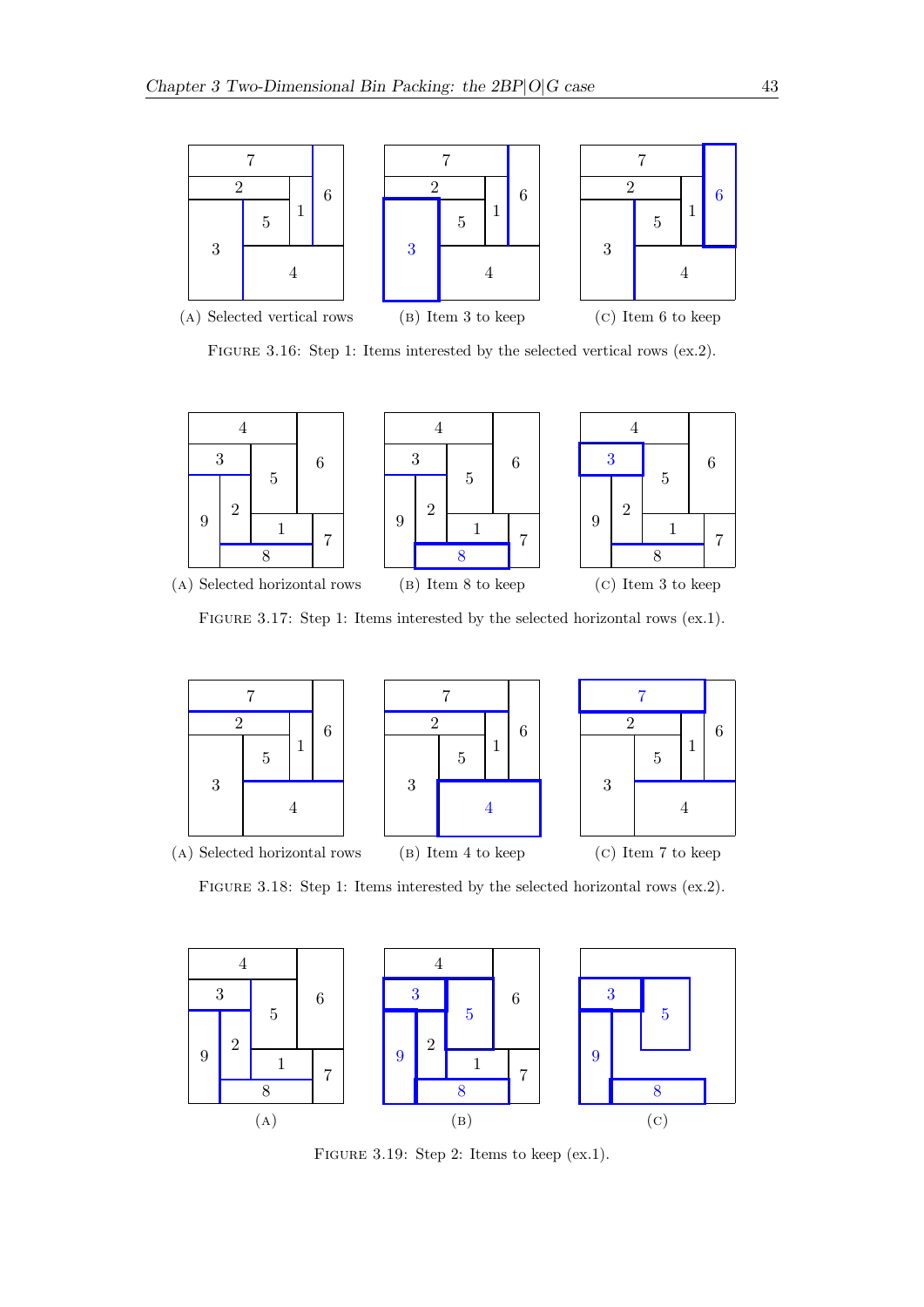



Figure 3.21: Step 3: Items after Convexification Algorithm execution (ex.1).



Figure 3.22: Step 3: Items after Convexification Algorithm execution (ex.2).

Theorem 16. A non separable pattern P always contains a Blocked Ring.

*Proof.* Let  $P$  be a pattern that has been obtained by using the Convexification Algorithm. It is clear that if  $P$  contains a Blocked Ring, then  $P$  is non separable.

Now by contradiction assume  $P$  be non separable but with no Blocked Ring. In this case doesn't exist any combination of  $x_v = x_h = 2$  rows non-separable. Indeed a such combination yields always a Simple Blocked Ring using the steps to detect a Blocked Ring. We proved with Theorem [13](#page-53-3) that when  $x \leq 4$  only the combination  $x_v = x_h = 2$  yields a non-separable pattern. Therefore P is non-separable if there exists a combination of rows S, with  $|S| \geq 5$  and non-separable, that doesn't contain any subset of non-separable rows such that  $x_v = x_h = 2$ .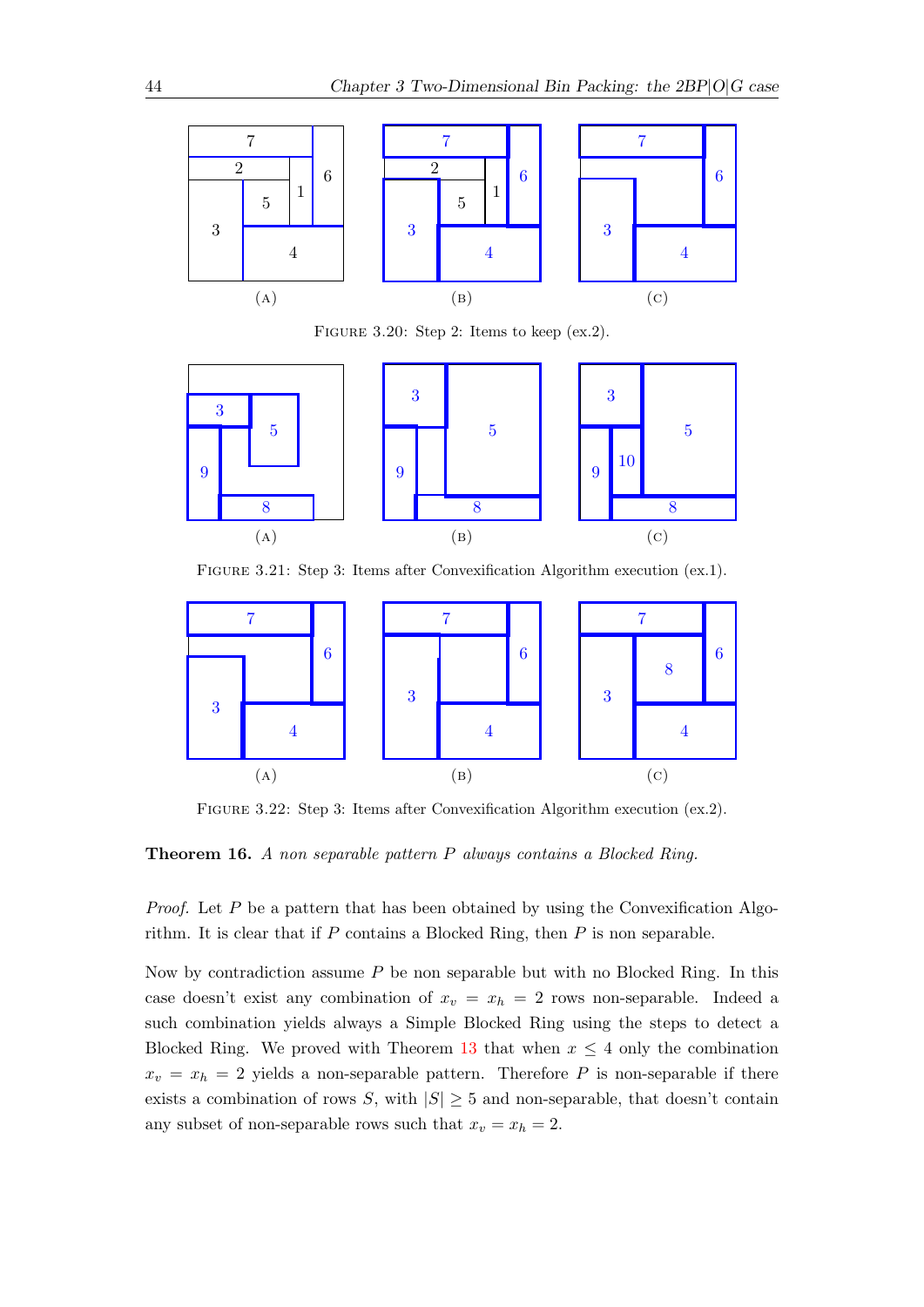<span id="page-58-0"></span>In a non-separable four rows pattern if we execute an edge-to-edge cut on the row that we want to separate we perpendicularly intersect another row of the pattern. See Figure [3.23](#page-58-0) where to separate row A we intersect row B.



Figure 3.23: Edge-to-edge cut on a non-separable rows pattern.

Thus if we want to separate row  $A$  we intersect row  $B$ , if we want to separate row  $B$ we intersect row  $C$ , if we want to separate row  $C$  we intersect row  $D$  and finally if we want to separate row  $D$  we intersect row  $A$ . Let's indicate such property as follows:

<span id="page-58-1"></span>
$$
A \to B \to C \to D \to A \tag{3.6}
$$

Furthermore two adjacent rows in [3.6](#page-58-1) have always opposite orientation. Namely, re-spect to Figure [3.23,](#page-58-0)  $A$  is vertical,  $B$  is horizontal,  $C$  is vertical and  $D$  is again horizontal.

Coming back to our pattern S, with  $|S| \geq 5$  and non-separable, we will have the following property:

<span id="page-58-2"></span>
$$
A \to B \to C \to \dots \to X - 1 \to X \to A \tag{3.7}
$$

Let's suppose, without loss of generality, that row  $A$  is vertical so row  $B$  will be horizontal and we can place it, always without loss of generality, above or below row A, Figure [3.24a.](#page-59-0) We know that if we want to separate row  $X$  we intersect row  $A$ , so, without loss of generality, we can place row  $X$  either on the left or on the right of row A, Figure [3.24b.](#page-59-0)

Now to place row  $C$  we have three possibilities:

- Pos.1: on the left of row  $B$ , Figure [3.24c.](#page-59-0) In this case we have a subset of four non-separable rows. This position is non feasible.
- Pos.2: on the right of row  $B$ , Figure [3.24d.](#page-59-0) In this case we are diverging, that is the last row placed, or its extensions, don't intersect any of the previous placed rows.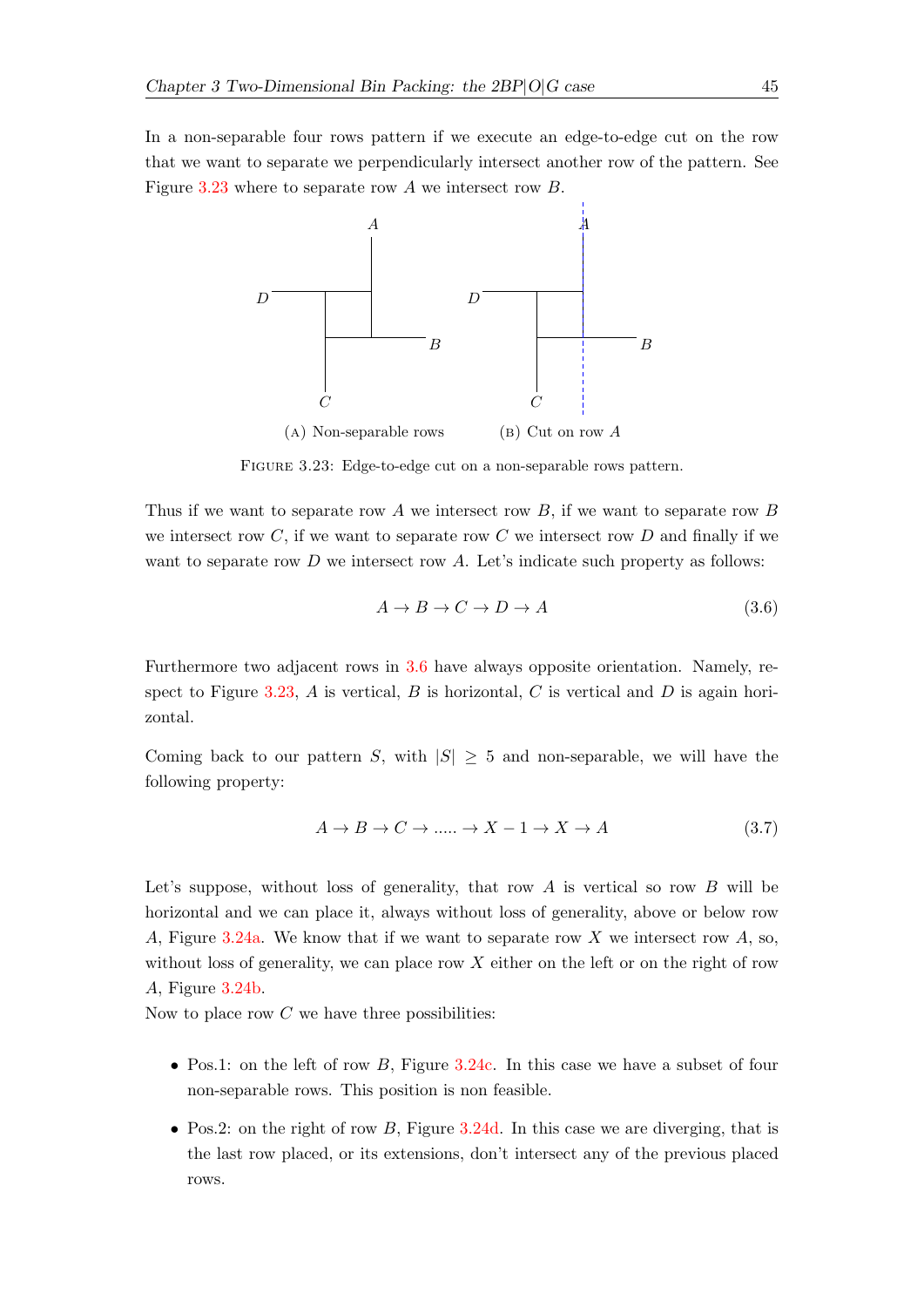• Pos.3: we extend row  $B$  so that it passes row  $X$  and place row  $C$  on the left of row B, Figure [3.24e.](#page-59-0) In this case we are diverging too.

<span id="page-59-0"></span>

 $(D)$  Rows  $A, B, C$  and  $X$  $(E)$  Rows  $A, B, C$  and  $X$ 

 $\mathcal C$ 

 $\mathcal{C}_{0}^{(n)}$ 

FIGURE 3.24: How to place row  $C$ .

What we have seen for the positioning of row  $C$  is repeated, with the proper adjustments, for all the subsequent rows. Let's now consider how to place row  $D$ , we have two different initial situations to consider: Figure [3.24d](#page-59-0) and [3.24e.](#page-59-0)

Let's start from Figure [3.24d.](#page-59-0) To place row  $D$  we have the same three positions of row C, with above and below instead of right and left. We remind that if we want to separate row C we intersect row D.

- Pos.1: above row C, Figure  $3.25a$ . In this case we have a subset of four nonseparable rows. This position is non feasible.
- Pos.2: below row C, Figure  $3.25b$ . In this case we are diverging, that is the last row placed, or its extensions, don't intersect any of the previous placed rows.
- Pos.3: we extend row C so that it passes row A and place row D above row C, Figure [3.25c.](#page-60-0) In this case we are diverging too.

Let's now consider Figure [3.24e.](#page-59-0) We still have the same three position to place row D:

• Pos.1: above row C, Figure [3.26a.](#page-60-1) In this case we have a subset of four nonseparable rows. This position is non feasible.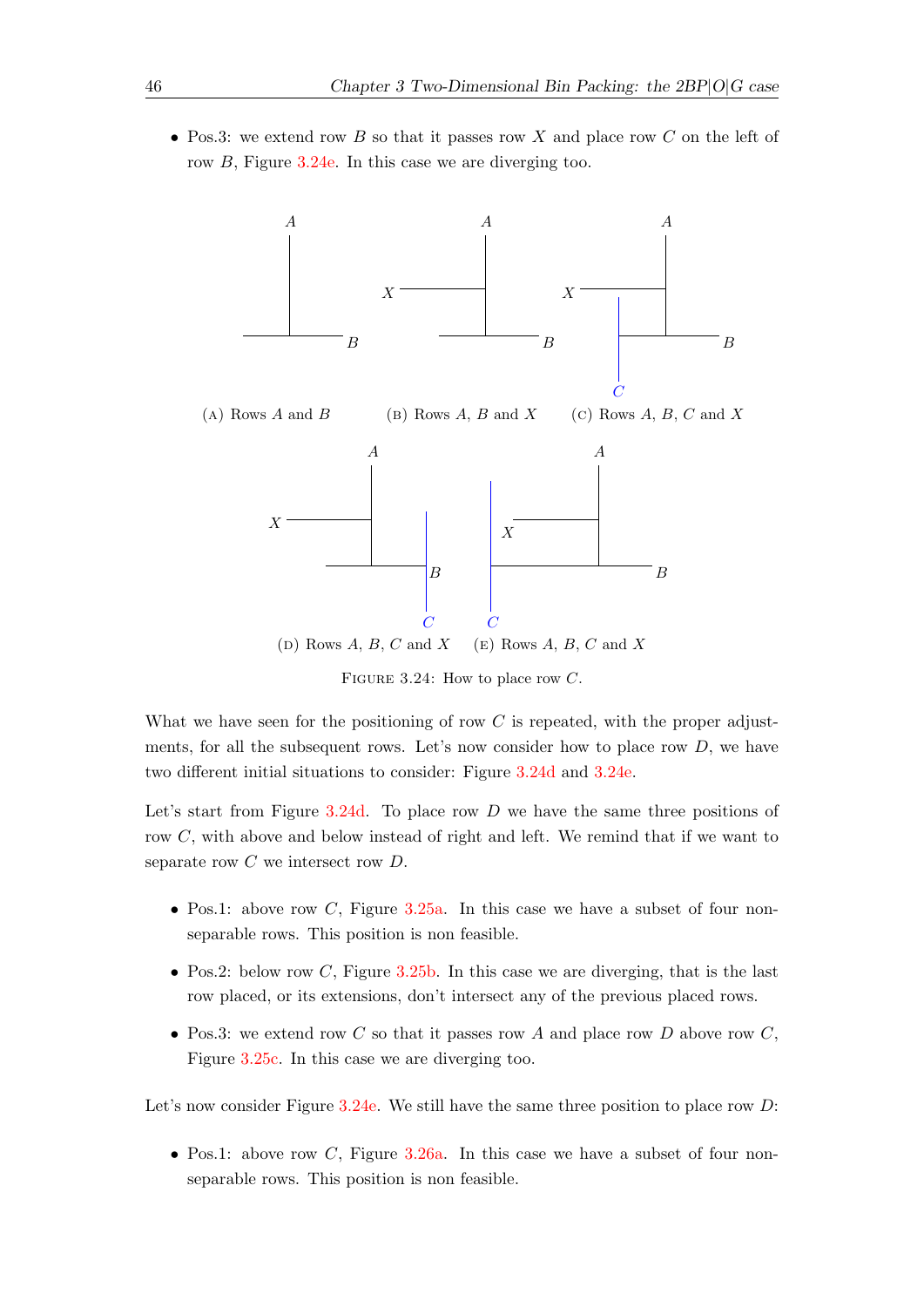<span id="page-60-0"></span>

FIGURE 3.25: How to place row D (case 1).

- Pos.2: below row C, Figure [3.26b.](#page-60-1) In this case we are diverging, that is the last row placed, or its extensions, don't intersect any of the previous placed rows.
- Pos.3: we extend row C so that it passes row A and place row D above row C, Figure [3.26c.](#page-60-1) In this case we are diverging too.

<span id="page-60-1"></span>

FIGURE 3.26: How to place row D (case 2).

We can state that each row can be theoretically placed in three positions, obviously above, below, right and left must be evaluated case by case. Our pattern  $S$  is nonseparable if property [3.7](#page-58-2) is verified. This property has its own circularity, indeed we have  $A \to B...X \to A$ , so rows can't be always divergent. This mean we can't use Pos.2 or Pos.3 to place row  $X$ , because its extensions won't intersect row  $A$ . Therefore we have to use Pos.1, however this choice yields a combination  $x_v = x_h = 2$  non-separable contradicting our initial statement. Hence it isn't possible to have a pattern  $S$ , with  $S \geq 5$  and non-separable, that does't contain any subset of non-separable rows such  $\Box$ that  $x_v = x_h = 2$ .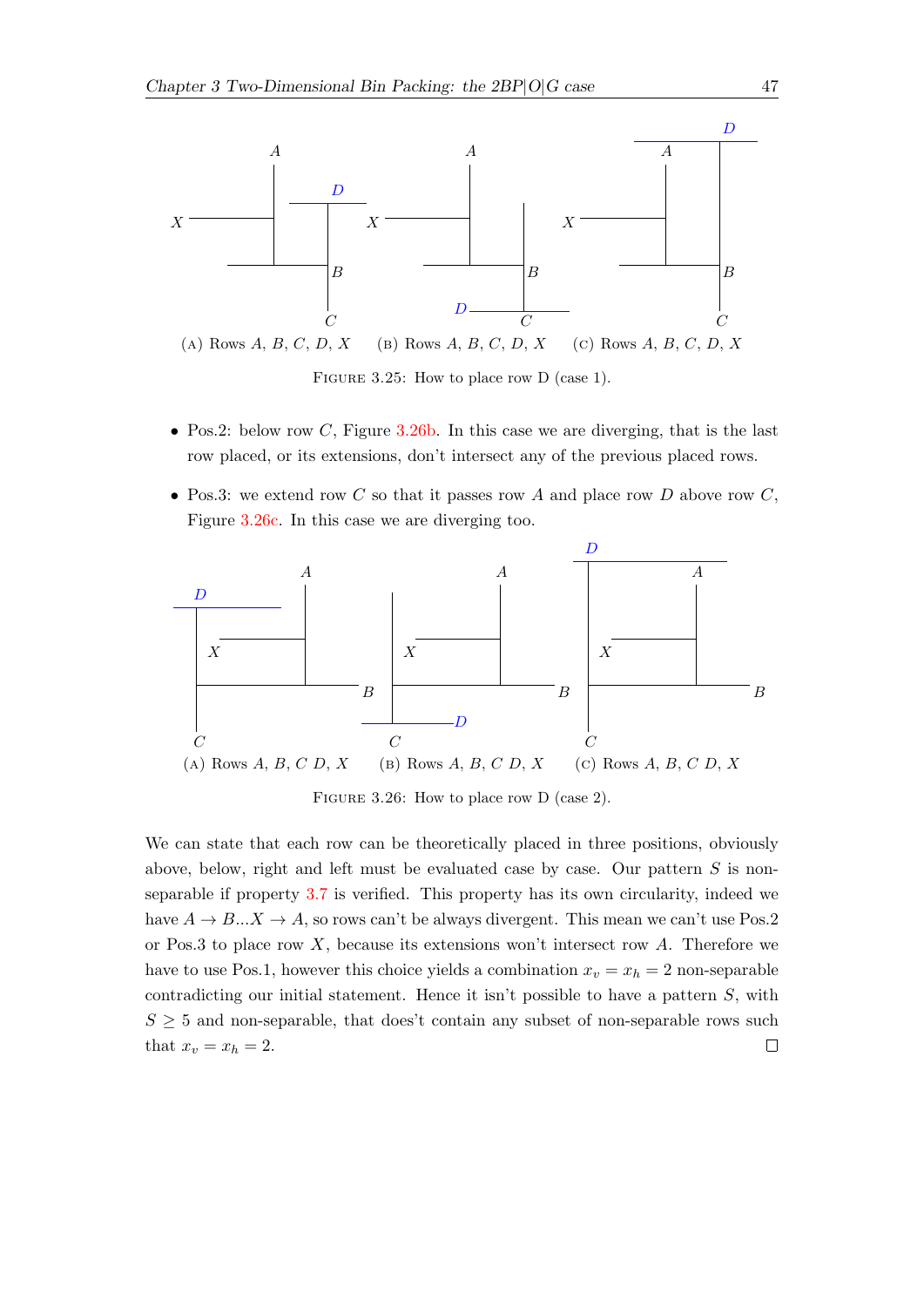# <span id="page-61-0"></span>3.4. Blocked Ring characterization

In this section we give a characterization of non-separable patterns in terms of rows and intersections.

#### <span id="page-61-2"></span>3.4.1 Single Blocked Ring

Definition 17. (Single Blocked Ring) A Blocked Ring is a Single Blocked Ring if all the Simple Blocked Rings, obtained with the algorithm to identify Blocked Ring, share at least an item and the removal of this item gives a separable pattern.

Observe that the Simple Blocked Ring described in Section [3.2](#page-51-0) is indeed a Single Blocked Ring. However, the family of Single Blocked Rings includes more complex patterns, as, e.g., the one depicted in Figure [3.27a.](#page-61-1)

<span id="page-61-1"></span>

Figure 3.27: Single Blocked Ring.

In fig. 3.27 if we consider rows  $x_h = x_v = 2$  non-separable we have three possible combinations, and so group of items, that give Simple Blocked Ring after applying the Convexification Algorithm.

- $(1), (2), (3), (4)$
- (3), (4), (6), (7)
- $(2), (3), (4), (6)$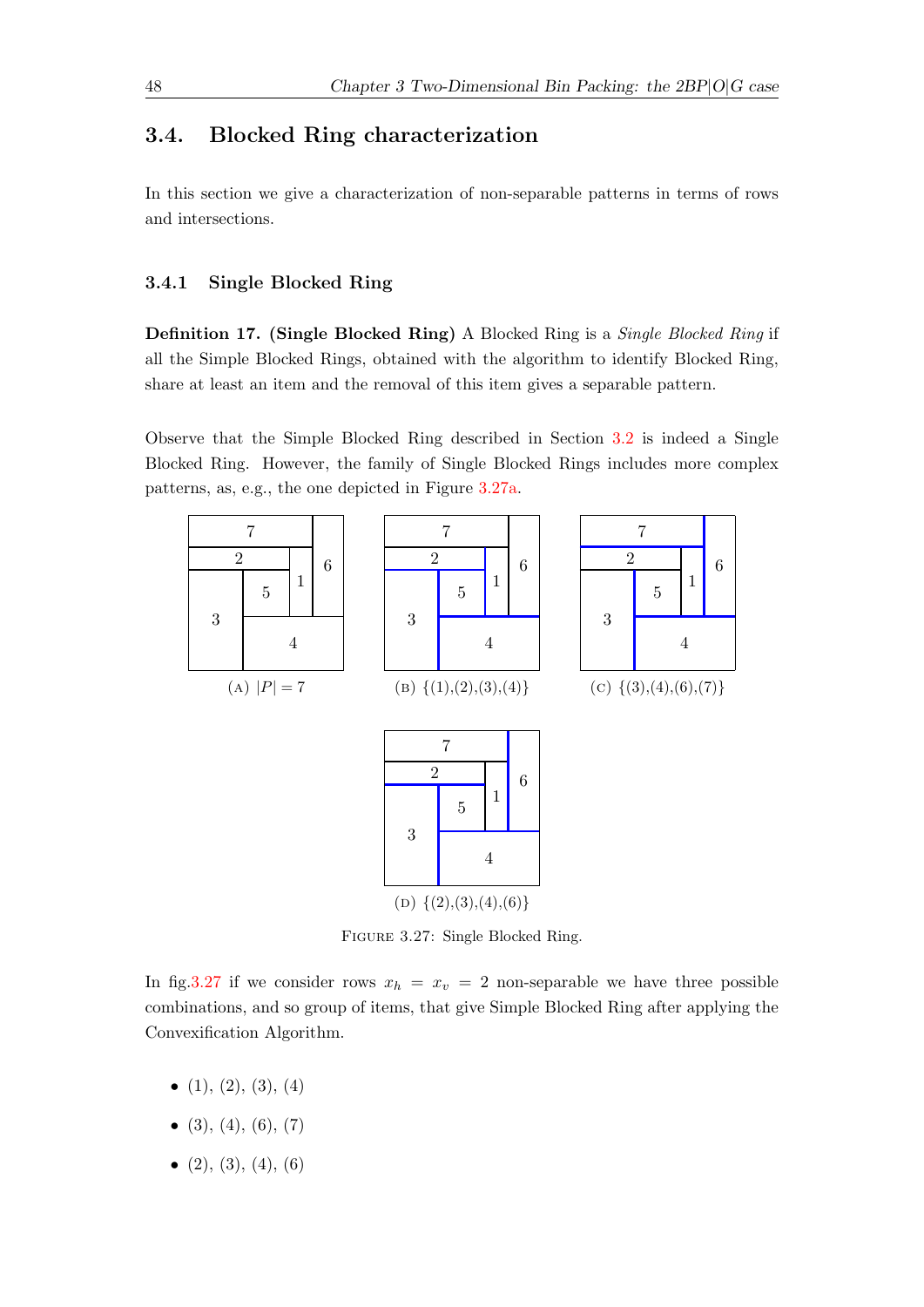These Simple Blocked Rings share (3) and (4), this means that the removal of item (3) or (4) gives guillotinable pattern.

## 3.4.2 Multiple Blocked Ring

Definition 18. (Multiple Blocked Ring) A Blocked Ring that is not a Single Blocked Ring is called Multiple Blocked Ring.

By definition, for Multiple Blocked Ring, there is no item that belongs to all the Simple Blocked Rings obtained with the algorithm to identify Blocked Ring.

Multiple Blocked Ring can be:

- Nested Blocked Ring.
- Concatenated Blocked Ring.
- Complex Blocked Ring. It combines proprieties of Nested Blocked Ring and Concatenated Blocked Ring.

Definition 19. (Nested Blocked Ring) A Multiple Blocked Ring is a Nested Blocked Ring if all the Simple Blocked Rings, obtained with the algorithm to identify Blocked Ring, don't share any item.

<span id="page-62-0"></span>

 $(D) \{(1),(2),(3),(4)\}\$ Figure 3.28: Nested Blocked Ring.

In Figure [3.28](#page-62-0) if we consider the rows  $x_h = x_v = 2$  non-separable we have three possible combinations, and so group of items, that give Simple Blocked Ring after applying the Convexification Algorithm.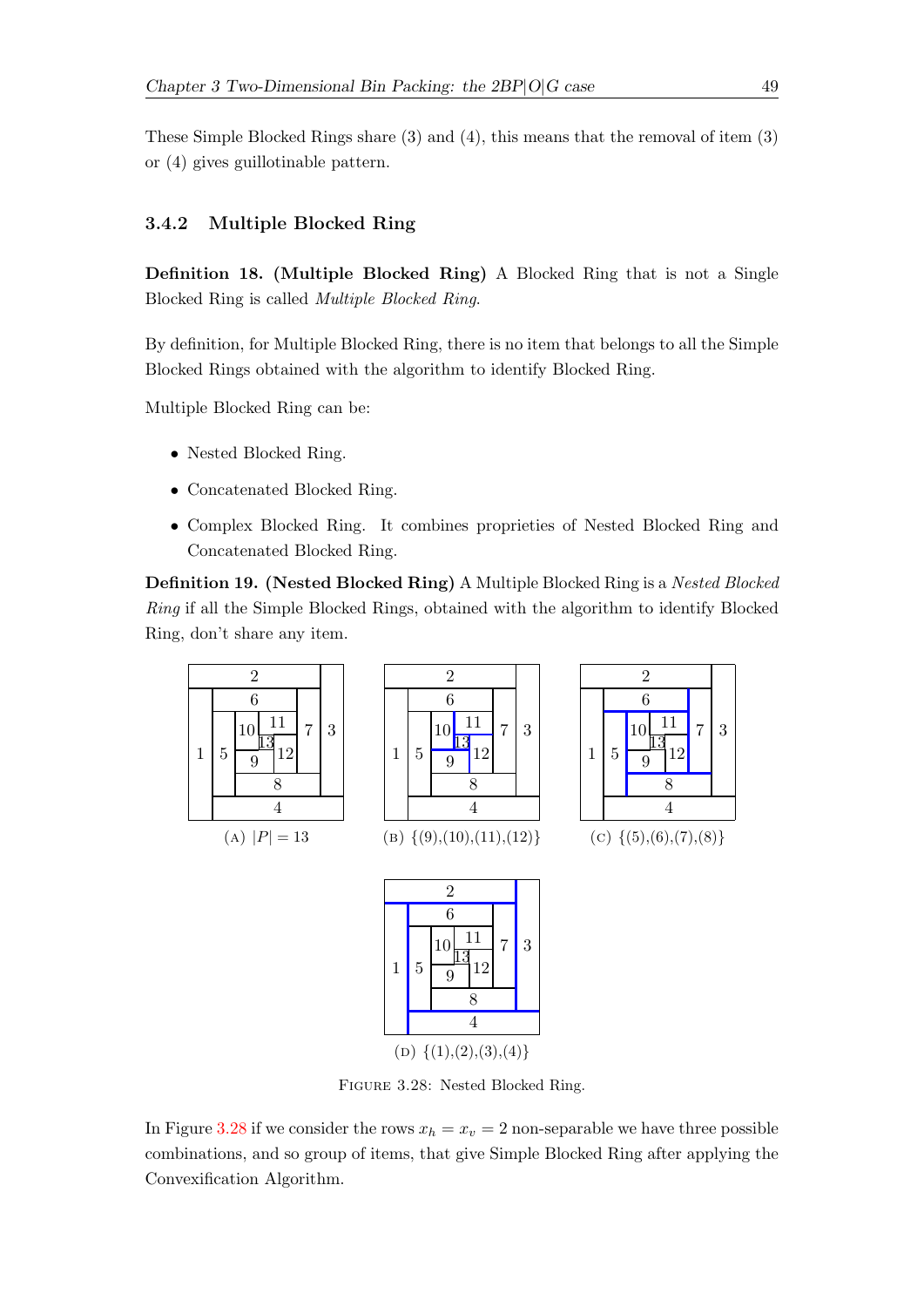- $\bullet$  (9), (10), (11), (12)
- (5), (6), (7), (8)
- $(1), (2), (3), (4)$

These Simple Blocked Rings don't share any item, so we have a Nested Blocked Ring. To have a guillotinable pattern all the Simple Blocked Rings detected must be guillotinable, so we have to remove an item from each of them.

Definition 20. (Concatenated Blocked Ring) A Multiple Blocked Ring is a Concatenated Blocked Ring if each Simple Blocked Ring, obtained with the algorithm to identify Blocked Ring, shares at least an item with another Simple Blocked Ring.

<span id="page-63-0"></span>

Figure 3.29: Concatenated Blocked Ring.

In Figure [3.29](#page-63-0) if we consider just the rows  $x_h = x_v = 2$  non-separable we have six possible combinations, and so group of items, that give Simple Blocked Ring after applying the Convexification Algorithm.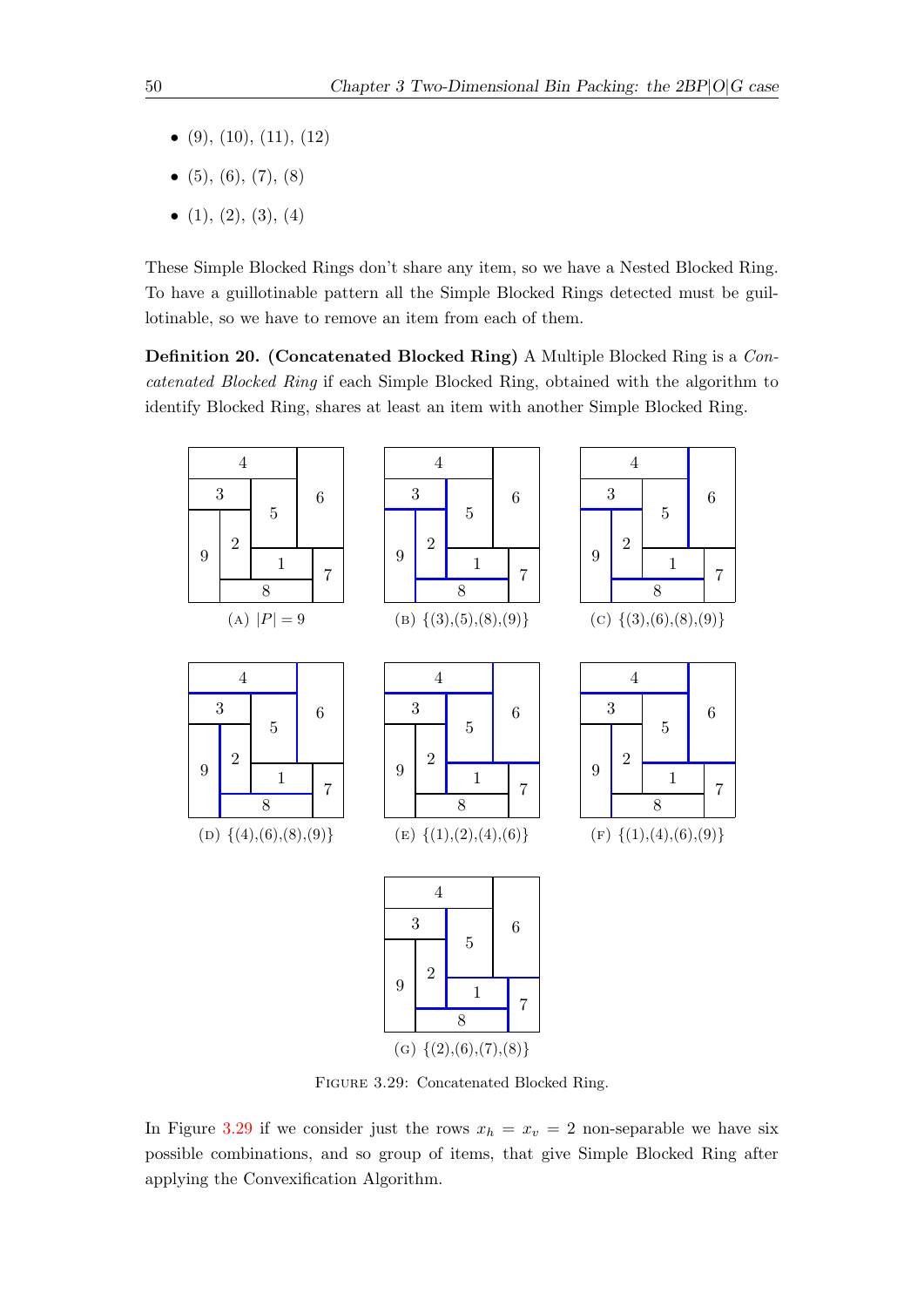- $(3)$ ,  $(5)$ ,  $(8)$ ,  $(9)$
- (3), (6), (8), (9)
- (4), (6), (8), (9)
- $(1), (2), (4), (6)$
- $(1), (4), (6), (9)$
- $(2), (6), (7), (8)$

There isn't any item shared by all the Simple Blocked Rings, but each Simple Blocked Ring shares at least an item with another Simple Blocked Ring, so we have a Concatenated Blocked Ring. To have a guillotinable pattern all the Simple Blocked Rings detected must be guillotinable, so, for example, we can remove item (4) and (8).

Definition 21. (Complex Blocked Ring) A Multiple Blocked Ring is a Complex Blocked Ring if we have two or more Simple Blocked Rings, obtained with the algorithm to identify Blocked Ring, where each of them share at least an item with another Simple Blocked Ring and one or more Simple Blocked Rings, always obtained with the algorithm to identify Blocked Ring, that don't share any item.

<span id="page-64-0"></span>

Figure 3.30: Complex Blocked Ring.

Figure [3.30](#page-64-0) shows a Complex Blocked Ring. Indeed in Figure [3.30b](#page-64-0) we have the Simple Blocked Ring with no item shared with others, while in Figure [3.30c,](#page-64-0) [3.30d,](#page-64-0) [3.30e](#page-64-0) we have the Simple Blocked Rings that share items. To have a guillotinable pattern all the Simple Blocked Rings detected must be guillotinable, so we can remove, for example, item  $(1)$  and  $(8)$ .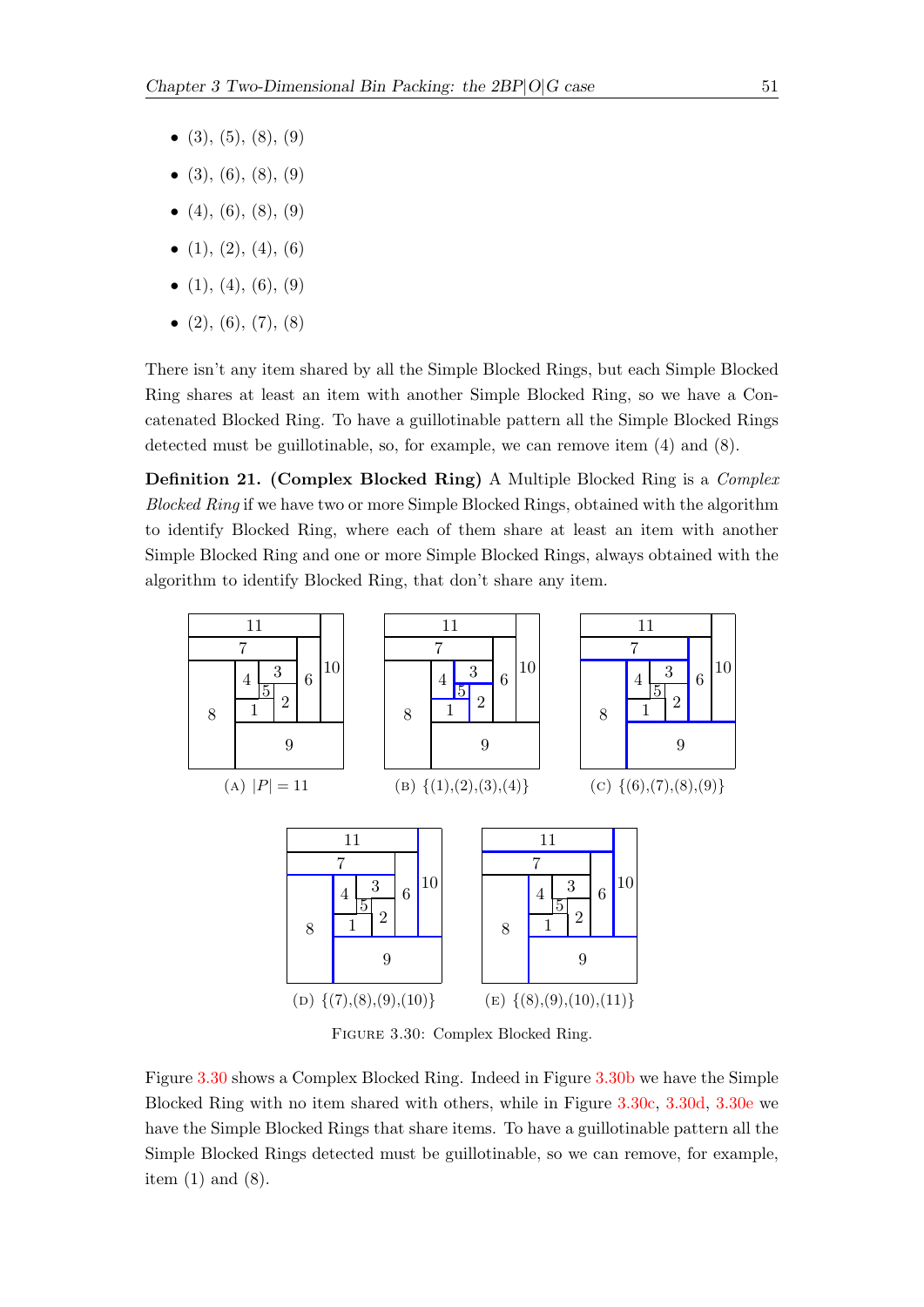#### <span id="page-65-0"></span>3.5. Worst-case analysis

In this section we consider problems P1 and P2 introduced in Section [3.1](#page-44-1) and provide answers to these problems in some special cases. Since our analysis considers one pattern at a time, we distinguish cases depending on the structure of the current pattern. Recall that, in all cases, we assume the current pattern  $P$  be produced by the execution of the Convexification Algorithm described in section [3.1.3.](#page-47-0) In addition, we assume P be non-separable, since otherwise no action is required.

In Section [3.5.1](#page-66-0) we solve problems P1 and P2 for the simplest case in which  $P$  is a Simple Blocked Ring. In Section  $3.5.2$  we consider the case in which  $P$  is a Single Blocked Ring. Finally, we leave as open problem the solution of P1 and P2 in case P is a Multiple Blocked Ring.

As to problem P2 we can consider one bin at a time since asymptotic and easily compute a lower bound on PoG as follows

#### <span id="page-65-2"></span>Theorem 22.

$$
PoG \ge 4/3
$$

Proof. Consider the following instance, composed of

- 2k items of type a:  $w_j = 3/5$  and  $h_j = 2/3$ ,
- 2k items of type b:  $w_j = 2/5$  and  $h_j = 3/5$ , and
- k items of type c:  $w_j = h_j = 1/5$ ,

<span id="page-65-1"></span>for some integer k. All items have to be packed into  $1 \times 1$  bins. An optimal  $2BP|O|F$ solution is composed of  $k$  bins that identical to that depicted in Figure [3.31.](#page-65-1)



FIGURE 3.31: Non guillotinable pattern.

It is easy to see that any guillotinable pattern may include at most 2 items of type a and one item of the type b (or viceversa), and one item of type c. This means that an optimal 2BP|O|G solution requires  $4k$  bins to pack  $6k$  items of types a and b and  $3k$ items of type c, whereas an optimal  $2BP|O|F$  solution would pack these items into 3k bins. This proves the theorem. $\Box$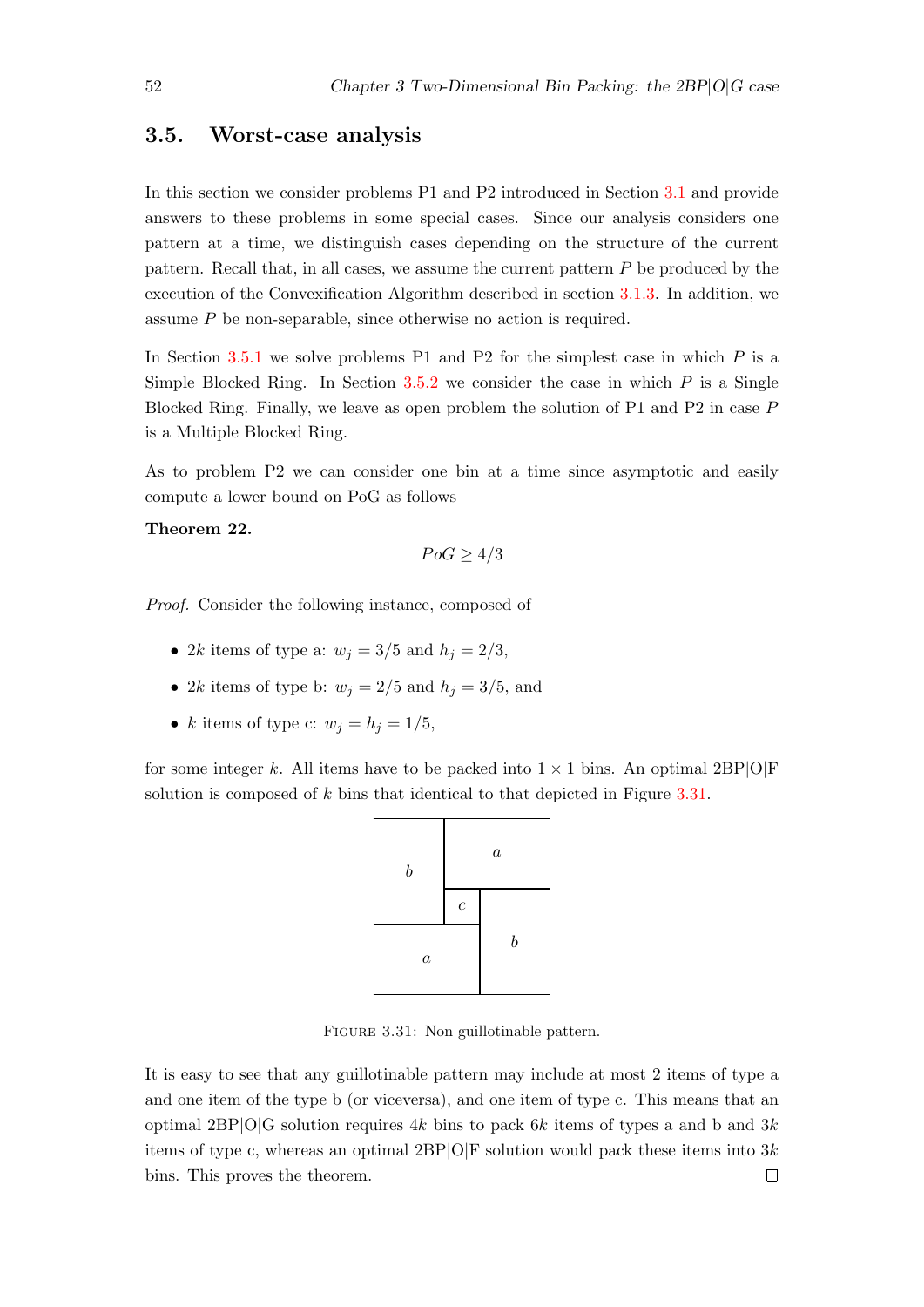#### <span id="page-66-0"></span>3.5.1 Case 1: P is a Simple Blocked Ring

In this section we consider the case in which  $P$  is a Simple Blocked Ring.

<span id="page-66-2"></span>**Theorem 23.** If  $P$  is a Simple Blocked Ring

$$
MA(P) = 1/4
$$

*Proof.* Since P is a Simple Blocked Ring, it has the structure described in Section  $3.2.1$ , i.e.,  $|P| = 5$  and there is a central item (say 5) that touches all the other 4 items. By an obvious average argument, there exists one item among the first four whose area is at most 1/4 the area of the bin. Removing this item yields a separable pattern Q. By Theorem [4](#page-48-3) any set of items that yield Q by means of the Convexification Algorithm is separable.

To prove that the result is tight, consider an instance in which items 1, 2, 3, 4 have the same area and item 5 is arbitrarily small. Then, the area one has to remove to produce a separable pattern is arbitrarily close to 1/4 the area of the bin.  $\Box$ 

<span id="page-66-3"></span>Theorem 24. If P consists of one or more Simple Blocked Rings patterns, then

$$
PoG = 4/3
$$

*Proof.* From each triplet of bins in the solution that share the same pattern  $P$ , define four bins as follows: for  $i = 1, 2, 3$  bin i packs all items but item i, and there is a fourth bin that packs items  $1, 2, 3$ , at the same coordinates as in  $P$ . Thus, the ratio between the optimal 2BP|O|G solution and the given 2BP|O|F solution cannot be larger than 4/3. Combining this with Theorem [22](#page-65-2) settles the exact value of  $PoG = 4/3$  in this special case.  $\Box$ 

#### <span id="page-66-1"></span>3.5.2 Case 2: P is a Single Blocked Ring

The mathematical characterization of Section [3.4.1](#page-61-2) yields that, if P is a Single Blocked Ring there exists a set of (say) Q quadruplet of items that correspond to Simple Blocked Rings and that share at least one item.

This produces the following result

<span id="page-66-4"></span>**Theorem 25.** If  $P$  is a Single Blocked Ring

$$
MA(P) = 1/3
$$

*Proof.* Denote by  $(w_u, h_u)$  and  $(x_u, y_u)$  the dimensions and packing coordinates for each item  $u \in P$ . We assign at most one color among Yellow, Red and Blue to each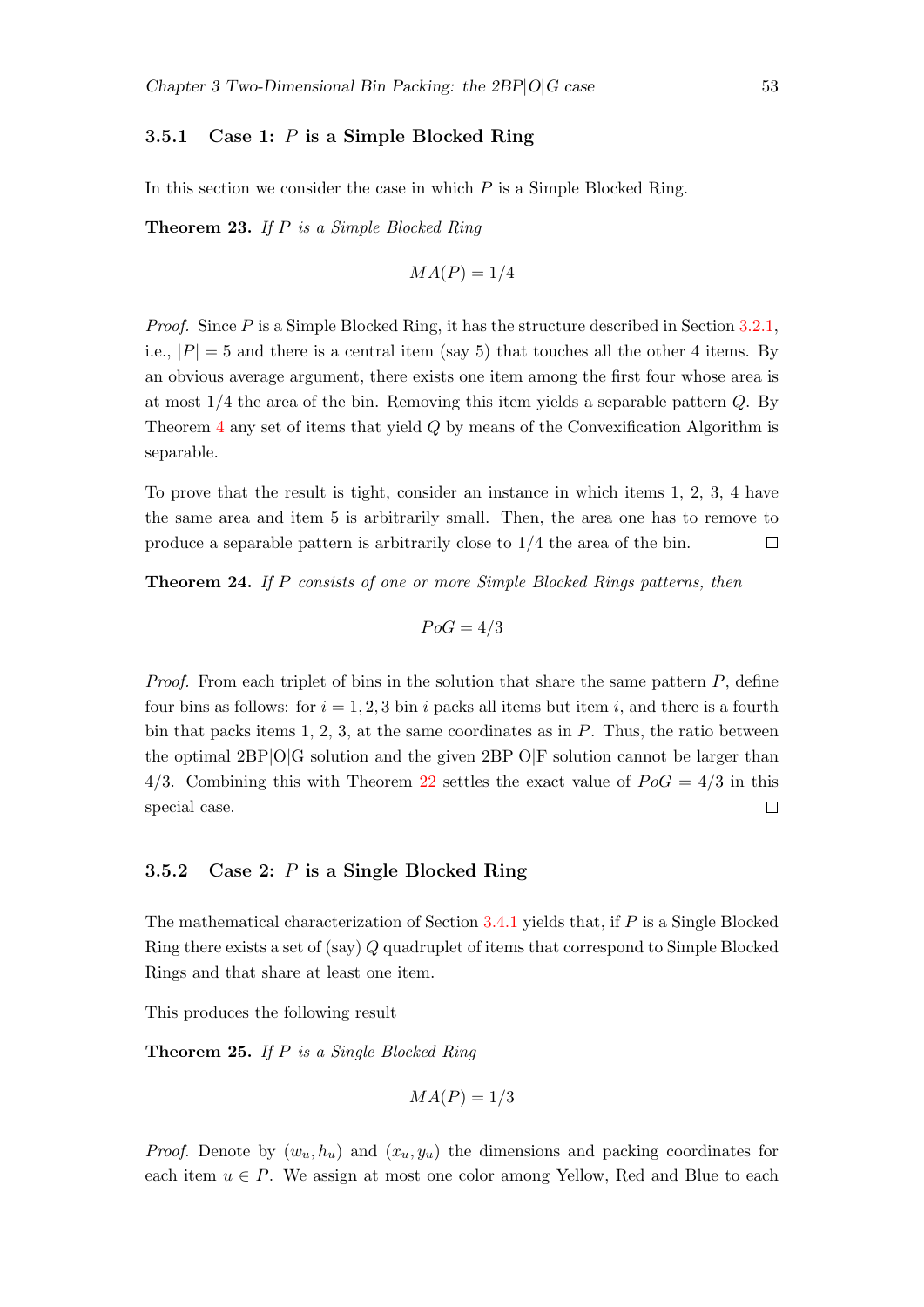item u. These three colors represent a partition of items in three subsets. We want to prove that removing any colored subset we have a separable pattern.

We know there exists an item  $j$  that is common to all the quadruplets. In the particular case where there are two items  $(j, k)$  that are common to all the quadruplets, the coloring is easy: j is Yellow, k is Red and all the other items are Blue. So let's consider the worst case where we have exactly one item  $j$  in common to all the quadruplets. The first coloring, Yellow, is easy, it consists only of item  $j$ . We know that removing item j we have a separable pattern. Red items are those who don't allow item j to be separated with vertical cuts. So we consider the vertical cuts  $x = x_j$  and  $x = x_j + w_j$ and we color of Red all the items intercepted by these cuts. The pattern we have removing only Red items is separable. Indeed, if we remove Red items, by definition, we can cut item  $j$  with two vertical cuts. Once removed item  $j$  the rest is obviously separable.

Similarly we color of Blue all the items that are intercepted by horizontal cuts  $y = y_j$ and  $y = y_j + h_j$ ; the pattern without Blue items is separable too. By an obvious average argument, there exists one subset among Yellow, Red and Blue whose area is at most 1/3 the area of the bin. Removing this subset yields a separable pattern Q.

To prove that the results is tight, consider the instance depicted in Figure [3.32](#page-67-0) that corresponds to a pattern that has 8 items. In this case one can partition the items into 3 subsets, namely  $\{2\}$ ,  $\{1, 8\}$  and  $\{4, 7\}$  such that

- each subset of items is separable
- removing any subset of items produces a separable pattern.

<span id="page-67-0"></span>In the worst-case, all the three subsets have the same area, while the remaining items have a negligible area. Thus, the minimum area  $MA$  that one has to remove to produce a separable pattern is arbitrarily close to 1/3.



FIGURE 3.32: Worst-case for problem P1 when  $P$  is a Single Blocked Ring.

More in general, the problem of computing  $MA(P)$  for a given pattern P can be stated as follows.

**Removal Problem:** Given a set P of items and a set of q quadruplets  $Q_i$  (i =

 $\Box$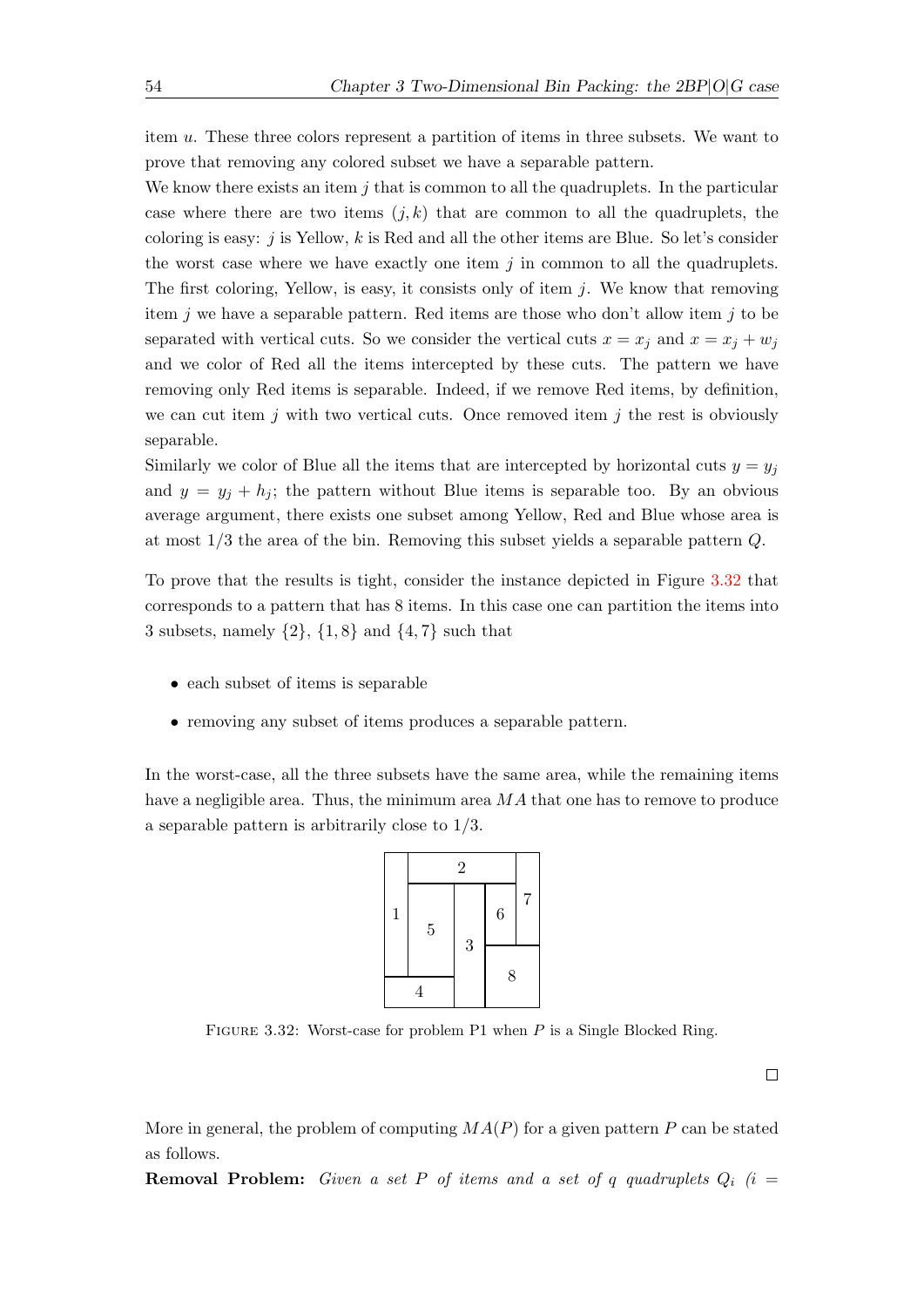$1, \ldots, q$ ), determine a partition of the items into (say) t subsets  $S_1, \ldots, S_t$  such that each subset  $S_k$  includes (i) at least one item and (ii) at most 3 items from each quadruplet  $Q_i$ .

Condition (i) ensures that removing all items from any subset  $S_k$  provides a guillotinable pattern, whereas (ii) ensures that the set of items that have been removed produces itself a guillotinable pattern. Thus, using a reasoning similar to that used in the proof of Theorem [23,](#page-66-2) if a t-partitioning of item set P is found, removing at most  $1/t$  of the area of the bin one can get a separable pattern  $\overline{P}$ , i.e.,  $MA(P) \leq 1/t$ . In order to minimize the area that one has to remove to define  $\overline{P}$ , it is natural to maximize the number of subsets of the partition.

Noting that  $t \leq |P|$  and using the following binary variables

$$
y_k = \begin{cases} 1 & \text{if subset } k \text{ is generated;} \\ 0 & \text{otherwise} \end{cases} \qquad (k = 1, \dots, |P|) \tag{3.8}
$$

$$
x_{jk} = \begin{cases} 1 & \text{if item } j \text{ is included in subset } k; \\ 0 & \text{otherwise} \end{cases} \qquad (j \in P; k = 1, \dots, |P|) \qquad (3.9)
$$

one can derive the following mathematical model for the problem at hand.

<span id="page-68-0"></span>
$$
\max t = \sum_{k} y_k \tag{3.10}
$$

$$
\sum_{j \in Q_i} x_{jk} \ge y_k \qquad \forall k, \forall i \tag{3.11}
$$

$$
\sum_{j \in Q_i} x_{jk} \le 3y_k \qquad \forall k, \forall i \tag{3.12}
$$

$$
\sum_{k} x_{jk} \le 1 \qquad \forall j \tag{3.13}
$$

$$
y_k, x_{jk} \in \{0, 1\} \qquad \forall j, \forall k \tag{3.14}
$$

Objective function [\(3.10\)](#page-68-0) maximizes the number of subsets that are generated. Constraints  $(3.11)$ – $(3.12)$  impose that each selected subset has at least one and at most three items from each quadruplet. Finally, inequalities [\(3.13\)](#page-68-0) ensure that each item belongs to at most one subset in the partition, whereas [\(3.14\)](#page-68-0) impose all variables be binary.

If we apply Model  $(3.10)$ – $(3.14)$  to the pattern depicted in Figure [3.32](#page-67-0) we obtain three subsets, namely  $\{2\}, \{1, 8\}$  and  $\{4, 7\}$ . This model and those described in the following can be also applied to Multiple Blocked Ring.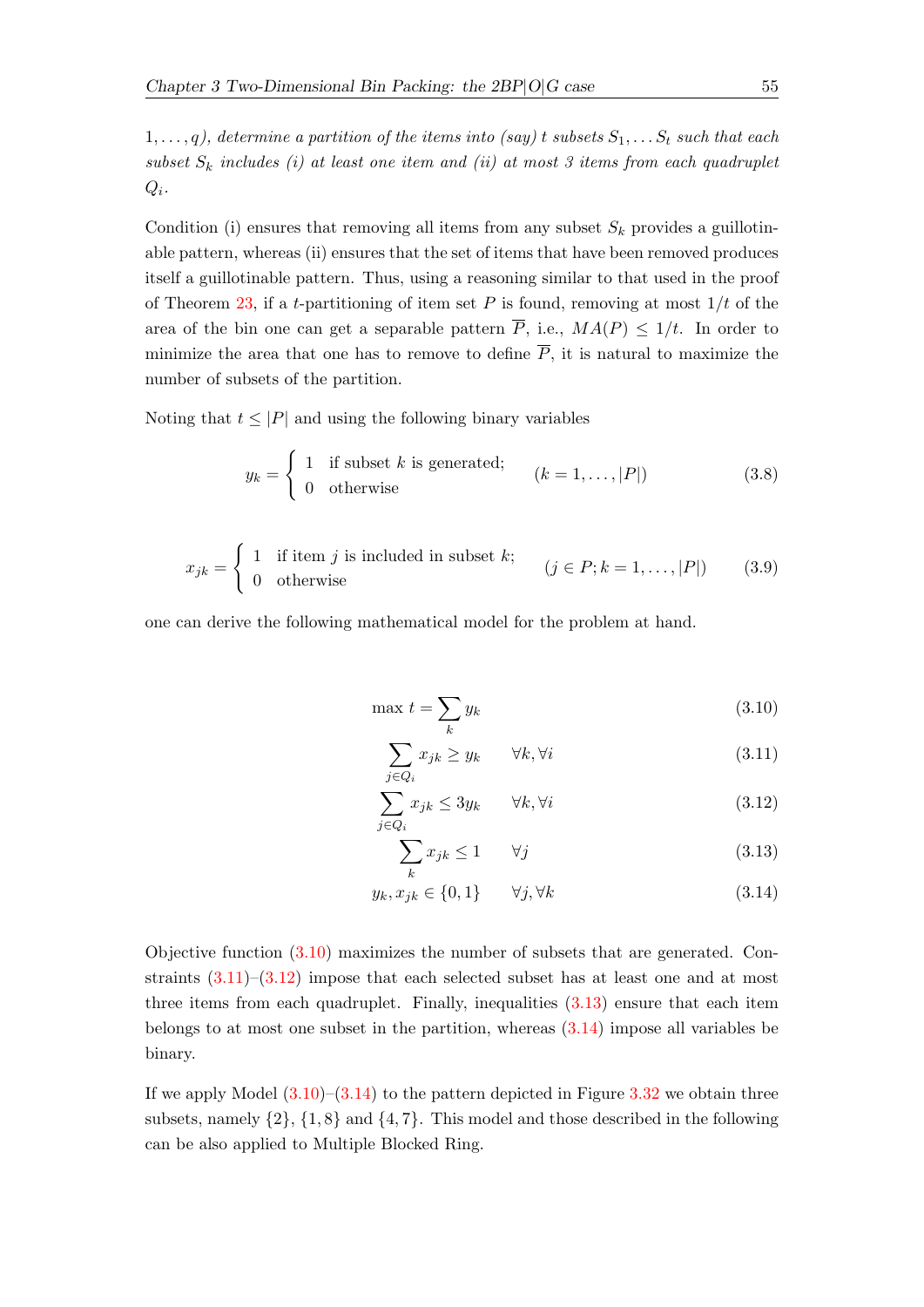In a similar way, let us consider the problem of computing the value of the Price of Guillotinability for a given item set  $P$ ; this value will be denoted as  $PoG(P)$  and we have  $PoG = \sum_{P} PoG(P)$ .

Observe that any feasible solution of value (say) t to model  $(3.10)$ – $(3.14)$  provides a guillotinable solution for the given item set  $P$ ; the value of this 2BP|O|G solution implicitly gives an upper bound for  $PoG(P)$ . Indeed, as in the proof of Theorem [24,](#page-66-3) one can define a set of t guillotine patterns that pack all the items packed in  $t-1$  bins in an 2BP|O|F solution: each bin  $i$   $(i = 1, \ldots, t)$  contains all the items in the original pattern but those belonging to the  $i$ -th partition of the item set. As the optimal 2BP|O|G solution cannot be worse than this solution, we conclude that  $PoG(P) \leq \frac{t}{t-1}.$ 

As  $PoG(P)$  concerns an asymptotic ratio, one can exploit the availability of multiple copies of the items. In this view one can partition the content of (say)  $t - D$  bins of a 2BP|O|F solution into t subsets of items, each producing a guillotinable pattern; this means that one has to consider that each item  $j$  can be inserted in (at most)  $D$ subsets, i.e., it can be removed by at most  $D$  bins from the initial solution. Thus, the model for computing  $PoG(P)$  is as follows

$$
\min \frac{t}{t - D} \tag{3.15}
$$

<span id="page-69-0"></span>
$$
t = \sum_{k} y_k \tag{3.16}
$$

$$
\sum_{j \in Q_i} x_{jk} \ge y_k \qquad \forall k, \forall i \tag{3.17}
$$

$$
\sum_{j \in Q_i} x_{jk} \le 3y_k \qquad \forall k, \forall i \tag{3.18}
$$

$$
\sum_{k} x_{jk} y_k \le D \qquad \forall j \tag{3.19}
$$

$$
x_{jk} \in \{0, 1\} \qquad \forall j, \forall k \tag{3.20}
$$

$$
y_k \ge 0 \text{ integer} \qquad \forall k \tag{3.21}
$$

$$
D \ge 0 \text{ integer} \tag{3.22}
$$

where variables  $y_k$  represent the number of times each pattern k is selected, and D is a new variable that indicates the maximum number of copies of each item that are used, i.e., the maximum number of copies of each item that one is allowed to leave unpacked. The new objective function  $(3.15)$  minimizes  $PoG(P)$ , which is given by the ratio between the number of guillotine patterns that are produced and the number of bins that are considered in the 2BP|O|F solution.

Model  $(3.15)$ – $(3.22)$  is highly nonlinear in that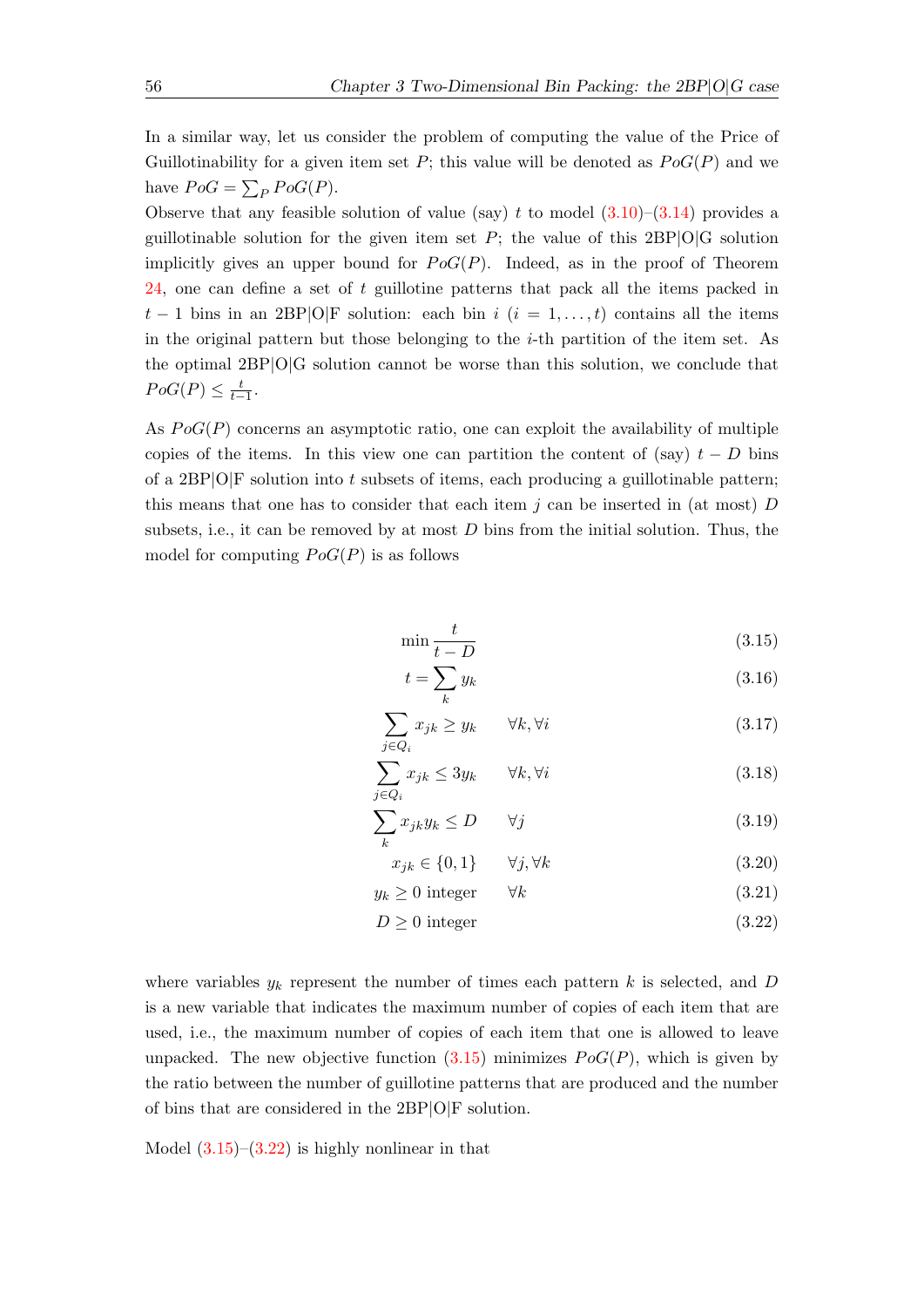- the objective function is nonlinear with respect to variables  $t$  and  $D$ ; and
- constraints  $(3.19)$  include the product between x and y variables.

To resume to a linear objective function, one can solve the model several times, for different (and fixed) values of  $D$  – that becomes a parameter in these settings. Thus, one has to minimize a decreasing convex function in  $t$ , which is equivalent to maximize variable t. As to the remaining nonlinearities, a straightforward way to linearize products that include a binary variable is to introduce additional variables  $\alpha_{jk}$  that denote the number of copies of item  $j$  that are actually inserted in subset  $k$ .

For a given value of  $D$  the model reads as follows

<span id="page-70-0"></span>
$$
\max t \tag{3.23}
$$

$$
\sum_{k} y_k = t \tag{3.24}
$$

$$
\sum_{j \in Q_i} x_{jk} \ge y_k \qquad \forall k, \forall i \tag{3.25}
$$

$$
\sum_{j \in Q_i} x_{jk} \le 3y_k \qquad \forall k, \forall i \tag{3.26}
$$

$$
\sum_{k} \alpha_{jk} \le D \qquad \forall j \tag{3.27}
$$

$$
x_{jk} \in \{0, 1\} \qquad \forall j, \forall k \tag{3.28}
$$

$$
y_k \ge 0 \text{ integer} \qquad \forall k \tag{3.29}
$$

$$
\alpha_{jk} \ge y_k - M(1 - x_{jk}) \qquad \forall j, \forall k \tag{3.30}
$$

$$
\alpha_{jk} \ge 0 \text{ integer} \qquad \forall j, \forall k \tag{3.31}
$$

where constraints  $(3.30)$ – $(3.31)$  are used to link  $\alpha$  variables to x and y variables, and M is a large coefficient.

Back to problem P2, recall that we are interested in computing  $PoG = \sum_{P} PoG(P)$ , i.e., our aim is to determine the value of the Price of Guillotinability for the worst-case P. We can prove the following result

Theorem 26. If P consists of one or more Single Blocked Rings patterns, then

$$
\frac{7}{5} \le PoG \le \frac{3}{2}
$$

Proof. As to the upper bound, note that Theorem [25](#page-66-4) implicitly provides a solution to model  $(3.15)$ – $(3.22)$  with  $t = 3$  and  $D = 1$ . This yields a 2BP|O|G solution which uses a number of bins equal to 3/2 of the number of bins required by any 2BP|O|F solution.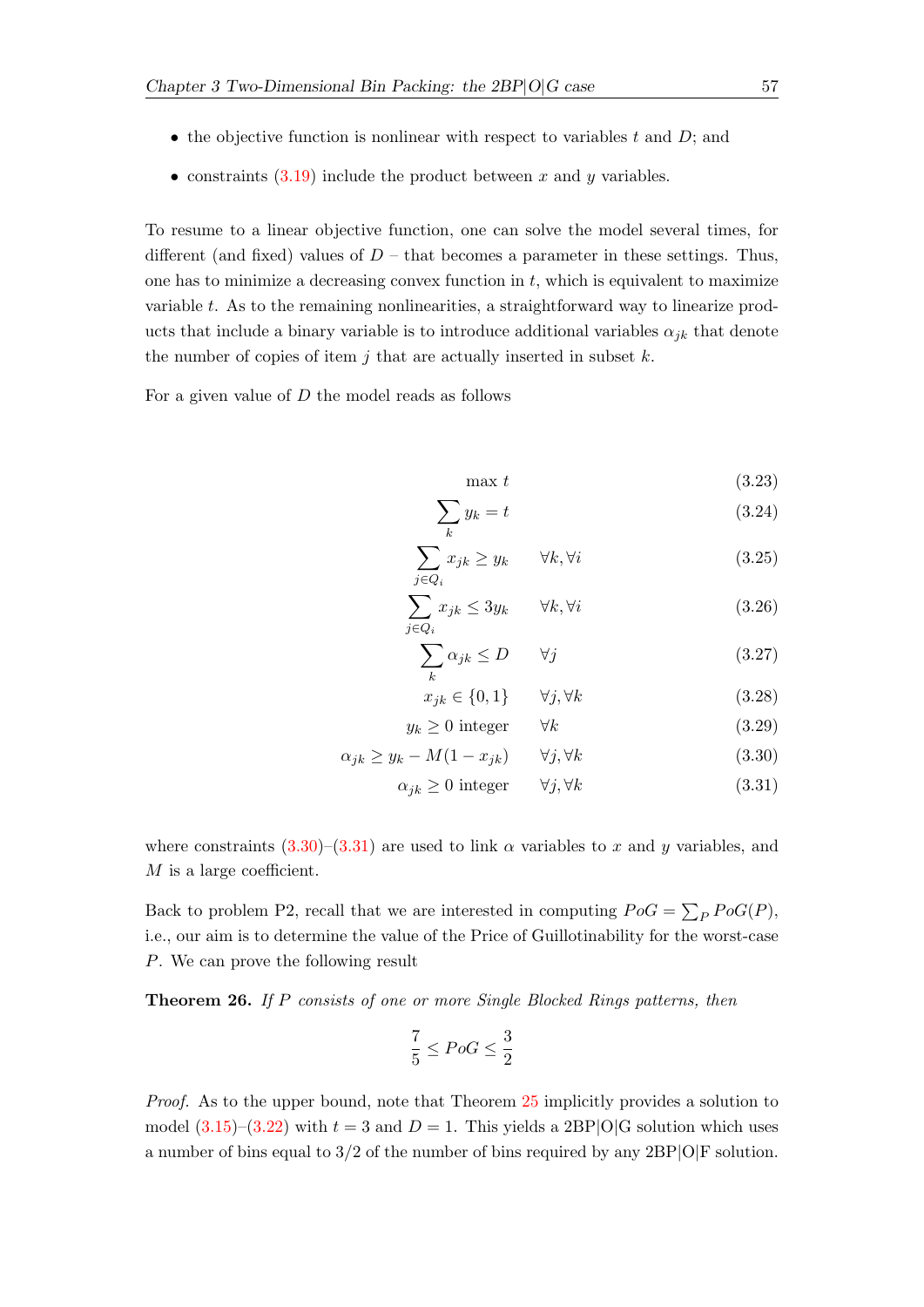Now consider the instance depicted in Figure [3.32.](#page-67-0) The optimal solution of model  $(3.15)$ – $(3.22)$  provides  $t = 7$  and  $D = 2$ , and is given by the following item sets:  $\{2\}$ ,  $\{4, 8\}$  and  $\{1, 7\}, \{3, 8\}, \{1, 3, 5\}$  and  $\{4, 7\}$  where the first item set is taken twice. This implies that given 5 bins of the 2BP|O|F solution one can construct a 7-bins solution to 2BP|O|G i.e.,  $PoG(P) \ge 7/5$ , which provides a valid lower bound on PoG.  $\Box$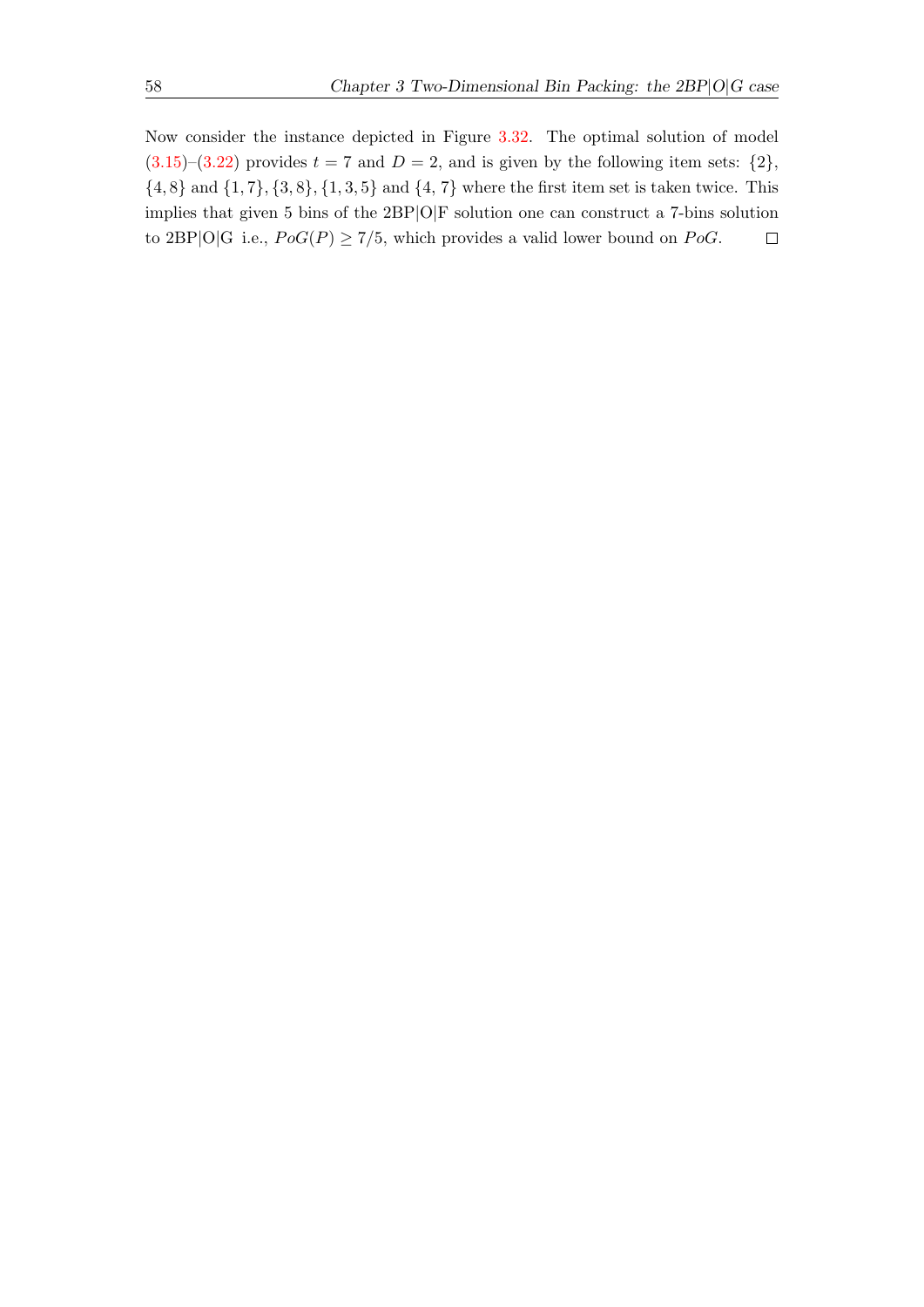### Chapter 4

# Partial enumeration algorithms for 2BP|O|G

#### 4.1. Introduction

In<sup>[1](#page-72-0)</sup> the Two-Dimensional Bin Packing Problem (2BP) one is requested to pack a given set of small rectangular *items* into a minimum number of larger rectangular *bins*. Items must be packed without overlapping and orthogonally, with their edges parallel to the edges of the bin. As packing items into bins also models the problem of cutting items from larger sheets, this problem finds several applications in different contexts, e.g., in cutting wood or glass, loading boxes into vehicles, warehousing of goods, newspapers pagination, and telecommunications among others (see, e.g., [\[45\]](#page-87-0), [\[73\]](#page-89-0), [\[51\]](#page-87-1)).

According to the specific application at hand and to the type of patterns that may be produced, many 2BP variants have been studied so far in the literature. A relevant case arises when one is allowed to rotate items by 90 degrees, to possibly achieve a better usage of the bin area. Note that rotation can be allowed for a subset of items only, whereas it should be avoided in case the bin has special features (e.g., it is a decorated piece of glass). Another relevant special case is to produce k-staged patterns, i.e., solutions in which each item can be obtained with a sequence of (at most) k edge to edge cuts parallel to the edges of the bin. This kind of problems, introduced in [\[32\]](#page-86-0), is motivated in applications in which automatic machines are used to cut the items, and some cost is incurred for each cut that is executed. Many papers in the literature addressed the case in which  $k = 2$ , i.e., where items have to be packed into *levels*. Integer Linear Programming (ILP) models for level packing with a polynomial number of variables and constraints were given in [\[49,](#page-87-2) [56\]](#page-88-0), and were extended to the case  $k = 3$ in [\[66\]](#page-88-1). The problem in which no explicit bound is imposed on the number of cuts

<span id="page-72-0"></span><sup>&</sup>lt;sup>1</sup>This chapter is based on: A. Lodi, M. Monaci, E. Pietrobuoni, "Partial enumeration algorithms for Two-Dimensional Bin Packing Problem with Guillotine Constraints". submitted for publication.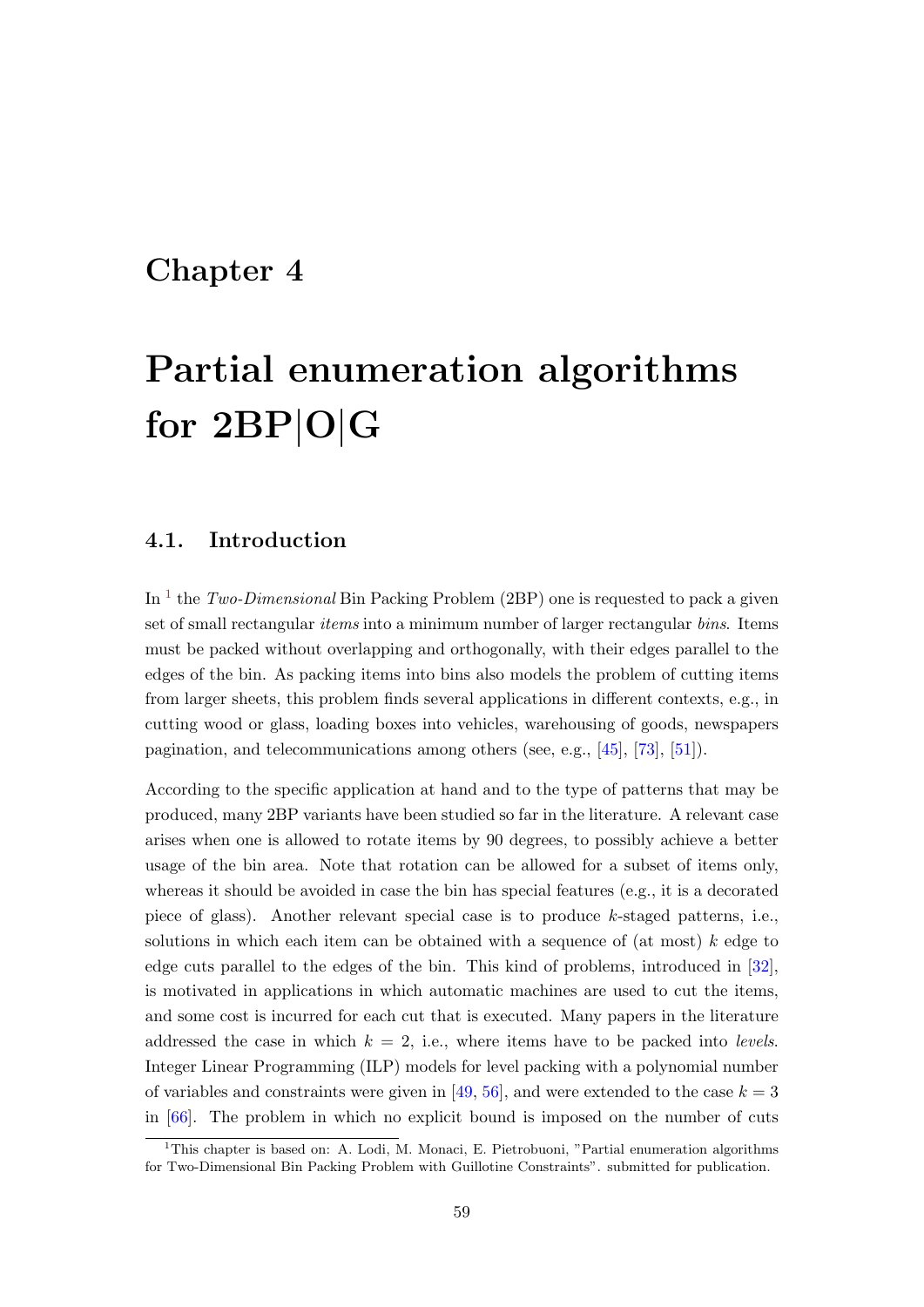that are allowed is known as the Two-Dimensional Guilloting Bin Packing. Figure [4.1](#page-73-0) shows an example of a non guillotine pattern for a given set of items (left), as well as a packing of the same items that satisfies the guillotine requirement (right).

<span id="page-73-0"></span>

FIGURE 4.1: Example of non guillotine and guillotine patterns.

In this chapter we consider the Two-Dimensional Guillotine Bin Packing, which we will denote by 2BP|O|G according to the three-field notation proposed in Lodi, Martello, Vigo [\[53\]](#page-87-3); similarly, the problem in which guillotine constraint is not imposed will be denoted as  $2BP|O|F$ . In addition, we will denote by  $N = \{1, \ldots, n\}$  the set of items to cut, the j-th having width  $w_j$  and height  $h_j$ , and by W and H the sizes of the bins. Finally, we assume without loss of generality that all input data are integer numbers.

An exact algorithm based on integrating column generation and constraint programming for solving both  $2BP|O|F$  and  $2BP|O|G$  was given in [\[64\]](#page-88-2), whereas in [\[21\]](#page-85-0) a dynamic programming algorithm was used to solve a related two-dimensional packing problem. As far as heuristic solutions are concerned, we observe that many algorithms for 2BP discussed in Section [2.7.2](#page-28-0) and [2.7.3](#page-30-0) (e.g., finite-best-strip and finite-first-fit [\[5\]](#page-84-0), floor-ceiling and knapsack-heuristics [\[53\]](#page-87-3)) pack items according to a 2-staged policy, hence producing patterns that are guillotinable. As to heuristic specifically devoted to 2BP|O|G we mention the agent-based algorithm proposed in [\[65\]](#page-88-3), a constructive heuristic given in [\[13\]](#page-85-1) and the three insertion heuristics introduced in [\[27\]](#page-86-1). A number of alternative methods for solving Two-Dimensional Bin Packing problems is given in [\[42\]](#page-87-4).

In this chapter we propose a new heuristic algorithm, for the 2BP|O|G, based on partial enumeration, and computationally evaluate its performance on a large set of instances from the literature. Computational experiments show that the algorithm is able to produce proven optimal solutions for a large number of problems, and gives a tight approximation of the optimum in the remaining cases.

The chapter is organized as follows. In Section [4.2](#page-74-0) we give the general idea of our approach, while improvements over the basic version of the algorithm are discussed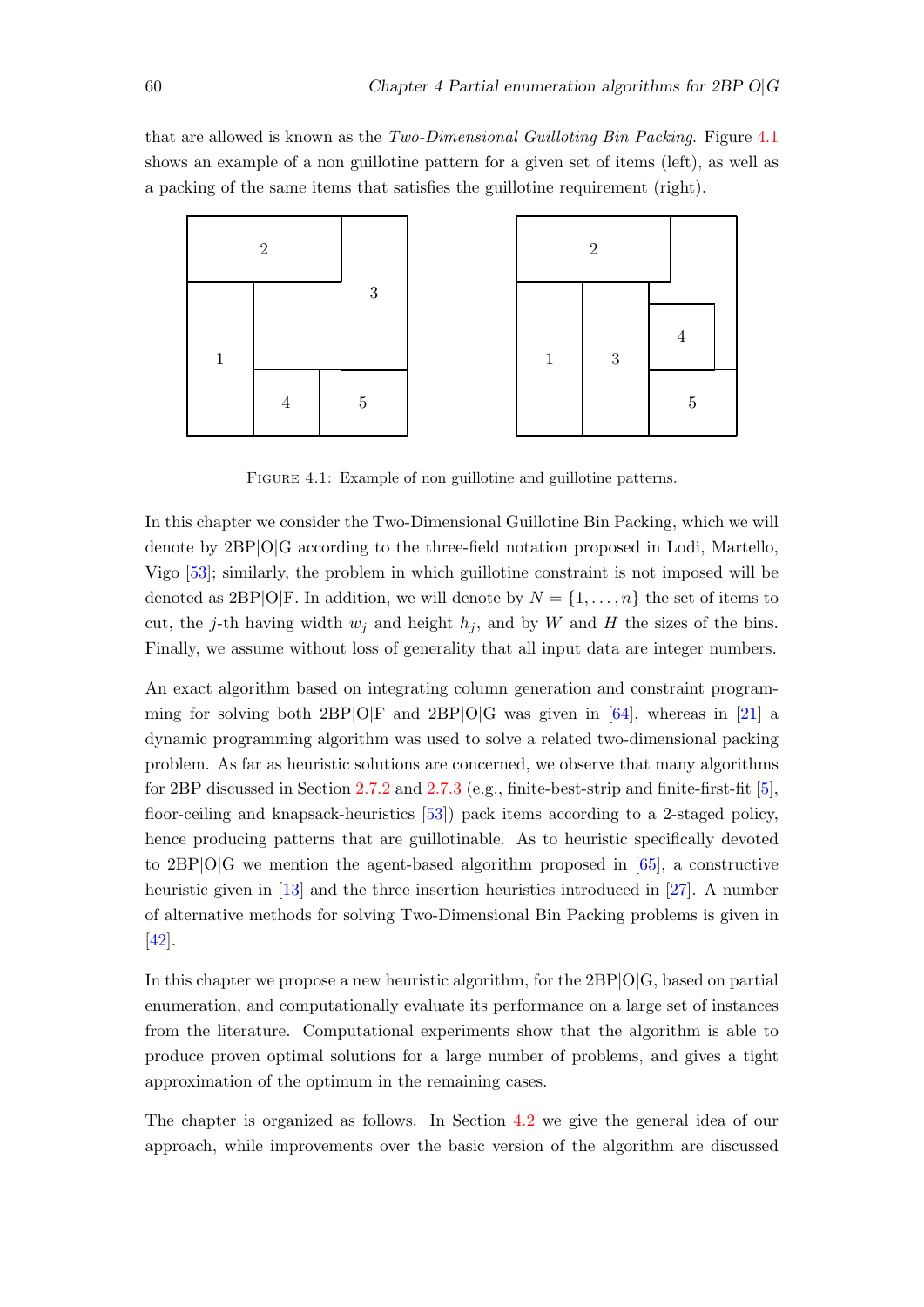in Section [4.3.](#page-77-0) Section [4.4](#page-78-0) reports our computational experiments on a large set of instances from the literature, while Section [4.5](#page-82-0) draws some conclusions.

#### <span id="page-74-0"></span>4.2. Basic Heuristic Algorithm

Our algorithm is based on an enumeration tree that defines, at each level  $p$ , the current content for the  $p$ -th bin in the solution. The algorithm is heuristic in nature, in that not all possible feasible ways of packing the bins are taken into account. Leaf nodes correspond to complete solutions, in which all items have been packed. Intermediate nodes have a number of descendant nodes, associated with different ways to pack the next bin in a guillotine way. In particular, we use a set  $S$  of selection rules to determine the next item to pack (and its position in the bin) and a set  $\mathcal G$  of *quillotine split rules* to satisfy the guillotine requirement, and generate a descendant node for each pair  $(s, g)$  with  $s \in \mathcal{S}$  and  $g \in \mathcal{G}$ . The search tree is explored according to a depth-first strategy, by considering descendant nodes according to the selection rule and then by the guillotine split rule. Obviously, if a feasible solution is found with value, say  $z$ , no descendant nodes are generated from nodes at level  $z - 1$ .

Given a selection rule  $s \in \mathcal{S}$  and a guillotine split rule  $g \in \mathcal{G}$ , the corresponding descendant node is obtained by applying the packing strategy described in Section [4.2.1.](#page-74-1) The sets of selection rules and guillotine split rules used in the algorithm are described in Sections [4.2.2](#page-75-0) and [4.2.3,](#page-76-0) respectively.

#### <span id="page-74-1"></span>4.2.1 Packing the current bin

In this section we describe the packing strategy that is used, at each node, to pack the current bin. We will denote by  $J \subseteq N$  the set of items that have not been allocated in the previous bins (i.e., in the previous levels of the tree). Recall that each node implements a fixed selection rule and a fixed guillotine split rule.

Our packing strategy packs one item at a time in the free space of the bin, so as to guarantee that a guillotinable pattern is obtained. In particular, we maintain a list  $\mathcal{F} = \{F_1, \ldots, F_m\}$  of pairwise disjoint free rectangles where the items in J can be allocated. Initially,  $\mathcal{F} = \{F_1\}$ , i.e., there is only one rectangle that corresponds to the entire bin.

At each iteration, we determine the set  $P$  of pairs  $(j, F<sub>i</sub>)$  associated with feasible packings of an item  $j \in J$  in a free rectangle  $F_i \in \mathcal{F}$  and compute, for each such pair, an *insertion score* according to the given selection rule. The pair, say  $(j^*, F_{i^*})$ that produces a minimum is selected, item  $j^*$  is packed with its bottom left corner in the bottom left corner position of rectangle  $F_{i^*}$ , and it is eliminated from J. The selected rectangle is then removed from  $\mathcal{F}$ , and split using the given guillotine split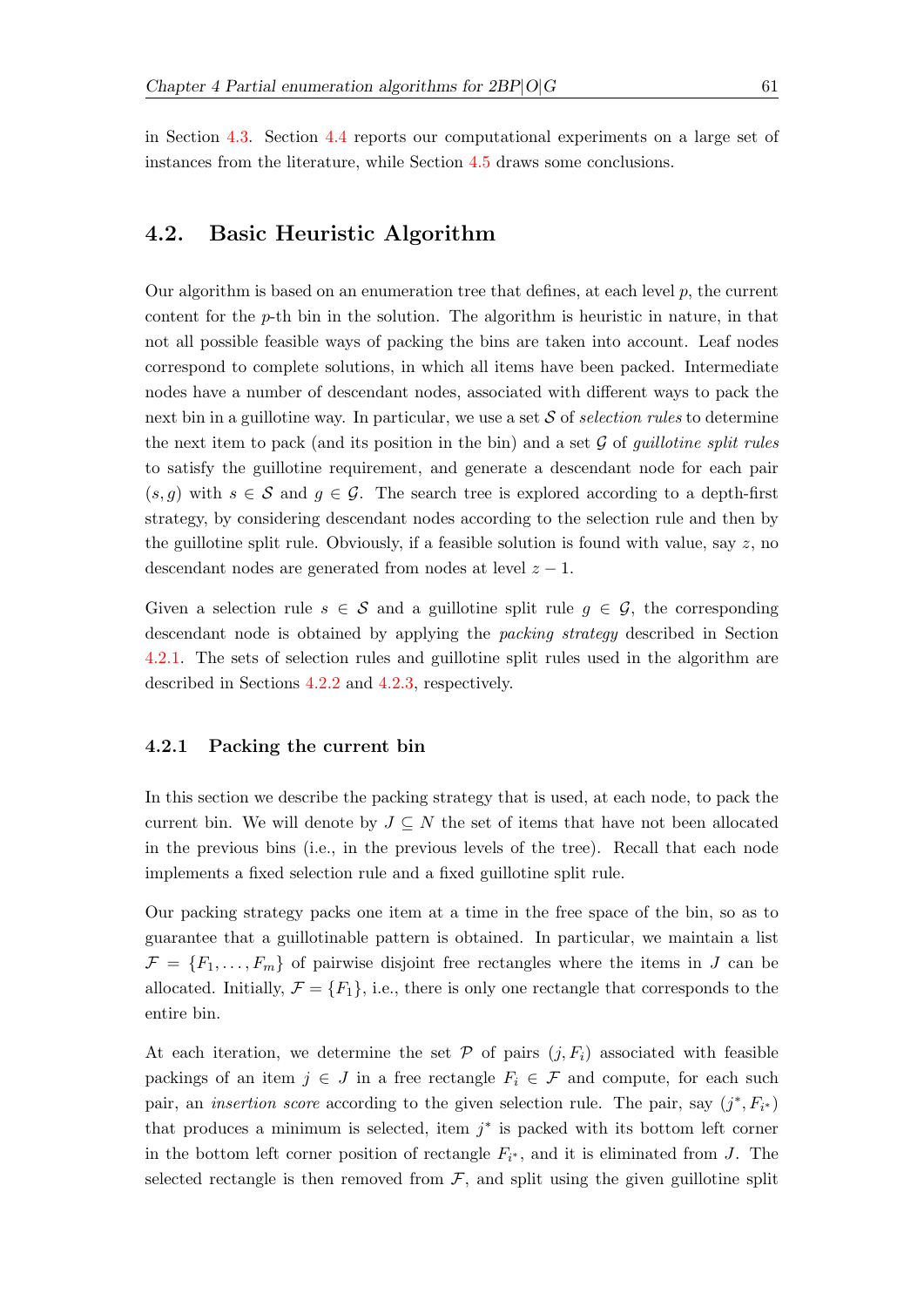rule, to possibly produce two smaller free rectangles that are inserted in  $\mathcal{F}$ . Finally, free rectangles are scanned to check if pairs of rectangles exist that can be merged into a unique larger rectangle. The current bin is closed if  $J = \emptyset$ , or  $\mathcal{F} = \emptyset$  or no item  $j \in J$ can be inserted in any free rectangle  $F_i \in \mathcal{F}$ .

A pseudocode implementation of the algorithm is given in Figure [4.2,](#page-75-1) where we assume the algorithm receives on input

- $\bullet$  the set  $J$  of unpacked items,
- $\bullet$  the sizes W and H of the bin,
- a function  $s(j, F_i)$  that returns the insertion score for item  $j \in J$  into free rectangle  $F_i$ , and
- a function  $g(j, F_i)$  that returns a possibly empty set of free rectangles obtained cutting item  $j$  from rectangle  $F_i$ .

<span id="page-75-1"></span>Algorithm GuillotineBin: define an initial  $W \times H$  rectangle  $F_1$  at position(0,0) and set  $\mathcal{F} = \{F_1\};$ repeat let P be the set of all pairs  $(j, F_i)$  such that item  $j \in J$  can be inserted in free rectangle  $F_i \in \mathcal{F}$ ; if  $P \neq \emptyset$  then let  $(j^*, F_{i^*}) = \arg \min \{ s(j, F_i) : (j, F_i) \in \mathcal{P} \};$ pack item  $j^*$  in rectangle  $F_{i^*}$  and set  $J := J \setminus \{j^*\};$ set  $\mathcal{F} := \mathcal{F} \setminus \{F_{i^*}\} \cup g(j, F_{i^*});$ endif until  $\mathcal{P} = \emptyset$ ;

FIGURE 4.2: Algorithm to pack a single bin.

#### <span id="page-75-0"></span>4.2.2 Selection rule

Selection rules are used to simultaneously select the next item to be allocated and the associated free rectangle–recall that an item is always placed with its bottom left corner in the bottom left corner position of the selected rectangle. All the rules compute a score for each pair  $(j, F_i)$  that indicates the "quality" of the packing. The smaller the better when the scores of two distinct pairs  $(j, F_i)$  are compared. In case a pair, say  $s(j, F_i)$ , is found such that the current item j perfectly fits the current free rectangle  $F_i$ , we set  $s(j, F_i) = -\infty$ , i.e., we pack item j into rectangle  $F_i$  without computing the remaining scores. Similarly, we assume that  $s(j, F_i) = \infty$  in case item j does not fit into rectangle  $F_i$ .

Let  $W_i$  and  $H_i$  denote the width and the height, respectively, of the free rectangle  $F_i$ . The following three different rules were used to perform the choice.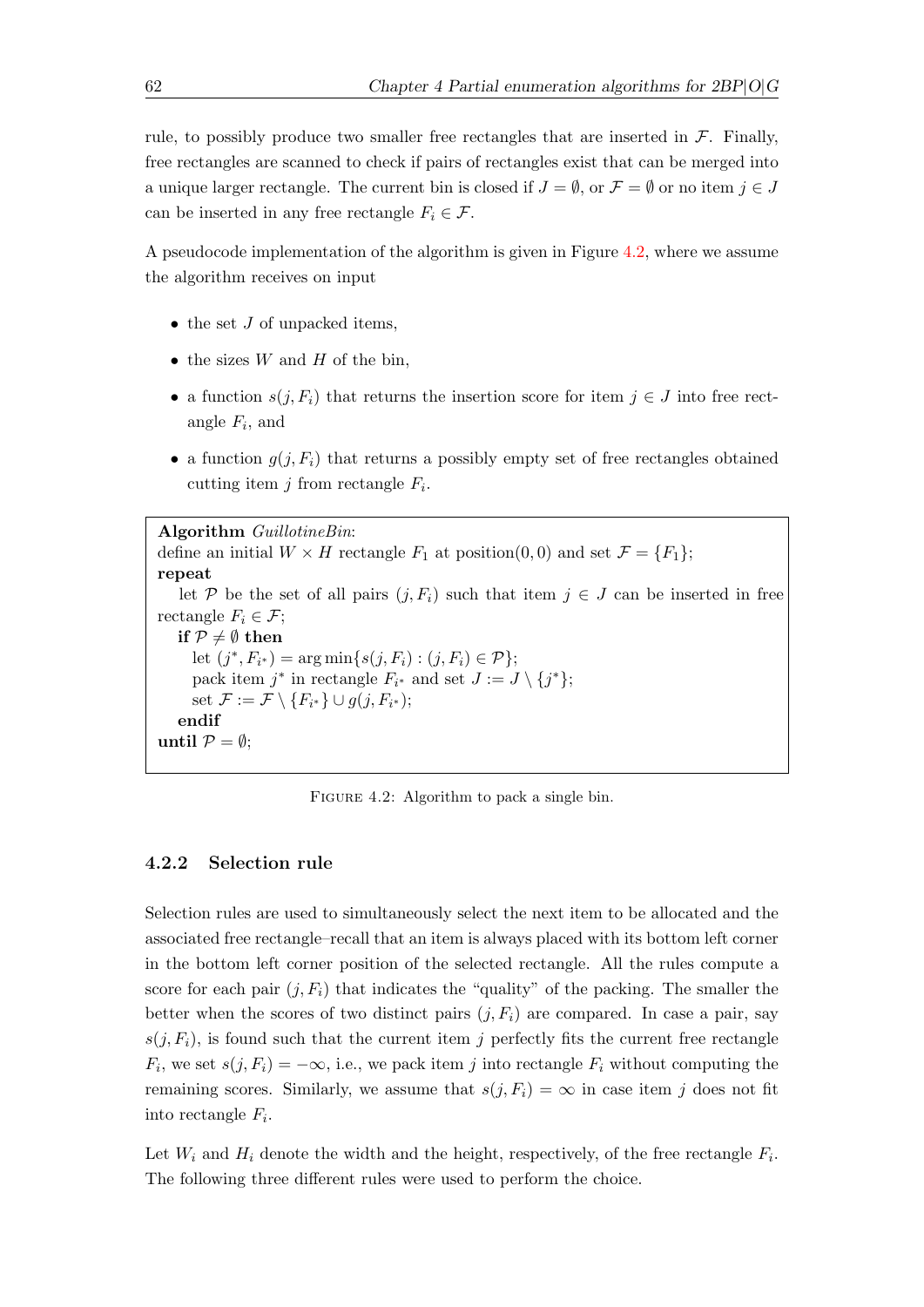- 1. Best Area:  $s_{BA}(j, F_i) = W_i H_i w_j h_j$
- 2. Best Short Side:  $s_{BSS}(j, F_i) = \min(W_i w_j, H_i h_i)$
- 3. Best Long Side:  $s_{BLS}(j, F_i) = \max(W_i w_j, H_i h_i)$

These rules minimize the unused area in the free rectangle, the length of the shorter leftover side and the length of the longer leftover side, respectively. Similar rules were used in [\[42\]](#page-87-4), together with rules that maximize these figures, to determine the best free rectangle to pack a *given* item; differently, we use selection rules to *simultaneously* determine the next item to pack and the associated packing position.

#### <span id="page-76-0"></span>4.2.3 Guillotine split rule

Let j and  $F_i$  denote the item and the free rectangle, respectively, that have been determined using some selection rule. The algorithm packs item  $j$  with its bottom left corner in the bottom left corner of rectangle  $F_i$ , producing a L-shaped free space. This free space can be split into two new free rectangles, either with a horizontal or with a vertical cut, as shown in Figure [4.3.](#page-76-1) In the former case, two new free rectangles are generated with sizes  $W_i$ ,  $H_i - h_j$  and  $W_i - w_j$ ,  $h_j$ , respectively. If instead the cut is vertical, the two new rectangles have sizes  $w_j$ ,  $H_i - h_j$  and  $W_i - w_j$ ,  $H_i$ , respectively. In both cases, if  $w_j = W_i$  or  $h_j = H_i$  only one rectangle is produced, whereas no rectangle is created if both equalities hold.

<span id="page-76-1"></span>

Figure 4.3: Example of horizontal (left) and vertical (right) guillotine cut.

We implemented a number of different strategies proposed in [\[42\]](#page-87-4) to determine the type of cut to produce; preliminary computational experiments suggested to use three of them in our algorithm, namely:

- 1. Longer Leftover: cut is horizontal if  $W_i w_j \ge H_i h_j$ , and vertical otherwise;
- 2. Shorter Leftover: cut is horizontal if  $W_i w_j < H_i h_j$ , and vertical otherwise;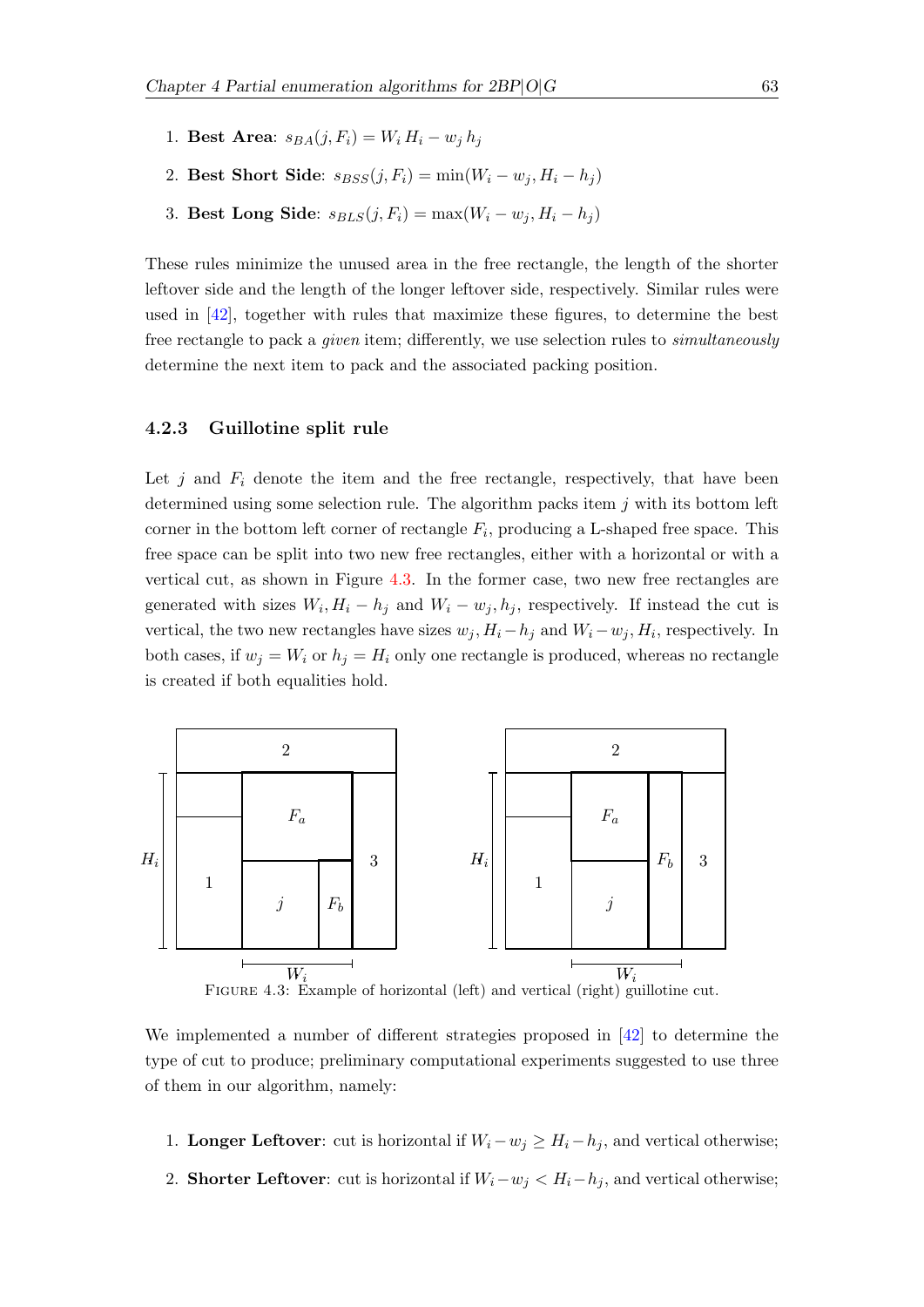3. Min Area: cut is horizontal if  $h_j(W_i-w_j) < w_j(H_i-h_j)$ , and vertical otherwise.

The first two split rules select the cut direction according to the longer and shorter leftover side, respectively, whereas the third one is aimed at producing two new free rectangles having a similar area.

#### <span id="page-77-0"></span>4.3. Enhanced Heuristic Algorithm

The basic scheme described in Section [4.2](#page-74-0) can lead to search trees with a very large number of nodes, even for small instances. Indeed, combining the three selection rules with the three guillotine split rules, provides nine potentially different children for each node. This means that the number of nodes at the p-th level of the search tree is  $9^p$ , which can be extremely large even for small values of  $p$ . In this section we present two ways to improve the algorithm: the first one, described in the next section, is aimed at avoiding the multiple generation of decision nodes producing the same pattern, whereas the second one is a heuristic pruning of the nodes, as described in Section [4.3.2.](#page-77-1)

#### 4.3.1 Removing duplicated nodes

Consider a certain node, say d at a given level p of the search tree. Let  $(s_1, g_1)$  and  $(s_2, g_2)$  denote two possible descendant nodes associated with different selection rules  $s_1, s_2 \in \mathcal{S}$  and/or different guillotine split rules  $g_1, g_2 \in \mathcal{G}$ . Though the rules used in the two nodes are different, the packing strategy may produce two (possibly different) patterns that pack the same subset of items. In this case, the subtrees descending from these two nodes would be absolutely identical, and exploring both of them would be a waste of time.

To avoid these situations, the basic scheme has to be modified so as to generate descendant nodes only for those patterns that pack a different subsets of items. In principle, one should compare the set of unpacked items after processing node  $d$ , say  $J(d)$ , with the same set after each node of level  $p$  has been processed, possibly fathoming the current node. As this check could be time consuming, we only compare  $J(d)$  with the same set produced by brother nodes, i.e., nodes at level  $p$  that have been generated by the same node using different selection and/or guillotine split rules.

#### <span id="page-77-1"></span>4.3.2 Heuristic pruning

Our second strategy is a heuristic pruning of some nodes of the search tree, according to the current partial solution. Let  $A = \sum_{j \in N} w_j h_j$  and z be the total area of the items and the value of an incumbent solution, respectively (initially,  $z = n$ ). In addition,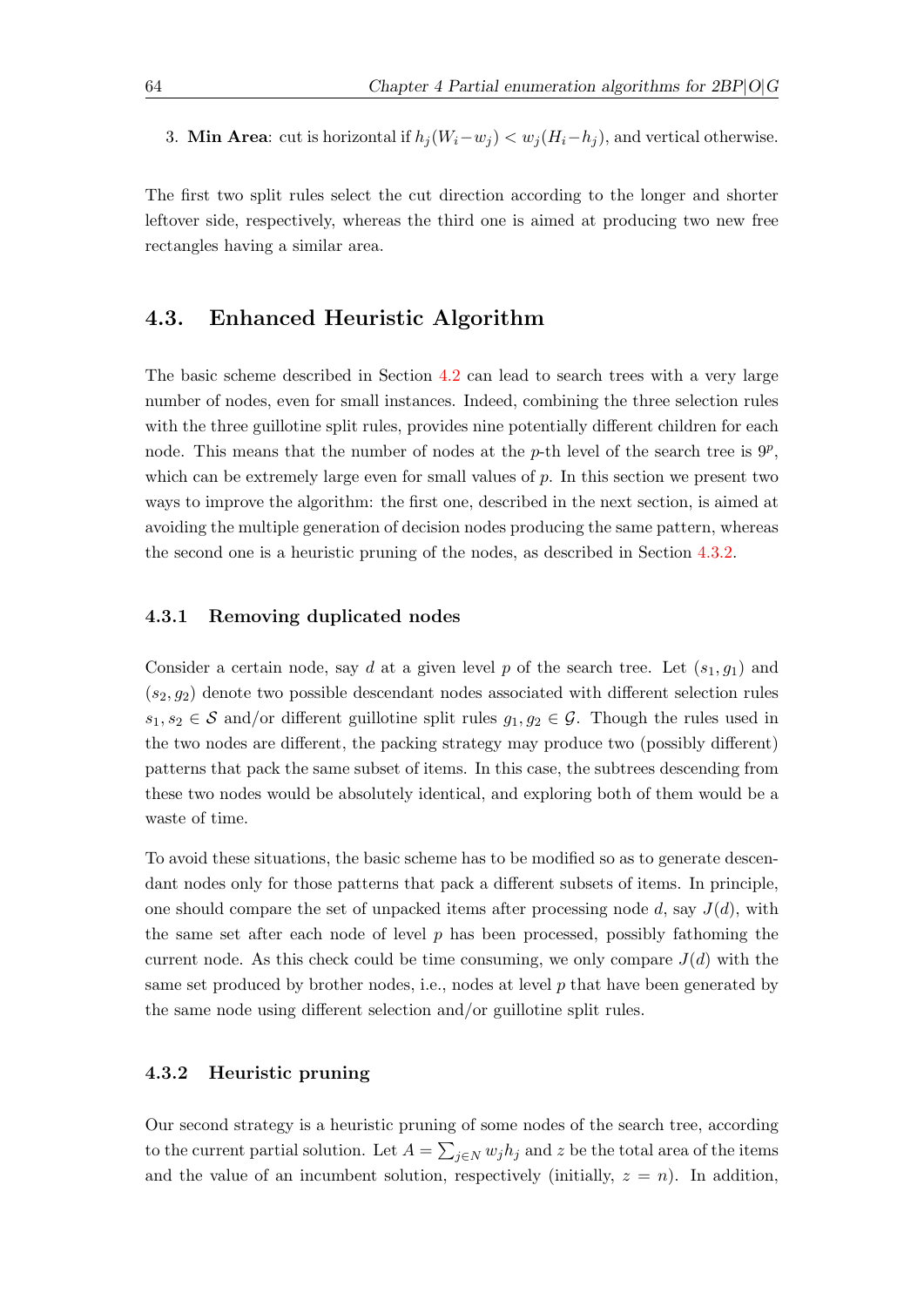remind that  $J(d)$  denotes the set of items that are still unpacked after the exploration of a given node d at level p.

We compute the average filling of each bin in the partial solution at the current node  $d$ , say  $AV$ , and we compare this value with a measure of the average filling of each bin in a solution using one bin less than the current incumbent. In particular, if condition

<span id="page-78-1"></span>
$$
AV := \frac{A - \sum_{j \in J(d)} w_j h_j}{pWH} \le \alpha \frac{A}{(z - 1)WH} \tag{4.1}
$$

is satisfied, we fathom the current node. The rationale is that the current solution has an average filling of the already used bins that is unlikely to lead to improve the incumbent. The value of the parameter  $\alpha$  in [\(4.1\)](#page-78-1) is updated during the execution of the algorithm: initially, we set  $\alpha = 0$ , i.e., at the beginning no node is pruned. After we explored a number, say  $N_1$ , of nodes without improving the incumbent, we increase the value of  $\alpha$  by a quantity  $\delta$ , to avoid complete enumeration. The increase of parameter  $\alpha$  (up to 1) is possibly repeated every  $N_2$  non-improving nodes.

#### <span id="page-78-0"></span>4.4. Computational experiments

The basic algorithm described in Section [4.2](#page-74-0) (denoted as BSC in the following) and its enhanced version (ENH) of Section [4.3](#page-77-0) were coded in C language and tested on an Intel Xeon E3-1220V2 machine running at 3.10 GHz on a large set of instances proposed in the literature. Preliminary computational experiments suggested to set  $N_1 = 500$ ,  $N_2 = 500$  and  $\delta = 0.1$  for algorithm ENH. As a benchmark, we considered the ten classes of instances proposed in  $\left[5\right]$  and in  $\left[61\right]$  for 2BP. Each class includes 50 instances (10) instances for each value of  $n \in \{20, 40, 60, 80, 100\}$ , so a set of 500 instances has been considered.

The first six classes proposed by Berkey and Wang [\[5\]](#page-84-0) are so characterized:

Class I:  $w_i$  and  $h_i$  uniformly random in [1,10],  $W = H = 10$ ; Class II :  $w_j$  and  $h_j$  uniformly random in [1,10],  $W = H = 30$ ; Class III :  $w_j$  and  $h_j$  uniformly random in [1,35],  $W = H = 40$ ; Class VI :  $w_j$  and  $h_j$  uniformly random in [1,35], W = H = 100; Class V:  $w_j$  and  $h_j$  uniformly random in [1,100], W = H = 100; Class VI :  $w_j$  and  $h_j$  uniformly random in [1,100], W = H = 300;

In the last four classes, proposed by Martello and Vigo [\[61\]](#page-88-4), the items are classified in four types: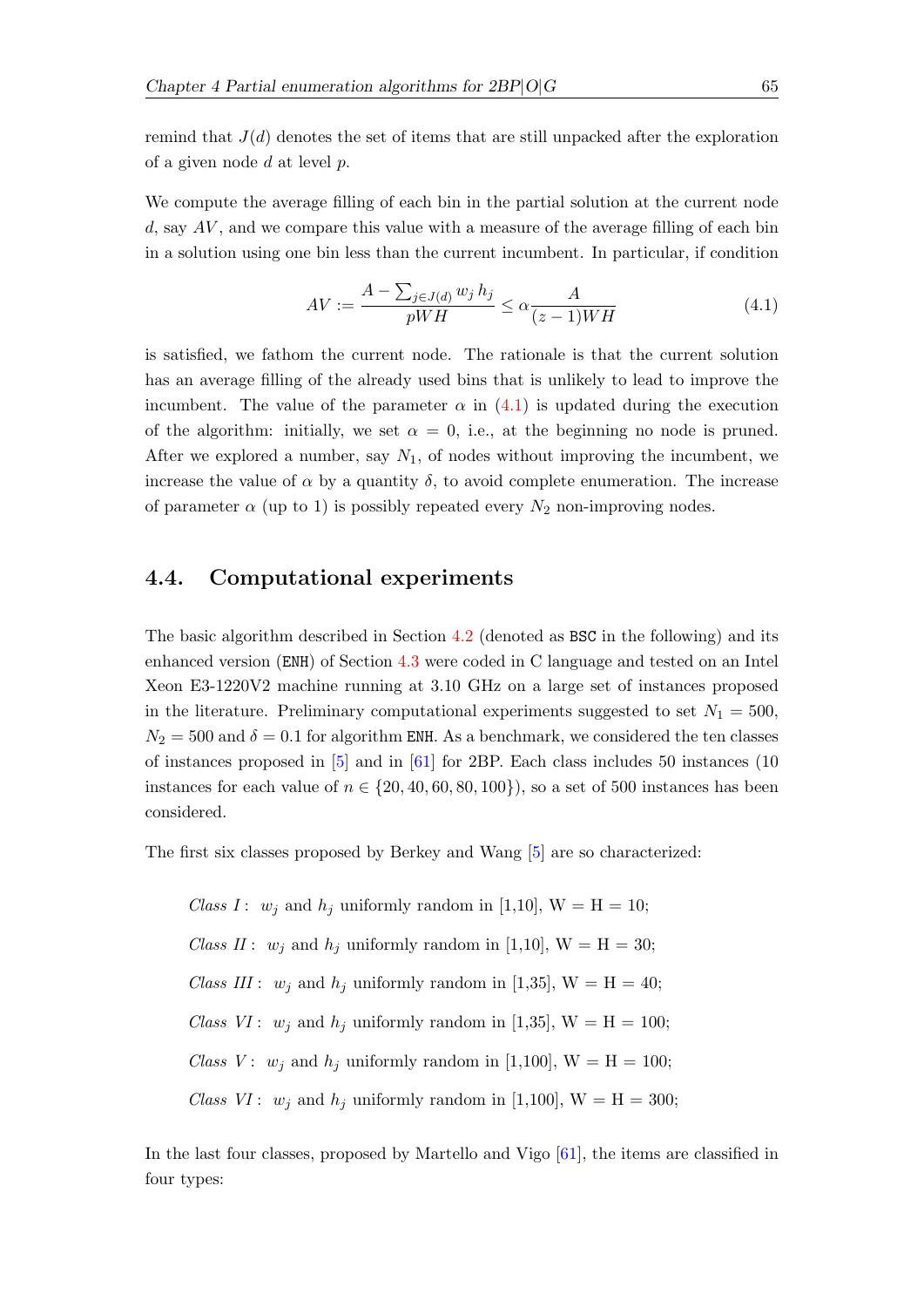Type 1:  $w_j$  uniformly random in  $\left[\frac{2}{3}W,W\right]$ ,  $h_j$  uniformly random in  $\left[1,\frac{1}{2}H\right]$ ; Type 2:  $w_j$  uniformly random in  $[1, \frac{1}{2}W]$ ,  $h_j$  uniformly random in  $[\frac{2}{3}H, H]$ ; Type 3:  $w_j$  uniformly random in  $[\frac{1}{2}W, W]$ ,  $h_j$  uniformly random in  $[\frac{1}{2}H, H]$ ; Type 4:  $w_j$  uniformly random in  $[1, \frac{1}{2}W]$ ,  $h_j$  uniformly random in  $[1, \frac{1}{2}H]$ ;

The bin sizes are  $W = H = 100$  for all classes, while the items are as follows:

Class VII: type 1 with probability  $70\%$ , type 2,3,4 with probability  $10\%$  each; Class VIII : type 2 with probability 70%, type 1,3,4 with probability 10% each; Class IX : type 3 with probability 70%, type 1,2,4 with probability 10% each; Class X: type 4 with probability  $70\%$ , type 1,2,3 with probability  $10\%$  each;

Tables [4.1](#page-80-0) and [4.2](#page-81-0) report the outcome of our experiments for algorithms BSC and ENH, respectively. Each algorithm was tested using different time limits, namely 60, 600 and 1,800 CPU seconds. Each line of the tables refers to a given class and value of  $n$ , i.e., it summarizes ten instances. For each considered time limit, the tables report

- the sum of the best solution found by our heuristic algorithm,
- the number of instances for which the solution found is provably optimal,
- the average percentage error for each instance the percentage error is given by  $(U - L)/L$ , where U is the value of the solution found by the algorithm and L denotes the best known lower bound value.

In addition, we report, for each class and value of  $n$ , the sum of the best known lower bounds for the ten  $2BP|O|F$  $2BP|O|F$  instances, i.e., when guillotine constraint is not imposed.<sup>2</sup> Noting that 2BP|O|F is a relaxation of 2BP|O|G, this figure provides a lower bound on the optimal solution value. Finally, the last line of each table gives the same figures with respect to the whole benchmark.

Our computational experiments show that, even with the smallest time limit of 60 seconds, the basic algorithm is able to find the optimal solution value in 361 out of the 500 instances, and has an average error below 3.6%. The improvements that can be obtained with a larger time limit are limited but regular: with 1,800 seconds, the algorithm saves overall 24 bins, and proves optimality for 20 more instances, with an average gap below 3.4%. Noting that the produced solutions are compared with lower

<span id="page-79-0"></span><sup>&</sup>lt;sup>2</sup>The best 2BP|O|F lower and upper bounds are taken from [\[62\]](#page-88-5) and are available at [www.or.deis.](www.or.deis.unibo.it/research_pages/ORinstances/ORinstances.htm) [unibo.it/research\\_pages/ORinstances/ORinstances.htm](www.or.deis.unibo.it/research_pages/ORinstances/ORinstances.htm)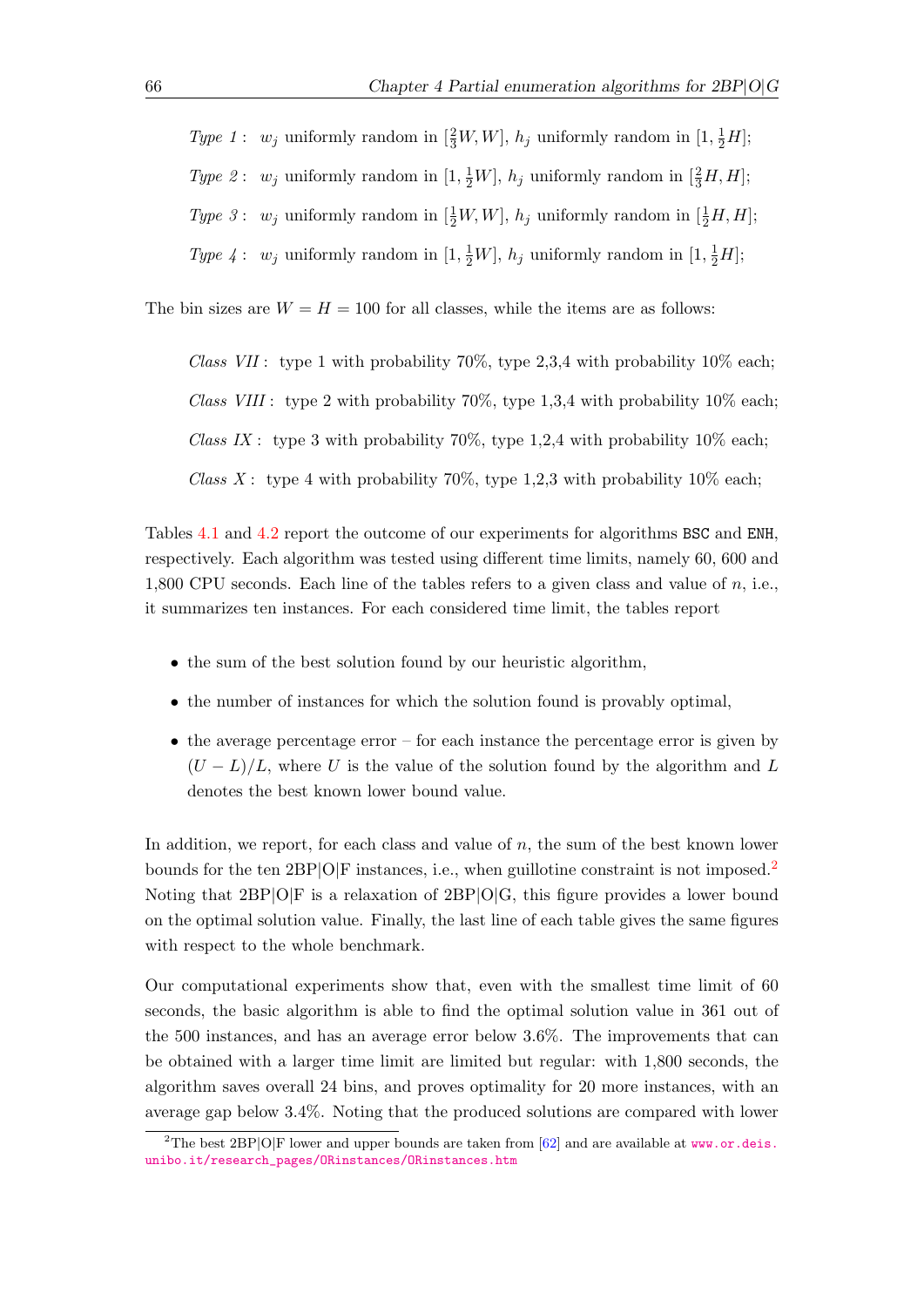<span id="page-80-0"></span>

|                   |                  | $T\overline{L=60}$ |                 |                         | $TL = 600$             |                 |                          | $TL=1,800$     |                 |                           |                    |
|-------------------|------------------|--------------------|-----------------|-------------------------|------------------------|-----------------|--------------------------|----------------|-----------------|---------------------------|--------------------|
| class             | $\boldsymbol{n}$ | $\overline{LB}$    | $\overline{UB}$ | #opt                    | $\sqrt[3]{\text{gap}}$ | $\overline{UB}$ | $\overline{\text{#opt}}$ | $\sqrt{\%gap}$ | $\overline{UB}$ | $\overline{\text{\#opt}}$ | $\overline{\%$ gap |
|                   | $\overline{20}$  | $\overline{71}$    | $\overline{71}$ | $\overline{10}$         | 0.000                  | $\overline{71}$ | $\overline{10}$          | 0.000          | $\overline{71}$ | $\overline{10}$           | 0.000              |
|                   | 40               | 134                | 134             | 10                      | 0.000                  | 134             | $10\,$                   | 0.000          | 134             | $10\,$                    | $0.000\,$          |
| $\,1\,$           | 60               | 197                | 200             | $\scriptstyle{7}$       | 0.017                  | 200             | $\,7$                    | 0.017          | 200             | $\overline{7}$            | 0.017              |
|                   | 80               | 274                | 275             | $\boldsymbol{9}$        | 0.004                  | $275\,$         | $\overline{9}$           | 0.004          | $275\,$         | $\boldsymbol{9}$          | $0.004\,$          |
|                   | 100              | 317                | 318             | 9                       | 0.003                  | 317             | 10                       | 0.000          | $317\,$         | 10                        | $0.000\,$          |
|                   | 20               | 10                 | 10              | 10                      | 0.000                  | 10              | 10                       | 0.000          | 10              | 10                        | 0.000              |
|                   | $40\,$           | 19                 | $20\,$          | $\boldsymbol{9}$        | 0.100                  | $20\,$          | $\boldsymbol{9}$         | 0.100          | $20\,$          | $\boldsymbol{9}$          | 0.100              |
| $\sqrt{2}$        | 60               | 25                 | $25\,$          | 10                      | 0.000                  | $25\,$          | $10\,$                   | 0.000          | $25\,$          | 10                        | 0.000              |
|                   | 80               | $31\,$             | $32\,$          | $\boldsymbol{9}$        | 0.033                  | $32\,$          | $\boldsymbol{9}$         | 0.033          | 32              | $\boldsymbol{9}$          | 0.033              |
|                   | 100              | 39                 | $39\,$          | 10                      | 0.000                  | $39\,$          | 10                       | 0.000          | $39\,$          | $10\,$                    | 0.000              |
|                   | $\overline{20}$  | 51                 | 54              | $\overline{7}$          | 0.078                  | $54\,$          | $\overline{7}$           | 0.078          | $\overline{54}$ | $\overline{7}$            | 0.078              |
|                   | $40\,$           | $\boldsymbol{92}$  | 96              | $\,6$                   | 0.058                  | $96\,$          | $\,6$                    | 0.058          | 96              | 6                         | 0.058              |
| $\sqrt{3}$        | 60               | 136                | 141             | $\bf 5$                 | $\,0.038\,$            | 140             | $\,6$                    | 0.032          | 140             | $\,6$                     | $\,0.032\,$        |
|                   | $80\,$           | 187                | 195             | $\overline{2}$          | 0.044                  | 194             | 3                        | 0.039          | 194             | 3                         | 0.039              |
|                   | 100              | 221                | 230             | $\overline{2}$          | 0.045                  | $228\,$         | $\overline{4}$           | $\,0.035\,$    | 228             | $\overline{4}$            | 0.035              |
|                   | $\overline{20}$  | $\overline{10}$    | $\overline{10}$ | $\overline{10}$         | 0.000                  | $\overline{10}$ | $\overline{10}$          | 0.000          | $\overline{10}$ | $\overline{10}$           | 0.000              |
|                   | 40               | 19                 | 19              | $10\,$                  | 0.000                  | 19              | $10\,$                   | 0.000          | 19              | $10\,$                    | 0.000              |
| 4                 | 60               | 23                 | $25\,$          | $\,$ $\,$               | 0.100                  | $25\,$          | $8\,$                    | 0.100          | $25\,$          | 8                         | 0.100              |
|                   | $80\,$           | $30\,$             | 33              | $\overline{7}$          | 0.100                  | $33\,$          | $\,7$                    | 0.100          | 33              | $\overline{7}$            | 0.100              |
|                   | 100              | 37                 | 39              | 8                       | 0.067                  | $39\,$          | 8                        | 0.067          | 39              | 8                         | 0.067              |
|                   | 20               | 65                 | 66              | $\overline{9}$          | 0.020                  | 66              | $\overline{9}$           | 0.020          | 66              | $\boldsymbol{9}$          | 0.020              |
|                   | 40               | 119                | 119             | 10                      | 0.000                  | 119             | $10\,$                   | 0.000          | 119             | $10\,$                    | 0.000              |
| $\bf 5$           | 60               | 179                | 182             | $\overline{\mathbf{7}}$ | 0.020                  | $182\,$         | $\overline{\mathbf{7}}$  | 0.020          | $181\,$         | $8\,$                     | $\,0.013\,$        |
|                   | 80               | 241                | 247             | $\overline{4}$          | 0.026                  | $247\,$         | $\overline{4}$           | 0.026          | 247             | $\,4\,$                   | 0.026              |
|                   | $100\,$          | 279                | 288             | $\sqrt{2}$              | $\,0.035\,$            | 288             | $\sqrt{2}$               | $\,0.035\,$    | 288             | $\sqrt{2}$                | $\,0.035\,$        |
|                   | $20\,$           | $10\,$             | 10              | 10                      | 0.000                  | $10\,$          | 10                       | 0.000          | 10              | 10                        | 0.000              |
|                   | $40\,$           | 15                 | 19              | $\,6$                   | 0.400                  | 19              | $\,6$                    | 0.400          | 19              | $\,6$                     | 0.400              |
| $\,6\,$           | 60               | $21\,$             | 22              | $\boldsymbol{9}$        | 0.050                  | $\sqrt{22}$     | $\boldsymbol{9}$         | 0.050          | 22              | $\boldsymbol{9}$          | 0.050              |
|                   | 80               | 30                 | $30\,$          | 10                      | 0.000                  | $30\,$          | $10\,$                   | 0.000          | $30\,$          | $10\,$                    | 0.000              |
|                   | 100              | 32                 | 35              | $\overline{7}$          | 0.100                  | $35\,$          | $\scriptstyle{7}$        | 0.100          | $35\,$          | $\overline{7}$            | 0.100              |
|                   | $20\,$           | $\overline{55}$    | $\overline{55}$ | 10                      | 0.000                  | $\overline{55}$ | 10                       | 0.000          | $\overline{55}$ | 10                        | 0.000              |
| $\scriptstyle{7}$ | $40\,$           | 109                | 113             | $\,6$                   | 0.038                  | $113\,$         | $\,6$                    | 0.038          | 113             | $\,6$                     | 0.038              |
|                   | 60               | 156                | 162             | $\mathbf 5$             | 0.037                  | $161\,$         | $\bf 5$                  | 0.032          | 159             | $\overline{7}$            | 0.019              |
|                   | 80               | 224                | 235             | $\mathbf 1$             | $\,0.051\,$            | $233\,$         | $\,1$                    | 0.041          | 232             | $\sqrt{2}$                | 0.037              |
|                   | 100              | 269                | 279             | $\,1\,$                 | $0.037\,$              | 277             | $\sqrt{3}$               | 0.030          | 277             | $\,3$                     | 0.030              |
|                   | $\overline{20}$  | $\overline{58}$    | $\overline{58}$ | $\overline{10}$         | 0.000                  | $\overline{58}$ | 10                       | 0.000          | $\overline{58}$ | $\overline{10}$           | 0.000              |
| 8                 | $40\,$           | $112\,$            | 114             | $\,$ $\,$               | $0.017\,$              | $113\,$         | $\boldsymbol{9}$         | 0.009          | 113             | $\boldsymbol{9}$          | $0.009\,$          |
|                   | $60\,$           | 159                | 163             | $\,6$                   | 0.025                  | 162             | $\overline{\mathbf{7}}$  | 0.018          | 162             | $\overline{7}$            | 0.018              |
|                   | $80\,$           | $223\,$            | $230\,$         | $\sqrt{3}$              | 0.031                  | 228             | $\bf 5$                  | $\,0.022\,$    | $227\,$         | $\,6$                     | $0.018\,$          |
|                   | 100              | 274                | 282             | $\sqrt{3}$              | $\,0.029\,$            | 281             | 3                        | $\,0.025\,$    | 280             | $\overline{4}$            | 0.022              |
| $\boldsymbol{9}$  | $20\,$           | 143                | 143             | 10                      | 0.000                  | 143             | 10                       | 0.000          | 143             | 10                        | 0.000              |
|                   | 40               | $278\,$            | 278             | 10                      | 0.000                  | 278             | 10                       | 0.000          | $278\,$         | 10                        | 0.000              |
|                   | 60               | 437                | 437             | 10                      | 0.000                  | 437             | 10                       | 0.000          | 437             | 10                        | 0.000              |
|                   | $80\,$           | 577                | 577             | 10                      | 0.000                  | 577             | 10                       | 0.000          | 577             | 10                        | 0.000              |
|                   | 100              | 695                | 695             | 10                      | 0.000                  | 695             | 10                       | 0.000          | 695             | 10                        | 0.000              |
|                   | $20\,$           | 42                 | $44\,$          | $\overline{8}$          | 0.045                  | 44              | 8                        | 0.045          | 44              | $\,8\,$                   | 0.045              |
| 10                | 40               | $74\,$             | $74\,$          | 10                      | 0.000                  | 74              | 10                       | 0.000          | 74              | $10\,$                    | 0.000              |
|                   | 60               | 98                 | 103             | $\bf 5$                 | 0.053                  | $102\,$         | $\,6$                    | 0.045          | $102\,$         | 6                         | 0.045              |
|                   | $80\,$           | 123                | 130             | $\sqrt{3}$              | 0.056                  | 130             | $\sqrt{3}$               | 0.056          | 130             | $\,3$                     | 0.056              |
|                   | 100              | 153                | 163             | $\boldsymbol{0}$        | $0.066\,$              | $162\,$         | $\mathbf{1}$             | 0.059          | 161             | $\sqrt{2}$                | 0.052              |
| Global            |                  | 7173               | 7319            | 361                     | 0.036                  | 7302            | 374                      | 0.035          | 7295            | 381                       | 0.034              |
|                   |                  |                    |                 |                         |                        |                 |                          |                |                 |                           |                    |

Table 4.1: Results on 2BP instances from the literature for the basic algorithm.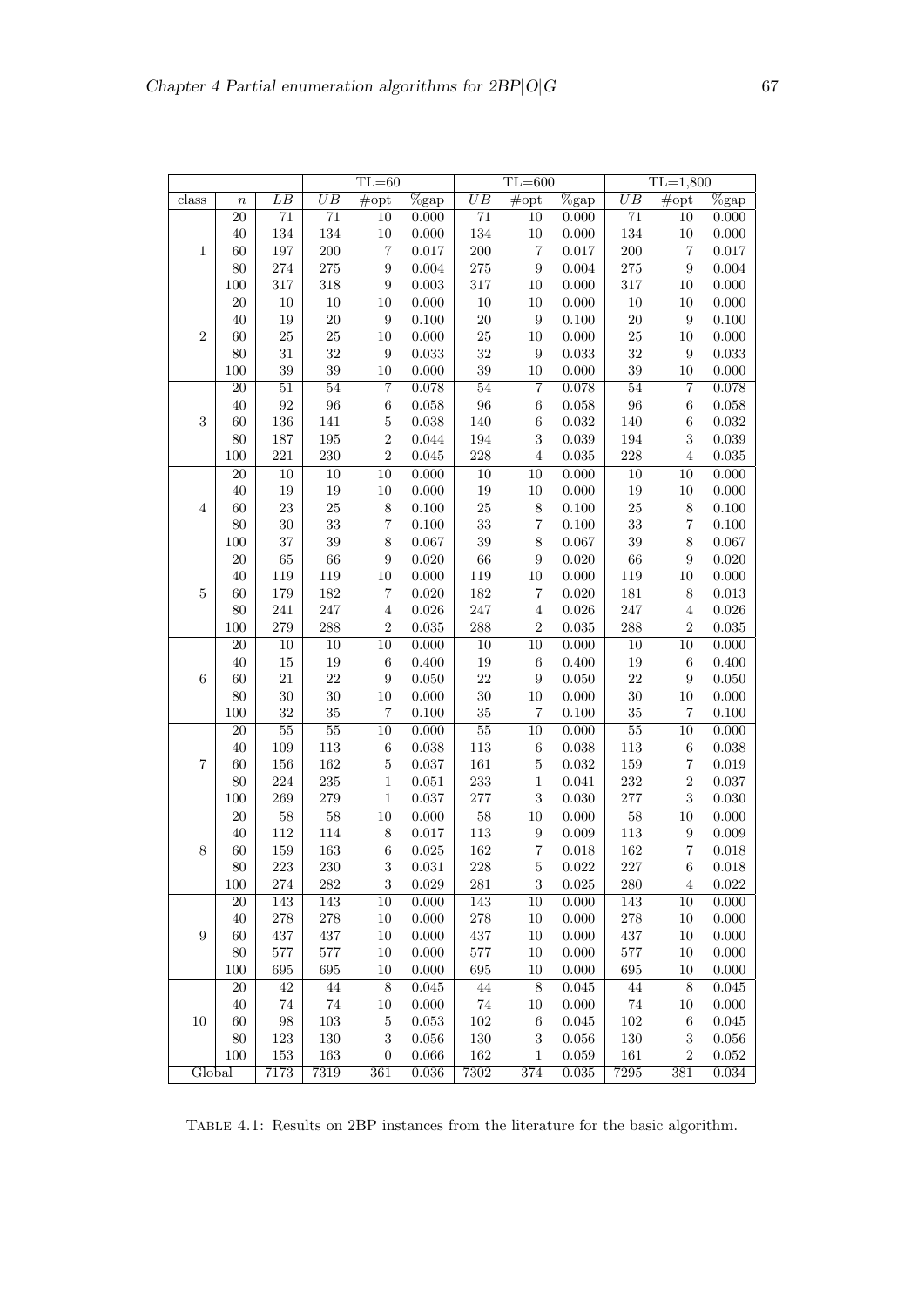<span id="page-81-0"></span>

| $\overline{\%$ gap<br>$\overline{UB}$<br>$\overline{\# \text{opt}}$<br>$\overline{UB}$<br>$\overline{\text{\#opt}}$<br>$\overline{LB}$<br>$\overline{UB}$<br>$\overline{\rm \#opt}$<br>$\overline{\%$ gap<br>$\overline{\%}$ gap<br>class<br>$\boldsymbol{n}$<br>$\overline{10}$<br>71<br>$20\,$<br>$71\,$<br>$71\,$<br>0.000<br>10<br>0.000<br>$71\,$<br>10<br>0.000<br>134<br>134<br>134<br>40<br>134<br>$10\,$<br>0.000<br>$10\,$<br>0.000<br>$10\,$<br>0.000<br>$\overline{7}$<br>200<br>$\overline{\mathbf{7}}$<br>$200\,$<br>$\overline{\mathbf{7}}$<br>$197\,$<br>$200\,$<br>0.017<br>60<br>0.017<br>0.017<br>1<br>$\overline{9}$<br>$\boldsymbol{9}$<br>$\boldsymbol{9}$<br>80<br>274<br>$275\,$<br>0.004<br>$275\,$<br>0.004<br>$275\,$<br>0.004<br>317<br>$317\,$<br>0.000<br>$317\,$<br>$317\,$<br>100<br>10<br>10<br>0.000<br>$10\,$<br>0.000<br>$\overline{20}$<br>10<br>10<br>0.000<br>10<br>0.000<br>10<br>10<br>0.000<br>$10\,$<br>$10\,$<br>40<br>19<br>$20\,$<br>$\boldsymbol{9}$<br>$20\,$<br>$\boldsymbol{9}$<br>$20\,$<br>$\boldsymbol{9}$<br>0.100<br>0.100<br>0.100<br>$25\,$<br>60<br>$25\,$<br>$25\,$<br>$10\,$<br>$25\,$<br>$10\,$<br>$10\,$<br>$\boldsymbol{2}$<br>0.000<br>$0.000\,$<br>0.000<br>$32\,$<br>$32\,$<br>80<br>$31\,$<br>$\boldsymbol{9}$<br>$32\,$<br>$\boldsymbol{9}$<br>$\boldsymbol{9}$<br>$\,0.033\,$<br>$\,0.033\,$<br>$\,0.033\,$<br>$39\,$<br>100<br>$39\,$<br>$39\,$<br>0.000<br>$39\,$<br>10<br>0.000<br>10<br>$10\,$<br>0.000<br>$\overline{7}$<br>$\overline{51}$<br>$\overline{54}$<br>$\overline{54}$<br>$\overline{7}$<br>0.078<br>$\overline{54}$<br>$\overline{7}$<br>$\overline{20}$<br>0.078<br>0.078<br>$96\,$<br>96<br>$\,6$<br>$96\,$<br>$\,$ 6 $\,$<br>$\,0.058\,$<br>40<br>$\boldsymbol{92}$<br>$\,0.058\,$<br>$\,0.058\,$<br>$\;6\;$<br>$\sqrt{3}$<br>60<br>$136\,$<br>140<br>$\,6$<br>140<br>$\,6$<br>140<br>$\,0.032\,$<br>0.032<br>6<br>0.032<br>$\overline{7}$<br>$\overline{7}$<br>80<br>187<br>$190\,$<br>$0.017\,$<br>$190\,$<br>190<br>$\overline{\mathbf{7}}$<br>0.017<br>0.017<br>$\bf 5$<br>$\bf 5$<br>100<br>221<br>226<br>$226\,$<br>0.024<br>225<br>$\,6$<br>0.019<br>$\,0.024\,$<br>$\overline{20}$<br>$\overline{10}$<br>$\overline{10}$<br>$\overline{10}$<br>0.000<br>$\overline{10}$<br>$\overline{10}$<br>0.000<br>$\overline{10}$<br>$\overline{10}$<br>0.000<br>40<br>19<br>$19\,$<br>$10\,$<br>0.000<br>$19\,$<br>$10\,$<br>0.000<br>19<br>0.000<br>$10\,$<br>8<br>$25\,$<br>60<br>$\bf 23$<br>$25\,$<br>$\,$ $\,$<br>$25\,$<br>$0.100\,$<br>$8\,$<br>0.100<br>0.100<br>$\overline{4}$<br>33<br>80<br>30<br>$\overline{\mathbf{7}}$<br>$33\,$<br>$\overline{\mathbf{7}}$<br>$33\,$<br>$\overline{\mathbf{7}}$<br>0.100<br>0.100<br>0.100<br>37<br>39<br>$100\,$<br>$\,$ $\,$<br>$39\,$<br>8<br>$39\,$<br>8<br>$0.067\,$<br>0.067<br>0.067<br>66<br>65<br>$\overline{9}$<br>66<br>$\overline{9}$<br>0.020<br>66<br>$\overline{9}$<br>0.020<br>20<br>$0.020\,$<br>119<br>$10\,$<br>119<br>$10\,$<br>$119\,$<br>$10\,$<br>0.000<br>40<br>119<br>0.000<br>0.000<br>$181\,$<br>$181\,$<br>$\,$ $\,$<br>$\,0.013\,$<br>$8\,$<br>$\,0.013\,$<br>$181\,$<br>$8\,$<br>0.013<br>$\bf 5$<br>60<br>179<br>80<br>247<br>$\,4\,$<br>0.026<br>$247\,$<br>$\,4\,$<br>0.026<br>247<br>0.026<br>241<br>$\overline{4}$<br>100<br>279<br>288<br>$\sqrt{2}$<br>288<br>$\sqrt{2}$<br>$\,286$<br>0.035<br>$\,0.035\,$<br>$\overline{4}$<br>$0.027\,$<br>$20\,$<br>10<br>10<br>10<br>0.000<br>10<br>10<br>0.000<br>10<br>10<br>0.000<br>40<br>$15\,$<br>$19\,$<br>$\,6\,$<br>0.400<br>$19\,$<br>$\,6$<br>$19\,$<br>$\,6$<br>0.400<br>0.400<br>$22\,$<br>$22\,$<br>$22\,$<br>60<br>$21\,$<br>$\boldsymbol{9}$<br>$\boldsymbol{9}$<br>$\boldsymbol{9}$<br>0.050<br>$\,6$<br>0.050<br>0.050<br>30<br>$30\,$<br>80<br>$30\,$<br>$10\,$<br>0.000<br>$30\,$<br>$10\,$<br>0.000<br>$10\,$<br>0.000<br>32<br>35<br>$35\,$<br>$\overline{\mathbf{7}}$<br>$35\,$<br>$\overline{\mathbf{7}}$<br>$0.100\,$<br>$\,7$<br>0.100<br>100<br>0.100<br>$\overline{55}$<br>$\overline{55}$<br>$\overline{55}$<br>$\overline{20}$<br>$\overline{55}$<br>$\overline{10}$<br>$\overline{10}$<br>$\overline{0.000}$<br>$\overline{10}$<br>0.000<br>0.000<br>40<br>109<br>$113\,$<br>$113\,$<br>$\,6$<br>113<br>$\;6\;$<br>$\,0.038\,$<br>0.038<br>$\,6$<br>0.038<br>60<br>156<br>159<br>$\overline{\mathbf{7}}$<br>$159\,$<br>$\overline{\mathbf{7}}$<br>$159\,$<br>$\overline{\mathbf{7}}$<br>$\scriptstyle{7}$<br>0.019<br>0.019<br>0.019<br>$\overline{2}$<br>$\overline{2}$<br>80<br>224<br>232<br>$232\,$<br>0.037<br>$\bf 232$<br>$\sqrt{2}$<br>0.037<br>0.037<br>3<br>$275\,$<br>269<br>277<br>$0.030\,$<br>$276\,$<br>$\,4\,$<br>$\,0.026\,$<br>$\,4\,$<br>$\,0.022\,$<br>100<br>$\overline{58}$<br>$\overline{58}$<br>$\overline{58}$<br>$\overline{20}$<br>$\overline{58}$<br>$\overline{10}$<br>0.000<br>$\overline{10}$<br>0.000<br>$\overline{10}$<br>0.000<br>$40\,$<br>$113\,$<br>$\boldsymbol{9}$<br>$113\,$<br>$\boldsymbol{9}$<br>$113\,$<br>$\boldsymbol{9}$<br>0.009<br>$112\,$<br>0.009<br>$0.009\,$<br>60<br>$\overline{\mathbf{7}}$<br>162<br>$\overline{\mathbf{7}}$<br>162<br>$\overline{\mathbf{7}}$<br>$\,8\,$<br>159<br>162<br>0.018<br>0.018<br>0.018<br>$223\,$<br>227<br>227<br>226<br>80<br>0.018<br>$\,6$<br>0.018<br>$\overline{\mathbf{7}}$<br>0.014<br>$\,6$<br>100<br>274<br>281<br>$\,3$<br>$\,0.025\,$<br>280<br>0.022<br>280<br>0.022<br>$\overline{4}$<br>4<br>143<br>143<br>10<br>0.000<br>143<br>10<br>0.000<br>143<br>10<br>0.000<br><b>20</b><br>40<br>278<br>$278\,$<br>10<br>0.000<br>$278\,$<br>0.000<br>$278\,$<br>0.000<br>10<br>10<br>9<br>60<br>437<br>437<br>10<br>0.000<br>437<br>0.000<br>437<br>0.000<br>10<br>10<br>80<br>577<br>577<br>0.000<br>577<br>0.000<br>577<br>0.000<br>10<br>10<br>10<br>$100\,$<br>695<br>695<br>10<br>$0.000\,$<br>695<br>0.000<br>$695\,$<br>0.000<br>10<br>10<br>$\overline{8}$<br>$20\,$<br>42<br>44<br>$\,0.045\,$<br>44<br>$8\,$<br>0.045<br>44<br>8<br>0.045<br>$74\,$<br>$74\,$<br>40<br>$74\,$<br>10<br>0.000<br>0.000<br>$74\,$<br>0.000<br>10<br>10<br>$102\,$<br>$102\,$<br>60<br>$98\,$<br>$102\,$<br>$\,6$<br>0.045<br>$\,6$<br>0.045<br>0.045<br>10<br>6<br>$\,3$<br>80<br>123<br>130<br>$\,3$<br>0.056<br>130<br>0.056<br>130<br>$\,3$<br>0.056<br>$\sqrt{3}$<br>100<br>153<br>159<br>159<br>160<br>0.046<br>4<br>0.040<br>$\overline{4}$<br>0.040<br>Global<br>7173<br>7289<br>386<br>0.033<br>7286<br>389<br>0.033<br>7281<br>393<br>0.033 |  |  | $TL = 60$ |  |  | $TL = 600$ |  |  | $TL=1,800$ |  |  |  |
|------------------------------------------------------------------------------------------------------------------------------------------------------------------------------------------------------------------------------------------------------------------------------------------------------------------------------------------------------------------------------------------------------------------------------------------------------------------------------------------------------------------------------------------------------------------------------------------------------------------------------------------------------------------------------------------------------------------------------------------------------------------------------------------------------------------------------------------------------------------------------------------------------------------------------------------------------------------------------------------------------------------------------------------------------------------------------------------------------------------------------------------------------------------------------------------------------------------------------------------------------------------------------------------------------------------------------------------------------------------------------------------------------------------------------------------------------------------------------------------------------------------------------------------------------------------------------------------------------------------------------------------------------------------------------------------------------------------------------------------------------------------------------------------------------------------------------------------------------------------------------------------------------------------------------------------------------------------------------------------------------------------------------------------------------------------------------------------------------------------------------------------------------------------------------------------------------------------------------------------------------------------------------------------------------------------------------------------------------------------------------------------------------------------------------------------------------------------------------------------------------------------------------------------------------------------------------------------------------------------------------------------------------------------------------------------------------------------------------------------------------------------------------------------------------------------------------------------------------------------------------------------------------------------------------------------------------------------------------------------------------------------------------------------------------------------------------------------------------------------------------------------------------------------------------------------------------------------------------------------------------------------------------------------------------------------------------------------------------------------------------------------------------------------------------------------------------------------------------------------------------------------------------------------------------------------------------------------------------------------------------------------------------------------------------------------------------------------------------------------------------------------------------------------------------------------------------------------------------------------------------------------------------------------------------------------------------------------------------------------------------------------------------------------------------------------------------------------------------------------------------------------------------------------------------------------------------------------------------------------------------------------------------------------------------------------------------------------------------------------------------------------------------------------------------------------------------------------------------------------------------------------------------------------------------------------------------------------------------------------------------------------------------------------------------------------------------------------------------------------------------------------------------------------------------------------------------------------------------------------------------------------------------------------------------------------------------------------------------------------------------------------------------------------------------------------------------------------------------------------------------------------------------------------------------------------------------------------------------------------------------------------------------------------------------------------------------------------------------------------------------------------------------------------------------------------------------------------------------------------------------------------------------------------------------------------------------------------------------------------------------------------------------------------------------------------------------------------------------------------------------------------------------------------------------------------------------------------------------------------------------------------------------------------------------------------------------------------------------------------------------------------------------------------------------------------------------------------------------------------------------------------------------------------------------------------------------------------------------------------------------------------------------------------------------------------------------------------------------------------------------------------------------------------------------------------------------------------------------------------|--|--|-----------|--|--|------------|--|--|------------|--|--|--|
|                                                                                                                                                                                                                                                                                                                                                                                                                                                                                                                                                                                                                                                                                                                                                                                                                                                                                                                                                                                                                                                                                                                                                                                                                                                                                                                                                                                                                                                                                                                                                                                                                                                                                                                                                                                                                                                                                                                                                                                                                                                                                                                                                                                                                                                                                                                                                                                                                                                                                                                                                                                                                                                                                                                                                                                                                                                                                                                                                                                                                                                                                                                                                                                                                                                                                                                                                                                                                                                                                                                                                                                                                                                                                                                                                                                                                                                                                                                                                                                                                                                                                                                                                                                                                                                                                                                                                                                                                                                                                                                                                                                                                                                                                                                                                                                                                                                                                                                                                                                                                                                                                                                                                                                                                                                                                                                                                                                                                                                                                                                                                                                                                                                                                                                                                                                                                                                                                                                                                                                                                                                                                                                                                                                                                                                                                                                                                                                                                                                                                          |  |  |           |  |  |            |  |  |            |  |  |  |
|                                                                                                                                                                                                                                                                                                                                                                                                                                                                                                                                                                                                                                                                                                                                                                                                                                                                                                                                                                                                                                                                                                                                                                                                                                                                                                                                                                                                                                                                                                                                                                                                                                                                                                                                                                                                                                                                                                                                                                                                                                                                                                                                                                                                                                                                                                                                                                                                                                                                                                                                                                                                                                                                                                                                                                                                                                                                                                                                                                                                                                                                                                                                                                                                                                                                                                                                                                                                                                                                                                                                                                                                                                                                                                                                                                                                                                                                                                                                                                                                                                                                                                                                                                                                                                                                                                                                                                                                                                                                                                                                                                                                                                                                                                                                                                                                                                                                                                                                                                                                                                                                                                                                                                                                                                                                                                                                                                                                                                                                                                                                                                                                                                                                                                                                                                                                                                                                                                                                                                                                                                                                                                                                                                                                                                                                                                                                                                                                                                                                                          |  |  |           |  |  |            |  |  |            |  |  |  |
|                                                                                                                                                                                                                                                                                                                                                                                                                                                                                                                                                                                                                                                                                                                                                                                                                                                                                                                                                                                                                                                                                                                                                                                                                                                                                                                                                                                                                                                                                                                                                                                                                                                                                                                                                                                                                                                                                                                                                                                                                                                                                                                                                                                                                                                                                                                                                                                                                                                                                                                                                                                                                                                                                                                                                                                                                                                                                                                                                                                                                                                                                                                                                                                                                                                                                                                                                                                                                                                                                                                                                                                                                                                                                                                                                                                                                                                                                                                                                                                                                                                                                                                                                                                                                                                                                                                                                                                                                                                                                                                                                                                                                                                                                                                                                                                                                                                                                                                                                                                                                                                                                                                                                                                                                                                                                                                                                                                                                                                                                                                                                                                                                                                                                                                                                                                                                                                                                                                                                                                                                                                                                                                                                                                                                                                                                                                                                                                                                                                                                          |  |  |           |  |  |            |  |  |            |  |  |  |
|                                                                                                                                                                                                                                                                                                                                                                                                                                                                                                                                                                                                                                                                                                                                                                                                                                                                                                                                                                                                                                                                                                                                                                                                                                                                                                                                                                                                                                                                                                                                                                                                                                                                                                                                                                                                                                                                                                                                                                                                                                                                                                                                                                                                                                                                                                                                                                                                                                                                                                                                                                                                                                                                                                                                                                                                                                                                                                                                                                                                                                                                                                                                                                                                                                                                                                                                                                                                                                                                                                                                                                                                                                                                                                                                                                                                                                                                                                                                                                                                                                                                                                                                                                                                                                                                                                                                                                                                                                                                                                                                                                                                                                                                                                                                                                                                                                                                                                                                                                                                                                                                                                                                                                                                                                                                                                                                                                                                                                                                                                                                                                                                                                                                                                                                                                                                                                                                                                                                                                                                                                                                                                                                                                                                                                                                                                                                                                                                                                                                                          |  |  |           |  |  |            |  |  |            |  |  |  |
|                                                                                                                                                                                                                                                                                                                                                                                                                                                                                                                                                                                                                                                                                                                                                                                                                                                                                                                                                                                                                                                                                                                                                                                                                                                                                                                                                                                                                                                                                                                                                                                                                                                                                                                                                                                                                                                                                                                                                                                                                                                                                                                                                                                                                                                                                                                                                                                                                                                                                                                                                                                                                                                                                                                                                                                                                                                                                                                                                                                                                                                                                                                                                                                                                                                                                                                                                                                                                                                                                                                                                                                                                                                                                                                                                                                                                                                                                                                                                                                                                                                                                                                                                                                                                                                                                                                                                                                                                                                                                                                                                                                                                                                                                                                                                                                                                                                                                                                                                                                                                                                                                                                                                                                                                                                                                                                                                                                                                                                                                                                                                                                                                                                                                                                                                                                                                                                                                                                                                                                                                                                                                                                                                                                                                                                                                                                                                                                                                                                                                          |  |  |           |  |  |            |  |  |            |  |  |  |
|                                                                                                                                                                                                                                                                                                                                                                                                                                                                                                                                                                                                                                                                                                                                                                                                                                                                                                                                                                                                                                                                                                                                                                                                                                                                                                                                                                                                                                                                                                                                                                                                                                                                                                                                                                                                                                                                                                                                                                                                                                                                                                                                                                                                                                                                                                                                                                                                                                                                                                                                                                                                                                                                                                                                                                                                                                                                                                                                                                                                                                                                                                                                                                                                                                                                                                                                                                                                                                                                                                                                                                                                                                                                                                                                                                                                                                                                                                                                                                                                                                                                                                                                                                                                                                                                                                                                                                                                                                                                                                                                                                                                                                                                                                                                                                                                                                                                                                                                                                                                                                                                                                                                                                                                                                                                                                                                                                                                                                                                                                                                                                                                                                                                                                                                                                                                                                                                                                                                                                                                                                                                                                                                                                                                                                                                                                                                                                                                                                                                                          |  |  |           |  |  |            |  |  |            |  |  |  |
|                                                                                                                                                                                                                                                                                                                                                                                                                                                                                                                                                                                                                                                                                                                                                                                                                                                                                                                                                                                                                                                                                                                                                                                                                                                                                                                                                                                                                                                                                                                                                                                                                                                                                                                                                                                                                                                                                                                                                                                                                                                                                                                                                                                                                                                                                                                                                                                                                                                                                                                                                                                                                                                                                                                                                                                                                                                                                                                                                                                                                                                                                                                                                                                                                                                                                                                                                                                                                                                                                                                                                                                                                                                                                                                                                                                                                                                                                                                                                                                                                                                                                                                                                                                                                                                                                                                                                                                                                                                                                                                                                                                                                                                                                                                                                                                                                                                                                                                                                                                                                                                                                                                                                                                                                                                                                                                                                                                                                                                                                                                                                                                                                                                                                                                                                                                                                                                                                                                                                                                                                                                                                                                                                                                                                                                                                                                                                                                                                                                                                          |  |  |           |  |  |            |  |  |            |  |  |  |
|                                                                                                                                                                                                                                                                                                                                                                                                                                                                                                                                                                                                                                                                                                                                                                                                                                                                                                                                                                                                                                                                                                                                                                                                                                                                                                                                                                                                                                                                                                                                                                                                                                                                                                                                                                                                                                                                                                                                                                                                                                                                                                                                                                                                                                                                                                                                                                                                                                                                                                                                                                                                                                                                                                                                                                                                                                                                                                                                                                                                                                                                                                                                                                                                                                                                                                                                                                                                                                                                                                                                                                                                                                                                                                                                                                                                                                                                                                                                                                                                                                                                                                                                                                                                                                                                                                                                                                                                                                                                                                                                                                                                                                                                                                                                                                                                                                                                                                                                                                                                                                                                                                                                                                                                                                                                                                                                                                                                                                                                                                                                                                                                                                                                                                                                                                                                                                                                                                                                                                                                                                                                                                                                                                                                                                                                                                                                                                                                                                                                                          |  |  |           |  |  |            |  |  |            |  |  |  |
|                                                                                                                                                                                                                                                                                                                                                                                                                                                                                                                                                                                                                                                                                                                                                                                                                                                                                                                                                                                                                                                                                                                                                                                                                                                                                                                                                                                                                                                                                                                                                                                                                                                                                                                                                                                                                                                                                                                                                                                                                                                                                                                                                                                                                                                                                                                                                                                                                                                                                                                                                                                                                                                                                                                                                                                                                                                                                                                                                                                                                                                                                                                                                                                                                                                                                                                                                                                                                                                                                                                                                                                                                                                                                                                                                                                                                                                                                                                                                                                                                                                                                                                                                                                                                                                                                                                                                                                                                                                                                                                                                                                                                                                                                                                                                                                                                                                                                                                                                                                                                                                                                                                                                                                                                                                                                                                                                                                                                                                                                                                                                                                                                                                                                                                                                                                                                                                                                                                                                                                                                                                                                                                                                                                                                                                                                                                                                                                                                                                                                          |  |  |           |  |  |            |  |  |            |  |  |  |
|                                                                                                                                                                                                                                                                                                                                                                                                                                                                                                                                                                                                                                                                                                                                                                                                                                                                                                                                                                                                                                                                                                                                                                                                                                                                                                                                                                                                                                                                                                                                                                                                                                                                                                                                                                                                                                                                                                                                                                                                                                                                                                                                                                                                                                                                                                                                                                                                                                                                                                                                                                                                                                                                                                                                                                                                                                                                                                                                                                                                                                                                                                                                                                                                                                                                                                                                                                                                                                                                                                                                                                                                                                                                                                                                                                                                                                                                                                                                                                                                                                                                                                                                                                                                                                                                                                                                                                                                                                                                                                                                                                                                                                                                                                                                                                                                                                                                                                                                                                                                                                                                                                                                                                                                                                                                                                                                                                                                                                                                                                                                                                                                                                                                                                                                                                                                                                                                                                                                                                                                                                                                                                                                                                                                                                                                                                                                                                                                                                                                                          |  |  |           |  |  |            |  |  |            |  |  |  |
|                                                                                                                                                                                                                                                                                                                                                                                                                                                                                                                                                                                                                                                                                                                                                                                                                                                                                                                                                                                                                                                                                                                                                                                                                                                                                                                                                                                                                                                                                                                                                                                                                                                                                                                                                                                                                                                                                                                                                                                                                                                                                                                                                                                                                                                                                                                                                                                                                                                                                                                                                                                                                                                                                                                                                                                                                                                                                                                                                                                                                                                                                                                                                                                                                                                                                                                                                                                                                                                                                                                                                                                                                                                                                                                                                                                                                                                                                                                                                                                                                                                                                                                                                                                                                                                                                                                                                                                                                                                                                                                                                                                                                                                                                                                                                                                                                                                                                                                                                                                                                                                                                                                                                                                                                                                                                                                                                                                                                                                                                                                                                                                                                                                                                                                                                                                                                                                                                                                                                                                                                                                                                                                                                                                                                                                                                                                                                                                                                                                                                          |  |  |           |  |  |            |  |  |            |  |  |  |
|                                                                                                                                                                                                                                                                                                                                                                                                                                                                                                                                                                                                                                                                                                                                                                                                                                                                                                                                                                                                                                                                                                                                                                                                                                                                                                                                                                                                                                                                                                                                                                                                                                                                                                                                                                                                                                                                                                                                                                                                                                                                                                                                                                                                                                                                                                                                                                                                                                                                                                                                                                                                                                                                                                                                                                                                                                                                                                                                                                                                                                                                                                                                                                                                                                                                                                                                                                                                                                                                                                                                                                                                                                                                                                                                                                                                                                                                                                                                                                                                                                                                                                                                                                                                                                                                                                                                                                                                                                                                                                                                                                                                                                                                                                                                                                                                                                                                                                                                                                                                                                                                                                                                                                                                                                                                                                                                                                                                                                                                                                                                                                                                                                                                                                                                                                                                                                                                                                                                                                                                                                                                                                                                                                                                                                                                                                                                                                                                                                                                                          |  |  |           |  |  |            |  |  |            |  |  |  |
|                                                                                                                                                                                                                                                                                                                                                                                                                                                                                                                                                                                                                                                                                                                                                                                                                                                                                                                                                                                                                                                                                                                                                                                                                                                                                                                                                                                                                                                                                                                                                                                                                                                                                                                                                                                                                                                                                                                                                                                                                                                                                                                                                                                                                                                                                                                                                                                                                                                                                                                                                                                                                                                                                                                                                                                                                                                                                                                                                                                                                                                                                                                                                                                                                                                                                                                                                                                                                                                                                                                                                                                                                                                                                                                                                                                                                                                                                                                                                                                                                                                                                                                                                                                                                                                                                                                                                                                                                                                                                                                                                                                                                                                                                                                                                                                                                                                                                                                                                                                                                                                                                                                                                                                                                                                                                                                                                                                                                                                                                                                                                                                                                                                                                                                                                                                                                                                                                                                                                                                                                                                                                                                                                                                                                                                                                                                                                                                                                                                                                          |  |  |           |  |  |            |  |  |            |  |  |  |
|                                                                                                                                                                                                                                                                                                                                                                                                                                                                                                                                                                                                                                                                                                                                                                                                                                                                                                                                                                                                                                                                                                                                                                                                                                                                                                                                                                                                                                                                                                                                                                                                                                                                                                                                                                                                                                                                                                                                                                                                                                                                                                                                                                                                                                                                                                                                                                                                                                                                                                                                                                                                                                                                                                                                                                                                                                                                                                                                                                                                                                                                                                                                                                                                                                                                                                                                                                                                                                                                                                                                                                                                                                                                                                                                                                                                                                                                                                                                                                                                                                                                                                                                                                                                                                                                                                                                                                                                                                                                                                                                                                                                                                                                                                                                                                                                                                                                                                                                                                                                                                                                                                                                                                                                                                                                                                                                                                                                                                                                                                                                                                                                                                                                                                                                                                                                                                                                                                                                                                                                                                                                                                                                                                                                                                                                                                                                                                                                                                                                                          |  |  |           |  |  |            |  |  |            |  |  |  |
|                                                                                                                                                                                                                                                                                                                                                                                                                                                                                                                                                                                                                                                                                                                                                                                                                                                                                                                                                                                                                                                                                                                                                                                                                                                                                                                                                                                                                                                                                                                                                                                                                                                                                                                                                                                                                                                                                                                                                                                                                                                                                                                                                                                                                                                                                                                                                                                                                                                                                                                                                                                                                                                                                                                                                                                                                                                                                                                                                                                                                                                                                                                                                                                                                                                                                                                                                                                                                                                                                                                                                                                                                                                                                                                                                                                                                                                                                                                                                                                                                                                                                                                                                                                                                                                                                                                                                                                                                                                                                                                                                                                                                                                                                                                                                                                                                                                                                                                                                                                                                                                                                                                                                                                                                                                                                                                                                                                                                                                                                                                                                                                                                                                                                                                                                                                                                                                                                                                                                                                                                                                                                                                                                                                                                                                                                                                                                                                                                                                                                          |  |  |           |  |  |            |  |  |            |  |  |  |
|                                                                                                                                                                                                                                                                                                                                                                                                                                                                                                                                                                                                                                                                                                                                                                                                                                                                                                                                                                                                                                                                                                                                                                                                                                                                                                                                                                                                                                                                                                                                                                                                                                                                                                                                                                                                                                                                                                                                                                                                                                                                                                                                                                                                                                                                                                                                                                                                                                                                                                                                                                                                                                                                                                                                                                                                                                                                                                                                                                                                                                                                                                                                                                                                                                                                                                                                                                                                                                                                                                                                                                                                                                                                                                                                                                                                                                                                                                                                                                                                                                                                                                                                                                                                                                                                                                                                                                                                                                                                                                                                                                                                                                                                                                                                                                                                                                                                                                                                                                                                                                                                                                                                                                                                                                                                                                                                                                                                                                                                                                                                                                                                                                                                                                                                                                                                                                                                                                                                                                                                                                                                                                                                                                                                                                                                                                                                                                                                                                                                                          |  |  |           |  |  |            |  |  |            |  |  |  |
|                                                                                                                                                                                                                                                                                                                                                                                                                                                                                                                                                                                                                                                                                                                                                                                                                                                                                                                                                                                                                                                                                                                                                                                                                                                                                                                                                                                                                                                                                                                                                                                                                                                                                                                                                                                                                                                                                                                                                                                                                                                                                                                                                                                                                                                                                                                                                                                                                                                                                                                                                                                                                                                                                                                                                                                                                                                                                                                                                                                                                                                                                                                                                                                                                                                                                                                                                                                                                                                                                                                                                                                                                                                                                                                                                                                                                                                                                                                                                                                                                                                                                                                                                                                                                                                                                                                                                                                                                                                                                                                                                                                                                                                                                                                                                                                                                                                                                                                                                                                                                                                                                                                                                                                                                                                                                                                                                                                                                                                                                                                                                                                                                                                                                                                                                                                                                                                                                                                                                                                                                                                                                                                                                                                                                                                                                                                                                                                                                                                                                          |  |  |           |  |  |            |  |  |            |  |  |  |
|                                                                                                                                                                                                                                                                                                                                                                                                                                                                                                                                                                                                                                                                                                                                                                                                                                                                                                                                                                                                                                                                                                                                                                                                                                                                                                                                                                                                                                                                                                                                                                                                                                                                                                                                                                                                                                                                                                                                                                                                                                                                                                                                                                                                                                                                                                                                                                                                                                                                                                                                                                                                                                                                                                                                                                                                                                                                                                                                                                                                                                                                                                                                                                                                                                                                                                                                                                                                                                                                                                                                                                                                                                                                                                                                                                                                                                                                                                                                                                                                                                                                                                                                                                                                                                                                                                                                                                                                                                                                                                                                                                                                                                                                                                                                                                                                                                                                                                                                                                                                                                                                                                                                                                                                                                                                                                                                                                                                                                                                                                                                                                                                                                                                                                                                                                                                                                                                                                                                                                                                                                                                                                                                                                                                                                                                                                                                                                                                                                                                                          |  |  |           |  |  |            |  |  |            |  |  |  |
|                                                                                                                                                                                                                                                                                                                                                                                                                                                                                                                                                                                                                                                                                                                                                                                                                                                                                                                                                                                                                                                                                                                                                                                                                                                                                                                                                                                                                                                                                                                                                                                                                                                                                                                                                                                                                                                                                                                                                                                                                                                                                                                                                                                                                                                                                                                                                                                                                                                                                                                                                                                                                                                                                                                                                                                                                                                                                                                                                                                                                                                                                                                                                                                                                                                                                                                                                                                                                                                                                                                                                                                                                                                                                                                                                                                                                                                                                                                                                                                                                                                                                                                                                                                                                                                                                                                                                                                                                                                                                                                                                                                                                                                                                                                                                                                                                                                                                                                                                                                                                                                                                                                                                                                                                                                                                                                                                                                                                                                                                                                                                                                                                                                                                                                                                                                                                                                                                                                                                                                                                                                                                                                                                                                                                                                                                                                                                                                                                                                                                          |  |  |           |  |  |            |  |  |            |  |  |  |
|                                                                                                                                                                                                                                                                                                                                                                                                                                                                                                                                                                                                                                                                                                                                                                                                                                                                                                                                                                                                                                                                                                                                                                                                                                                                                                                                                                                                                                                                                                                                                                                                                                                                                                                                                                                                                                                                                                                                                                                                                                                                                                                                                                                                                                                                                                                                                                                                                                                                                                                                                                                                                                                                                                                                                                                                                                                                                                                                                                                                                                                                                                                                                                                                                                                                                                                                                                                                                                                                                                                                                                                                                                                                                                                                                                                                                                                                                                                                                                                                                                                                                                                                                                                                                                                                                                                                                                                                                                                                                                                                                                                                                                                                                                                                                                                                                                                                                                                                                                                                                                                                                                                                                                                                                                                                                                                                                                                                                                                                                                                                                                                                                                                                                                                                                                                                                                                                                                                                                                                                                                                                                                                                                                                                                                                                                                                                                                                                                                                                                          |  |  |           |  |  |            |  |  |            |  |  |  |
|                                                                                                                                                                                                                                                                                                                                                                                                                                                                                                                                                                                                                                                                                                                                                                                                                                                                                                                                                                                                                                                                                                                                                                                                                                                                                                                                                                                                                                                                                                                                                                                                                                                                                                                                                                                                                                                                                                                                                                                                                                                                                                                                                                                                                                                                                                                                                                                                                                                                                                                                                                                                                                                                                                                                                                                                                                                                                                                                                                                                                                                                                                                                                                                                                                                                                                                                                                                                                                                                                                                                                                                                                                                                                                                                                                                                                                                                                                                                                                                                                                                                                                                                                                                                                                                                                                                                                                                                                                                                                                                                                                                                                                                                                                                                                                                                                                                                                                                                                                                                                                                                                                                                                                                                                                                                                                                                                                                                                                                                                                                                                                                                                                                                                                                                                                                                                                                                                                                                                                                                                                                                                                                                                                                                                                                                                                                                                                                                                                                                                          |  |  |           |  |  |            |  |  |            |  |  |  |
|                                                                                                                                                                                                                                                                                                                                                                                                                                                                                                                                                                                                                                                                                                                                                                                                                                                                                                                                                                                                                                                                                                                                                                                                                                                                                                                                                                                                                                                                                                                                                                                                                                                                                                                                                                                                                                                                                                                                                                                                                                                                                                                                                                                                                                                                                                                                                                                                                                                                                                                                                                                                                                                                                                                                                                                                                                                                                                                                                                                                                                                                                                                                                                                                                                                                                                                                                                                                                                                                                                                                                                                                                                                                                                                                                                                                                                                                                                                                                                                                                                                                                                                                                                                                                                                                                                                                                                                                                                                                                                                                                                                                                                                                                                                                                                                                                                                                                                                                                                                                                                                                                                                                                                                                                                                                                                                                                                                                                                                                                                                                                                                                                                                                                                                                                                                                                                                                                                                                                                                                                                                                                                                                                                                                                                                                                                                                                                                                                                                                                          |  |  |           |  |  |            |  |  |            |  |  |  |
|                                                                                                                                                                                                                                                                                                                                                                                                                                                                                                                                                                                                                                                                                                                                                                                                                                                                                                                                                                                                                                                                                                                                                                                                                                                                                                                                                                                                                                                                                                                                                                                                                                                                                                                                                                                                                                                                                                                                                                                                                                                                                                                                                                                                                                                                                                                                                                                                                                                                                                                                                                                                                                                                                                                                                                                                                                                                                                                                                                                                                                                                                                                                                                                                                                                                                                                                                                                                                                                                                                                                                                                                                                                                                                                                                                                                                                                                                                                                                                                                                                                                                                                                                                                                                                                                                                                                                                                                                                                                                                                                                                                                                                                                                                                                                                                                                                                                                                                                                                                                                                                                                                                                                                                                                                                                                                                                                                                                                                                                                                                                                                                                                                                                                                                                                                                                                                                                                                                                                                                                                                                                                                                                                                                                                                                                                                                                                                                                                                                                                          |  |  |           |  |  |            |  |  |            |  |  |  |
|                                                                                                                                                                                                                                                                                                                                                                                                                                                                                                                                                                                                                                                                                                                                                                                                                                                                                                                                                                                                                                                                                                                                                                                                                                                                                                                                                                                                                                                                                                                                                                                                                                                                                                                                                                                                                                                                                                                                                                                                                                                                                                                                                                                                                                                                                                                                                                                                                                                                                                                                                                                                                                                                                                                                                                                                                                                                                                                                                                                                                                                                                                                                                                                                                                                                                                                                                                                                                                                                                                                                                                                                                                                                                                                                                                                                                                                                                                                                                                                                                                                                                                                                                                                                                                                                                                                                                                                                                                                                                                                                                                                                                                                                                                                                                                                                                                                                                                                                                                                                                                                                                                                                                                                                                                                                                                                                                                                                                                                                                                                                                                                                                                                                                                                                                                                                                                                                                                                                                                                                                                                                                                                                                                                                                                                                                                                                                                                                                                                                                          |  |  |           |  |  |            |  |  |            |  |  |  |
|                                                                                                                                                                                                                                                                                                                                                                                                                                                                                                                                                                                                                                                                                                                                                                                                                                                                                                                                                                                                                                                                                                                                                                                                                                                                                                                                                                                                                                                                                                                                                                                                                                                                                                                                                                                                                                                                                                                                                                                                                                                                                                                                                                                                                                                                                                                                                                                                                                                                                                                                                                                                                                                                                                                                                                                                                                                                                                                                                                                                                                                                                                                                                                                                                                                                                                                                                                                                                                                                                                                                                                                                                                                                                                                                                                                                                                                                                                                                                                                                                                                                                                                                                                                                                                                                                                                                                                                                                                                                                                                                                                                                                                                                                                                                                                                                                                                                                                                                                                                                                                                                                                                                                                                                                                                                                                                                                                                                                                                                                                                                                                                                                                                                                                                                                                                                                                                                                                                                                                                                                                                                                                                                                                                                                                                                                                                                                                                                                                                                                          |  |  |           |  |  |            |  |  |            |  |  |  |
|                                                                                                                                                                                                                                                                                                                                                                                                                                                                                                                                                                                                                                                                                                                                                                                                                                                                                                                                                                                                                                                                                                                                                                                                                                                                                                                                                                                                                                                                                                                                                                                                                                                                                                                                                                                                                                                                                                                                                                                                                                                                                                                                                                                                                                                                                                                                                                                                                                                                                                                                                                                                                                                                                                                                                                                                                                                                                                                                                                                                                                                                                                                                                                                                                                                                                                                                                                                                                                                                                                                                                                                                                                                                                                                                                                                                                                                                                                                                                                                                                                                                                                                                                                                                                                                                                                                                                                                                                                                                                                                                                                                                                                                                                                                                                                                                                                                                                                                                                                                                                                                                                                                                                                                                                                                                                                                                                                                                                                                                                                                                                                                                                                                                                                                                                                                                                                                                                                                                                                                                                                                                                                                                                                                                                                                                                                                                                                                                                                                                                          |  |  |           |  |  |            |  |  |            |  |  |  |
|                                                                                                                                                                                                                                                                                                                                                                                                                                                                                                                                                                                                                                                                                                                                                                                                                                                                                                                                                                                                                                                                                                                                                                                                                                                                                                                                                                                                                                                                                                                                                                                                                                                                                                                                                                                                                                                                                                                                                                                                                                                                                                                                                                                                                                                                                                                                                                                                                                                                                                                                                                                                                                                                                                                                                                                                                                                                                                                                                                                                                                                                                                                                                                                                                                                                                                                                                                                                                                                                                                                                                                                                                                                                                                                                                                                                                                                                                                                                                                                                                                                                                                                                                                                                                                                                                                                                                                                                                                                                                                                                                                                                                                                                                                                                                                                                                                                                                                                                                                                                                                                                                                                                                                                                                                                                                                                                                                                                                                                                                                                                                                                                                                                                                                                                                                                                                                                                                                                                                                                                                                                                                                                                                                                                                                                                                                                                                                                                                                                                                          |  |  |           |  |  |            |  |  |            |  |  |  |
|                                                                                                                                                                                                                                                                                                                                                                                                                                                                                                                                                                                                                                                                                                                                                                                                                                                                                                                                                                                                                                                                                                                                                                                                                                                                                                                                                                                                                                                                                                                                                                                                                                                                                                                                                                                                                                                                                                                                                                                                                                                                                                                                                                                                                                                                                                                                                                                                                                                                                                                                                                                                                                                                                                                                                                                                                                                                                                                                                                                                                                                                                                                                                                                                                                                                                                                                                                                                                                                                                                                                                                                                                                                                                                                                                                                                                                                                                                                                                                                                                                                                                                                                                                                                                                                                                                                                                                                                                                                                                                                                                                                                                                                                                                                                                                                                                                                                                                                                                                                                                                                                                                                                                                                                                                                                                                                                                                                                                                                                                                                                                                                                                                                                                                                                                                                                                                                                                                                                                                                                                                                                                                                                                                                                                                                                                                                                                                                                                                                                                          |  |  |           |  |  |            |  |  |            |  |  |  |
|                                                                                                                                                                                                                                                                                                                                                                                                                                                                                                                                                                                                                                                                                                                                                                                                                                                                                                                                                                                                                                                                                                                                                                                                                                                                                                                                                                                                                                                                                                                                                                                                                                                                                                                                                                                                                                                                                                                                                                                                                                                                                                                                                                                                                                                                                                                                                                                                                                                                                                                                                                                                                                                                                                                                                                                                                                                                                                                                                                                                                                                                                                                                                                                                                                                                                                                                                                                                                                                                                                                                                                                                                                                                                                                                                                                                                                                                                                                                                                                                                                                                                                                                                                                                                                                                                                                                                                                                                                                                                                                                                                                                                                                                                                                                                                                                                                                                                                                                                                                                                                                                                                                                                                                                                                                                                                                                                                                                                                                                                                                                                                                                                                                                                                                                                                                                                                                                                                                                                                                                                                                                                                                                                                                                                                                                                                                                                                                                                                                                                          |  |  |           |  |  |            |  |  |            |  |  |  |
|                                                                                                                                                                                                                                                                                                                                                                                                                                                                                                                                                                                                                                                                                                                                                                                                                                                                                                                                                                                                                                                                                                                                                                                                                                                                                                                                                                                                                                                                                                                                                                                                                                                                                                                                                                                                                                                                                                                                                                                                                                                                                                                                                                                                                                                                                                                                                                                                                                                                                                                                                                                                                                                                                                                                                                                                                                                                                                                                                                                                                                                                                                                                                                                                                                                                                                                                                                                                                                                                                                                                                                                                                                                                                                                                                                                                                                                                                                                                                                                                                                                                                                                                                                                                                                                                                                                                                                                                                                                                                                                                                                                                                                                                                                                                                                                                                                                                                                                                                                                                                                                                                                                                                                                                                                                                                                                                                                                                                                                                                                                                                                                                                                                                                                                                                                                                                                                                                                                                                                                                                                                                                                                                                                                                                                                                                                                                                                                                                                                                                          |  |  |           |  |  |            |  |  |            |  |  |  |
|                                                                                                                                                                                                                                                                                                                                                                                                                                                                                                                                                                                                                                                                                                                                                                                                                                                                                                                                                                                                                                                                                                                                                                                                                                                                                                                                                                                                                                                                                                                                                                                                                                                                                                                                                                                                                                                                                                                                                                                                                                                                                                                                                                                                                                                                                                                                                                                                                                                                                                                                                                                                                                                                                                                                                                                                                                                                                                                                                                                                                                                                                                                                                                                                                                                                                                                                                                                                                                                                                                                                                                                                                                                                                                                                                                                                                                                                                                                                                                                                                                                                                                                                                                                                                                                                                                                                                                                                                                                                                                                                                                                                                                                                                                                                                                                                                                                                                                                                                                                                                                                                                                                                                                                                                                                                                                                                                                                                                                                                                                                                                                                                                                                                                                                                                                                                                                                                                                                                                                                                                                                                                                                                                                                                                                                                                                                                                                                                                                                                                          |  |  |           |  |  |            |  |  |            |  |  |  |
|                                                                                                                                                                                                                                                                                                                                                                                                                                                                                                                                                                                                                                                                                                                                                                                                                                                                                                                                                                                                                                                                                                                                                                                                                                                                                                                                                                                                                                                                                                                                                                                                                                                                                                                                                                                                                                                                                                                                                                                                                                                                                                                                                                                                                                                                                                                                                                                                                                                                                                                                                                                                                                                                                                                                                                                                                                                                                                                                                                                                                                                                                                                                                                                                                                                                                                                                                                                                                                                                                                                                                                                                                                                                                                                                                                                                                                                                                                                                                                                                                                                                                                                                                                                                                                                                                                                                                                                                                                                                                                                                                                                                                                                                                                                                                                                                                                                                                                                                                                                                                                                                                                                                                                                                                                                                                                                                                                                                                                                                                                                                                                                                                                                                                                                                                                                                                                                                                                                                                                                                                                                                                                                                                                                                                                                                                                                                                                                                                                                                                          |  |  |           |  |  |            |  |  |            |  |  |  |
|                                                                                                                                                                                                                                                                                                                                                                                                                                                                                                                                                                                                                                                                                                                                                                                                                                                                                                                                                                                                                                                                                                                                                                                                                                                                                                                                                                                                                                                                                                                                                                                                                                                                                                                                                                                                                                                                                                                                                                                                                                                                                                                                                                                                                                                                                                                                                                                                                                                                                                                                                                                                                                                                                                                                                                                                                                                                                                                                                                                                                                                                                                                                                                                                                                                                                                                                                                                                                                                                                                                                                                                                                                                                                                                                                                                                                                                                                                                                                                                                                                                                                                                                                                                                                                                                                                                                                                                                                                                                                                                                                                                                                                                                                                                                                                                                                                                                                                                                                                                                                                                                                                                                                                                                                                                                                                                                                                                                                                                                                                                                                                                                                                                                                                                                                                                                                                                                                                                                                                                                                                                                                                                                                                                                                                                                                                                                                                                                                                                                                          |  |  |           |  |  |            |  |  |            |  |  |  |
|                                                                                                                                                                                                                                                                                                                                                                                                                                                                                                                                                                                                                                                                                                                                                                                                                                                                                                                                                                                                                                                                                                                                                                                                                                                                                                                                                                                                                                                                                                                                                                                                                                                                                                                                                                                                                                                                                                                                                                                                                                                                                                                                                                                                                                                                                                                                                                                                                                                                                                                                                                                                                                                                                                                                                                                                                                                                                                                                                                                                                                                                                                                                                                                                                                                                                                                                                                                                                                                                                                                                                                                                                                                                                                                                                                                                                                                                                                                                                                                                                                                                                                                                                                                                                                                                                                                                                                                                                                                                                                                                                                                                                                                                                                                                                                                                                                                                                                                                                                                                                                                                                                                                                                                                                                                                                                                                                                                                                                                                                                                                                                                                                                                                                                                                                                                                                                                                                                                                                                                                                                                                                                                                                                                                                                                                                                                                                                                                                                                                                          |  |  |           |  |  |            |  |  |            |  |  |  |
|                                                                                                                                                                                                                                                                                                                                                                                                                                                                                                                                                                                                                                                                                                                                                                                                                                                                                                                                                                                                                                                                                                                                                                                                                                                                                                                                                                                                                                                                                                                                                                                                                                                                                                                                                                                                                                                                                                                                                                                                                                                                                                                                                                                                                                                                                                                                                                                                                                                                                                                                                                                                                                                                                                                                                                                                                                                                                                                                                                                                                                                                                                                                                                                                                                                                                                                                                                                                                                                                                                                                                                                                                                                                                                                                                                                                                                                                                                                                                                                                                                                                                                                                                                                                                                                                                                                                                                                                                                                                                                                                                                                                                                                                                                                                                                                                                                                                                                                                                                                                                                                                                                                                                                                                                                                                                                                                                                                                                                                                                                                                                                                                                                                                                                                                                                                                                                                                                                                                                                                                                                                                                                                                                                                                                                                                                                                                                                                                                                                                                          |  |  |           |  |  |            |  |  |            |  |  |  |
|                                                                                                                                                                                                                                                                                                                                                                                                                                                                                                                                                                                                                                                                                                                                                                                                                                                                                                                                                                                                                                                                                                                                                                                                                                                                                                                                                                                                                                                                                                                                                                                                                                                                                                                                                                                                                                                                                                                                                                                                                                                                                                                                                                                                                                                                                                                                                                                                                                                                                                                                                                                                                                                                                                                                                                                                                                                                                                                                                                                                                                                                                                                                                                                                                                                                                                                                                                                                                                                                                                                                                                                                                                                                                                                                                                                                                                                                                                                                                                                                                                                                                                                                                                                                                                                                                                                                                                                                                                                                                                                                                                                                                                                                                                                                                                                                                                                                                                                                                                                                                                                                                                                                                                                                                                                                                                                                                                                                                                                                                                                                                                                                                                                                                                                                                                                                                                                                                                                                                                                                                                                                                                                                                                                                                                                                                                                                                                                                                                                                                          |  |  |           |  |  |            |  |  |            |  |  |  |
|                                                                                                                                                                                                                                                                                                                                                                                                                                                                                                                                                                                                                                                                                                                                                                                                                                                                                                                                                                                                                                                                                                                                                                                                                                                                                                                                                                                                                                                                                                                                                                                                                                                                                                                                                                                                                                                                                                                                                                                                                                                                                                                                                                                                                                                                                                                                                                                                                                                                                                                                                                                                                                                                                                                                                                                                                                                                                                                                                                                                                                                                                                                                                                                                                                                                                                                                                                                                                                                                                                                                                                                                                                                                                                                                                                                                                                                                                                                                                                                                                                                                                                                                                                                                                                                                                                                                                                                                                                                                                                                                                                                                                                                                                                                                                                                                                                                                                                                                                                                                                                                                                                                                                                                                                                                                                                                                                                                                                                                                                                                                                                                                                                                                                                                                                                                                                                                                                                                                                                                                                                                                                                                                                                                                                                                                                                                                                                                                                                                                                          |  |  |           |  |  |            |  |  |            |  |  |  |
|                                                                                                                                                                                                                                                                                                                                                                                                                                                                                                                                                                                                                                                                                                                                                                                                                                                                                                                                                                                                                                                                                                                                                                                                                                                                                                                                                                                                                                                                                                                                                                                                                                                                                                                                                                                                                                                                                                                                                                                                                                                                                                                                                                                                                                                                                                                                                                                                                                                                                                                                                                                                                                                                                                                                                                                                                                                                                                                                                                                                                                                                                                                                                                                                                                                                                                                                                                                                                                                                                                                                                                                                                                                                                                                                                                                                                                                                                                                                                                                                                                                                                                                                                                                                                                                                                                                                                                                                                                                                                                                                                                                                                                                                                                                                                                                                                                                                                                                                                                                                                                                                                                                                                                                                                                                                                                                                                                                                                                                                                                                                                                                                                                                                                                                                                                                                                                                                                                                                                                                                                                                                                                                                                                                                                                                                                                                                                                                                                                                                                          |  |  |           |  |  |            |  |  |            |  |  |  |
|                                                                                                                                                                                                                                                                                                                                                                                                                                                                                                                                                                                                                                                                                                                                                                                                                                                                                                                                                                                                                                                                                                                                                                                                                                                                                                                                                                                                                                                                                                                                                                                                                                                                                                                                                                                                                                                                                                                                                                                                                                                                                                                                                                                                                                                                                                                                                                                                                                                                                                                                                                                                                                                                                                                                                                                                                                                                                                                                                                                                                                                                                                                                                                                                                                                                                                                                                                                                                                                                                                                                                                                                                                                                                                                                                                                                                                                                                                                                                                                                                                                                                                                                                                                                                                                                                                                                                                                                                                                                                                                                                                                                                                                                                                                                                                                                                                                                                                                                                                                                                                                                                                                                                                                                                                                                                                                                                                                                                                                                                                                                                                                                                                                                                                                                                                                                                                                                                                                                                                                                                                                                                                                                                                                                                                                                                                                                                                                                                                                                                          |  |  |           |  |  |            |  |  |            |  |  |  |
|                                                                                                                                                                                                                                                                                                                                                                                                                                                                                                                                                                                                                                                                                                                                                                                                                                                                                                                                                                                                                                                                                                                                                                                                                                                                                                                                                                                                                                                                                                                                                                                                                                                                                                                                                                                                                                                                                                                                                                                                                                                                                                                                                                                                                                                                                                                                                                                                                                                                                                                                                                                                                                                                                                                                                                                                                                                                                                                                                                                                                                                                                                                                                                                                                                                                                                                                                                                                                                                                                                                                                                                                                                                                                                                                                                                                                                                                                                                                                                                                                                                                                                                                                                                                                                                                                                                                                                                                                                                                                                                                                                                                                                                                                                                                                                                                                                                                                                                                                                                                                                                                                                                                                                                                                                                                                                                                                                                                                                                                                                                                                                                                                                                                                                                                                                                                                                                                                                                                                                                                                                                                                                                                                                                                                                                                                                                                                                                                                                                                                          |  |  |           |  |  |            |  |  |            |  |  |  |
|                                                                                                                                                                                                                                                                                                                                                                                                                                                                                                                                                                                                                                                                                                                                                                                                                                                                                                                                                                                                                                                                                                                                                                                                                                                                                                                                                                                                                                                                                                                                                                                                                                                                                                                                                                                                                                                                                                                                                                                                                                                                                                                                                                                                                                                                                                                                                                                                                                                                                                                                                                                                                                                                                                                                                                                                                                                                                                                                                                                                                                                                                                                                                                                                                                                                                                                                                                                                                                                                                                                                                                                                                                                                                                                                                                                                                                                                                                                                                                                                                                                                                                                                                                                                                                                                                                                                                                                                                                                                                                                                                                                                                                                                                                                                                                                                                                                                                                                                                                                                                                                                                                                                                                                                                                                                                                                                                                                                                                                                                                                                                                                                                                                                                                                                                                                                                                                                                                                                                                                                                                                                                                                                                                                                                                                                                                                                                                                                                                                                                          |  |  |           |  |  |            |  |  |            |  |  |  |
|                                                                                                                                                                                                                                                                                                                                                                                                                                                                                                                                                                                                                                                                                                                                                                                                                                                                                                                                                                                                                                                                                                                                                                                                                                                                                                                                                                                                                                                                                                                                                                                                                                                                                                                                                                                                                                                                                                                                                                                                                                                                                                                                                                                                                                                                                                                                                                                                                                                                                                                                                                                                                                                                                                                                                                                                                                                                                                                                                                                                                                                                                                                                                                                                                                                                                                                                                                                                                                                                                                                                                                                                                                                                                                                                                                                                                                                                                                                                                                                                                                                                                                                                                                                                                                                                                                                                                                                                                                                                                                                                                                                                                                                                                                                                                                                                                                                                                                                                                                                                                                                                                                                                                                                                                                                                                                                                                                                                                                                                                                                                                                                                                                                                                                                                                                                                                                                                                                                                                                                                                                                                                                                                                                                                                                                                                                                                                                                                                                                                                          |  |  |           |  |  |            |  |  |            |  |  |  |
|                                                                                                                                                                                                                                                                                                                                                                                                                                                                                                                                                                                                                                                                                                                                                                                                                                                                                                                                                                                                                                                                                                                                                                                                                                                                                                                                                                                                                                                                                                                                                                                                                                                                                                                                                                                                                                                                                                                                                                                                                                                                                                                                                                                                                                                                                                                                                                                                                                                                                                                                                                                                                                                                                                                                                                                                                                                                                                                                                                                                                                                                                                                                                                                                                                                                                                                                                                                                                                                                                                                                                                                                                                                                                                                                                                                                                                                                                                                                                                                                                                                                                                                                                                                                                                                                                                                                                                                                                                                                                                                                                                                                                                                                                                                                                                                                                                                                                                                                                                                                                                                                                                                                                                                                                                                                                                                                                                                                                                                                                                                                                                                                                                                                                                                                                                                                                                                                                                                                                                                                                                                                                                                                                                                                                                                                                                                                                                                                                                                                                          |  |  |           |  |  |            |  |  |            |  |  |  |
|                                                                                                                                                                                                                                                                                                                                                                                                                                                                                                                                                                                                                                                                                                                                                                                                                                                                                                                                                                                                                                                                                                                                                                                                                                                                                                                                                                                                                                                                                                                                                                                                                                                                                                                                                                                                                                                                                                                                                                                                                                                                                                                                                                                                                                                                                                                                                                                                                                                                                                                                                                                                                                                                                                                                                                                                                                                                                                                                                                                                                                                                                                                                                                                                                                                                                                                                                                                                                                                                                                                                                                                                                                                                                                                                                                                                                                                                                                                                                                                                                                                                                                                                                                                                                                                                                                                                                                                                                                                                                                                                                                                                                                                                                                                                                                                                                                                                                                                                                                                                                                                                                                                                                                                                                                                                                                                                                                                                                                                                                                                                                                                                                                                                                                                                                                                                                                                                                                                                                                                                                                                                                                                                                                                                                                                                                                                                                                                                                                                                                          |  |  |           |  |  |            |  |  |            |  |  |  |
|                                                                                                                                                                                                                                                                                                                                                                                                                                                                                                                                                                                                                                                                                                                                                                                                                                                                                                                                                                                                                                                                                                                                                                                                                                                                                                                                                                                                                                                                                                                                                                                                                                                                                                                                                                                                                                                                                                                                                                                                                                                                                                                                                                                                                                                                                                                                                                                                                                                                                                                                                                                                                                                                                                                                                                                                                                                                                                                                                                                                                                                                                                                                                                                                                                                                                                                                                                                                                                                                                                                                                                                                                                                                                                                                                                                                                                                                                                                                                                                                                                                                                                                                                                                                                                                                                                                                                                                                                                                                                                                                                                                                                                                                                                                                                                                                                                                                                                                                                                                                                                                                                                                                                                                                                                                                                                                                                                                                                                                                                                                                                                                                                                                                                                                                                                                                                                                                                                                                                                                                                                                                                                                                                                                                                                                                                                                                                                                                                                                                                          |  |  |           |  |  |            |  |  |            |  |  |  |
|                                                                                                                                                                                                                                                                                                                                                                                                                                                                                                                                                                                                                                                                                                                                                                                                                                                                                                                                                                                                                                                                                                                                                                                                                                                                                                                                                                                                                                                                                                                                                                                                                                                                                                                                                                                                                                                                                                                                                                                                                                                                                                                                                                                                                                                                                                                                                                                                                                                                                                                                                                                                                                                                                                                                                                                                                                                                                                                                                                                                                                                                                                                                                                                                                                                                                                                                                                                                                                                                                                                                                                                                                                                                                                                                                                                                                                                                                                                                                                                                                                                                                                                                                                                                                                                                                                                                                                                                                                                                                                                                                                                                                                                                                                                                                                                                                                                                                                                                                                                                                                                                                                                                                                                                                                                                                                                                                                                                                                                                                                                                                                                                                                                                                                                                                                                                                                                                                                                                                                                                                                                                                                                                                                                                                                                                                                                                                                                                                                                                                          |  |  |           |  |  |            |  |  |            |  |  |  |
|                                                                                                                                                                                                                                                                                                                                                                                                                                                                                                                                                                                                                                                                                                                                                                                                                                                                                                                                                                                                                                                                                                                                                                                                                                                                                                                                                                                                                                                                                                                                                                                                                                                                                                                                                                                                                                                                                                                                                                                                                                                                                                                                                                                                                                                                                                                                                                                                                                                                                                                                                                                                                                                                                                                                                                                                                                                                                                                                                                                                                                                                                                                                                                                                                                                                                                                                                                                                                                                                                                                                                                                                                                                                                                                                                                                                                                                                                                                                                                                                                                                                                                                                                                                                                                                                                                                                                                                                                                                                                                                                                                                                                                                                                                                                                                                                                                                                                                                                                                                                                                                                                                                                                                                                                                                                                                                                                                                                                                                                                                                                                                                                                                                                                                                                                                                                                                                                                                                                                                                                                                                                                                                                                                                                                                                                                                                                                                                                                                                                                          |  |  |           |  |  |            |  |  |            |  |  |  |
|                                                                                                                                                                                                                                                                                                                                                                                                                                                                                                                                                                                                                                                                                                                                                                                                                                                                                                                                                                                                                                                                                                                                                                                                                                                                                                                                                                                                                                                                                                                                                                                                                                                                                                                                                                                                                                                                                                                                                                                                                                                                                                                                                                                                                                                                                                                                                                                                                                                                                                                                                                                                                                                                                                                                                                                                                                                                                                                                                                                                                                                                                                                                                                                                                                                                                                                                                                                                                                                                                                                                                                                                                                                                                                                                                                                                                                                                                                                                                                                                                                                                                                                                                                                                                                                                                                                                                                                                                                                                                                                                                                                                                                                                                                                                                                                                                                                                                                                                                                                                                                                                                                                                                                                                                                                                                                                                                                                                                                                                                                                                                                                                                                                                                                                                                                                                                                                                                                                                                                                                                                                                                                                                                                                                                                                                                                                                                                                                                                                                                          |  |  |           |  |  |            |  |  |            |  |  |  |
|                                                                                                                                                                                                                                                                                                                                                                                                                                                                                                                                                                                                                                                                                                                                                                                                                                                                                                                                                                                                                                                                                                                                                                                                                                                                                                                                                                                                                                                                                                                                                                                                                                                                                                                                                                                                                                                                                                                                                                                                                                                                                                                                                                                                                                                                                                                                                                                                                                                                                                                                                                                                                                                                                                                                                                                                                                                                                                                                                                                                                                                                                                                                                                                                                                                                                                                                                                                                                                                                                                                                                                                                                                                                                                                                                                                                                                                                                                                                                                                                                                                                                                                                                                                                                                                                                                                                                                                                                                                                                                                                                                                                                                                                                                                                                                                                                                                                                                                                                                                                                                                                                                                                                                                                                                                                                                                                                                                                                                                                                                                                                                                                                                                                                                                                                                                                                                                                                                                                                                                                                                                                                                                                                                                                                                                                                                                                                                                                                                                                                          |  |  |           |  |  |            |  |  |            |  |  |  |
|                                                                                                                                                                                                                                                                                                                                                                                                                                                                                                                                                                                                                                                                                                                                                                                                                                                                                                                                                                                                                                                                                                                                                                                                                                                                                                                                                                                                                                                                                                                                                                                                                                                                                                                                                                                                                                                                                                                                                                                                                                                                                                                                                                                                                                                                                                                                                                                                                                                                                                                                                                                                                                                                                                                                                                                                                                                                                                                                                                                                                                                                                                                                                                                                                                                                                                                                                                                                                                                                                                                                                                                                                                                                                                                                                                                                                                                                                                                                                                                                                                                                                                                                                                                                                                                                                                                                                                                                                                                                                                                                                                                                                                                                                                                                                                                                                                                                                                                                                                                                                                                                                                                                                                                                                                                                                                                                                                                                                                                                                                                                                                                                                                                                                                                                                                                                                                                                                                                                                                                                                                                                                                                                                                                                                                                                                                                                                                                                                                                                                          |  |  |           |  |  |            |  |  |            |  |  |  |
|                                                                                                                                                                                                                                                                                                                                                                                                                                                                                                                                                                                                                                                                                                                                                                                                                                                                                                                                                                                                                                                                                                                                                                                                                                                                                                                                                                                                                                                                                                                                                                                                                                                                                                                                                                                                                                                                                                                                                                                                                                                                                                                                                                                                                                                                                                                                                                                                                                                                                                                                                                                                                                                                                                                                                                                                                                                                                                                                                                                                                                                                                                                                                                                                                                                                                                                                                                                                                                                                                                                                                                                                                                                                                                                                                                                                                                                                                                                                                                                                                                                                                                                                                                                                                                                                                                                                                                                                                                                                                                                                                                                                                                                                                                                                                                                                                                                                                                                                                                                                                                                                                                                                                                                                                                                                                                                                                                                                                                                                                                                                                                                                                                                                                                                                                                                                                                                                                                                                                                                                                                                                                                                                                                                                                                                                                                                                                                                                                                                                                          |  |  |           |  |  |            |  |  |            |  |  |  |
|                                                                                                                                                                                                                                                                                                                                                                                                                                                                                                                                                                                                                                                                                                                                                                                                                                                                                                                                                                                                                                                                                                                                                                                                                                                                                                                                                                                                                                                                                                                                                                                                                                                                                                                                                                                                                                                                                                                                                                                                                                                                                                                                                                                                                                                                                                                                                                                                                                                                                                                                                                                                                                                                                                                                                                                                                                                                                                                                                                                                                                                                                                                                                                                                                                                                                                                                                                                                                                                                                                                                                                                                                                                                                                                                                                                                                                                                                                                                                                                                                                                                                                                                                                                                                                                                                                                                                                                                                                                                                                                                                                                                                                                                                                                                                                                                                                                                                                                                                                                                                                                                                                                                                                                                                                                                                                                                                                                                                                                                                                                                                                                                                                                                                                                                                                                                                                                                                                                                                                                                                                                                                                                                                                                                                                                                                                                                                                                                                                                                                          |  |  |           |  |  |            |  |  |            |  |  |  |

Table 4.2: Results on 2BP instances from the literature for the enhanced algorithm with  $N_1 = 500$ ,  $N_2 = 500$  and  $\delta = 0.1$ .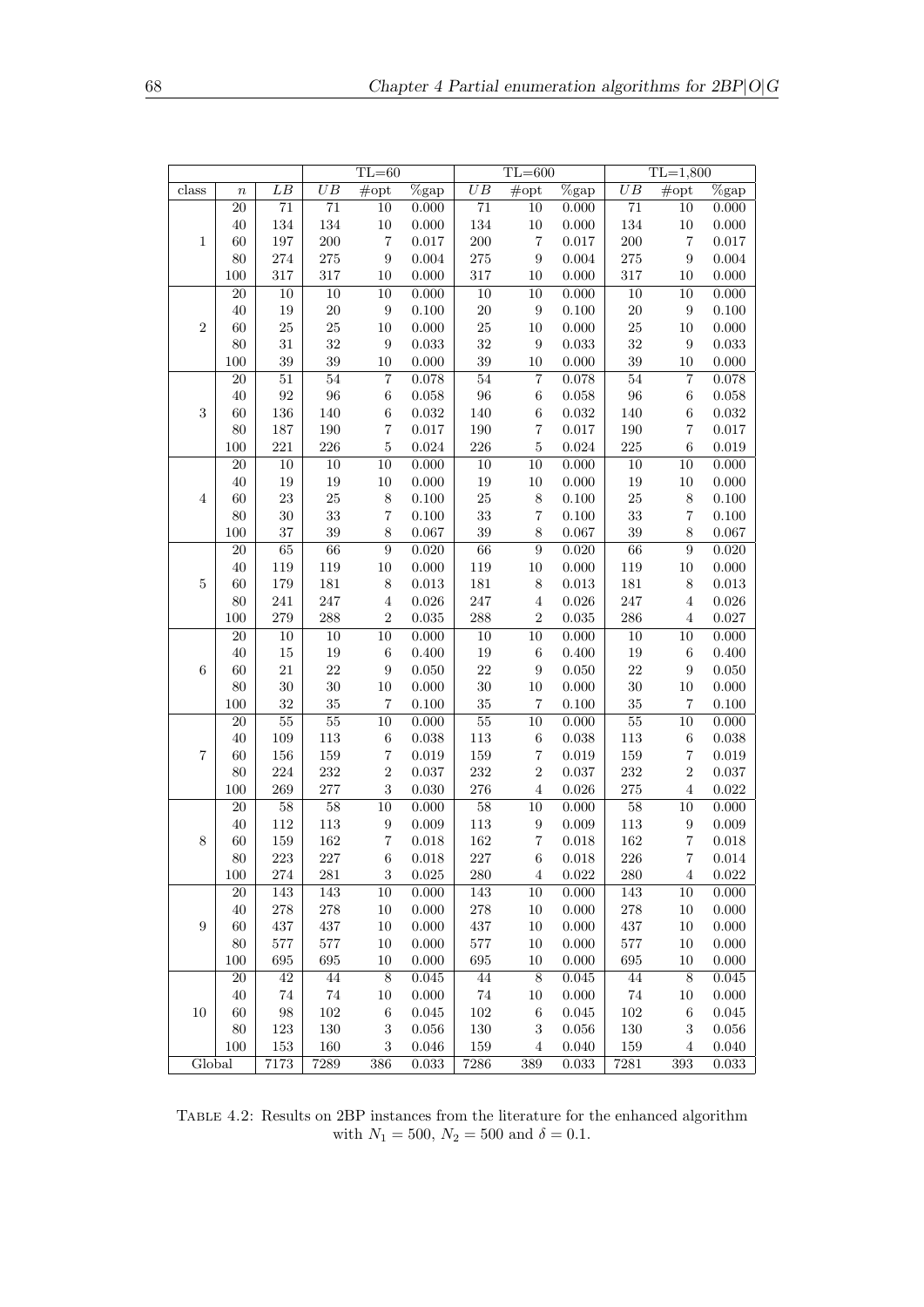bounds (or optimal values) for the relaxation of the problem in which guillotine constraint is not imposed, these results show that even the basic version of the algorithm is quite effective. Results are even better for the enhanced algorithm, which is able to solve to optimality 386 instances in the 60 seconds time limit, and has an average percentage error approximatively equal to 3.3%. We note that these figures are slightly better than the results obtained by the basic algorithm in the 30-minutes time limit; thus, it is not surprising that only marginal improvements can be obtained over these solutions with longer time limits. In particular, increasing the time limit to 1,800 CPU seconds leads to saving 8 bins and to 7 additional optimal solutions.

In order to evaluate the quality of the results obtained we report in Table [4.3](#page-82-1) the information on the overall number of bins required in the best known solutions in the literature (taken from [\[62\]](#page-88-5)) for problem 2BP|O|F. We want to stress again that this information is reported for reference only, to compare the performance of our heuristic with those of the state-of-the-art algorithms for a less constrained problem in which guillotine constraints are not imposed. This comparison shows that the global number of bins used over the 500 instances by algorithm ENH is about 0.5% more than the same figure for the problem in which guillotine constraint is not imposed (7281 vs 7241). This confirms that a very marginal increase in the solution value has to be incurred to impose the guillotine constraint, and makes the algorithm's performance comparable to those of the best heuristic algorithms proposed in the literature for 2BP|O|F.

<span id="page-82-1"></span>

|                | 2BP O | ΙF   | <b>ENH</b> |                |          |  |  |
|----------------|-------|------|------------|----------------|----------|--|--|
| class          | LB    | UВ   | UB         | $\#\text{opt}$ | $\%$ gap |  |  |
| 1              | 993   | 997  | 997        | 46             | 0.004    |  |  |
| $\overline{2}$ | 124   | 124  | 126        | 48             | 0.027    |  |  |
| 3              | 687   | 696  | 705        | 32             | 0.041    |  |  |
| 4              | 119   | 124  | 126        | 43             | 0.053    |  |  |
| 5              | 883   | 892  | 899        | 35             | 0.017    |  |  |
| 6              | 108   | 112  | 116        | 42             | 0.110    |  |  |
| 7              | 813   | 827  | 834        | 29             | 0.023    |  |  |
| 8              | 826   | 835  | 839        | 37             | 0.013    |  |  |
| 9              | 2130  | 2130 | 2130       | 50             | 0.000    |  |  |
| 10             | 490   | 504  | 509        | 31             | 0.037    |  |  |
| Global         | 7173  | 7241 | 7281       | 393            | 0.033    |  |  |

Table 4.3: Comparison between guillotine and non-guillotine heuristics. Time limit  $= 1,800$  CPU seconds.

#### <span id="page-82-0"></span>4.5. Conclusions

In this chapter we considered the orthogonal Two-Dimensional bin packing problem in which items cannot be rotated and guillotine constraints are imposed. For this problem, denoted as 2BP|O|G, we developed a heuristic algorithm based on partial enumeration, possibly enhanced so as to reduce the search space. An extensive computational analysis on a large set of instances from the literature shows that the algorithm is able to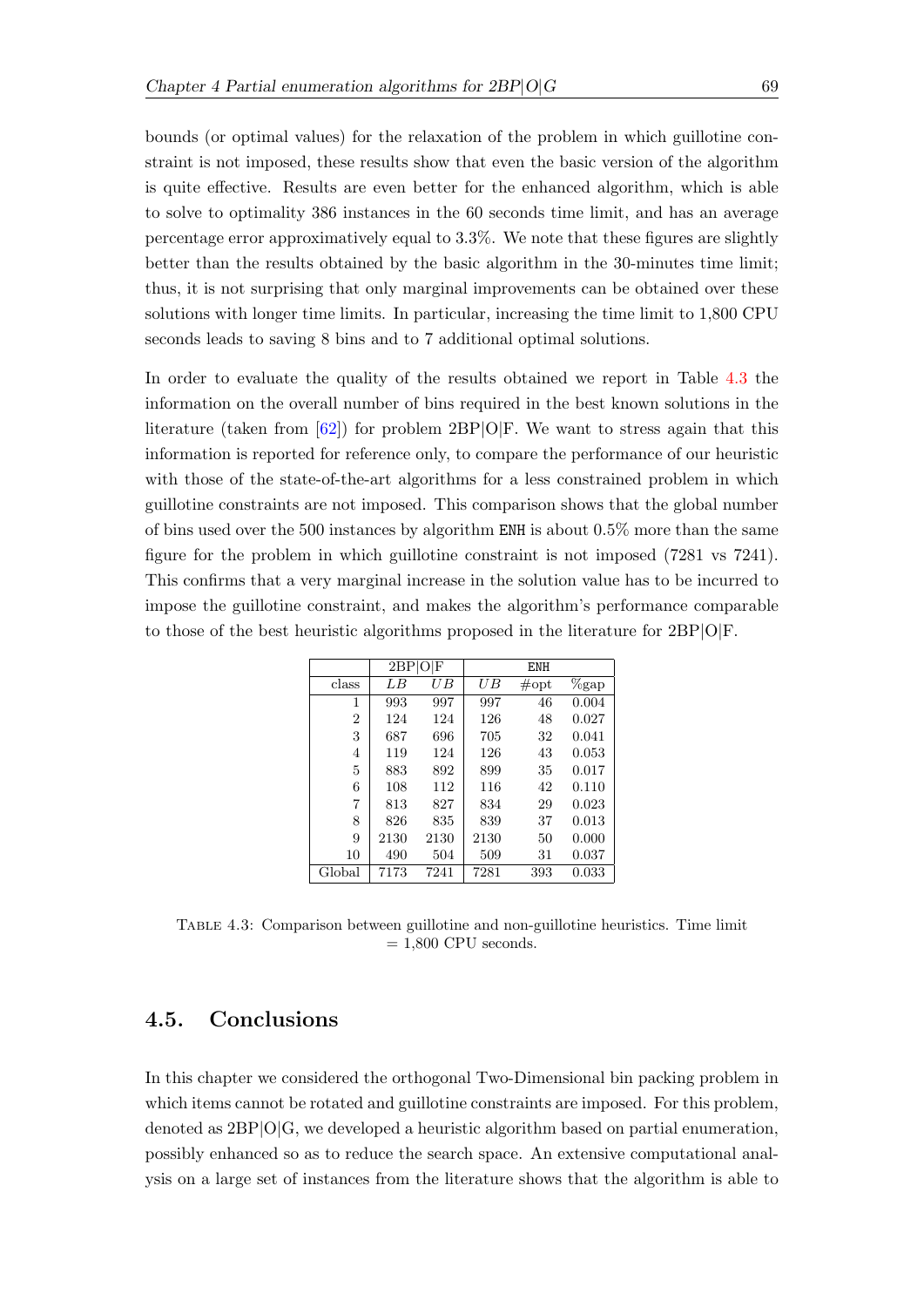solve more than 78% of the problems, with an average gap of 3.3%, thus confirming the viability of the approach. As these performance numbers are computed with respect to some lower bound values for the relaxed problem in which guillotine constraints are not imposed (i.e., 2BP|O|F), future research direction will be devoted in developing fast lower bounding techniques for 2BP|O|G.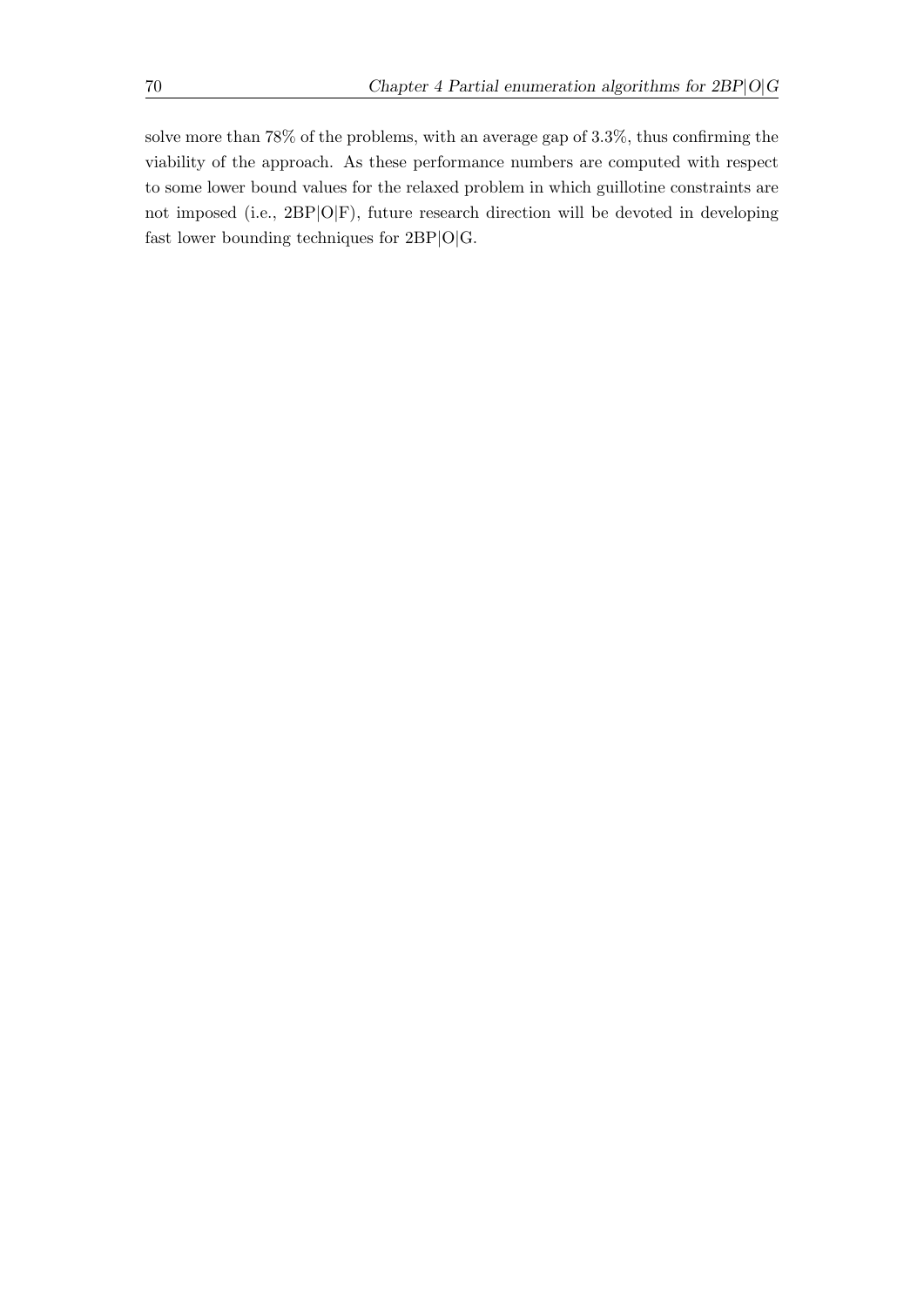## Bibliography

- [1] B. S. Baker, E. G. Coffman, Jr, and R. L. Rivest. Orthogonal packings in two dimensions. SIAM Journal on Computing, 9(4):846–855, 1980.
- [2] N. Bansal, A. Caprara, and M. Sviridenko. Improved approximation algorithms for multidimensional bin packing problems. In Foundations of Computer Science, 2006. FOCS'06. 47th Annual IEEE Symposium on, pages 697–708. IEEE, 2006.
- [3] N. Bansal and M. Sviridenko. New approximability and inapproximability results for 2-dimensional bin packing. In Proceedings of the fifteenth annual ACM-SIAM symposium on Discrete algorithms, pages 196–203. Society for Industrial and Applied Mathematics, 2004.
- [4] J. E. Beasley. An exact two-dimensional non-guillotine cutting tree search procedure. Operations Research, 33(1):49–64, 1985.
- <span id="page-84-0"></span>[5] J. Berkey and P. Wang. Two-dimensional finite bin-packing algorithms. Journal of the Operational Research Society, 38:423–429, 1987.
- [6] A. Bettinelli, A. Ceselli, and G. Righini. A branch-and-price algorithm for the twodimensional level strip packing problem.  $\angle$  *QR: A Quarterly Journal of Operations* Research, 6(4):361–374, 2008.
- [7] Marco A Boschetti and Aristide Mingozzi. The two-dimensional finite bin packing problem. part i: New lower bounds for the oriented case. Quarterly Journal of the Belgian, French and Italian Operations Research Societies, 1(1):27–42, 2003.
- [8] Marco A Boschetti and Aristide Mingozzi. The two-dimensional finite bin packing problem. part ii: New lower and upper bounds. Quarterly Journal of the Belgian, French and Italian Operations Research Societies, 1(2):135–147, 2003.
- [9] A. Caprara. Packing 2-dimensional bins in harmony. In Foundations of Computer Science, 2002. Proceedings. The 43rd Annual IEEE Symposium on, pages 490–499. IEEE, 2002.
- [10] A. Caprara, A. Lodi, and M. Monaci. An approximation scheme for the two-stage, two-dimensional bin packing problem. In Integer Programming and Combinatorial Optimization, pages 315–328. Springer Berlin Heidelberg, 2002.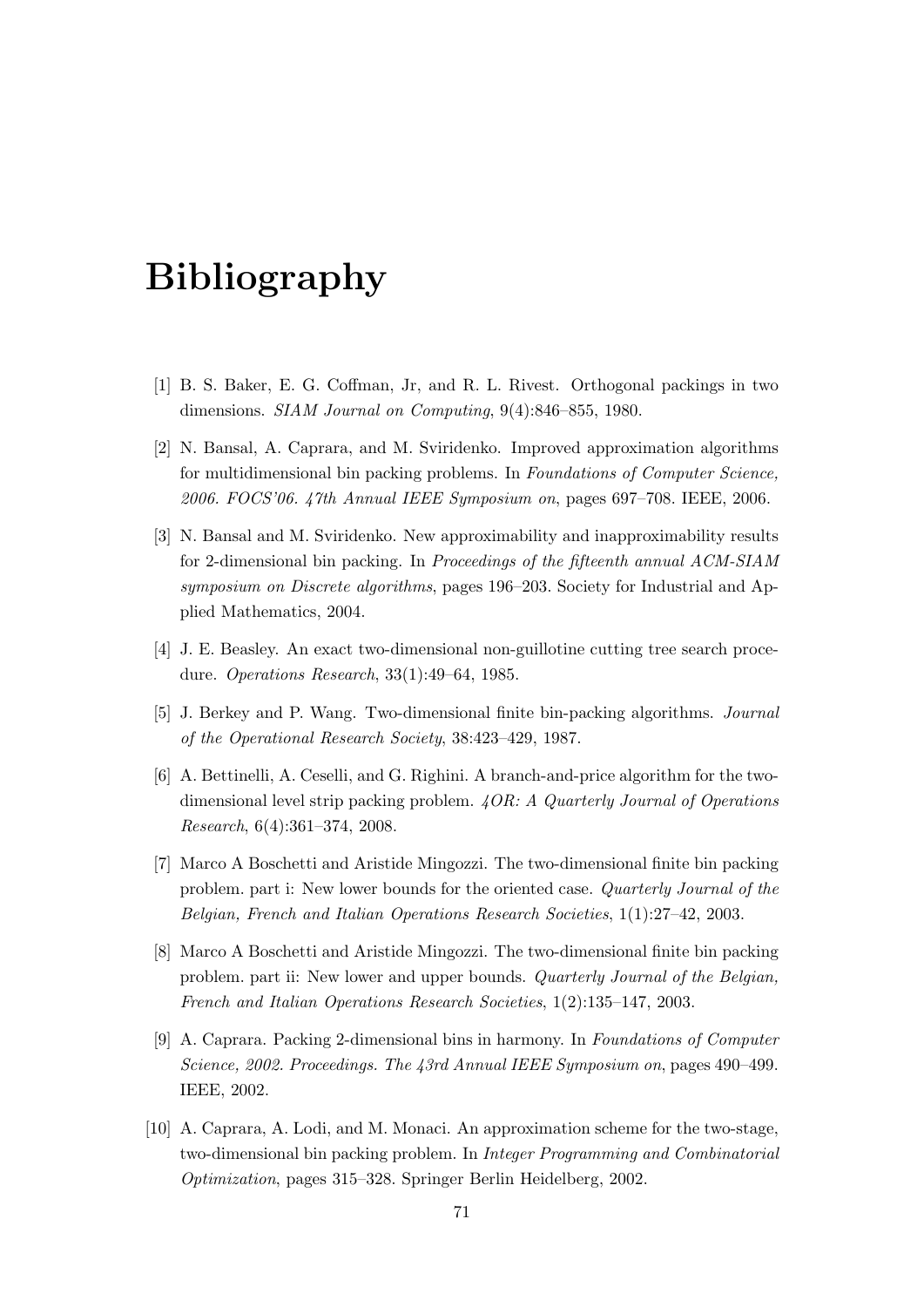- [11] A. Caprara and M. Monaci. On the two-dimensional knapsack problem. Operations Research Letters, 32(1):5–14, 2004.
- [12] A. Caprara and M. Monaci. Bidimensional packing by bilinear programming. Mathematical Programming, 118(1):75–108, 2009.
- <span id="page-85-1"></span>[13] C. Charalambous and K. Fleszar. A constructive bin-oriented heuristic for the twodimensional bin packing problem with guillotine cuts. Computers  $\mathcal B$  Operations Research, 38:1443–1451, 2011.
- [14] B. Chazelle. The bottomn-left bin-packing heuristic: An efficient implementation. Computers, IEEE Transactions on, 100(8):697–707, 1983.
- [15] N. Christofides and E. Hadjiconstantinou. An exact algorithm for orthogonal 2-d cutting problems using guillotine cuts. European Journal of Operational Research, 83(1):21–38, 1995.
- [16] F.K.R. Chung, M.R. Garey, and D.S. Johnson. On packing two-dimensional bins. SIAM Journal on Algebraic Discrete Methods, 3(1):66–76, 1982.
- [17] E. G. Coffman, Jr, M. R. Garey, D. S. Johnson, and R. E. Tarjan. Performance bounds for level-oriented two-dimensional packing algorithms. SIAM Journal on Computing, 9(4):808–826, 1980.
- [18] J. Csirik and G. Woeginger. On-line packing and covering problems. In Amos Fiat and GerhardJ. Woeginger, editors, Online Algorithms, volume 1442 of Lecture Notes in Computer Science, pages 147–177. Springer Berlin Heidelberg, 1998.
- [19] X. Chen D. Simchi-Levi and J. Bramel. The logic of logistics: theory, algorithms, and applications for logistics and supply chain management. Springer, 2007.
- [20] M. Dell'Amico and S. Martello. Optimal scheduling of tasks on identical parallel processors. ORSA Journal on Computing, 7(2):191–200, 1995.
- <span id="page-85-0"></span>[21] M. Dolatabadi, A. Lodi, and M. Monaci. Exact algorithms for the two-dimensional guillotine knapsack. Computers & Operations Research, 39:48–53, 2012.
- [22] O. Faroe, D. Pisinger, and M. Zachariasen. Guided local search for the threedimensional bin packing problem. Department of Computer Science, University of Copenhagen, 1999.
- [23] S.P. Fekete and J. Schepers. New classes of lower bounds for bin packing problems. In Integer Programming and Combinatorial Optimization, pages 257–270. Springer, 1998.
- [24] S.P. Fekete and J. Schepers. A combinatorial characterization of higherdimensional orthogonal packing. Mathematics of Operations Research, 29(2):353– 368, 2004.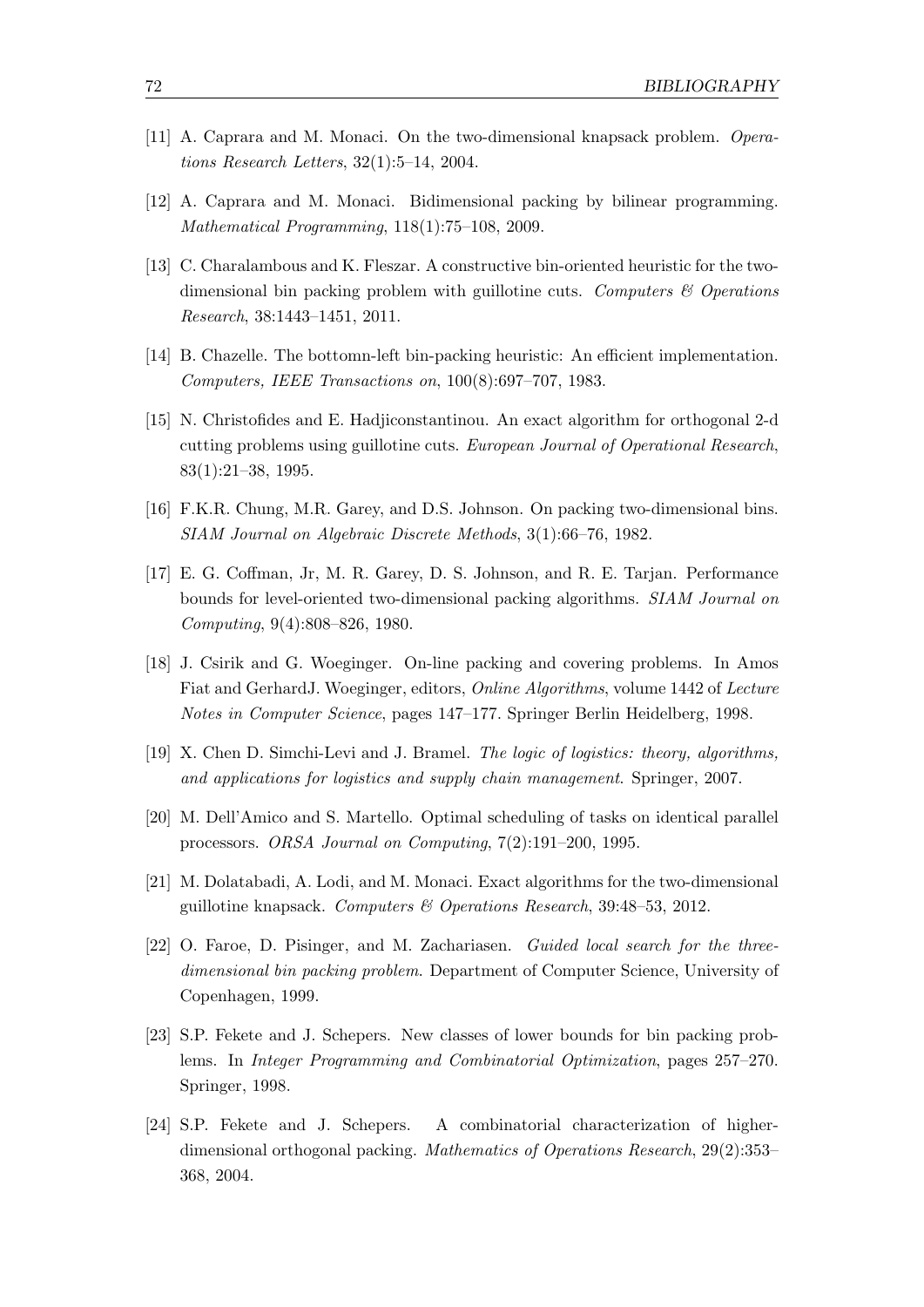- [25] S.P. Fekete and J. Schepers. A general framework for bounds for higherdimensional orthogonal packing problems. Mathematical Methods of Operations Research, 60(2):311–329, 2004.
- [26] S.P. Fekete, J. Schepers, and J. C. Van der Veen. An exact algorithm for higherdimensional orthogonal packing. Operations Research, 55(3):569–587, 2007.
- <span id="page-86-1"></span>[27] K. Fleszar. Three insertion heuristics and a justification improvement heuristic for two-dimensional bin packing with guillotine cuts. Computers  $\mathcal B$  Operations Research, 40:463–474, 2013.
- [28] J.B. Frenk and G.G. Galambos. Hybrid next-fit algorithm for the two-dimensional rectangle bin-packing problem. Computing, 39:201–217, 1987.
- [29] A. Freund and J. S. Naor. Approximating the advertisement placement problem. Journal of Scheduling, 7(5):365–374, 2004.
- [30] P. C. Gilmore and R. E. Gomory. A linear programming approach to the cutting stock problem. Operations Research, 9:849–859, 1961.
- [31] P. C. Gilmore and R. E. Gomory. A linear programming approach to the cutting stock problem - part II. Operations Research, 11:863–888, 1963.
- <span id="page-86-0"></span>[32] P.C. Gilmore and R.E. Gomory. Multistage cutting problems of two and more dimensions. Operations Research, 13:94–119, 1965.
- [33] D.E. Goldberg. Genetic algorithms in search, optimization, and machine learning. Number 2. Addison-Wesley, Reading, MA, 1989.
- [34] E. Hadjiconstantinou and N. Christofides. An exact algorithm for general, orthogonal, two-dimensional knapsack problems. European Journal of Operational Research, 83(1):39–56, 1995.
- [35] R. Harren. Two-dimensional packing problems. PhD thesis, Universität des Saarlandes, Germany, 2010.
- [36] R. Harren and R. van Stee. An absolute 2-approximation algorithm for the twodimensional bin packing. submitted for publication.
- [37] R. Harren and R. van Stee. Absolute approximation ratios for packing rectangles into bins. Journal of Scheduling, 15(1):63–75, 2012.
- [38] J. Holland. H., 1975, adaptation in natural and artificial systems. Ann Arbor, MI: University of Michigan Press, 1975.
- [39] M. Iori, S. Martello, and M. Monaci. Metaheuristic algorithms for the strip packing problem. Applied Optimization, 78:159–180, 2003.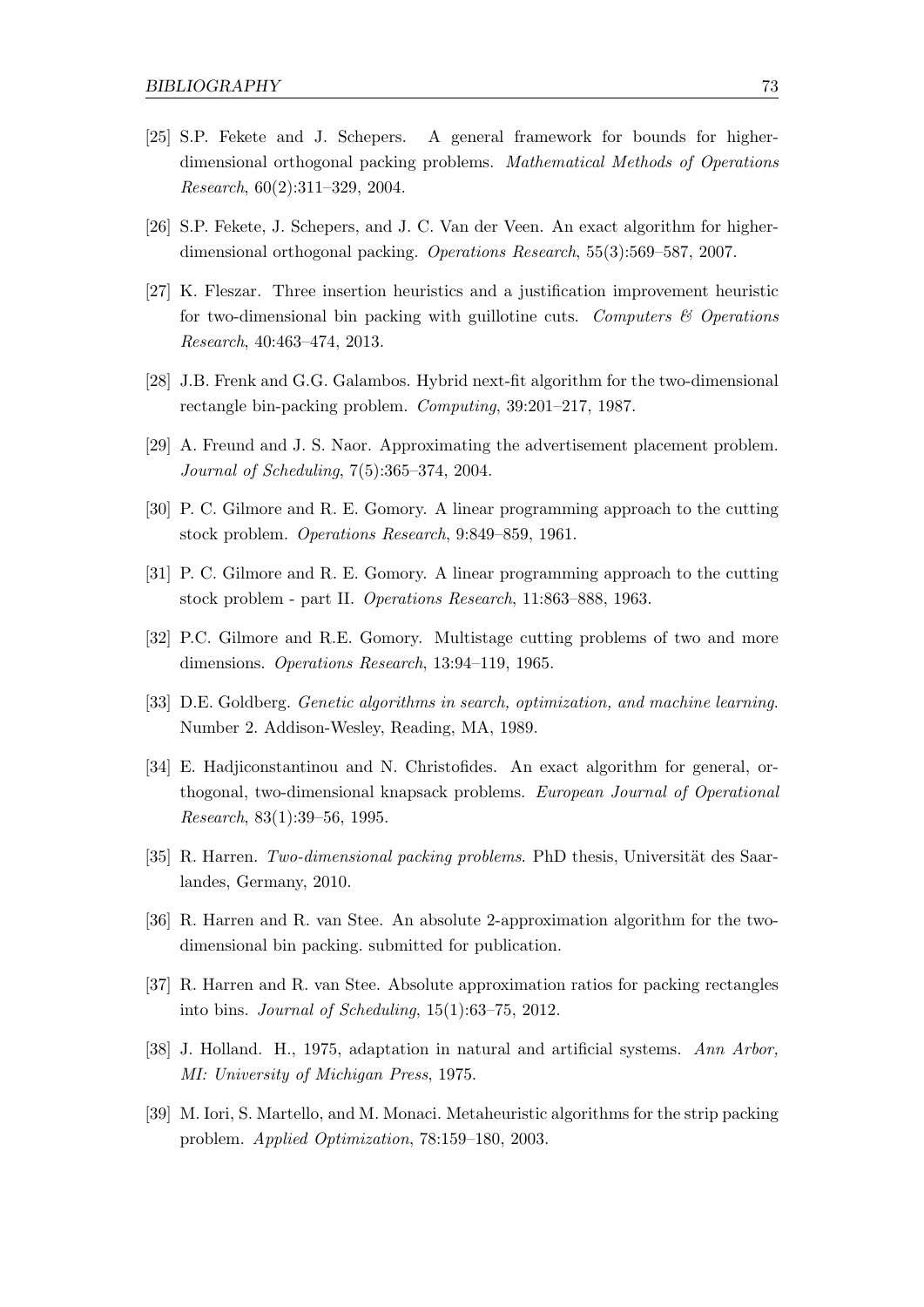- [40] D.S. Johnson. Near-optimal bin packing algorithms. PhD thesis, Massachusetts Institute of Technology, 1973.
- [41] D.S. Johnson, A. Demers, J.D. Ullman, M.R. Garey, and R.L. Graham. Worstcase performance bounds for simple one-dimensional packing algorithms. SIAM Journal on Computing, 3(4):299–325, 1974.
- <span id="page-87-4"></span>[42] J. Jylänki. A thousand ways to pack the bin - a practical approach to two-dimensional rectangle bin packing. Technical report, 2010. http://clb.demon.fi/files/RectangleBinPack.pdf.
- [43] C. Kenyon and E. Rémila. A near-optimal solution to a two-dimensional cutting stock problem. Math. Oper. Res., 25(4):645–656, 2000.
- [44] S. Kirkpatrick, C.D. Gelatt, M.P. Vecchi, et al. Optimization by simmulated annealing. science, 220(4598):671–680, 1983.
- <span id="page-87-0"></span>[45] K. Lagus, I. Karanta, and J. Ylä-Jääski. Paginating the generalized newspaper: A comparison of simulated annealing and a heuristic method. In Parallel Problem Solving from Nature  $-$  PPSN IV, volume 1141 of Lecture Notes in Computer Science, pages 594–603. Springer, 1996.
- [46] C.C. Lee and D.T. Lee. A simple on-line bin-packing algorithm. Journal of the ACM (JACM), 32(3):562–572, 1985.
- [47] K. Li and K. H. Cheng. Static job scheduling in partitionable mesh connected systems. Journal of Parallel and Distributed Computing, 10(2):152–159, 1990.
- [48] D.S. Liu, K.C. Tan, S.Y. Huang, C.K. Goh, and W.K. Ho. On solving multiobjective bin packing problems using evolutionary particle swarm optimization. European Journal of Operational Research, 190(2):357 – 382, 2008.
- <span id="page-87-2"></span>[49] A. Lodi. Algorithms for Two-Dimensional Bin Packing and Assignment Problems. PhD thesis, University of Bologna, Italy, 2000.
- [50] A. Lodi, S. Martello, and M. Monaci. Two-dimensional packing problems: A survey. European Journal of Operational Research, 141(2):241–252, 2002.
- <span id="page-87-1"></span>[51] A. Lodi, S. Martello, M. Monaci, C. Cicconetti, L. Lenzini, E. Mingozzi, C. Eklund, and J. Moilanen. Efficient two-dimensional packing algorithms for mobile wimax. Management Science, 57:2130–2144, 2011.
- [52] A. Lodi, S. Martello, and D. Vigo. Approximation algorithms for the oriented two-dimensional bin packing problem. European Journal of Operational Research, 112:158–166, 1999.
- <span id="page-87-3"></span>[53] A. Lodi, S. Martello, and D. Vigo. Heuristics and metaheuristic approaches for a class of two-dimensional bin packing problems. INFORMS Journal on Computing, 11:345–357, 1999.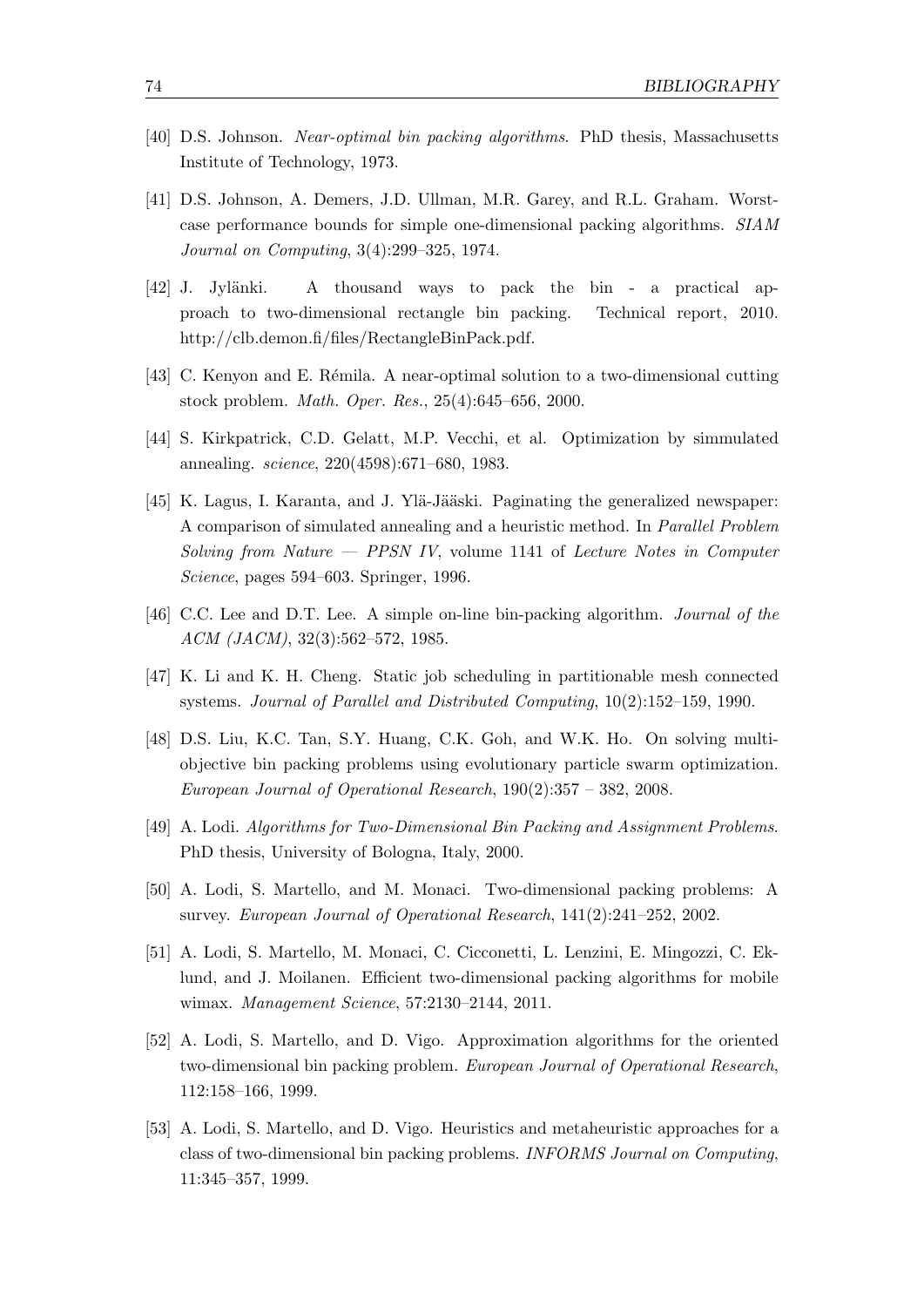- [54] A. Lodi, S. Martello, and D. Vigo. Neighborhood search algorithm for the guillotine non-oriented two-dimensional bin packing problem. In *Meta-Heuristics*, pages 125–139. Springer US, 1999.
- [55] A. Lodi, S. Martello, and D. Vigo. Recent advances on two-dimensional bin packing problems. Discrete Applied Mathematics, 123(1):379–396, 2002.
- <span id="page-88-0"></span>[56] A. Lodi, S. Martello, and D. Vigo. Models and bounds for two-dimensional level packing problems. Journal of Combinatorial Optimization, 8(3):363–379, 2004.
- [57] A. Lodi, M. Monaci, and E. Pietrobuoni. Partial enumeration algorithms for two-dimensional bin packing problem with guillotine constraints. submitted for publication. 2014.
- [58] M. Lübbecke and J. Desrosiers. Selected topics in column generation. *Operations* Research, 53(6):1007–1023, 2005.
- [59] G.S. Lueker. Bin packing with items uniformly distributed over intervals [a,b]. In Foundations of Computer Science, 1983., 24th Annual Symposium on, pages 289–297, Nov 1983.
- [60] S. Martello, M. Monaci, and D. Vigo. An exact approach to the strip-packing problem. INFORMS Journal on Computing, 15(3):310–319, 2003.
- <span id="page-88-4"></span>[61] S. Martello and D. Vigo. Exact solution of the two-dimensional finite bin packing problem. Management Science, 44:388–399, 1998.
- <span id="page-88-5"></span>[62] M. Monaci and P. Toth. A set-covering based heuristic approach for bin-packing problems. INFORMS Journal on Computing, 18:71–85, 2006.
- [63] C. Kenyon N. Bansal, J.R. Correa and M. Sviridenko. Bin packing in multiple dimensions: inapproximability results and approximation schemes. Mathematics of Operations Research, 31(1):31–49, 2006.
- <span id="page-88-2"></span>[64] D. Pisinger and M. Sigurd. Using decomposition techniques and constraint programming for solving the two-dimensional bin-packing problem. INFORMS Journal on Computing, 19:36–51, 2007.
- <span id="page-88-3"></span>[65] S. Polyakovsky and R. M'Hallah. An agent-based approach to the two-dimensional guillotine bin packing problem. European Journal of Operational Research, 192:767–781, 2009.
- <span id="page-88-1"></span>[66] J. Puchinger and G.R. Raidl. Models and algorithms for three-stage twodimensional bin packing. European Journal of Operational Research, 183:1304– 1327, 2007.
- [67] I. Schiermeyer. Reverse-fit: A 2-optimal algorithm for packing rectangles. In Proceedings of the Second Annual European Symposium on Algorithms, ESA '94, pages 290–299, London, UK, UK, 1994. Springer-Verlag.